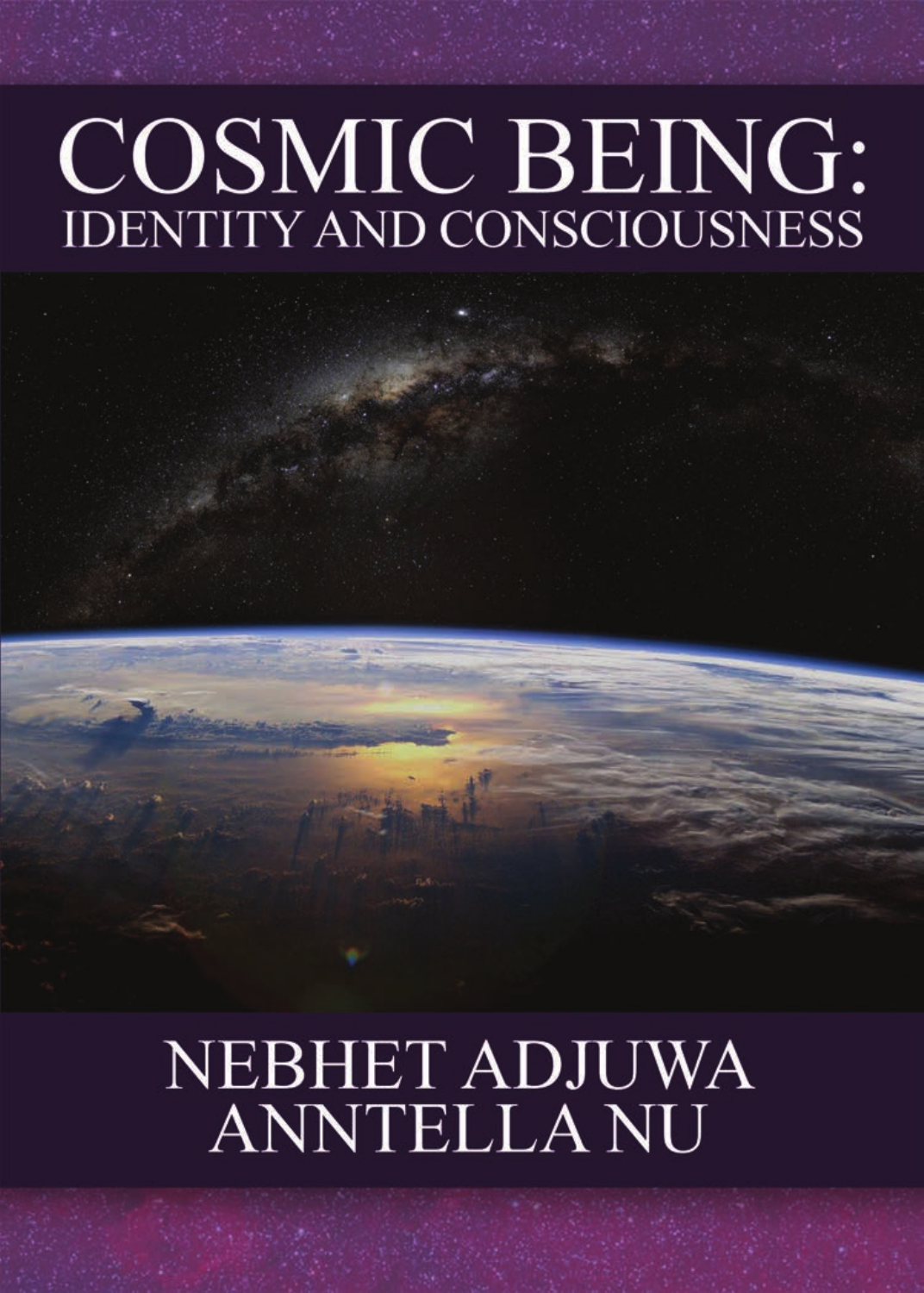## **Cosmic Being: Identity and Consciousness**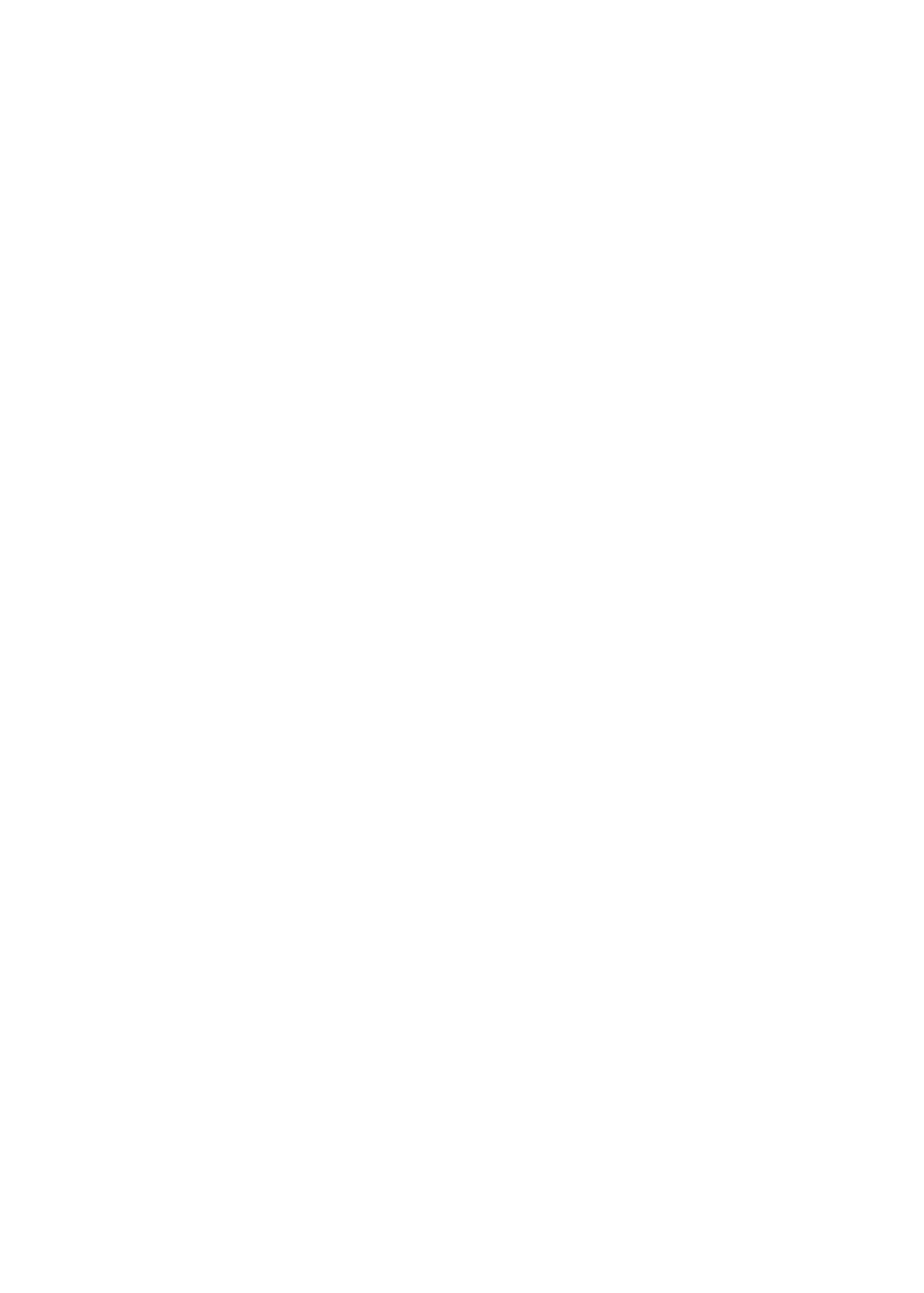## **COSMIC BEING: IDENTITY AND CONSCIOUSNESS**

**NEBHET ADJUWA ANNTELLA NU**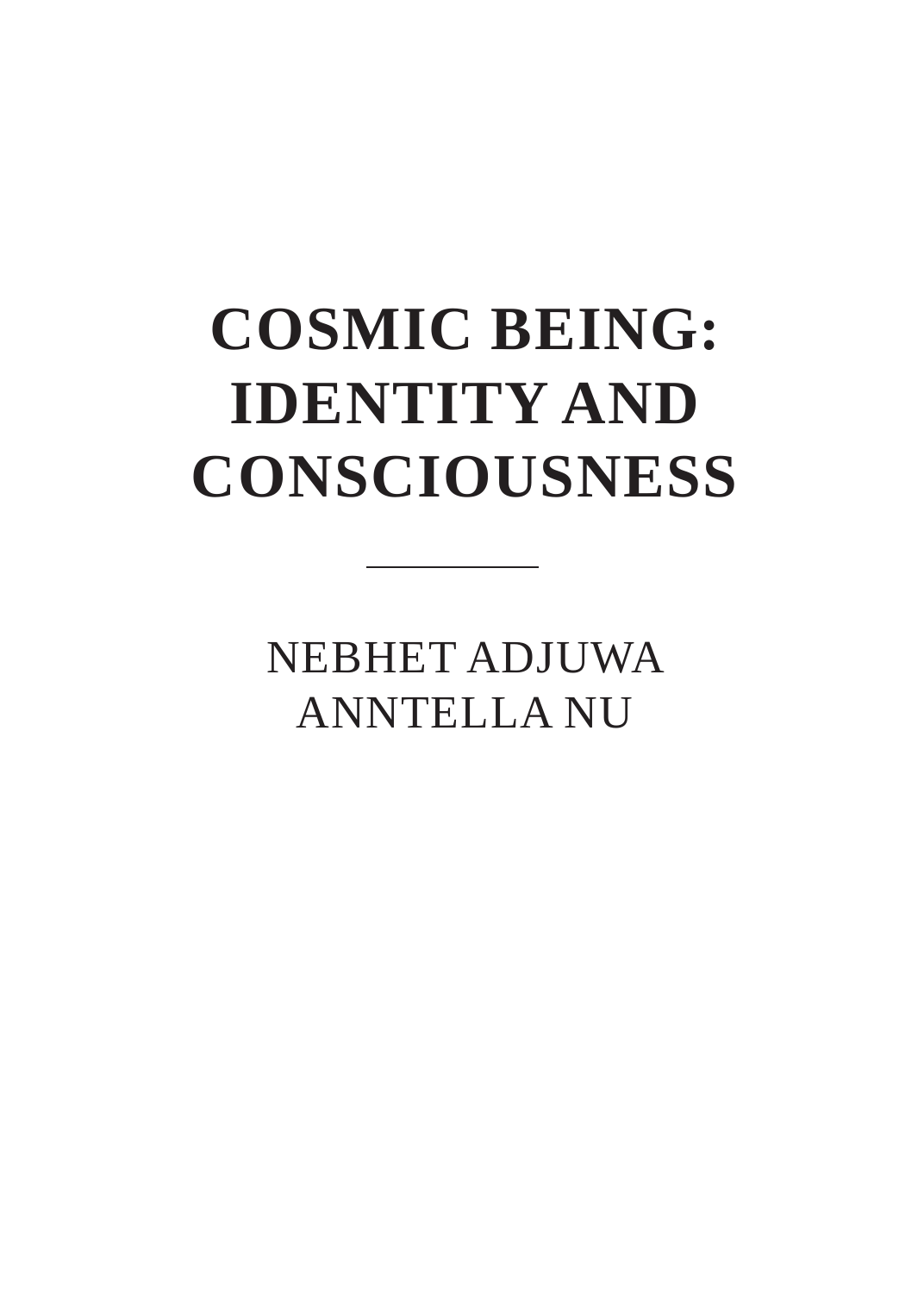#### **Cosmic Being: Identity and Consciousness** Copyright © 2018 by Nebhet Adjuwa Anntella Nu

All rights reserved. No part of this book may be reproduced or transmitted in any form or by any means without written permission from the author.

ISBN: 978-0-578-52894-6

Printed in USA by Black Classic Press.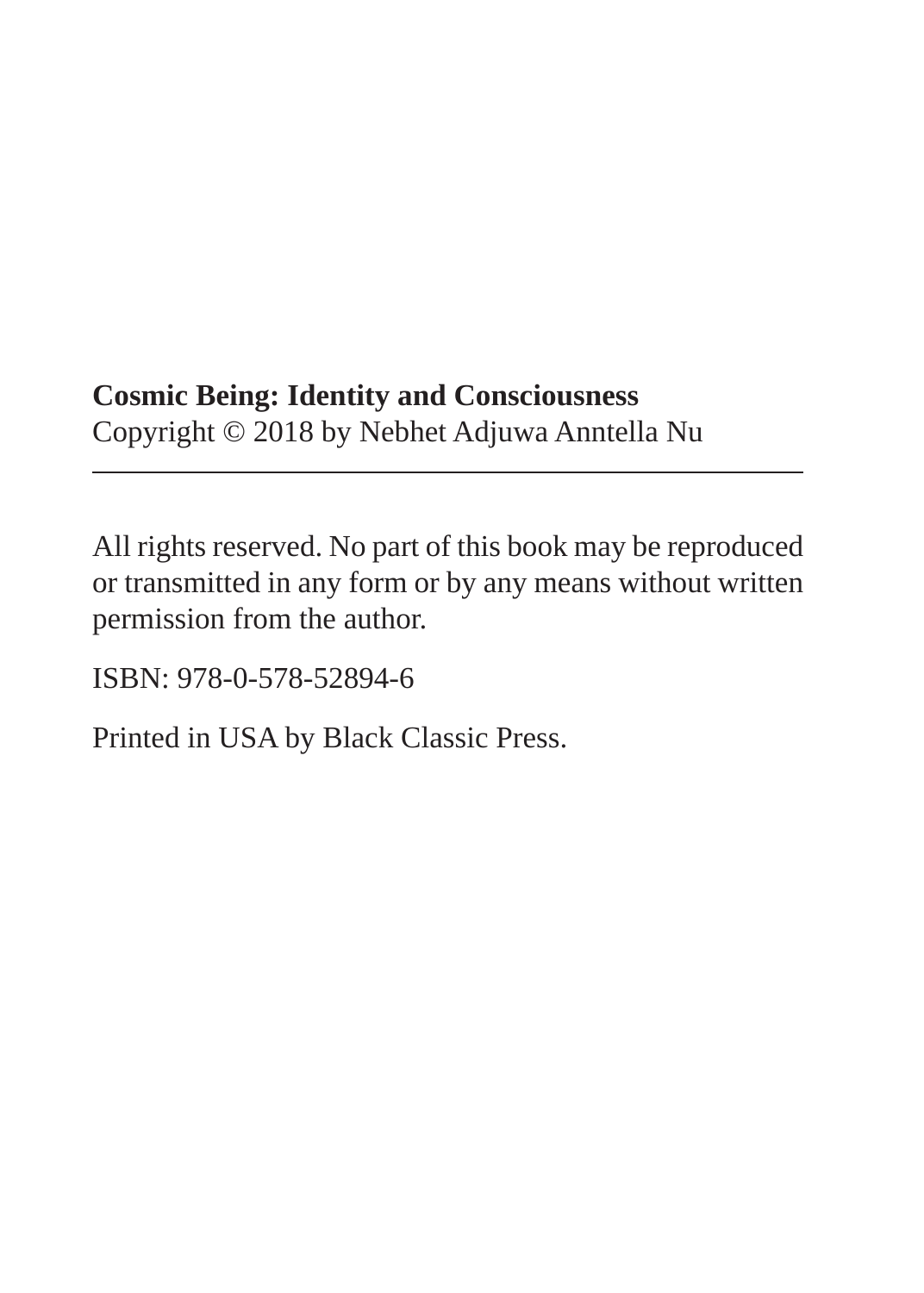## **Dedication**

This book is dedicated to someone who gave me metaphysics and so much more. She gave me her all. She carried me and fed my mind, body and spirit. Because of her journey in metaphysics, I have been able to grow and journey along my road to spiritual fulfillment. She was a limitless source of love, inspiration to others, and profound dedication to her religion and faith. She poured everything good and everlasting into me without boundaries. I could never repay my mother, Sarah Frances Smith, such an extraordinary person.

Thank you, Mama Smith.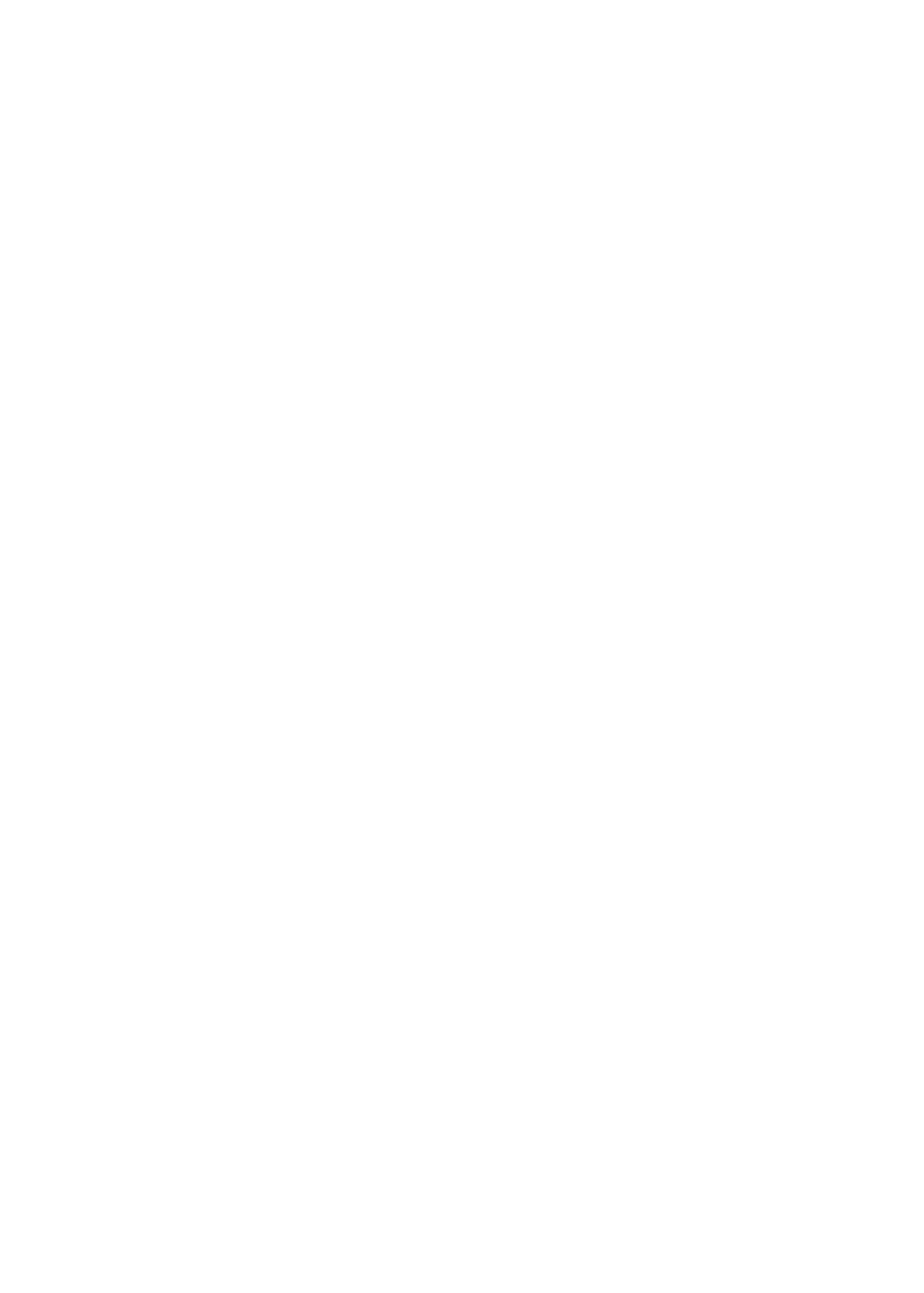## **Table of Contents**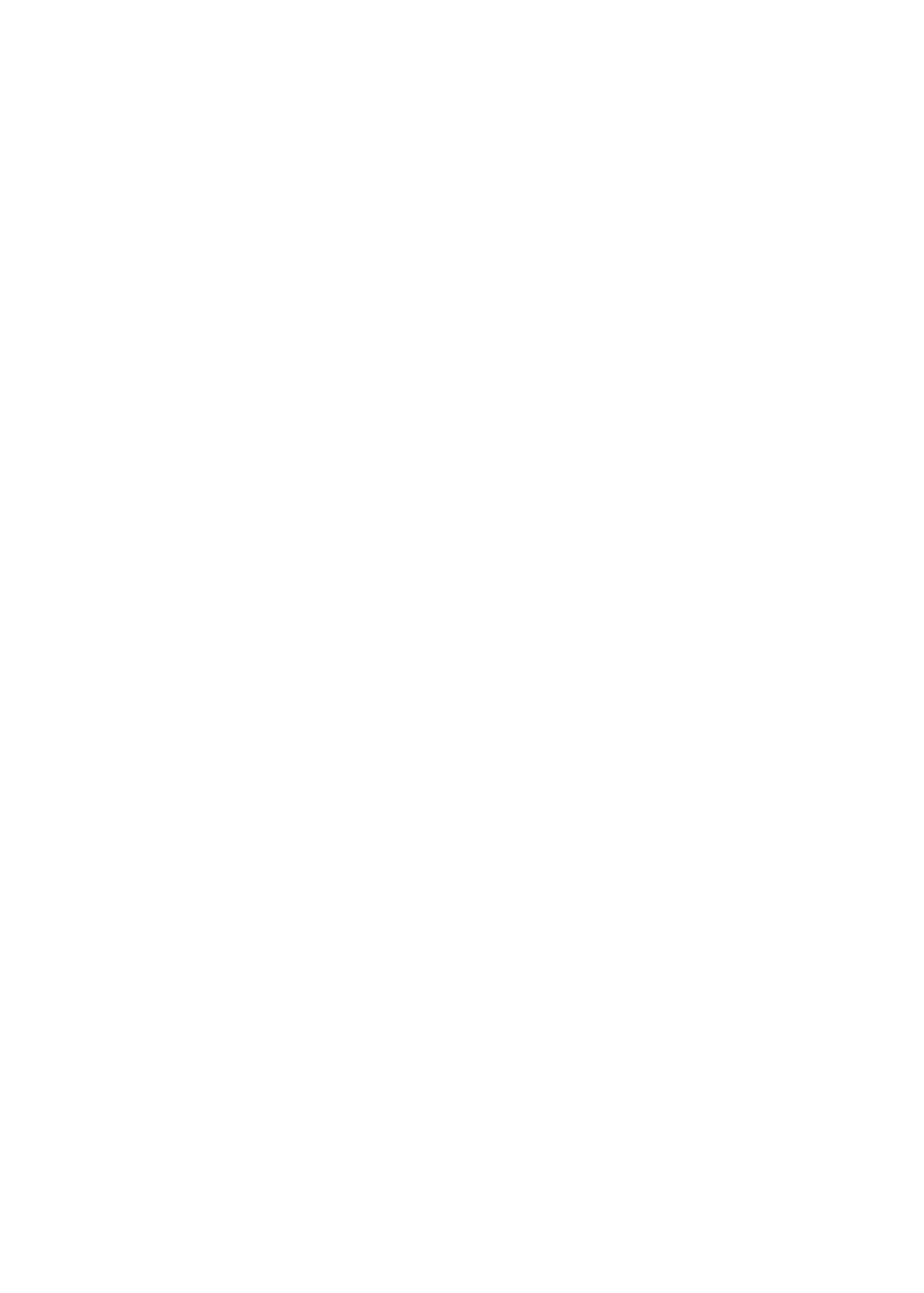## **Preface**

This book was developed for readers who have little understanding of quantum physics. It gives a wonderful perspective on how science and religion have come together to help us better understand ourselves, and our connection to the universe and universal consciousness.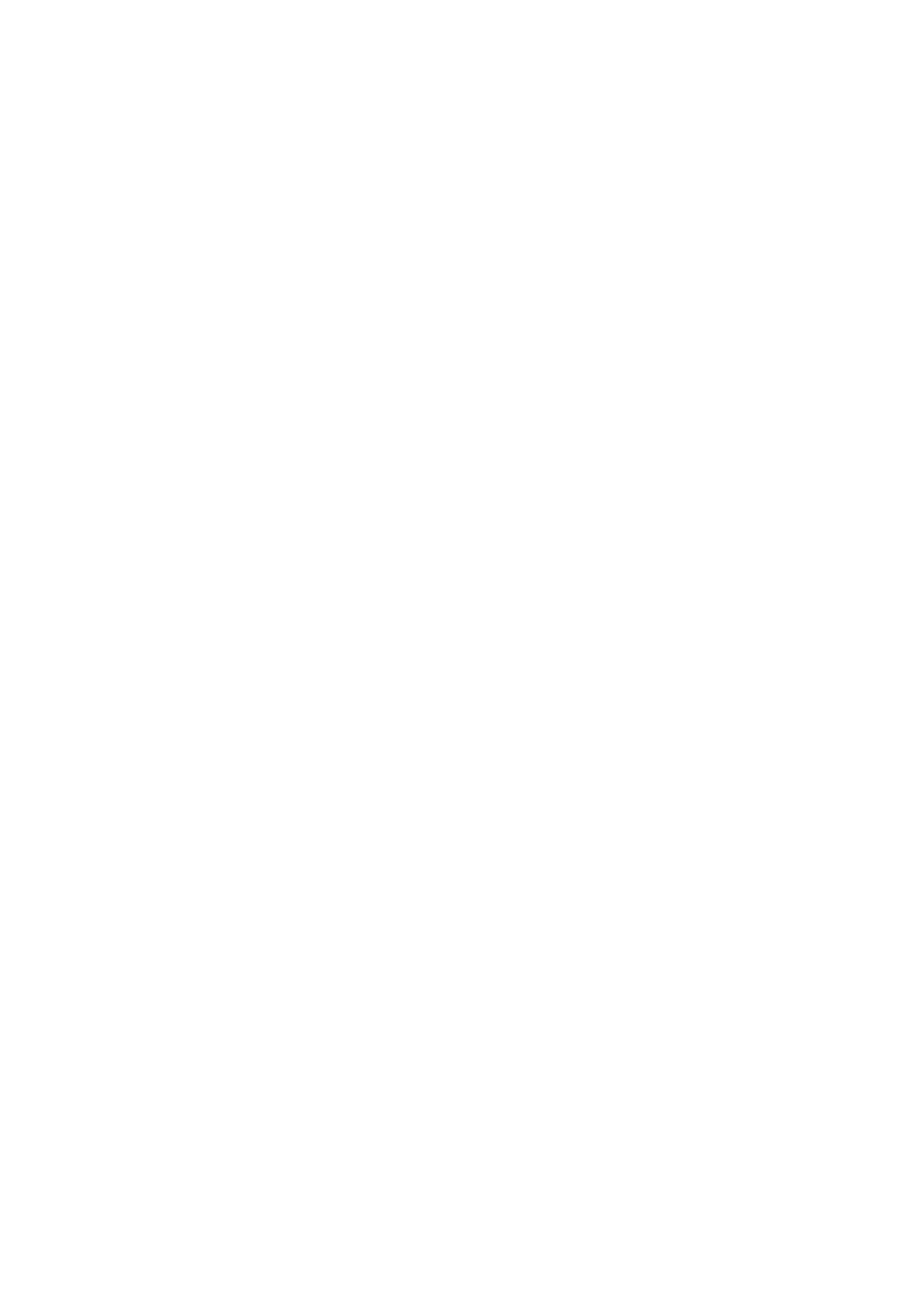## **Introduction**

**Genesis 1:1**

**"In the beginning God created the heavens and the earth" (New International Version, NIV).**

**" In the beginning … we may need to humble the phrase to in a beginning, which is an equally accurate translation of the Hebrew word** *bereshit* **at the beginning of the Bible or we can simply say, in our beginning (The View From the Center of the Universe: Discovering Our Extraordinary Place In The Cosmos by Joel R. Primack and Nancy Ellen Abrams).**

**"Still there are moments when one feels free from one's own identification with human limitations and inadequacies. At such moments, one imagines that one stands on some spot of a small planet, gazing in amazement at the cold yet profoundly moving beauty of the eternal, the unfathomable: life and death flow into one, and there is neither evolution nor destiny; only being" (Albert Einstein).**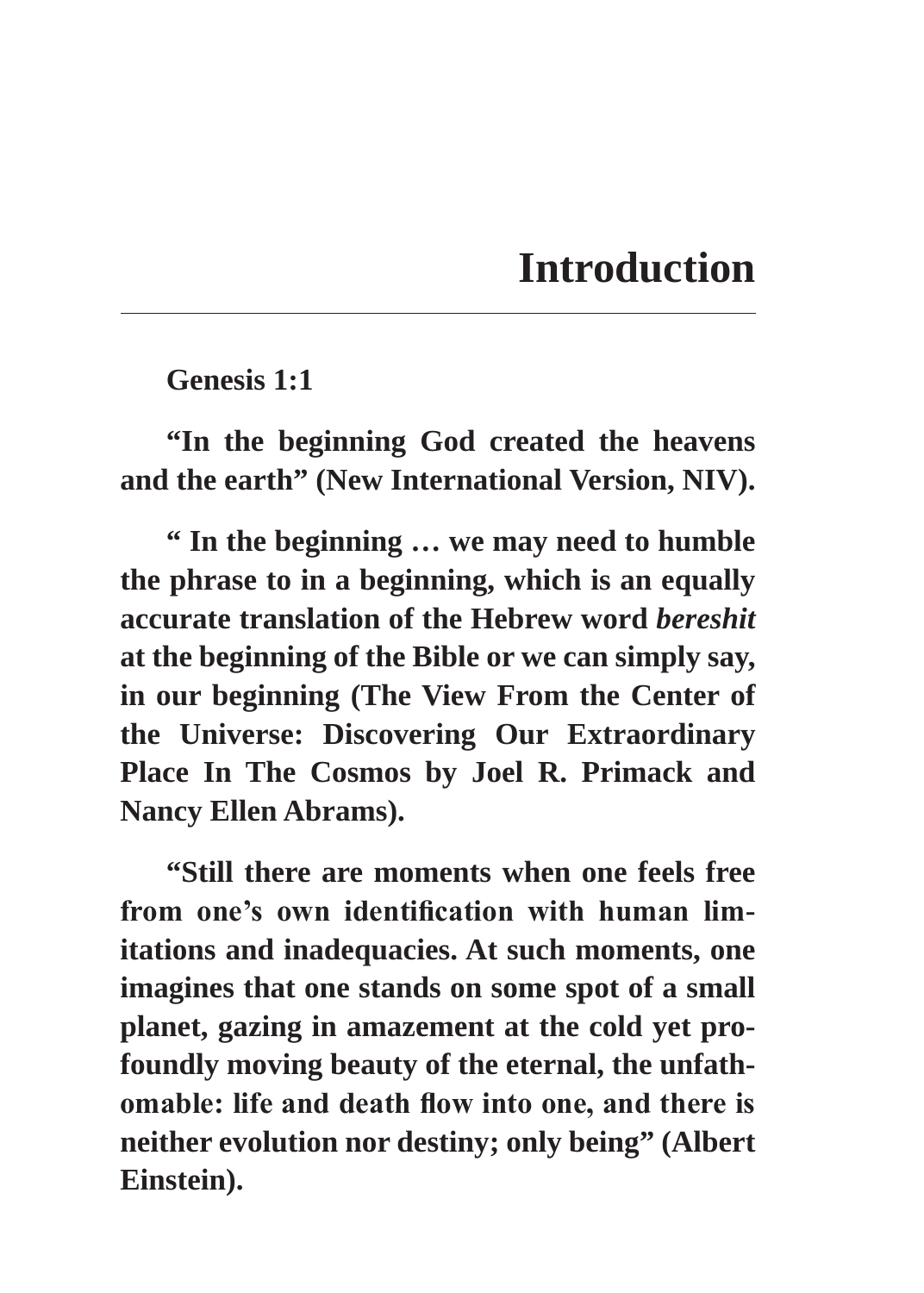"As above (heaven) so below (earth)" both were created together. You are forever connected to this heavenly consciousness here on earth. You have a choice to live and abide in this heavenly consciousness or to be strictly earth bound in your thinking. The heavens and the earth were created together to establish your Divine purpose to serve humanity. No one is separated from the higher realm of consciousness, which allows you, everyone and everything to abide in harmony. It is this Cosmic Being that transforms you, and you become limitless and life becomes eternal, not limited to your earth because you have chosen to live a Universal conscious experience. This is and always was your beginning a conscious connection to the cosmos. Robert Wolfe, a physicist, explains in the "Science of the Sages: Scientist Encountering Nonduality From Quantum Physics to Cosmology to Consciousness," "Even given the visible extent, our planet is an "infinitesimal speck;" even less so, as the universe doubles in size every ten billion years" (14). So much emphasis is placed on this earth instead of considering how great the magnitude the Universe can offer and how much can be achieved if more attention is given to your Heavenly Universal Consciousness, your Cosmic awareness. Quantum physics connects consciousness to creation, you and the Earth.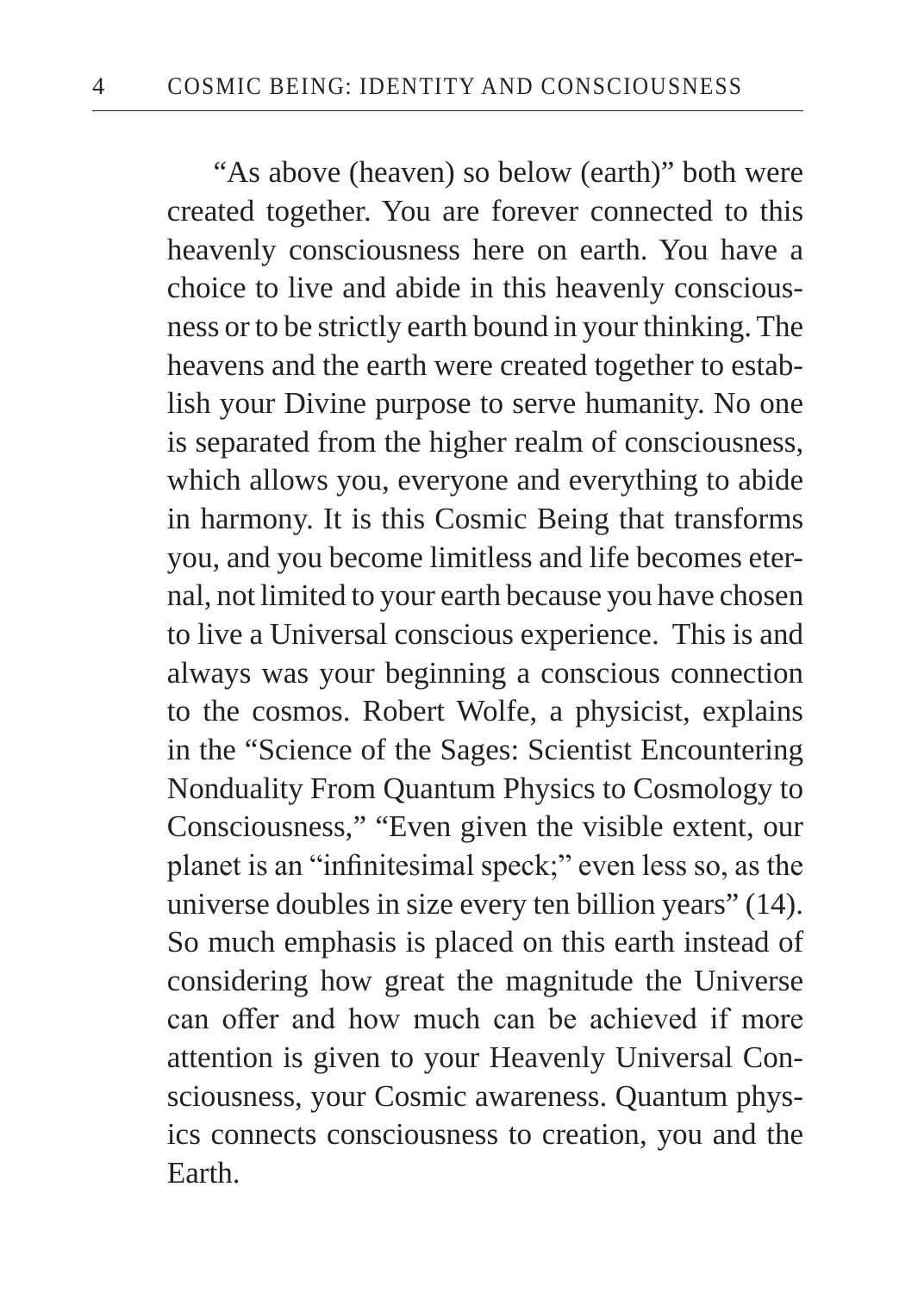You are related to the universe and all of nature because of the same physical and spiritual make up you share. You are a significant part of the universe and the Earth because you share the same Divinity in creation. You are forever present and protected no matter where you are since God is infinite. You are indivisible and can never be separated from your spiritual Cosmic Being, so your presence on Earth is both a spiritual and physical experience. You can only be conscious of where you are now and forever. There is no physical location for heaven or hell, these are conscious states of awareness, and you get to choose your domain of awareness. "The notion of a God in heaven limits that figure (the Creator) to a particular locale: an infinite God would be equally present everywhere, being indivisible and having no definable parts: in heaven, and on earth" (Wolfe, 24).

There are laws that connect you to the universal consciousness and keeps you connected to your Cosmic Being, radiant like a candle shining in the dark. Genesis, the story of creation, provides a magnificent understanding of how spirituality, creation and quantum physics correlate. Biblical stories on creation are used by many churches to discredit scientific evidence of the evolution of the universe, earth and human beings. Now quantum physics has shined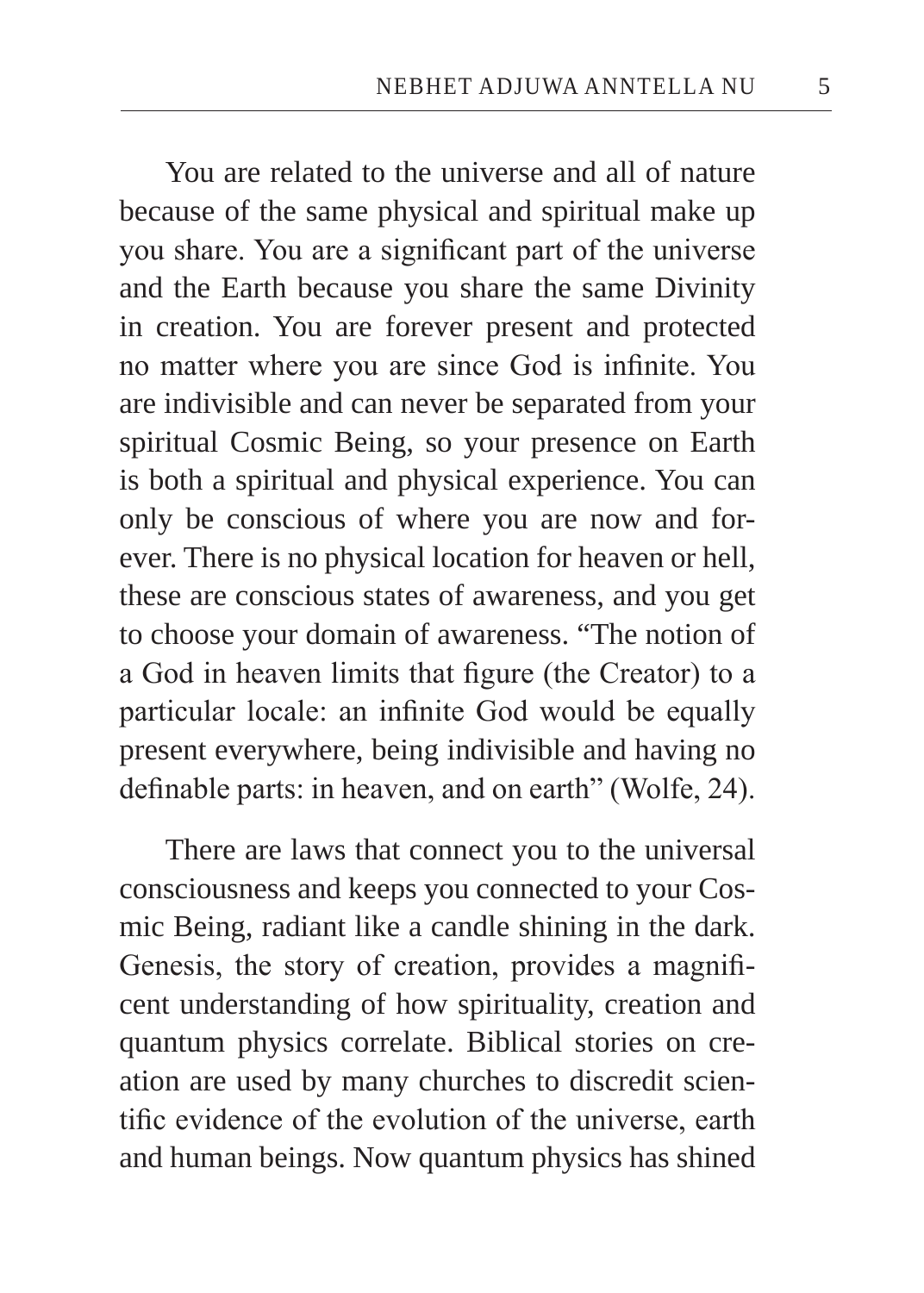a new light on creation and connected you to all of Life, the Cosmic Universal Consciousness.

"The modern world is a response to the challenging discoveries of the quantum and the cosmos—discoveries which continue to shape and transform our idea of reality" (The Cosmic Code; Quantum Physics as the Language of Nature by Heinx Pagels, 14).

This modern world of quantum physics is the spiritual realm of understanding creation and nature. There is a spiritual connection in this understanding of how you connect with nature, the universe and creation. This consciousness or understanding is what empowers you to the point of seeing yourself as a co-creator and establishing your Universal Consciousness as a Spiritual Light Being and identifying a new reality as an Idea of God, A Cosmic Being.

"I (you) can trace my (your) lineage back fourteen billion years through generations of stars. My (your) atoms were created in stars, blown out in stellar winds or massive explosions, soared for millions of years through space to become part of a newly forming solar system––my (your) solar system. And back before those creator stars, there was a time when the particles that at this very moment make up my (your) body and brain were mixing in an amorphous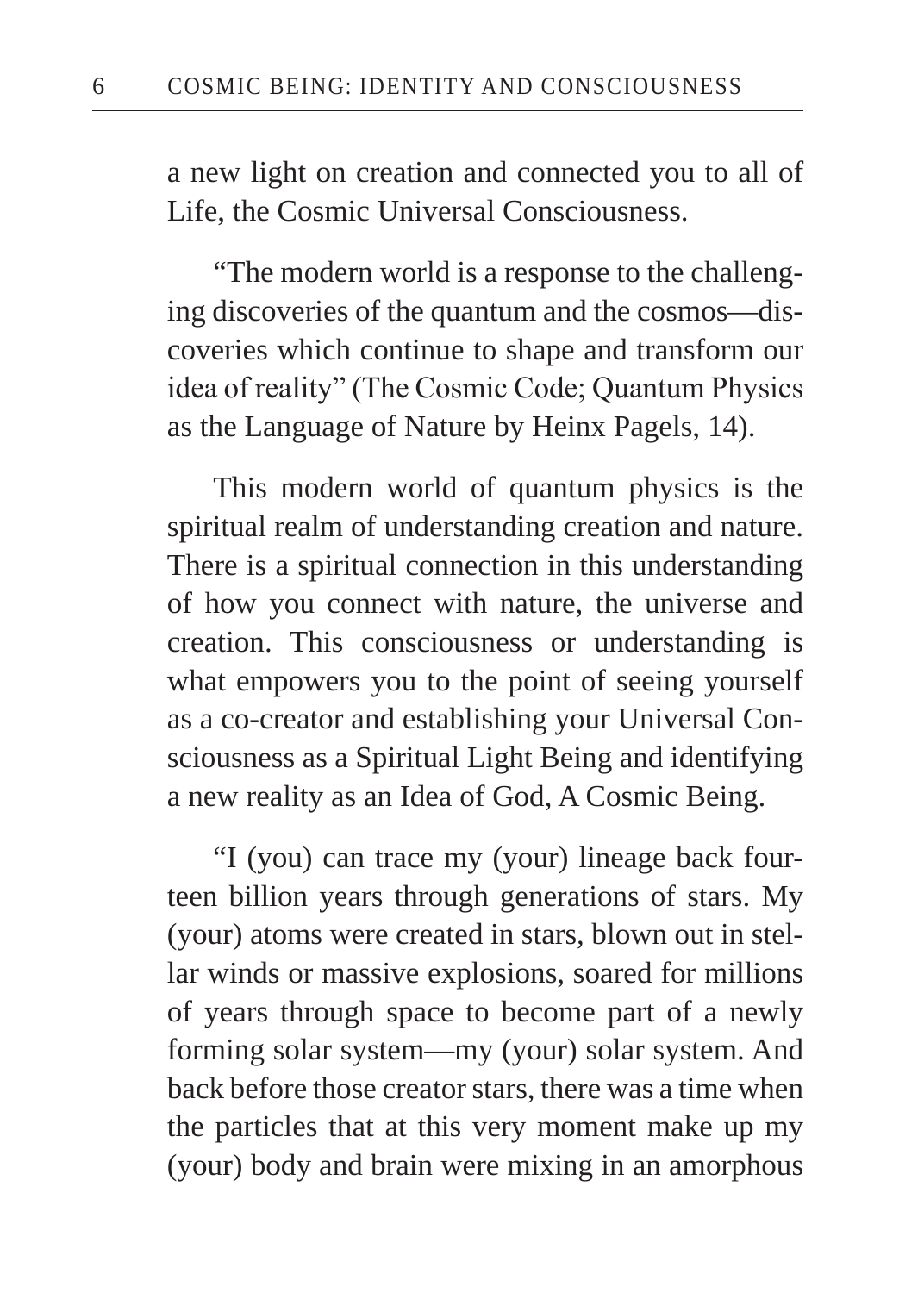cloud of dark matter and quarks. Intimately woven into me (you) are billions of bits of information that had to be encoded and tested and preserved to create me (you). Billions of years of cosmic evolution have produced me (you)" (Primack and Abrams, 281).

In this book, I want my readers to conceive of a reality in which you establish your self-identity and being from a universal perspective. A Cosmic Being becomes the focal point of self-identity and how you relate to the universal harmony that was established from the beginning of creation. You are that same perfect being from spiritual perspective as well as a scientific one. Lee Smolin, a physicist, in his book "The Life of the Cosmos," comments on his thoughts about science and the desire for scientist like Newton and Galileo who searched for God in their scientific work, "The ambition to construct a scientific theory that could explain the world, as conceived from the seventeenth to the early twentieth centuries, shares a great deal with the search to know God. Both of them are a search for the absolute, for an understanding of the world that attributes its beauty and order to an eternal and transcendent reality behind the world" (loc3737).

The connection between you, your world and the universe is what this book will reveal. I have quoted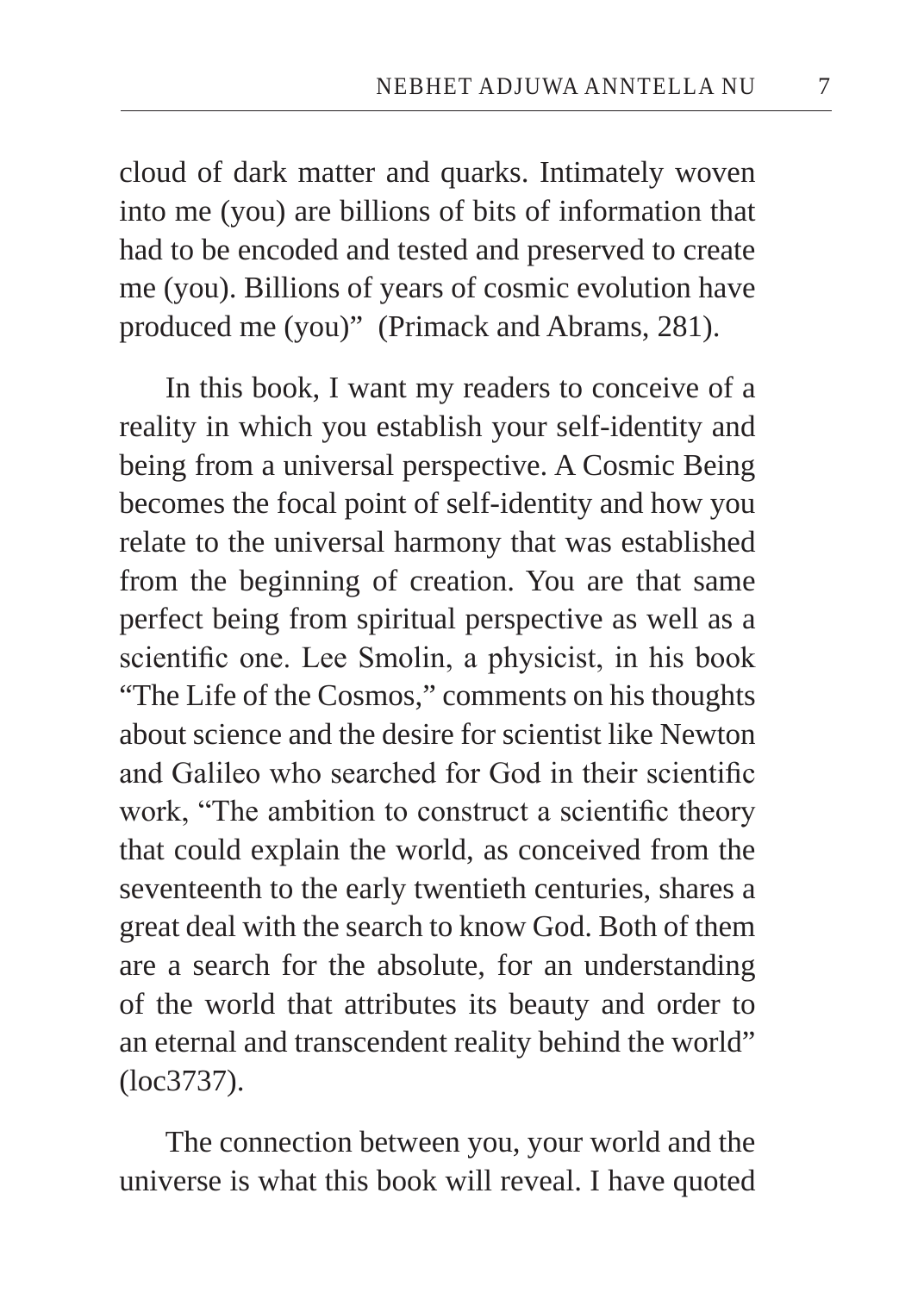many authors, scientist, metaphysicians and psychologists to give a full perspective on the correlations between science and spirituality and how it all comes together to explain how dynamic you are and what can become your reason for being and continue to evolve. Science and spirituality can establish truth because it can be proven and demonstrated. Here is where your Cosmic Truth lies for it can be proven that you are Divine from a spiritual and scientific level of consciousness.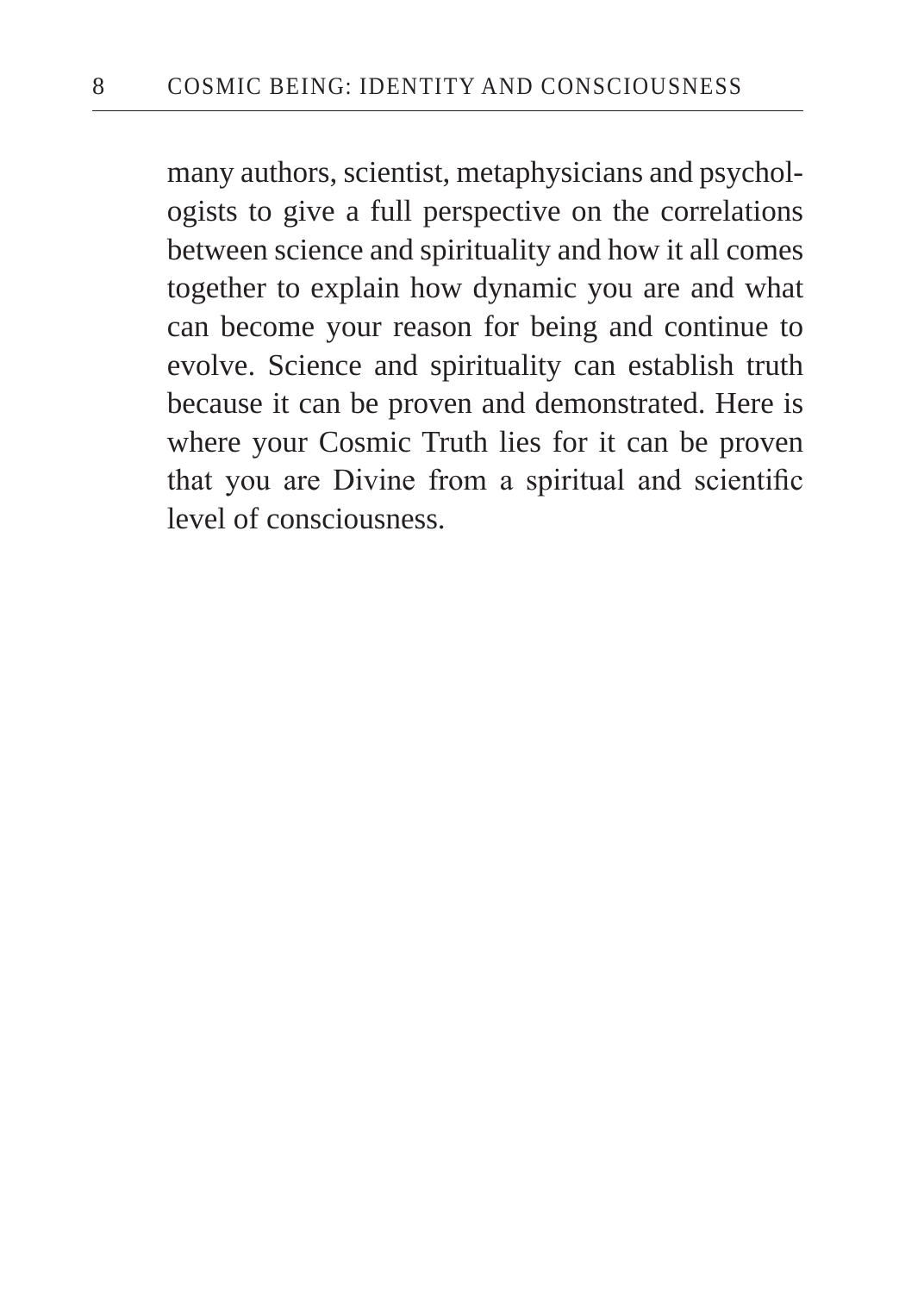## **Chapter 1**

### **Creation, Law and Quantum Physics**

**Genesis 1:26**

**Then God said, "Let us make man––someone like ourselves, to be master of all life upon earth and in the skies and in the seas" (NIV).**

**Then God said, Let us make (plural pronoun) man in our image, after our likeness (NIV).**

**A human being is part of the whole, called by us the 'universe,' a part limited in time and space" (Albert Einstein).** 

Who is the "us" in Genesis 1? The Hebrew interpretation refers to "us" in definition as a singular representation of "God." Elohim in the Hebrew interpretation of the God of Israel, this is a singular God. The plural interpretation of God implies there is another Creative Source. The "us" has been referred to as the Trinity—Father (Divine Spirit, super-consciousness), the Son (Divine Offspring) and Holy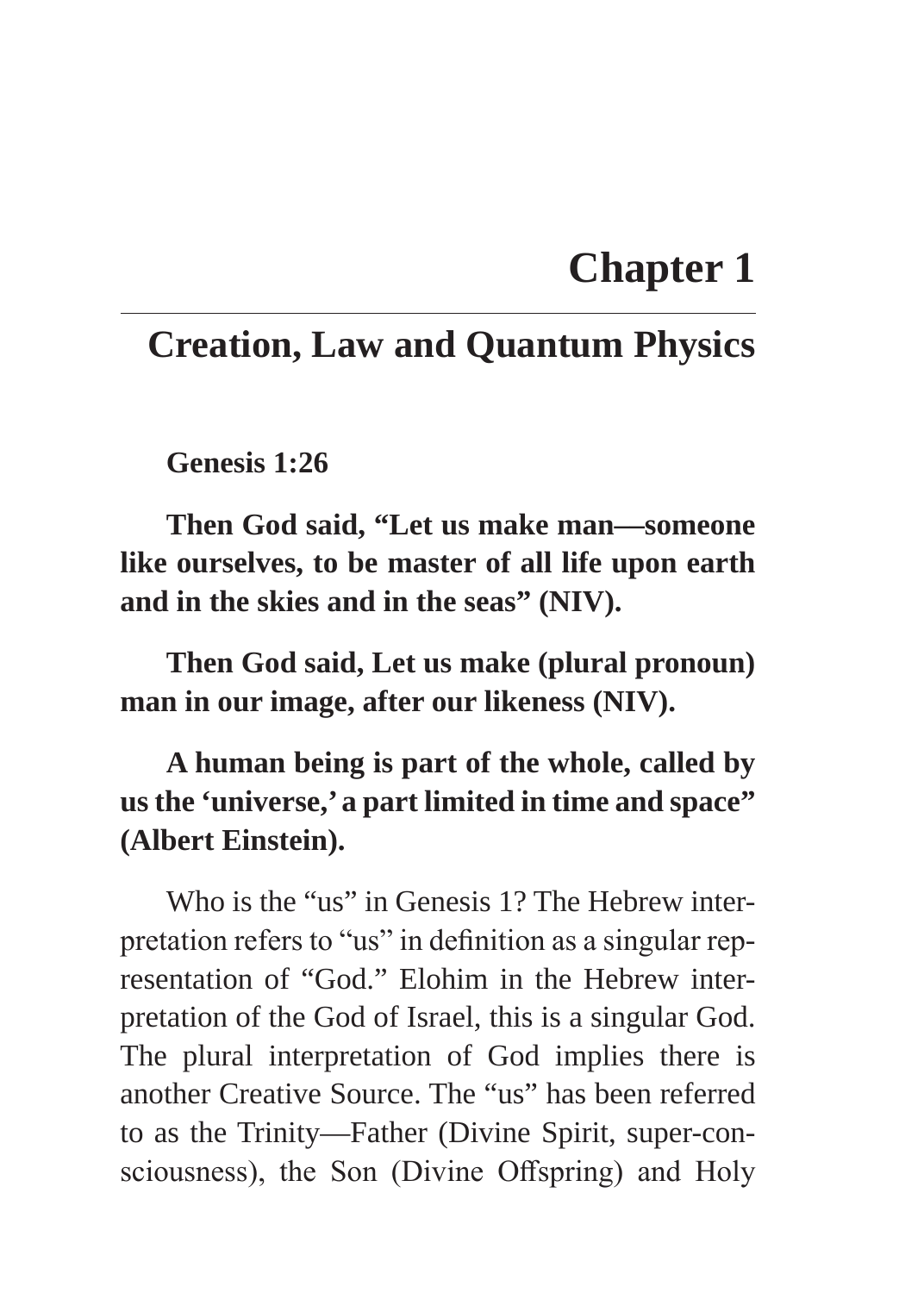Ghost (Divine Spirit in Action). There is One Divinity, no separation, so the Trinity is YOUR Divine Purpose for being. You are a Cosmic Light Being; you are always experiencing your salvation, which is you resemble all that is like the Divine, "Like Ourselves." The "us " in Genesis is you, the co-creator conceptualized in the Trinity or the "One."

You are the "Master" of your and all Life upon the earth (consciousness), sky (super-consciousness) and the sea (subconscious). You are a Spiritual Being placed upon this earth where you are always made to be consciously aware of who you are and learn your Divine Purpose daily. You are always living in the Light!

You are a Cosmic Being because you have the ability to use the super-consciousness, which is simply using both your conscious and subconscious mind to maintain dominion (power) over your daily life. This is the awareness of you as a Light Being dwelling in the Universal consciousness where you are connected to all creation. When you pray, meditate, and understand the Universal Laws and live as a Cosmic Light Being then you can live in peace and abundance. You must enter into the realm of super-consciousness where there is light! You are always at-one (atoned, repaired) through the One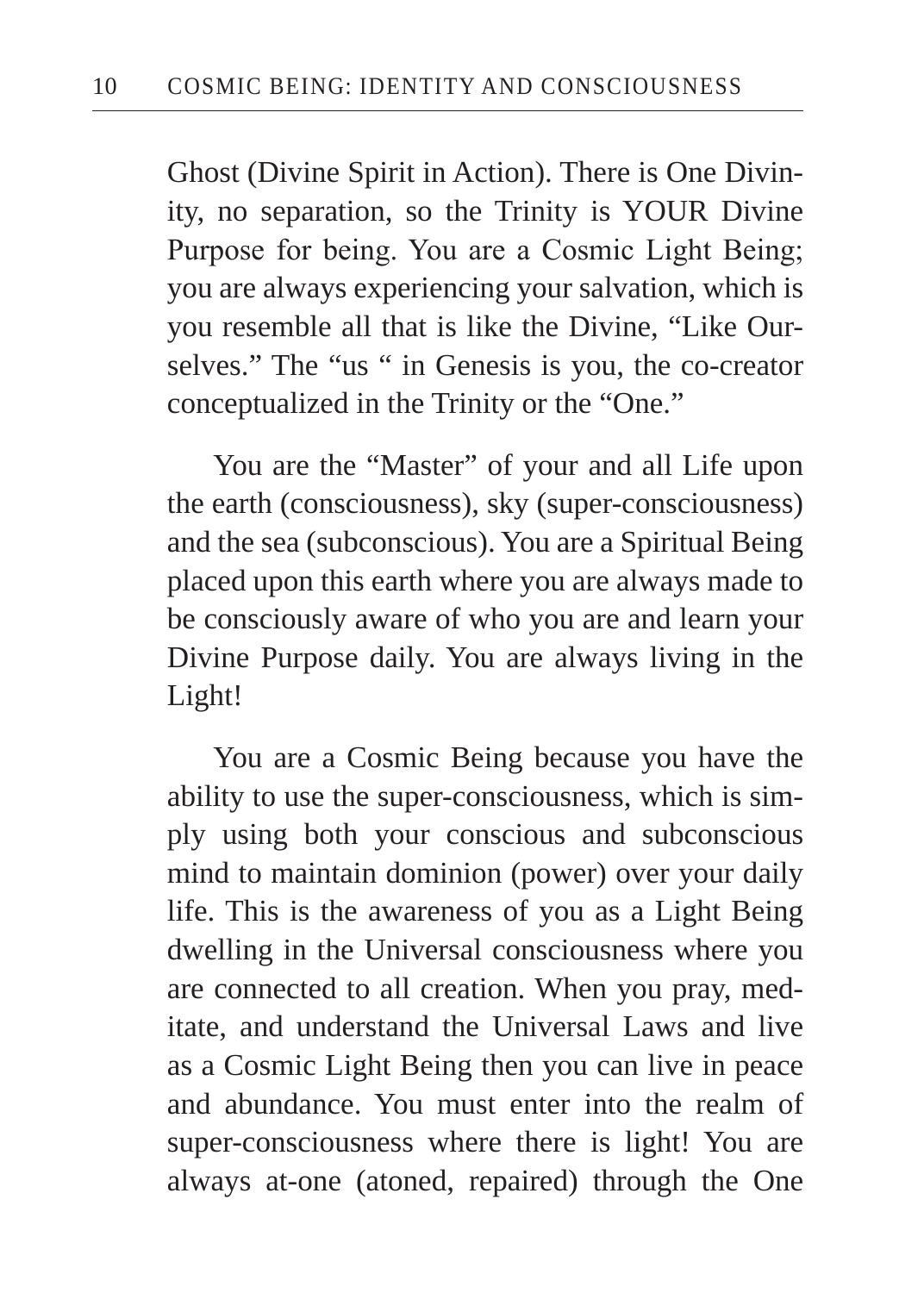Divinity that is indivisible and every part of you connects to your being at one with this Universal Consciousness. It is truly glorious to know you are always experiencing your salvation (redemption). "You are My Light and My Salvation."

Genesis 1:27

"So God made man like his Maker. Like God did God make man; man and maid did he make them" (NIV).

Like God, your authentic self—a Spiritual Being and a Cosmic Being connected to this Universal Consciousness. Joel Goldsmith in "The Infinite Way" expresses, "The natural [human] man receiveth not the thing of the Spirit God: for they are foolishness unto him: neither can he know them, because they are spiritually discerned (21). It is not your physical being that is able to relate to this Universal Consciousness; it is your Cosmic Consciousness that connects and makes you the perfect image of God who created the universe.

This is your spiritual connection to the Divine. You can confirm that you were empowered from the very beginning to be all you desire and to have all you desire. You are loved beyond measure because you were chosen to be Perfect Image of God. "What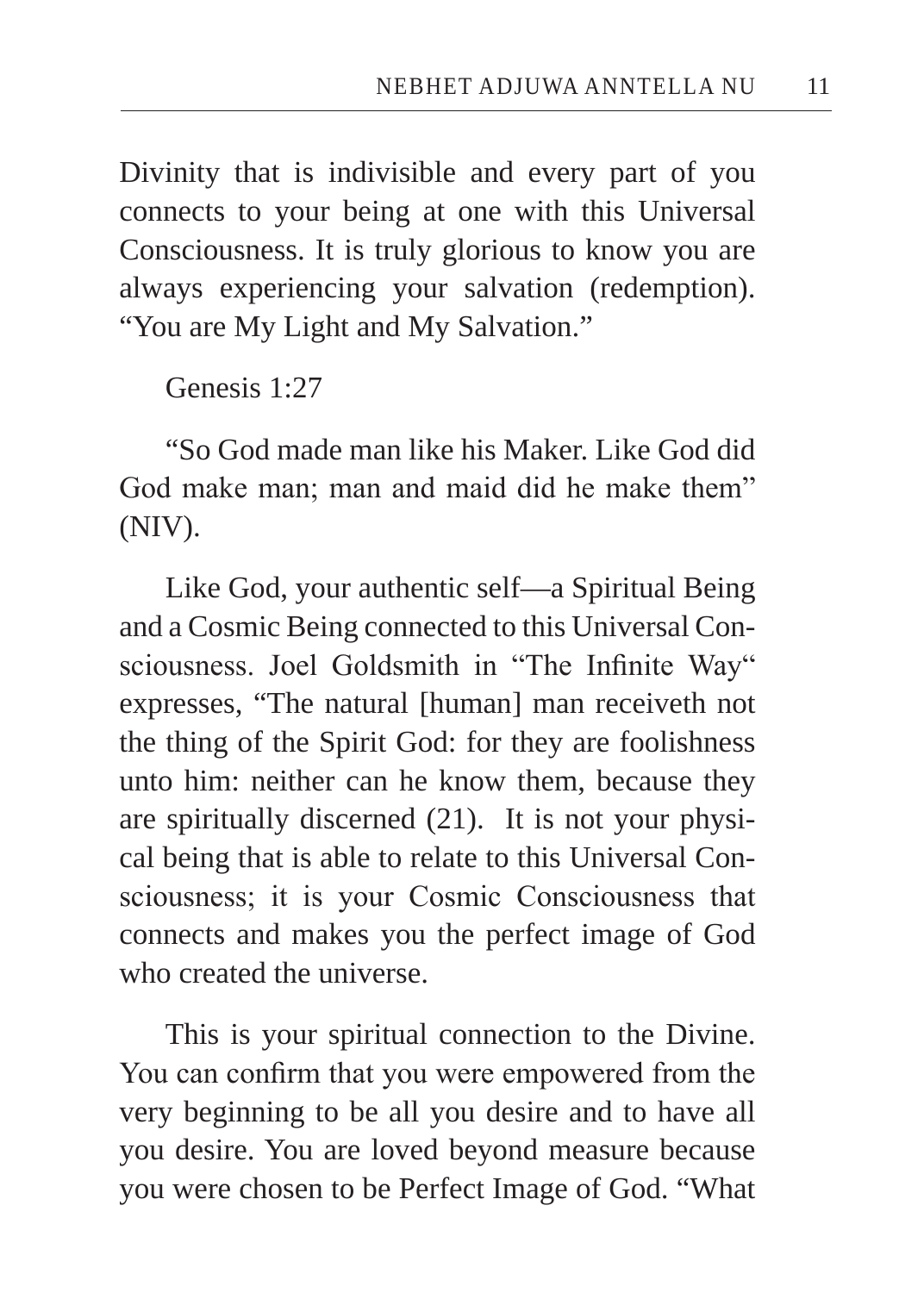manner of love the Father (the Divine) has bestowed upon us to be called the sons and daughters of God" (1 John 3:1, NIV).

You must acknowledge your kinship with the Creator. It is not that you are and live in a material world. You are immortal because a mortal existence is temporal, which contradicts being like God and separated from the Divine. You are the son or daughter immersed in this Divine likeness. "Eventually, he (you) is led to the great revelation that the mortal put on immortality only as mortality disappears they (you) do not add immortal spiritual harmony to human conditions. God does not create nor does He (Spirit) control human affairs" (Goldsmith, 22).

The Creator does not work outside of the Divine Creation; God only knows itself. It is your responsibility to know yourself as the co-creator and stop trying to improve a human condition. Your human self is limited and this is why things are constantly changing according to human conditions. Everything is measured as being good or bad, and you can never tell how any of this will affect you. The Divine never makes sense in this world because the material or worldly picture includes doom and a gloomy outlook where many lose control over their affairs.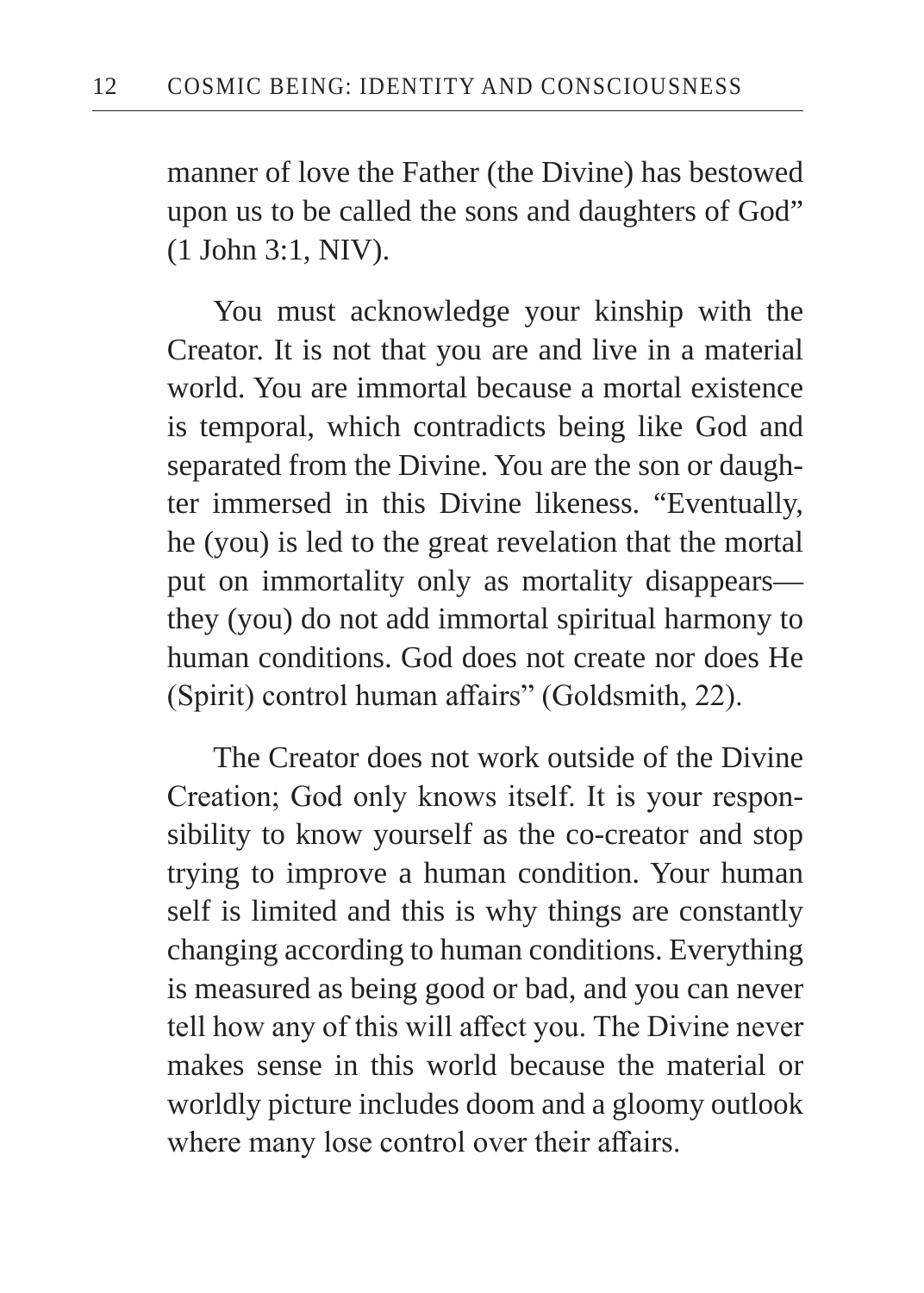"While we strive and struggle and contend with the so-called powers of this world, combating sickness and sin or lack, spiritual sense reveals that, "My kingdom is not of this world. Only as we (you) transcend the desire to improve our (your) human hood do we (you) understand this vital statement. When however, we (you) leave the realm of human betterment, we (you) catch the first glimpse of the meaning of "I have overcome the world" (Goldsmith, 23).

Genesis 2:7

"The time came when God formed man's body from the dust of the ground and breathed into it the breath of life. And man became a living person" (NIV).

"Human beings are made of the rarest material of the universe: stardust. Except for the hydrogen, which makes up about a tenth of your weight, the rest of your body is stardust (Primack and Abrams, 88).

"Stardust is thus part of our genealogy. Our bodies literally hold the entire history of the universe, witnessed and enacted by our atoms" (Primack and Abrams, 88 and 99).

Your substance, stardust, makes you a child of the universe, a Cosmic Being because you share the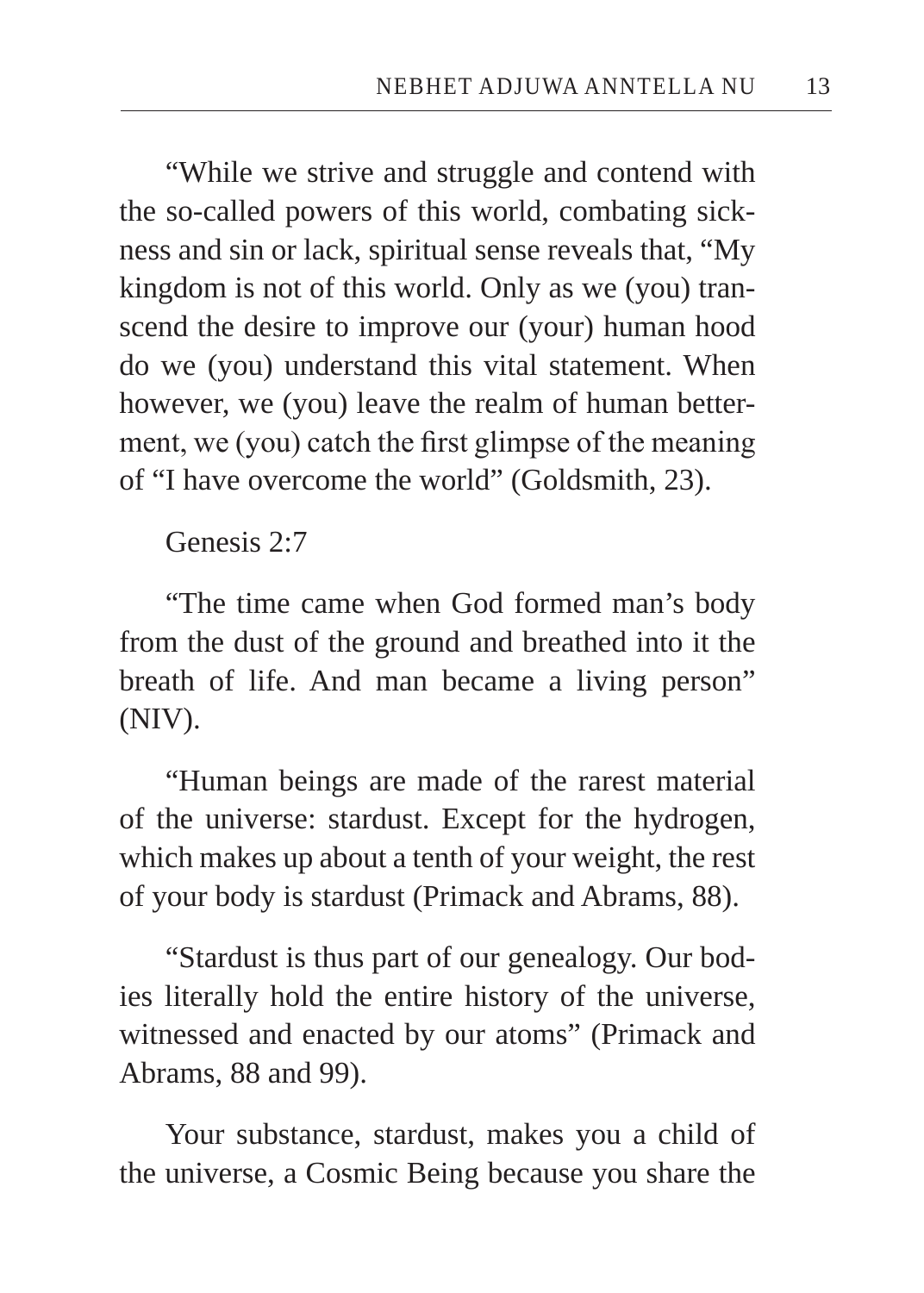same cosmologic make-up as the universe. "Each of us is an atomic pastiche: the irons and atoms in our blood carrying oxygen at this moment to our cells came largely from exploding white dwarf stars, while the oxygen itself came mainly from exploding supernovas that ended the lives of massive stars, and most of the carbon in the carbon dioxide we exhale on every breath came from planetary nebulas, the death clouds of middle size stars a little bigger than the sun" (Primack and Abrams, 94).

From your mortal beginning, you evolved from the end of other entities of the universe. You are the universe in all of its beauty and grandeur. The air you breathed aligns with the breath of God, the Grand Creator, who created you from the annihilation of stars and formed you as the brightest star of the universe. God breathed on you, and you came into existence. He breathed on you, and made you like the stars. He breathed on you, and you became a Living Being.

You were formed by nature from a substance of the universe, earth and dust. Everything grows from the Earth and extends out into the universe. A Divine Life Force is exchanged in the beginning, the Breath Of Life. The word Spirit, in Latin and Hebrew (spiritus), means breath. In Indian scripture breath is called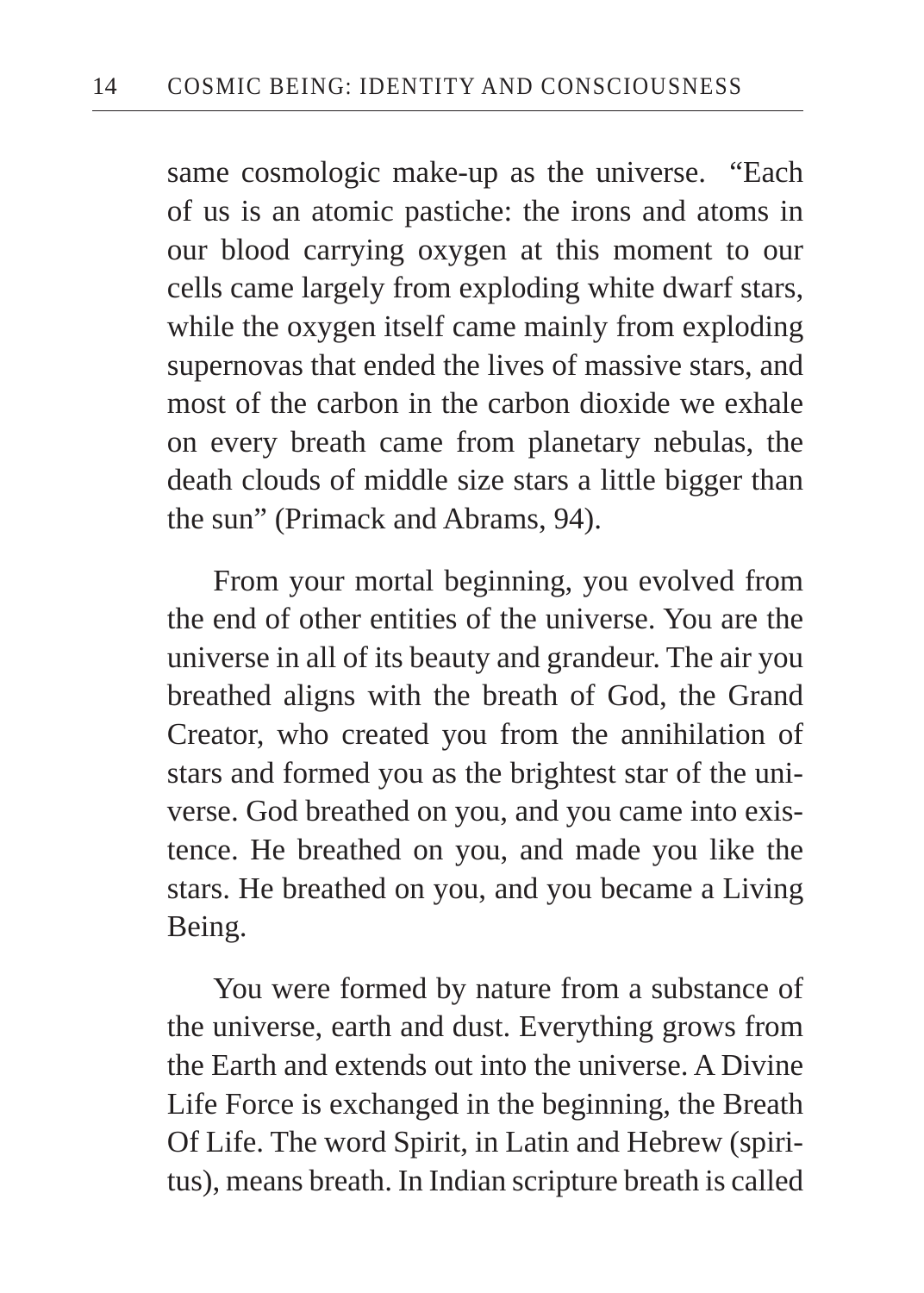prana, which refers to your life force, and breathing exercises increase your life force (pranayama). Your breath connects you to your energy source since it sustains the body and soul. The air you breathe has its own energy field, so you are constantly exchanging energy with all of nature. The cells of your body are energy; the earth is energy; and so is the universe. This Divine Energy is your connection with immortality because energy is never limited by human conditions. Your energy increases through your exercise of spiritual consciousness and living in Spirit. In physics, there is a "Grand Unification" which Brian Greene, a physicist, discusses in "The Fabric of the Cosmos: Space and Time and the Texture of Reality." "If two forces of nature were of a unified whole in the early universe, might it be the case that, at even higher temperatures, at even earlier times in the history of the universe, the distinctions among three or possibly four might simply evaporate, yielding even simply greater symmetry?"

This grand unification is evident in the creation of you and the idea of the seemingly two forces of a material and a spiritual you. The thought of you being simply dust evaporates into a greater symmetry. Your Divinity of exchanging energy with all of life here on Earth and the Universe establishes your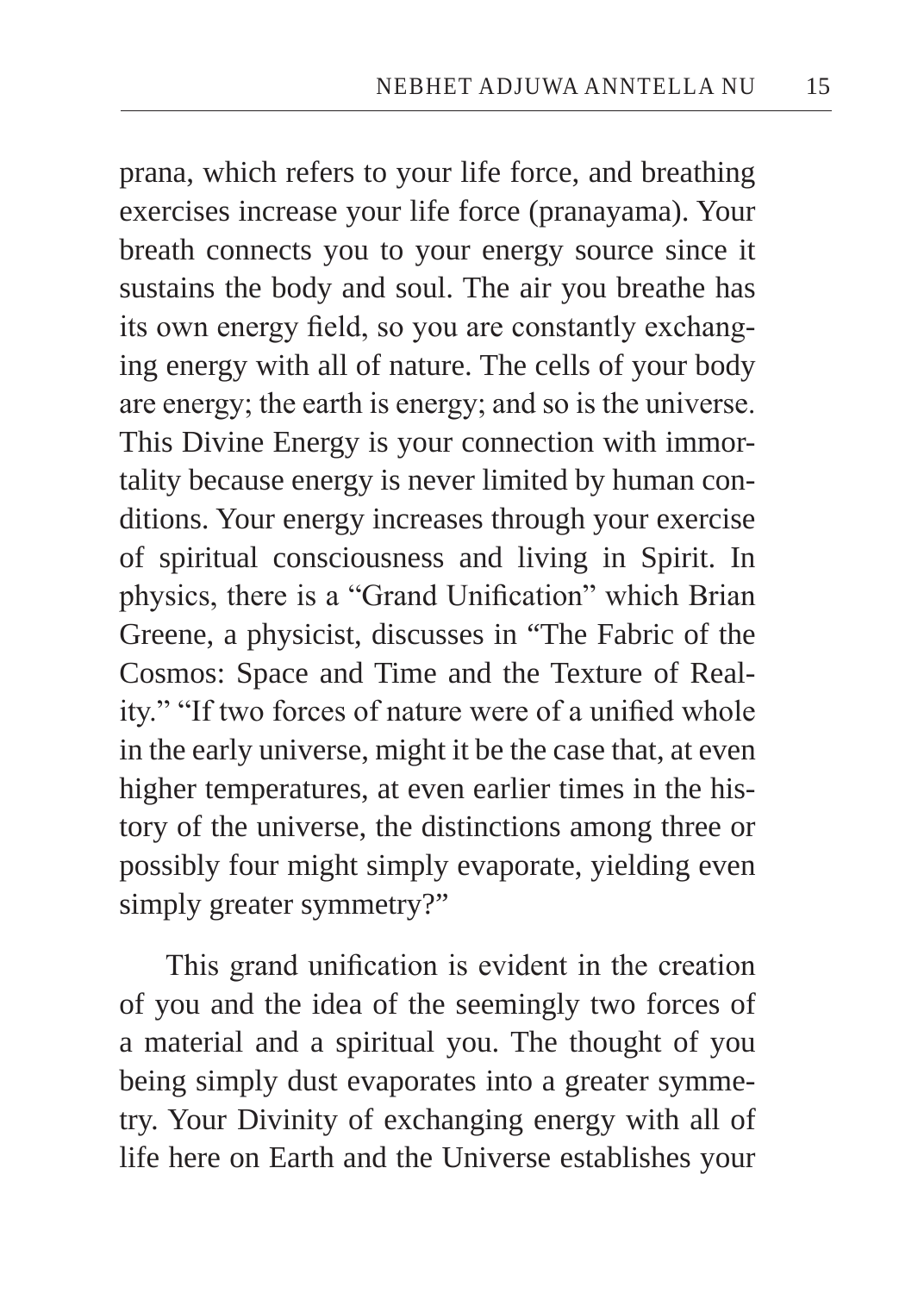oneness with God, Cosmic Being. Your immortality transcends any limited view of you being simply mortal since you were given the very breath of life. You are a living, breathing manifestation of God. This grand unification, which includes many great forces, all came together to create you and also form a spiritual aspect of your Being on a higher realm of consciousness. The idea of you being stardust is where you unite with your Creator. You are like your Maker.

There is a spiritual connection between the creation of the universe and you. Even your mortal self is Divine, and this is where healing takes place when you realize your perfect nature. Creation is not broken down into separate entities; it is all God and the Divine marvelous works. The confusion between many gods and a material man evolving from the ground are what seem to be distortions of man's primordial existence. "The particles which form your body have been around for billions of years" (Wolfe, 19). This is why you should always acknowledge your Divine connection to the Earth and Universe.

 The cells of your body are a life force totally related to creation. Dr. Bruce Lipton explains in his book, "The Biology of Belief," "Single-celled organisms were the first life forms on this planet. You are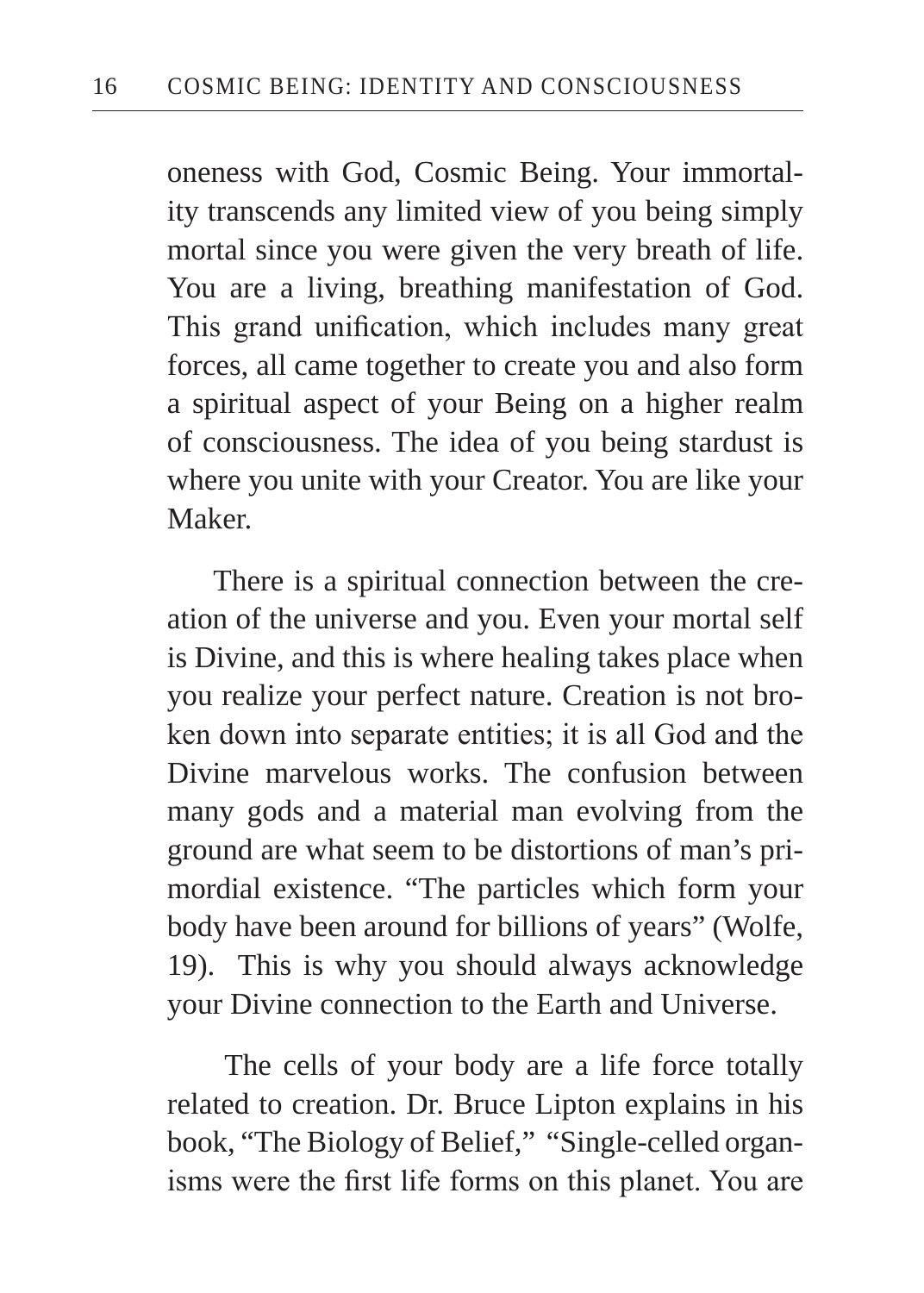made up of 50 trillion single cells" (7). This is your material form that is spiritual in nature. "You have made them a little lower than the angels and crowned them with glory and honor (Psalm 8:5, NIV). God created you for his (Spirit's) own enjoyment; so the "us" in Genesis can be viewed as the consciousness of God or the omniscient, and you are the other entity in this creation who is responsible for all of creation.

An understanding that you are not separate but at one with creation is an acknowledgement of the reality from the very beginning you were connected to God and all that exist in creation. You were given power and dominion from the onset; and a relationship was established, a likeness with the Creator and creation. You are not God; however, you are not limited because you are the image or reflection of God. When you look at others you should see a reflection of God. The dust is symbolic of this dominion because everything evolves from the Earth. You are the Divine evolution of Life. You grow and evolve, which is your unlimited connection to nature. Just like a seed that is planted in the Earth, you grow and evolve into a Divine Being that nourishes many, so you were created to grow and feed others. All good comes to you in due season as you open up to the heavens and see the face of God.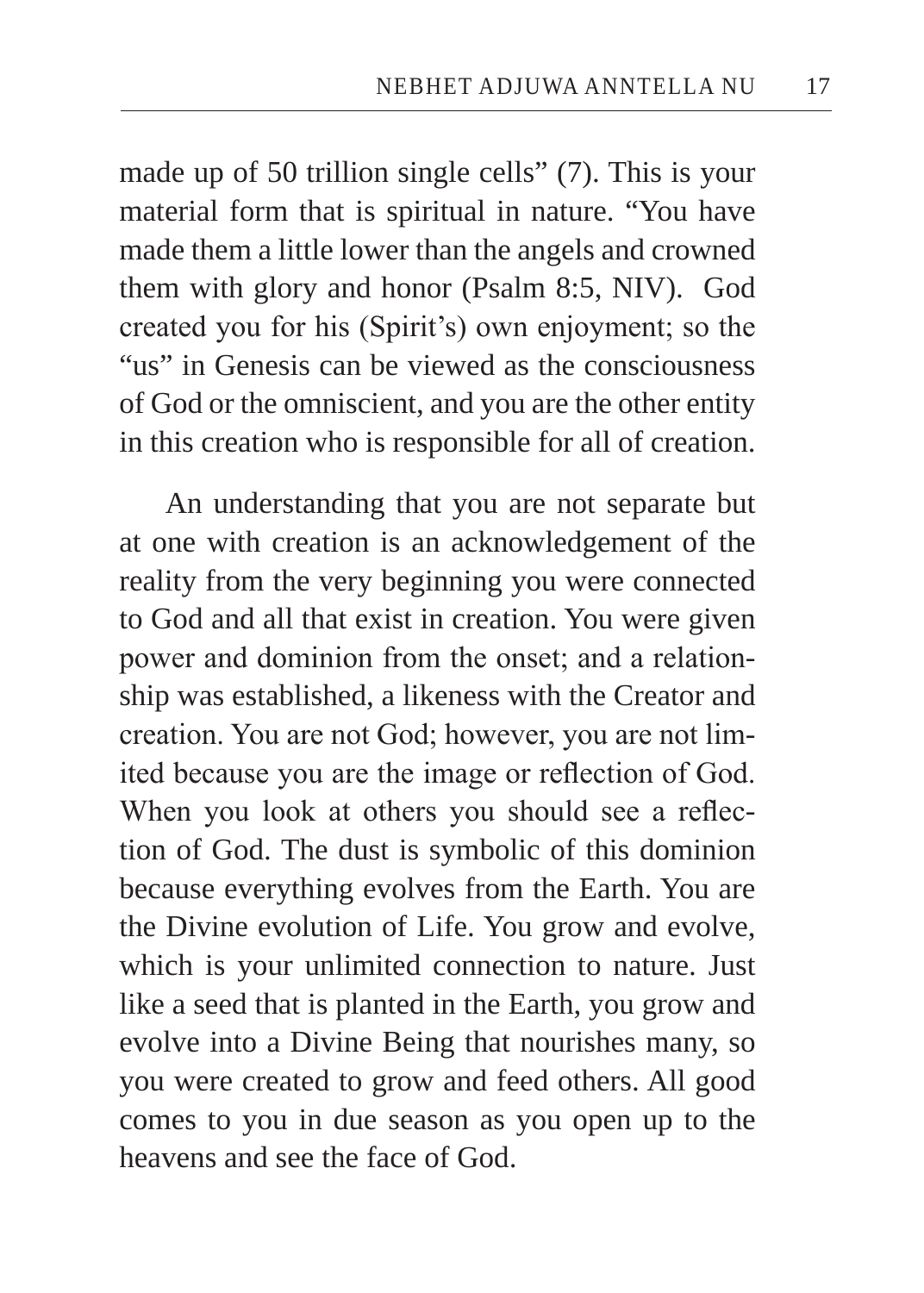This connection between God and you is your dominion to live and claim the good that has always existed and your control over all that is unlike the Divine Image. "Dear friends, now we are children of God, and what we will be has not yet been made known. But we know that when Christ appears, we shall be like him, for we shall see him as he is (1 John 3:2, NIV). You are God's child "now," and you are the son or daughter of the Universe. The Christ is your Divinity for you are the Christ Consciousness and able to see the God like image in all of creation. It does not matter what is to come, this Christ consciousness is now apparent. You are the perfect image of God because you are the Divine Offspring!

Your Cosmic Being is pure energy and has nothing to do with limitation on this Earth plane. In "The Holographic Universe" by Michael Talbot, he defines our human energy field as, "We have two realities: One in which our bodies appear to be concrete and possess a precise location in time and space; and one in which our very being appears to exist primarily as a shimmering cloud of energy whose ultimate location in space is somewhat ambiguous" (178). In reality, you are greater than your physical form, and you reflect God's unlimited energy defying all time and space.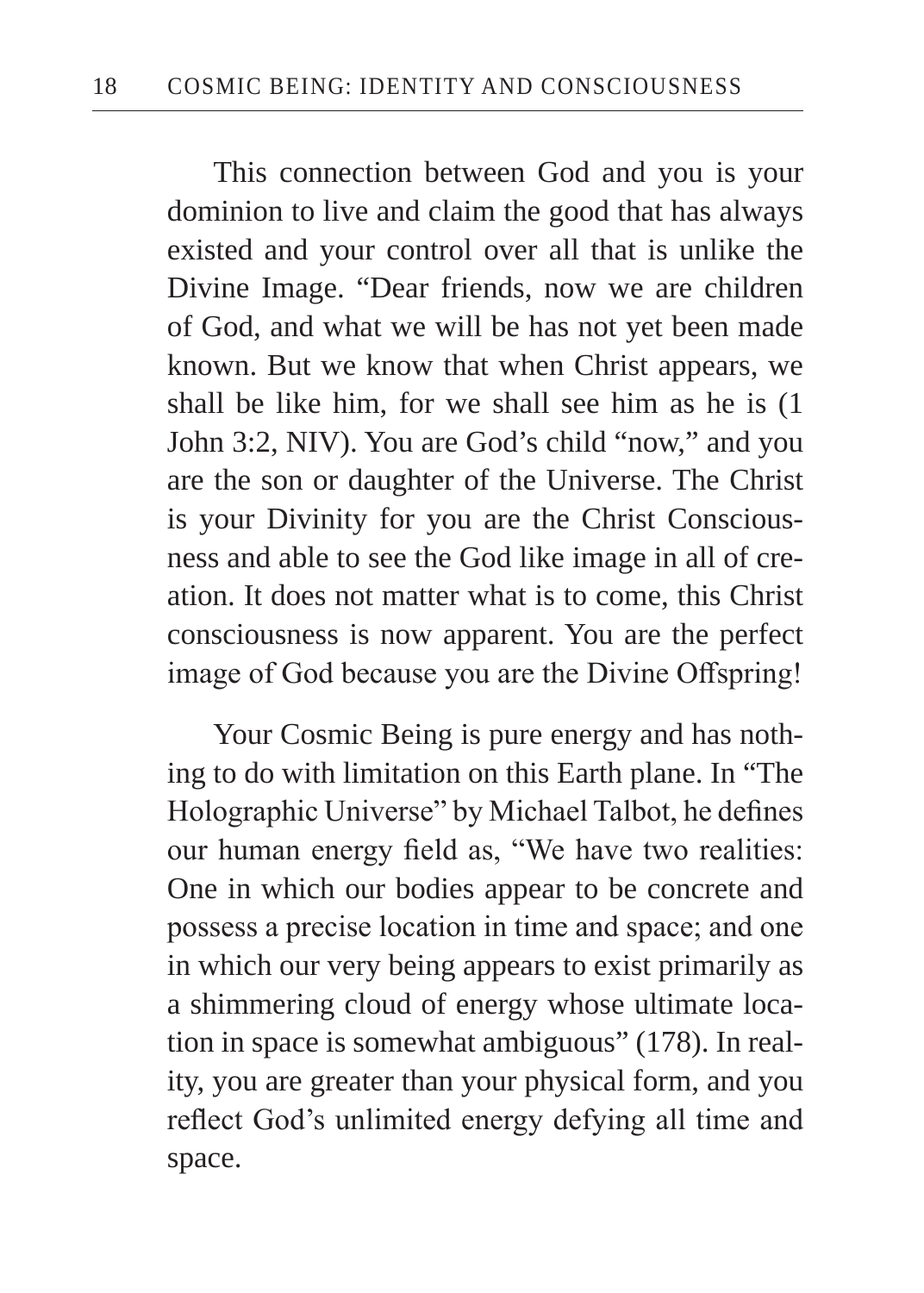Why are you so remarkable and how do you maintain your Divinity?

Your well-being is paramount since you are supposed to live a rich, full life. If you do not feel abundance in your life then what must be considered is how you develop, sustain and maintain your Divinity in obedience with God's laws and words. The "word" by definition is something spoken or written, it can be an order or command. Many refer to the "Holy Scriptures" as the "Word of God." The word can also be viewed as anything written or spoken that empowers you. You can view many sacred words from many sacred scriptures as Divine inspiration. It is wisdom to consider what you use in this way as a Divine guide to bring Divine law and order into your life. You should recognize that from the beginning of creation Divine order was established through the power of the word.

"In the beginning was the Word and the Word was with God, and the Word was God…and then the Word became flesh" (John 1:1, NIV). God said, "let it be" and everything came into existence.

"The word was made flesh—but it is the word. By it being made flesh it does not change its nature, character or substance" (Goldsmith, 21).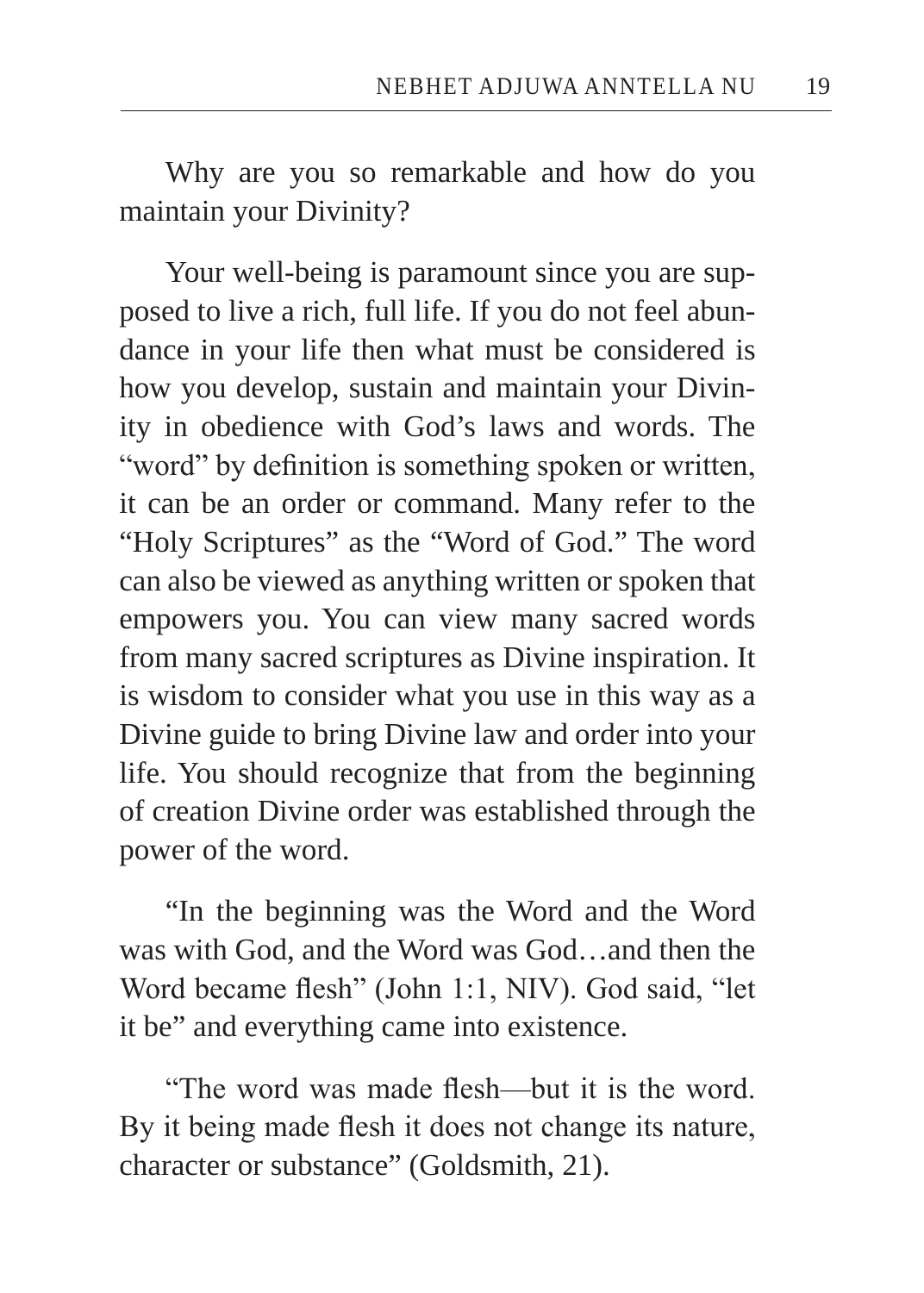The word was made flesh and established for your benefit, it is your empowerment. Through him (Spirit) all things were made—(by the word)—without him (Spirit)—nothing was made (John 1:3, NIV). By the Divine Word everything came into being, nothing evolved without being spoken into being. The word can be interpreted as an idea. Anything that exist in thought, or in this case, the word being manifested in the Divine Consciousness. It is God's awareness of Spirit, an ideal creation. You are God's Perfect Idea. "You are a word, a symbol of an Idea" (The Interpersonal Life, 99).

You are God's Idea in perfect form, so you were spoken into being. "The word that was in the beginning and that was with Me (Spirit) was then not only an Idea, but it was My (Spirit) Idea of Myself (Spirit) in expression is a new state or condition, which you call life (The Interpersonal Life, 91).

You are the very substance of God. When you speak, your words create ideas and manifest into things. If you are trying to affirm in words what you desire it has already taken form, so all you must do is wait for the unfoldment. "This, My Idea—therefore, is now in the process of unfoldment or being thought into outer expression. Some call it evolution—just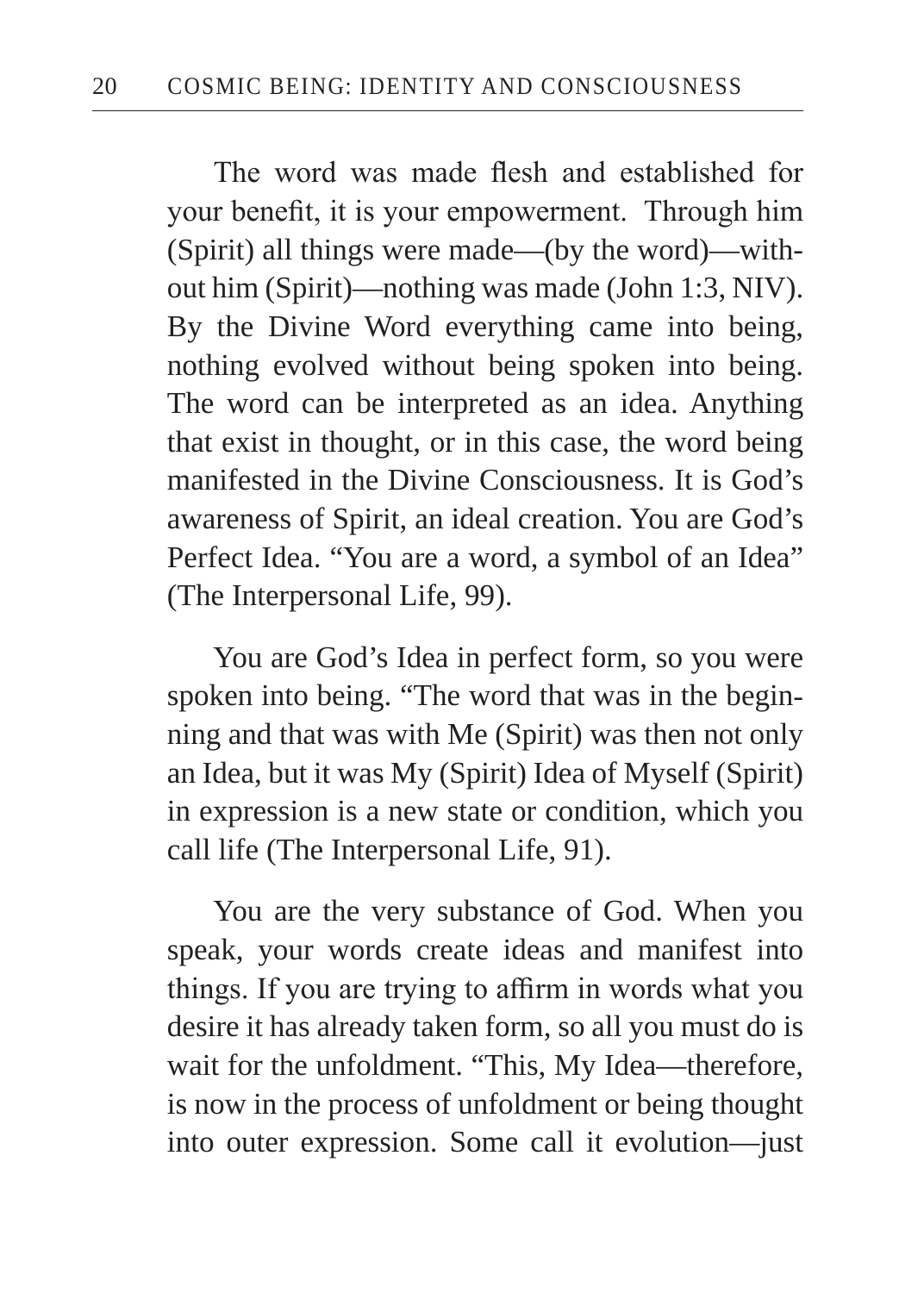as a flower when the bud puts forth from the stalk and finally opens into blossom obeying the urge to express My Idea hidden within the soul (Interpersonal Life, 92).

This is the Divine energy you posses whenever you desire to create something to share with the world. All of your ideas come into being and touch someone's spirit like a beautiful rose adds beauty and fragrance to a flower garden. You and your thoughts should be viewed as God's energy being expressed through you.

You are pure energy and a co-creator working with God because it took the same energy to create you as it did the Universe. All of creation evolved from nothingness. Therefore, nothing can ever harm you since you are invincible and everlasting energy. When you realize the astounding amount of energy it took to create from nothing the universe then you will begin to use this same energy to create your world through Universal Consciousness. You are an Offspring of God, therefore an agent of creation who spoke the universe into existence. The word as power is evident in that God created both the Universe and you, so you are forever sustained in the perfection of the Divine Creator.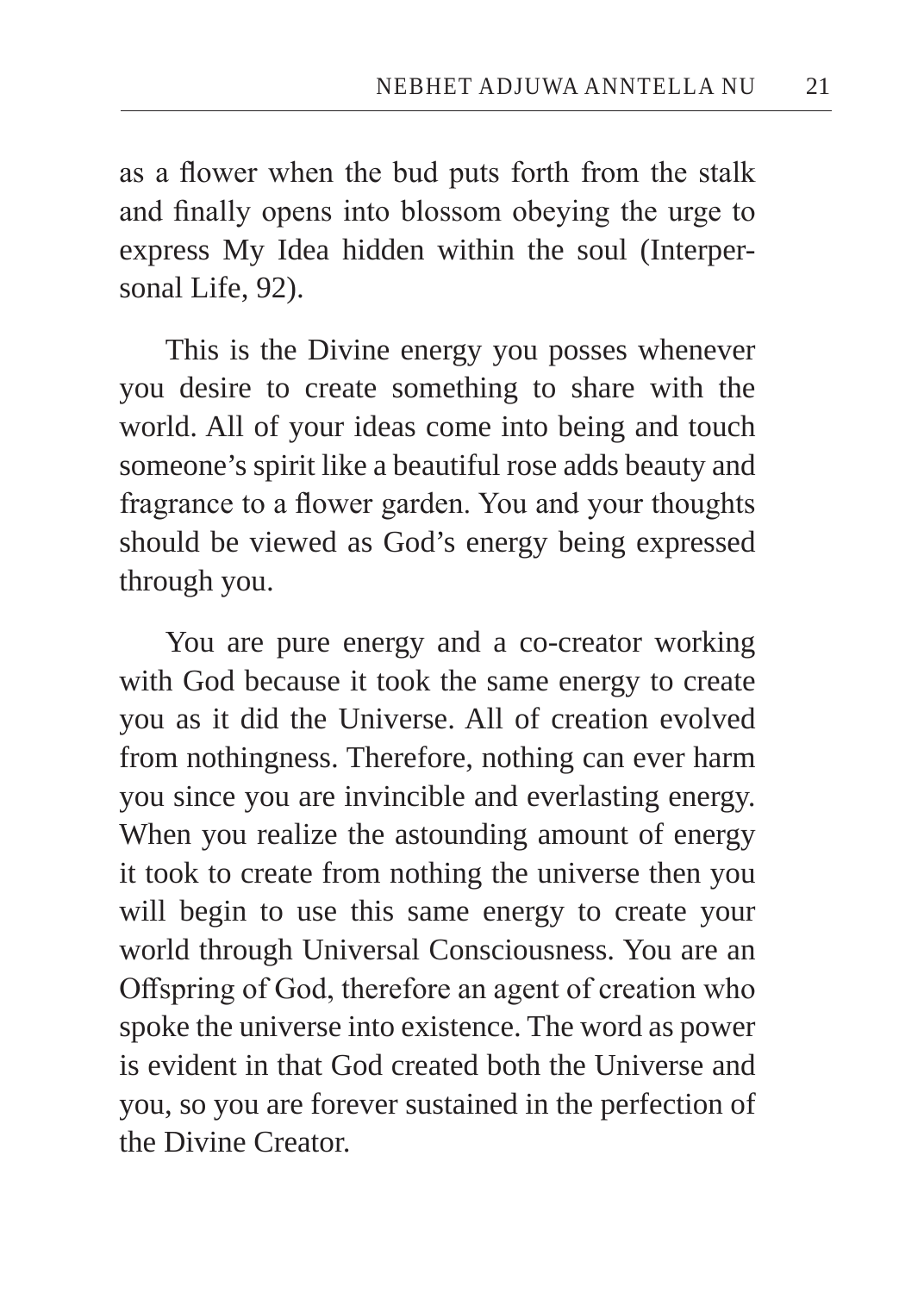In the Hebrew language, "word" is devar and things are devarim. You hold the power to create things through words. Your words are laws just as God's word is law. You should be conscious of your words for you speak your world into existence.

The creation in Genesis establishes everything was good from the beginning, and so this is where you find law and order. These laws are connected to a science, which involves energy and light. You are energy, a Light Being, starlight. Just as the stars light up the universe, you also light up the world through your Divine Spirit. Quantum physics makes this connection between light and energy. The physicist Max Planck introduced the Quantum Era in 1900. He discovered that light energy came in discreet packets called quanta. Quantum physics describes a world of consciousness where the movement of objects can only be described by possibilities and probabilities. The universe is constantly changing, just as you are constantly growing and changing. You are a product of this idea of possibilities and unlimited choices. This is the reason why you can attempt to plan your life, but God can do the most unlikely thing and bring about phenomenal changes you could not imagine. It is your energy (consciousness), which aligns you with God's plan; therefore the greatest possibilities.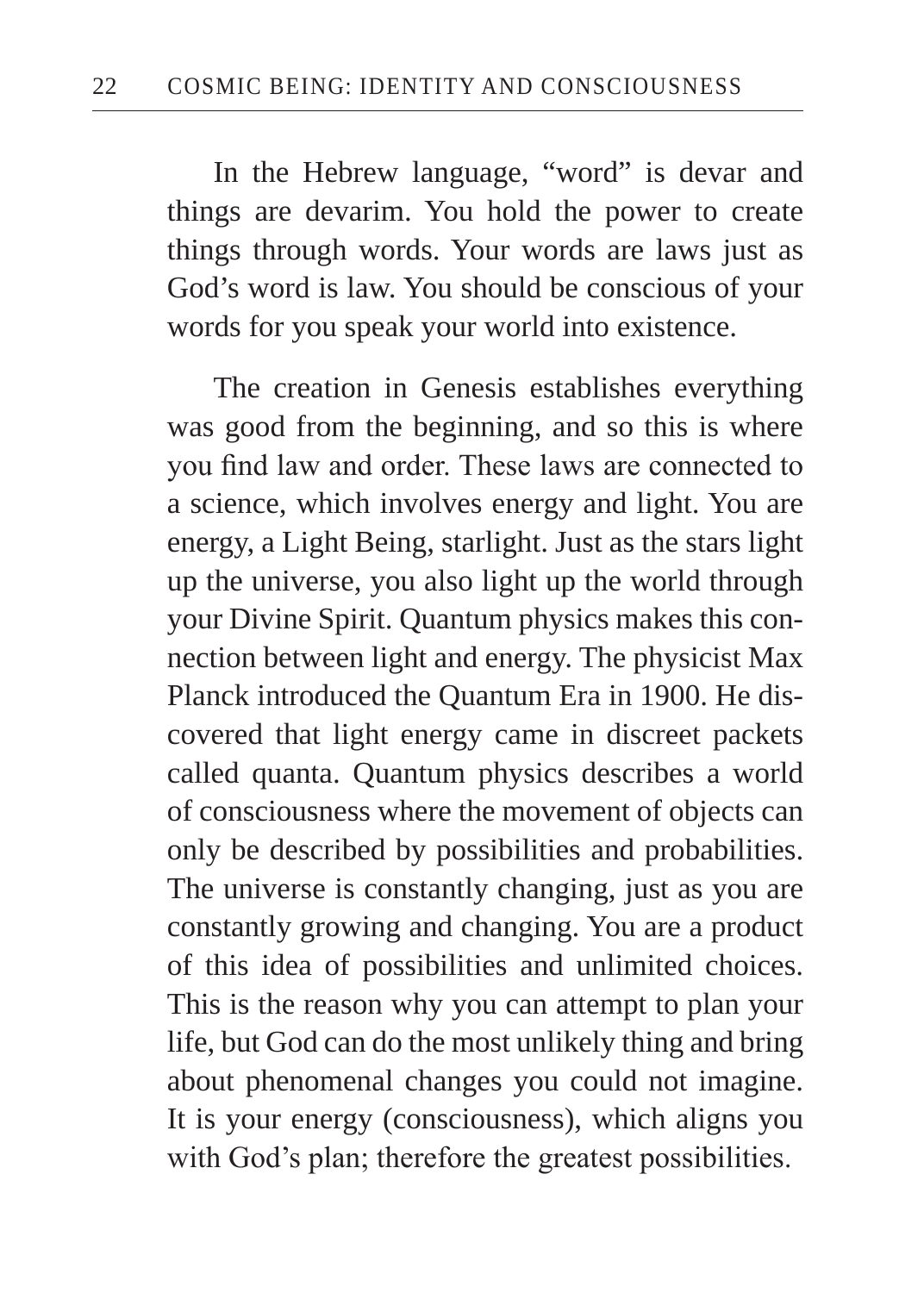"We stick to the physical world of Newton and ignore the invisible quantum world of Einstein, in which matter is actually made up of energy and there are no absolutes" (Lipton, 86). In the quantum world is where you can discover anything, which supports what has been discussed about you and creation. Your physical makeup is dynamic, but it is only apart of who you are as an Infinite Being. This is why the visible part of you and the material world is referred to as an illusion since you can change the perspective of all you perceive with your senses through Divine Consciousness. Everything in the Universe is made out of energy. It is your Divine Energy that is put to use to bring about change in the material word.

In 1905 and 1916, Albert Einstein delved into the Quantum Era, which involved studies of light. His most famous formula was E=MC2. The E stands for energy, M for mass and the C for the speed of light. This formula involves a realization that matter, which is mass and energy are forms of the same substance and interchangeable, so energy can be turned into matter. It is also evident in this formula that with mass or matter light is present. Your body is physical matter, but it does not separate you from your spiritual Cosmic Being, which is Light. Your physical creation involved energy and mass. Wolfe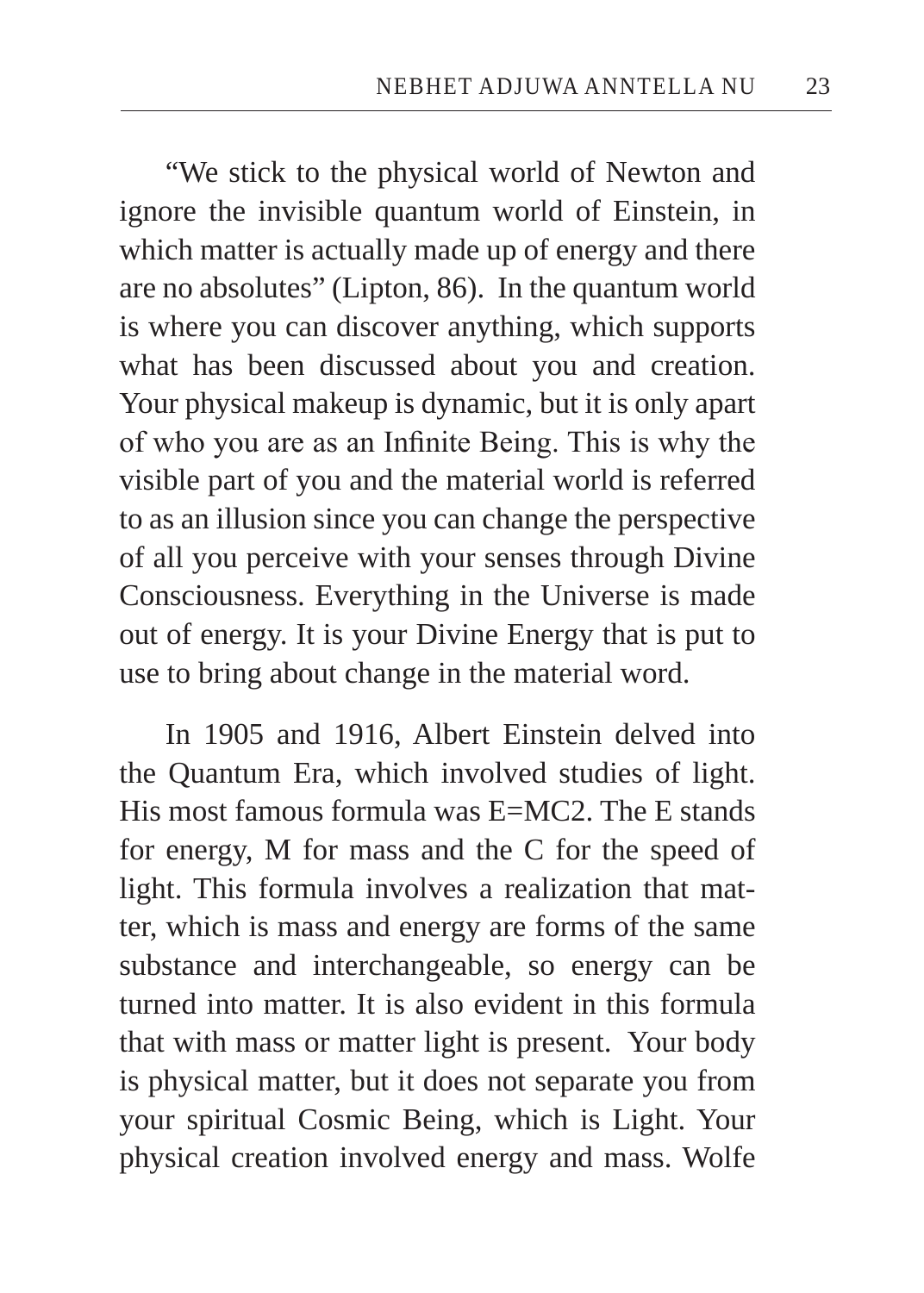provides another insight into this when he says that mass equals zero in the universe and it is described as nothing. So the universe could come from nothingness because it is fundamentally nothing" (29). Your physical body is not equal to your spirit because you can change the dynamics of your body through consciousness (energy). Therefore, your body counts as nothing in the light of Spirit. "Four percent of the universe is atom ["matter"] and ninety-six percent is something else, unidentified [so-called dark matter and dark energy] (Wolfe, 18).

About 25% of the universe is cold dark matter… The other 70% seems to be even stranger than dark matter. It may be something Einstein called the "cosmological constant" and now it is often called "dark energy." Dark energy is a property of space itself, and it causes space to repel space, speeding up the expansion of the universe" (Primack and Abrams, 99).

How do you connect to this dark matter or dark energy of the universe and the fundamental nothingness?

Genesis 1:2

The earth was without form and void, and darkness was over the face of the deep. There was a void, complete emptiness, nothing (NIV).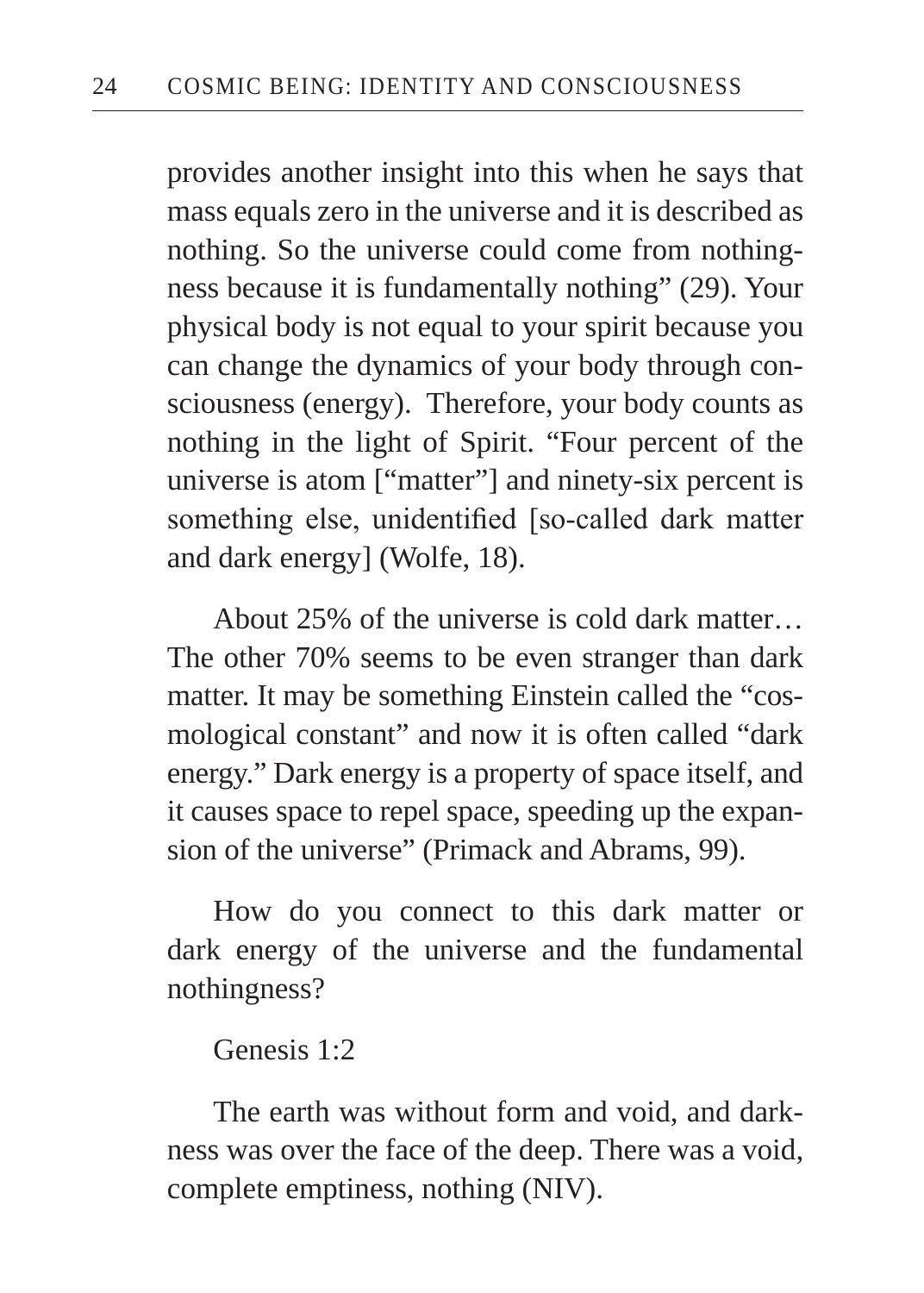"Quantum physics is indeed very much in agreement with Buddhistic emptiness…Everything that exist, exist by convention and labeling and is therefore dependent on other things. So, Buddhists would say that their highest goal—realizing emptiness simply means that we realize how inter-related things fundamentally are" (Wolfe, 106).

A Tibetan saying, "We do not say that because things are empty they do not exist; we say that because things exist they are simply empty."

The connection to emptiness and darkness is very metaphysical; it is necessary to empty your mind and still your thoughts in order to connect with Universal consciousness. When you close your eyes and find peace in the darkness this is where the "still, small voice" which can be heard in the deep contemplation of your heart and soul. You are connected to the whole of the universe since you came after the void and the darkness in creation. This is why peace is discovered in the quiet, solitude of your Spirit. The void did not mean the absence of God it was the coming of the presence of Divine Spirit. The void by definition is simply complete emptiness or nothingness and this is why no-thing shall ever harm you. Anything unlike God is reduced to nothing.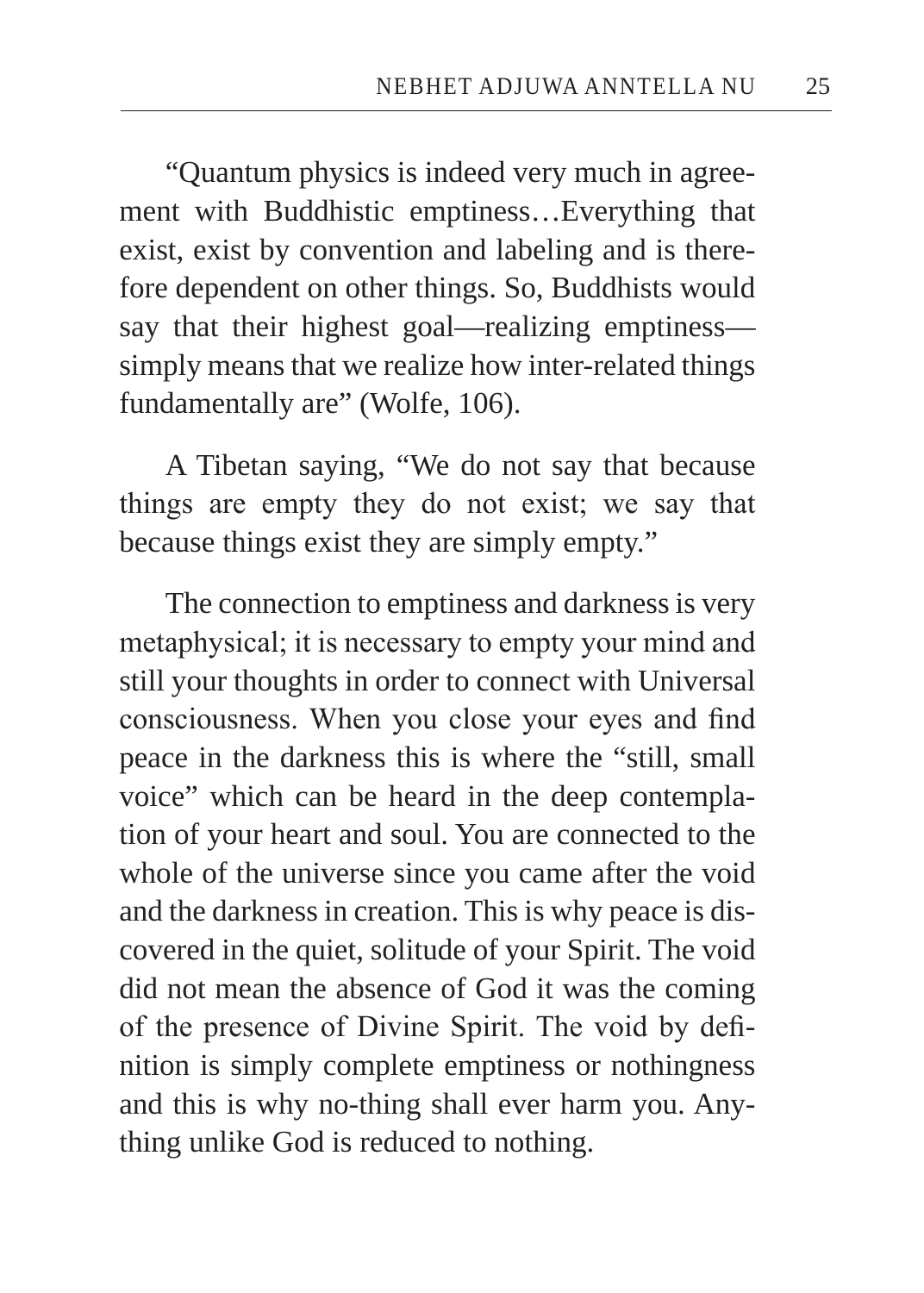You are energy and attract all to you through this energy. You embody this dark energy, which is not static but expansive. The dark energy causes the universe to expand. "So every material structure in the universe, including you and me, radiates a unique energy signature" (Lipton, 88).

The darkness is also symbolic with meditation when you empty your thoughts and go into a state of nothingness in order to receive Divine messages. The void you feel in life is because you see yourself alienated from others when you are in reality connected to the whole of mankind. You are connected with the whole of the universe. There are dark periods in your life, which draws you to the light. You label this darkness as something negative when God did not see the darkness or void as something negative it was simply the absence of light. In your physical form you can never be seen as something negative no matter what form or shape, it is simply the mortal you. It is a state of emptiness you feel in your mortal being, but this state does not annihilate the immortal state of wholeness and completeness, the Light Being.

Genesis 1:3

God said, "Let there be Light" (Genesis 1:3, NIV). The first law is light eliminates darkness.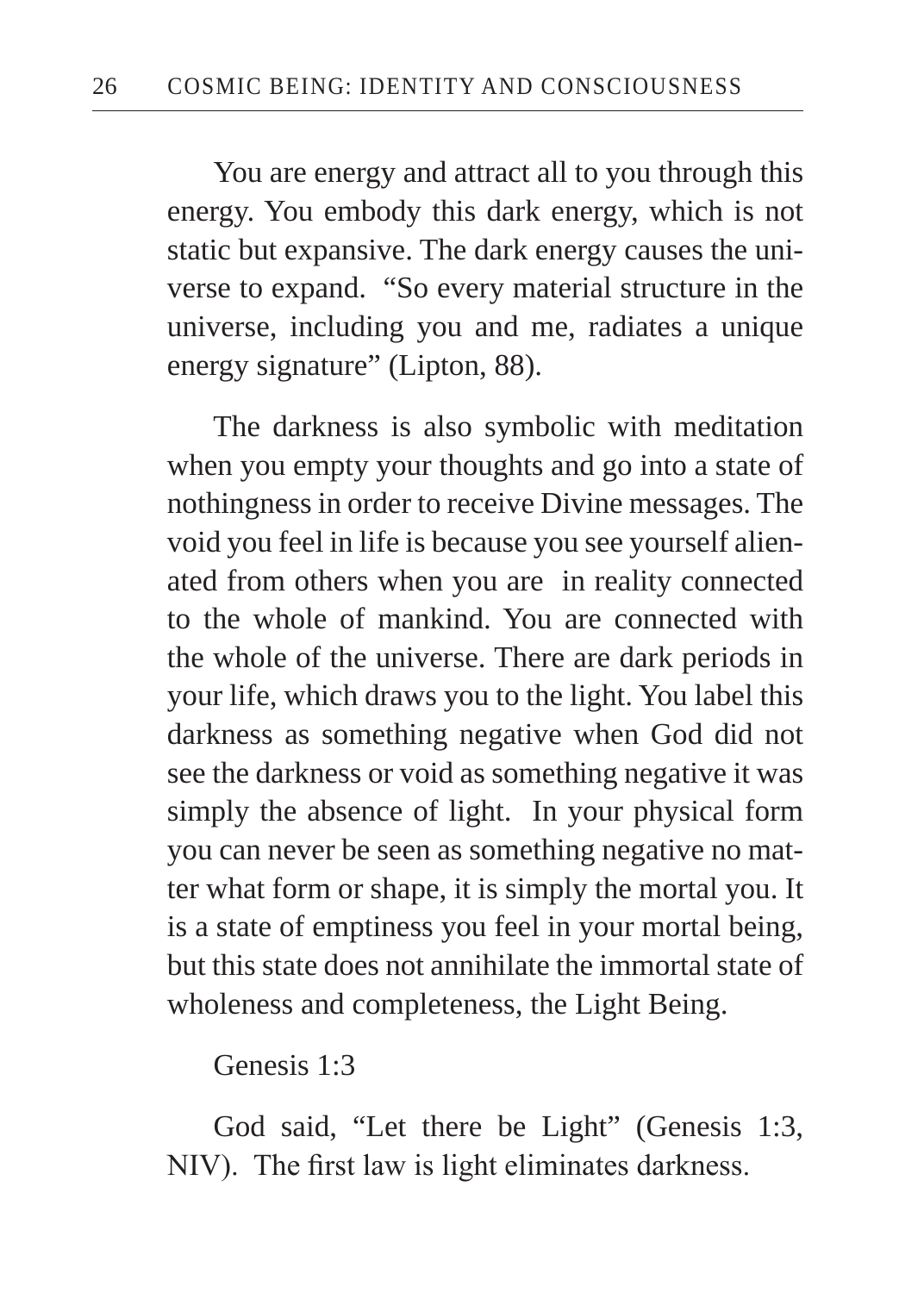"Dark matter neither emits light as stars do, nor reflects it as gas clouds do, nor absorbs it as dust does" (Primack and Abrams, 102). There is a separation between light and darkness, which establishes the fact that darkness is not apart of this law, therefore it can be dispelled. The darkness that was dispelled by the light existed for a time, but was not permanent. "God saw that the light was good, and he separated the light from the darkness" (Genesis 1:4, NIV). Living in the light relates to being that image of God. The body ceases to exist just as darkness but your Spirit lives forever. This is why you must choose to be a Cosmic, Light Being of God, and let your light shine as God's energy radiating through you—the Light of God, which is the truth and dwells in Spirit, this is your immortality. Since darkness is not a law, once the light is turned on and the truth of being is established then all that is unlike God disappears. Move toward the light in prayer and meditation and develop the consciousness of God; it is a law that you were created to grow and use the power of the word to maintain your Divinity. If you find peace and comfort in good and seek the light then all that is dark and heavy must disappear. You were created to create and make manifest the word and laws of God.

You are a continuous Light Being, which implies permanence and stability, unchanging and unyield-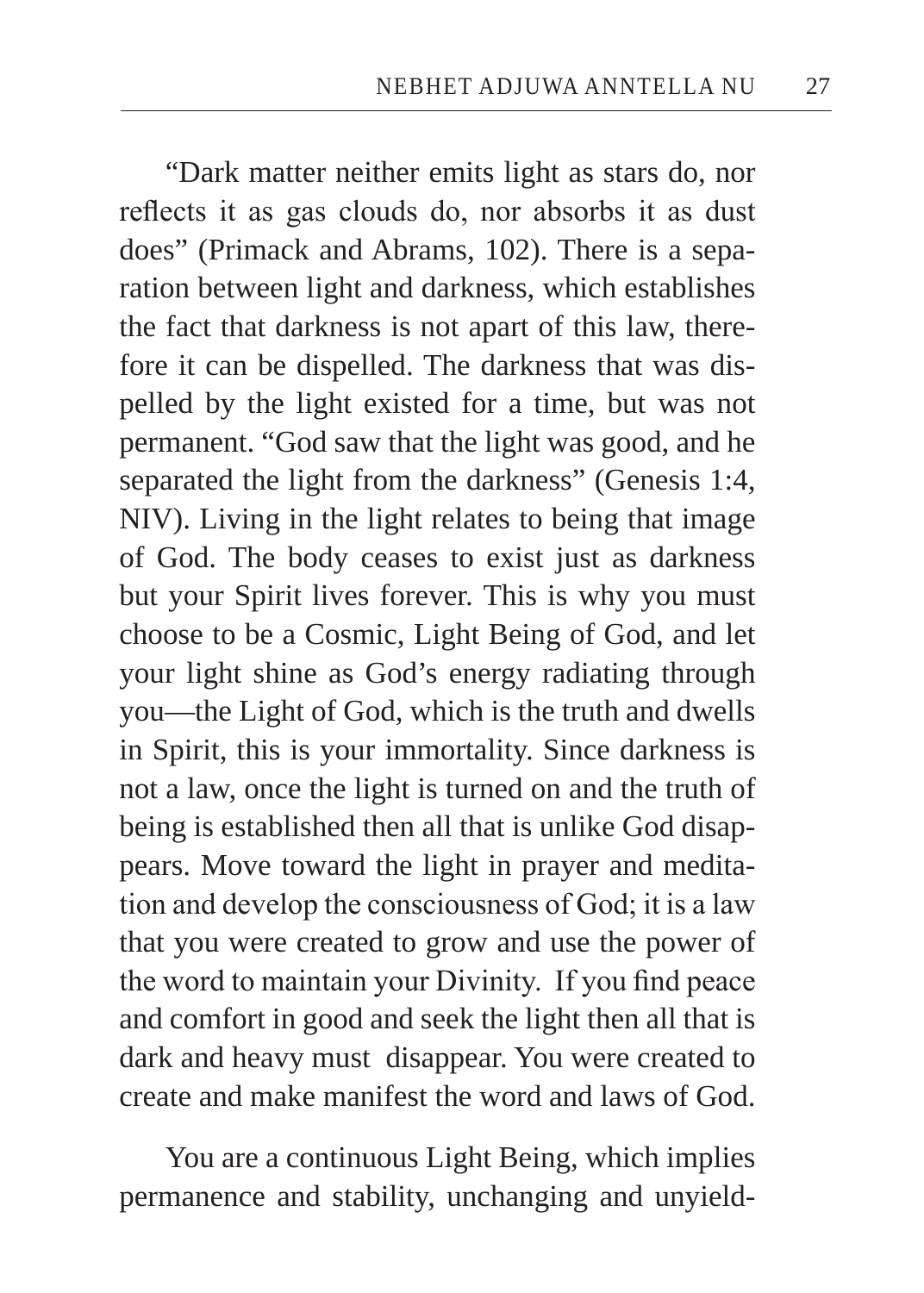ing. All power, action, intelligence, life in the universe belongs to God. You connect with this Supremacy by abiding in the law of Spirit and claiming your existence as a Divine Energy Force/Cosmic Light Being, which is your oneness with God and all of creation. In simple scientific terms, "light is energy" and it is nature's way of transferring energy throughout the universe. Physicists think of light as discrete packets of energy called photons. Photosynthesis is the process used by plants and other organisms to convert light energy into chemical energy that is released to fuel the organisms. The Greek terms for this activity or energy transformation is phos, which means light and synthesis, putting together. Photosynthesis produces and maintains the oxygen content of the Earth's atmosphere and supplies all of the organic compounds and most of the energy necessary for life on Earth. You replicate this same light energy when you see light in others; it is your Light put together or added to other Light Beings."

 This energy extends throughout the universe and sustains us here on Earth. "For with you is the fountain of Life; in **Your** light we shall see light" (Psalm 36:9, NIV).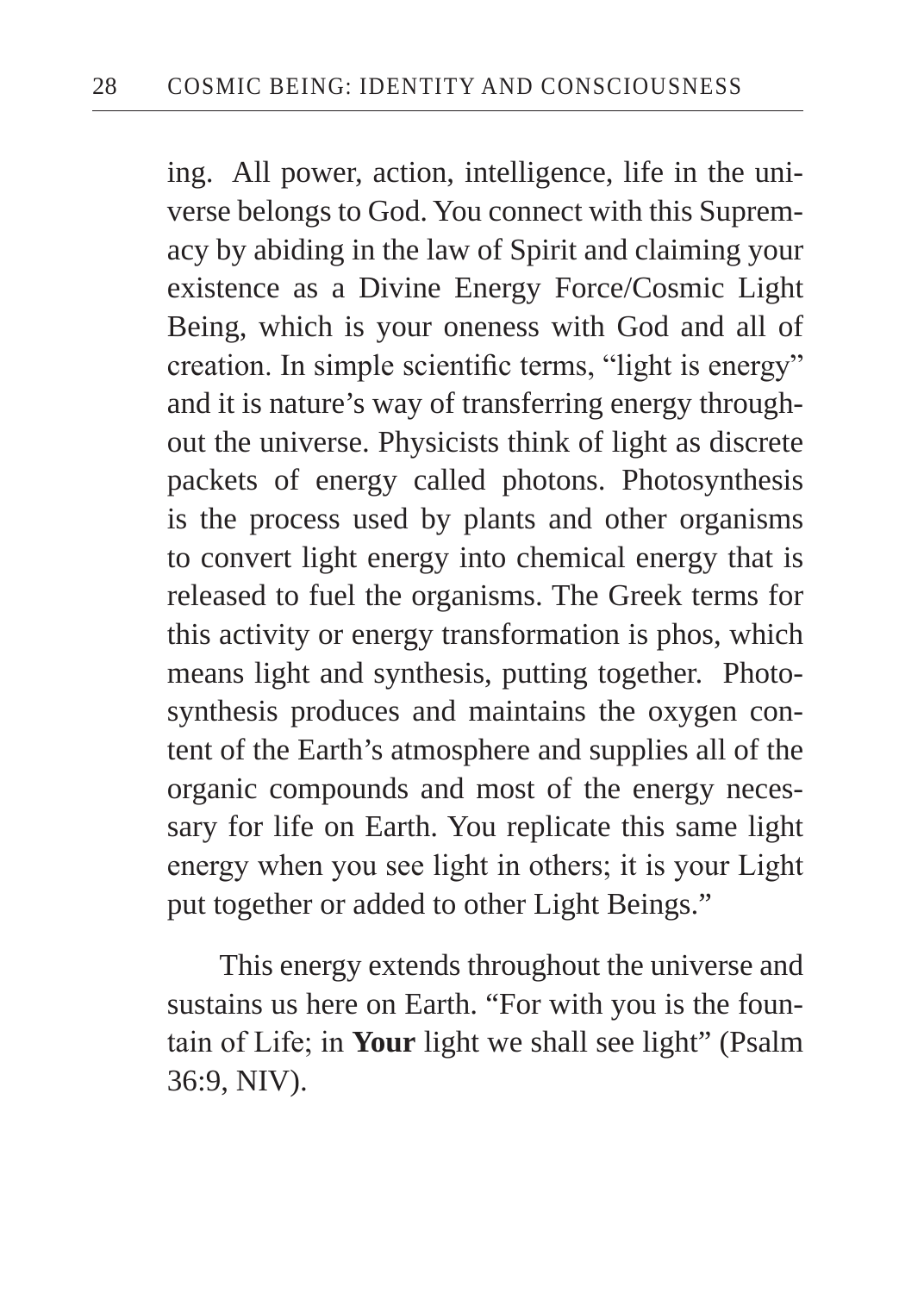# **Chapter 2**

# **The Absolute: Nonduality and Nonresistance**

**"What you resist you persist." Carl Jung**

**Be like a feather so God can breathe on you, and you will flow through life. (Sufism)**

### **Be Still And Know That I Am God. (Psalm 46:10, NIV)**

Now that you understand who you are both physical and spiritual, you can establish that you are never at odds with God or Life. There is no duality in your existence here on earth and your conscious connection to the universe. There is a Divine connection between you and your Creator and nothing exist outside of the relationship. It is an Absolute Truth that you are the image and likeness of God and there is nothing to interfere with this relationship. There are no little you only unlimited abilities to live life to the fullest. You can totally rely on the Sustaining Infinite for all good and no one else. Everything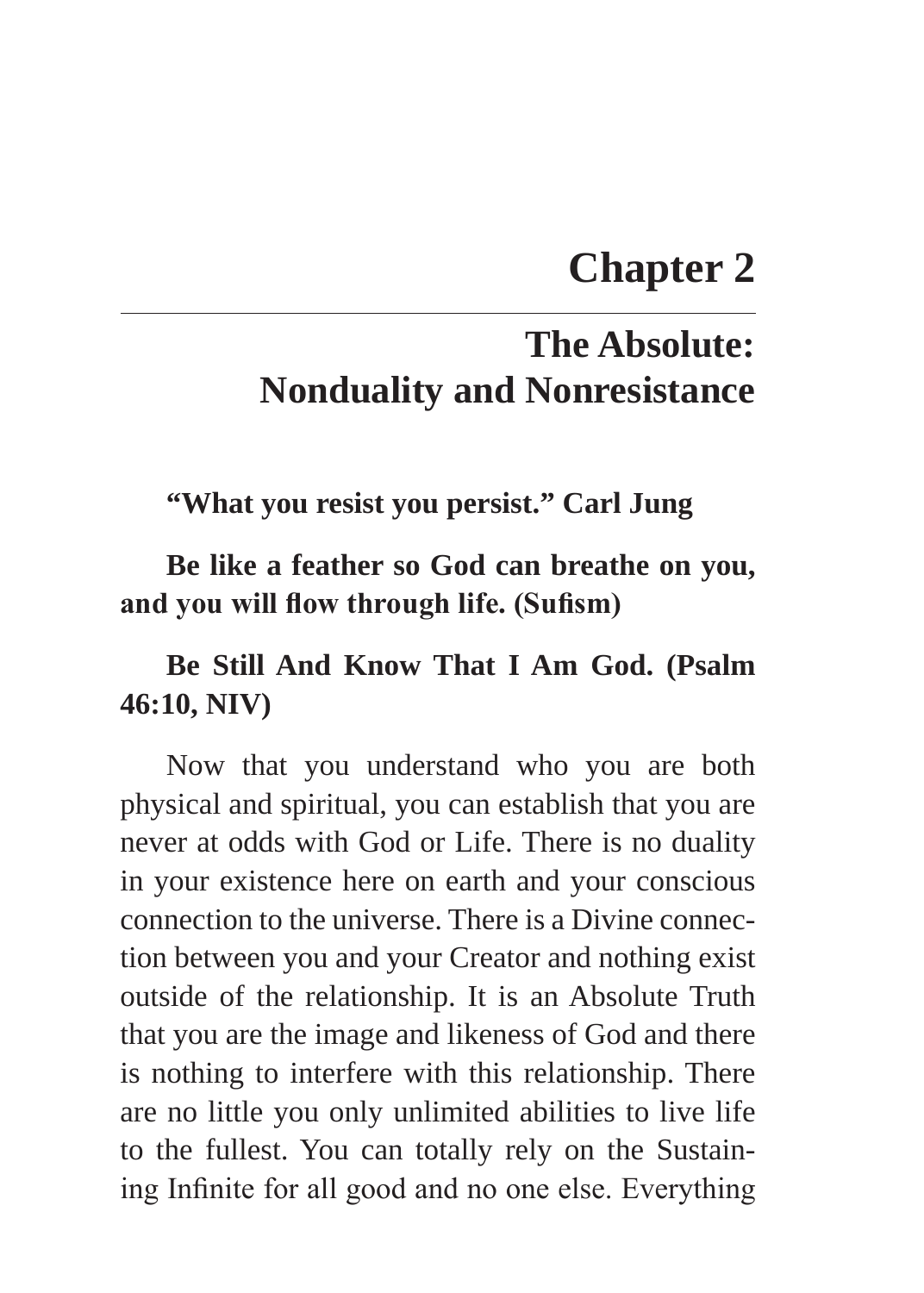comes through the Creator directly to you. You are the remarkable creation connected to all creation. This is the Absolute because it is the only way, the infinite way.

"Whether one looks out at the mysteries of a vast cosmos or narrows the view to the counterintuitive behavior of a subatomic particle, I would not be alone in maintaining that non-duality is the basic principle that explains the Whole—the "spirit" of what is "manifest in the laws of the Universe," to borrow a phrase from Einstein (Wolfe, 9-10).

Non-duality and the universe relate to laws of the universe that correspond to your behavior. The duality, good battling evil, comes from resistance of a lower energy frequency, which does not allow things to happen spontaneous. Everything in the universe happened spontaneously without the assistance of you or any living being. The Grand Creation also known as the Big Bang Theory is not described as an enormous explosion but something quite different. "The Big Bang expansion is not an explosion in the classic sense, in which objects are flying out through pre-existing space like shrapnel" (Wolfe, 13).

Wolfe describes the Big Bang as if it happened in silence with the universe stretching outward all at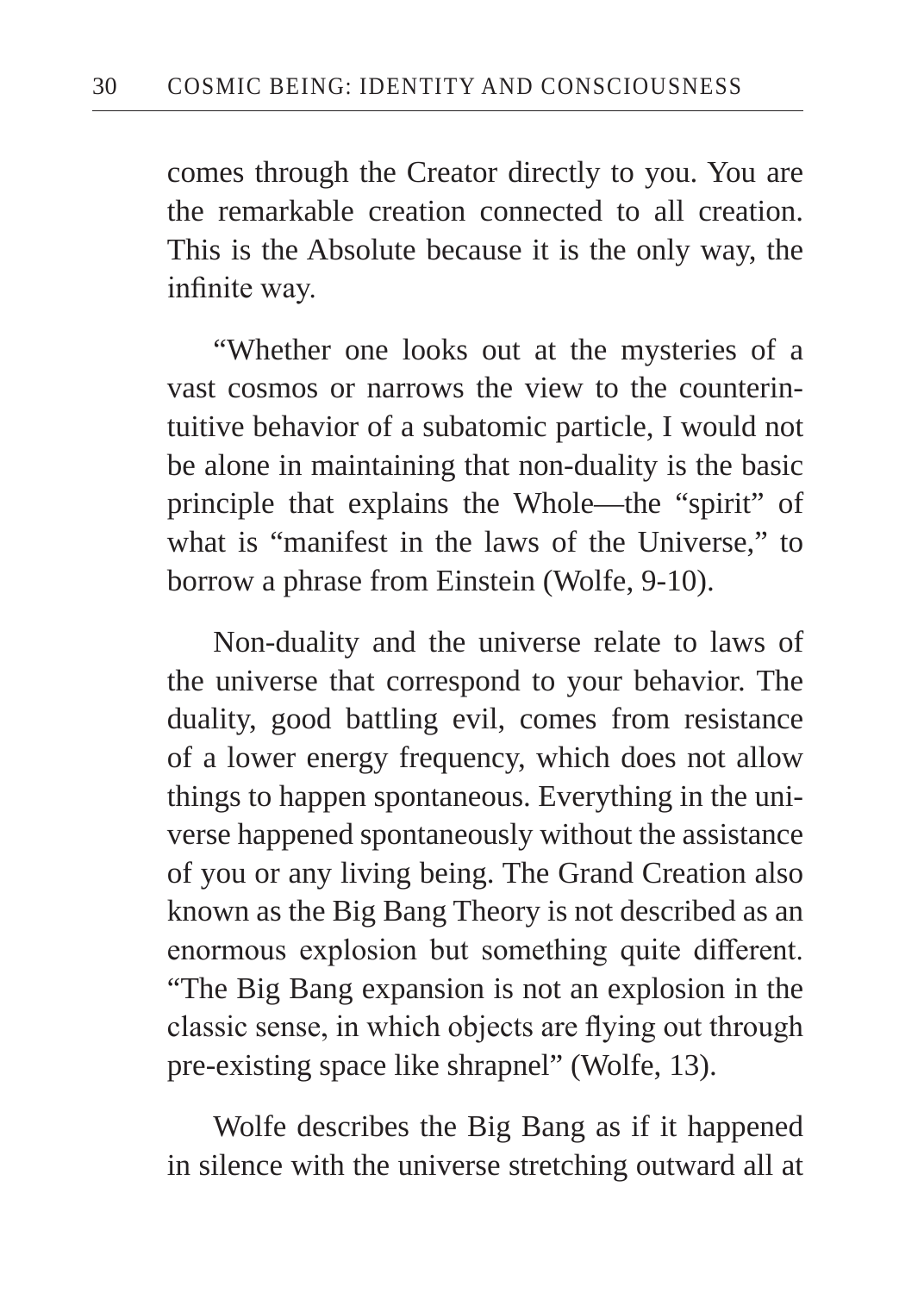once at the same time. "Cosmologists contend that the universe arose spontaneously out of absolutely nowhere as an utterly random act" (Wolfe, 13).

It has been said if you allow things to happen spontaneously instead of wanting to maintain control of your life, problems would be solved instantaneously. Non-duality or nonresistance is where you find peace and "abide by the still waters". Everything in the universe coexists, and there is only One Divine Order. Non-duality is a law because it is the natural order of the universe. This same order connects to all Cosmic Beings.

The ego or earth-bound consciousness has its own consequences. Many consistently live at a lower level of energy of wanting to feel in control. The stillness and peace you find from within allows you to feel confident all is well and no-thing can disturb your peace. This feeling has nothing to do with simply your actions; it is a conscious realization the entire universe is working in your favor. This is living a life of non-resistance. Being still and knowing your desires are fulfilled every moment keeps you aligned with non-duality and constantly surrendering to the greater good. The stillness correlates to the nothingness of the universe to where you must allow nothing to enter into your consciousness other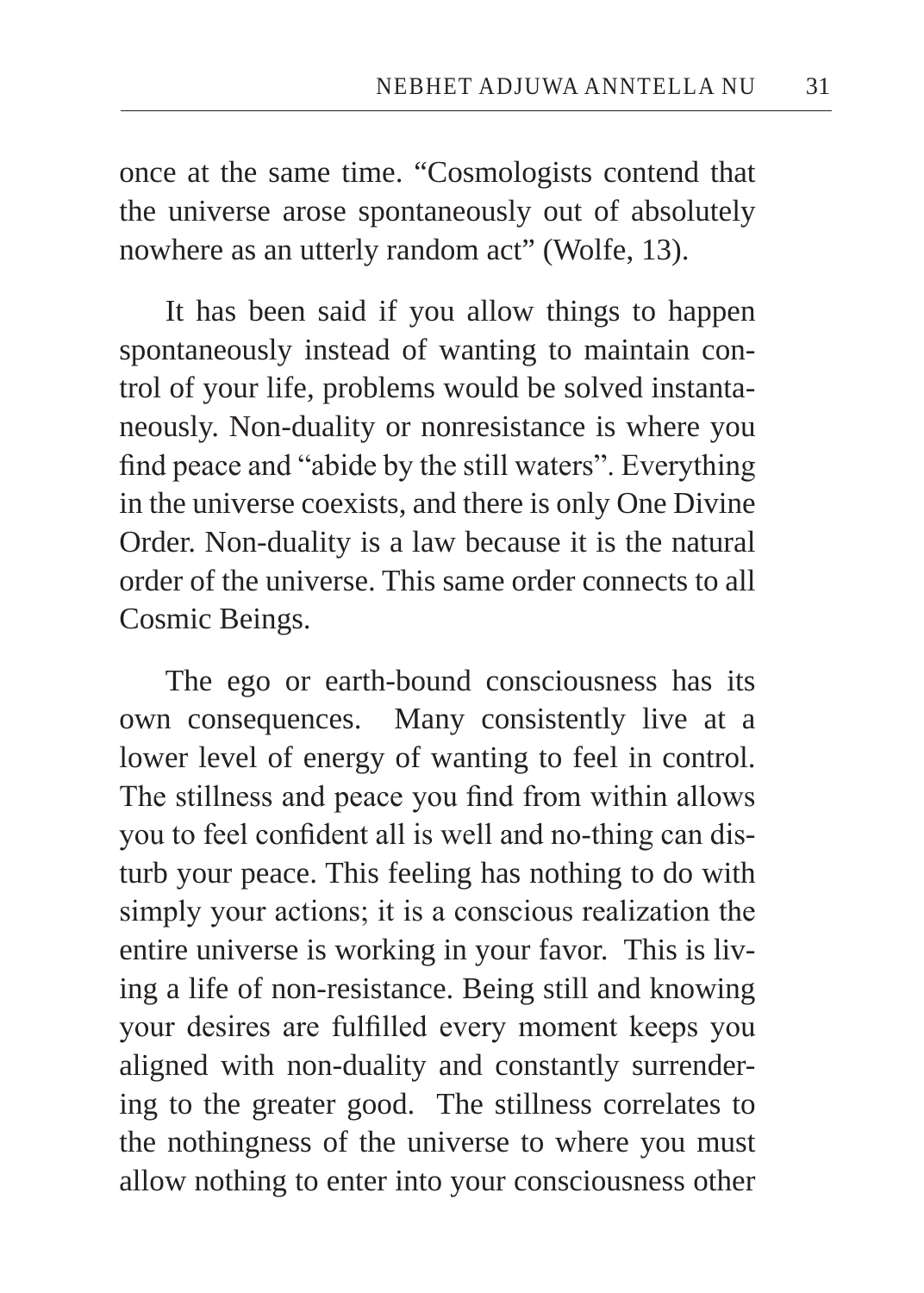than a sense of peace. This ego or earth bound consciousness keeps your focus on everything happening around you instead of beyond you or within you, where you have little control. God's Power not will power sustains you and keeps all things in Divine Order. In his "Edinburg Lectures on Mental Science," T. Thomas Troward explains, "No doubt intense will power can evolve certain external results, but like all other methods of compulsion it lacks permanence of natural growth" (83).

Your attitude of being able to control things (will-power) causes major problems because you have little control in the major scheme of things. Only the Divine can bring all things to you in perfect order and does not have to reason with anything or anyone. You have to reason through everything and feel in control. Many times you are not sure of what you truly want because you have more wants than needs. You may have what you need but have not approached your true desires.

The Universal Consciousness (super-consciousness) is a realization your desires are God's desires and here is where the truth of your being is established. "Thus the whole man is brought into unison with himself and with the Supreme Source of Life, so that, in the words of St. Paul, he is being day by day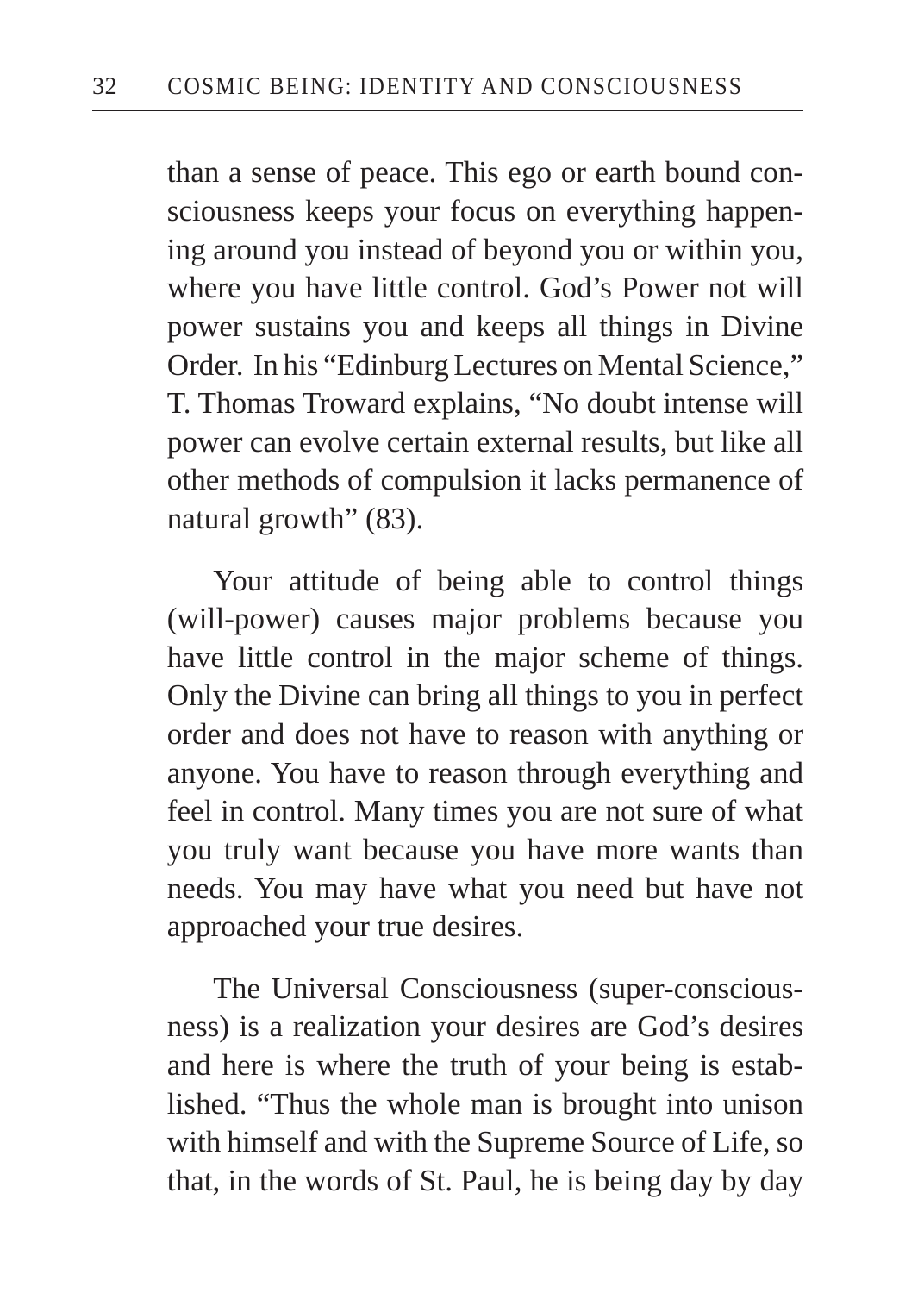renewed after the image of Him that created him" (Troward, 128). Once you maintain the permanent union with the Divine Source of all your good you affirm your Divinity, you are the image of God. You cannot achieve much if you do not find peace in all of your affairs and rest on this earth. God is always at rest, the Presence of Peace abiding in the Omnipotent. You may feel hard work and perseverance are needed to get ahead instead of remaining consistent in faith and steadfast in conscious, "By myself, I can do nothing" (John 5:30, NIV). The Universal Cosmic Consciousness is the mover and shaker and does all of the work.

An understanding of a limitless God and the non-duality of the universe correspond to nonresistance, which is establishing within your consciousness that you live in a universal presence of non-duality an Absolute authority over all. A universal consciousness and nonresistance opens you to co-operate with Divine Spirit. The universe is infinite without dimensions or boundaries; it is limitless. No one can measure the vastness of the universe just as no one can measure God's Omnipotence. "The Creator of the universe is limitless, as such, the Infinite (Eternal) has commonly been a stand-in name for the Absolute, or God. Being without limitation, it is said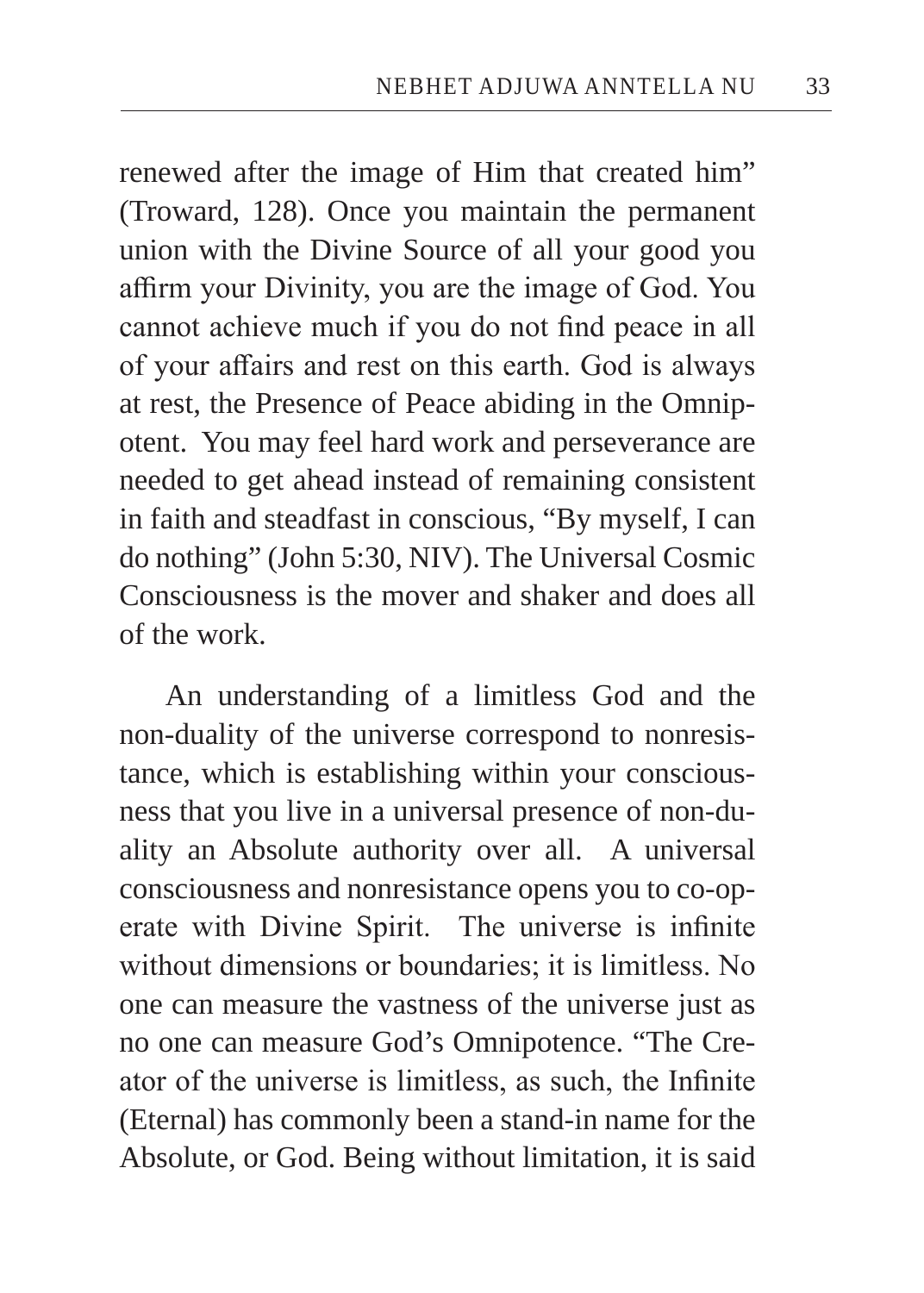in the East that the Absolute can both be existent and nonexistent" (Wolfe, 24). In the face of the Absolute, you must be existent in consciousness and non-existent in power and control. Choose to be where you are because you are always moving towards the light of the God, and this is where you establish your power and control.

Do not judge where you are at any time in your life because this is a form of resistance. There is always much to learn and gain from where you are right now. It is the lessons you learn and growth that you gain from non-resistance. Stop listening to other people, you, and your connection with the Creator is all you need, just be willing to be still and listen. This requires trust from within your heart that you know who you are and whom you belong to. You do not have to fear what is to come.

This is why death is never possible because you are forever connected to your Light-Being. You can choose not to shine so bright; "hide your light under a bush," instead of letting your Light shine in the Spirit before all. You allow your light to shine when you are not burden with things or situations you feel no control over.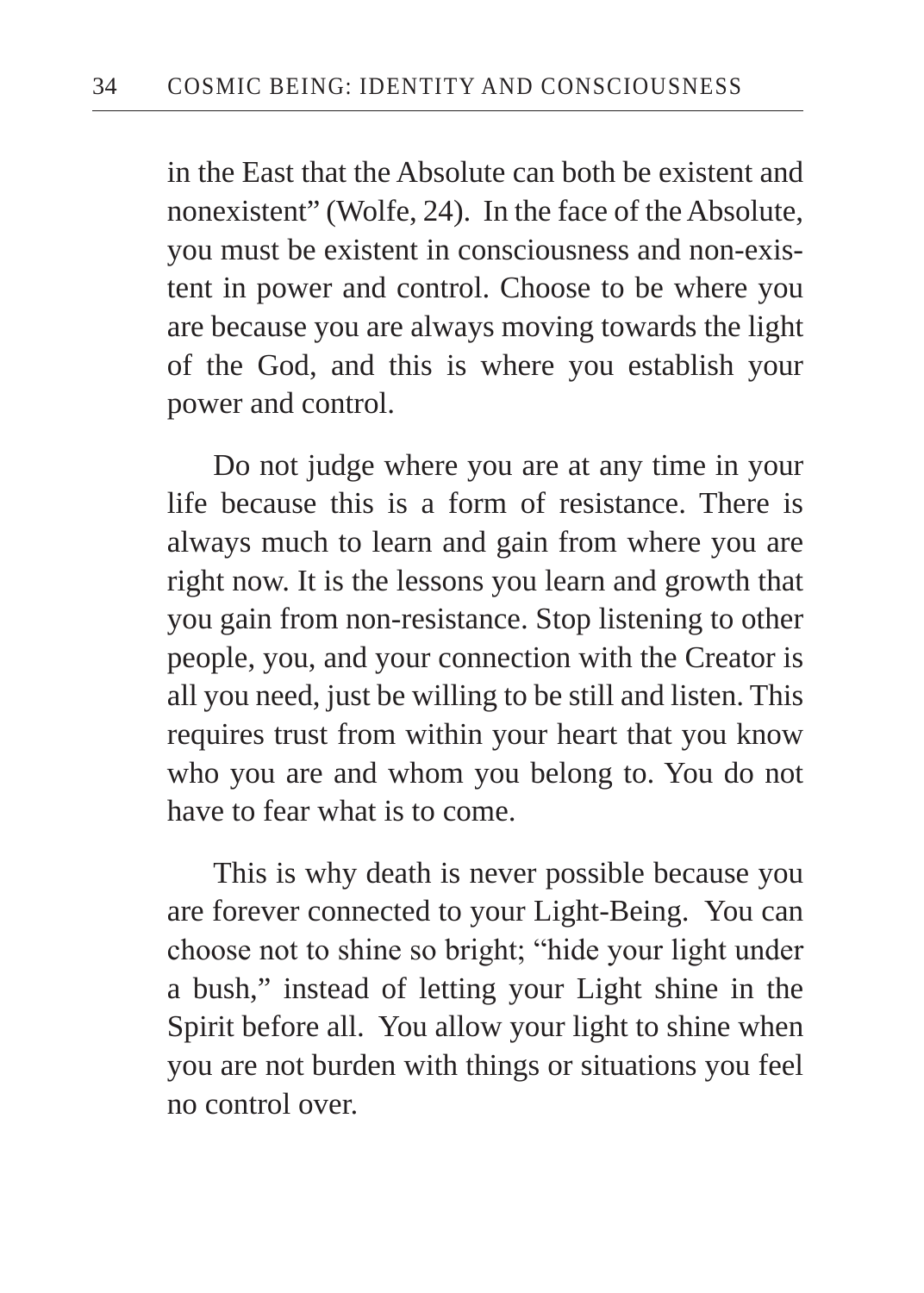You feel out of place and disturbed by circumstances gone out of control. "The mistake is in attributing the creative power to the will, or perhaps I should say in attributing the creative power to ourselves at all" (Troward, 83). Let your creative energy flow and shine, feel at ease with your current state for this is where you connect with the Creator by expecting nothing but the good which is ever present, positive energy taking form and materializing your desires on this plane of existence.

This is the universal harmony that is necessary to create." No one speaks of creating energy, but transforming one form of energy into another, and if we realize this is a universal principle, we shall see that on the mental plane (Universal Cosmic Consciousness) as well as on the physical plane" (Troward, 84).

You can pray, chant and believe that mere words can change things. This is correct on one level but if your actions reflect fear, hate or misery then this has a far greater impact on the results you want to see manifested. You must live and walk in the Spirit. How you truly feel is the result- the Holy Ghost, you must feel moved by the Spirit and then deep within your soul you will know you are the Divine Creation of God.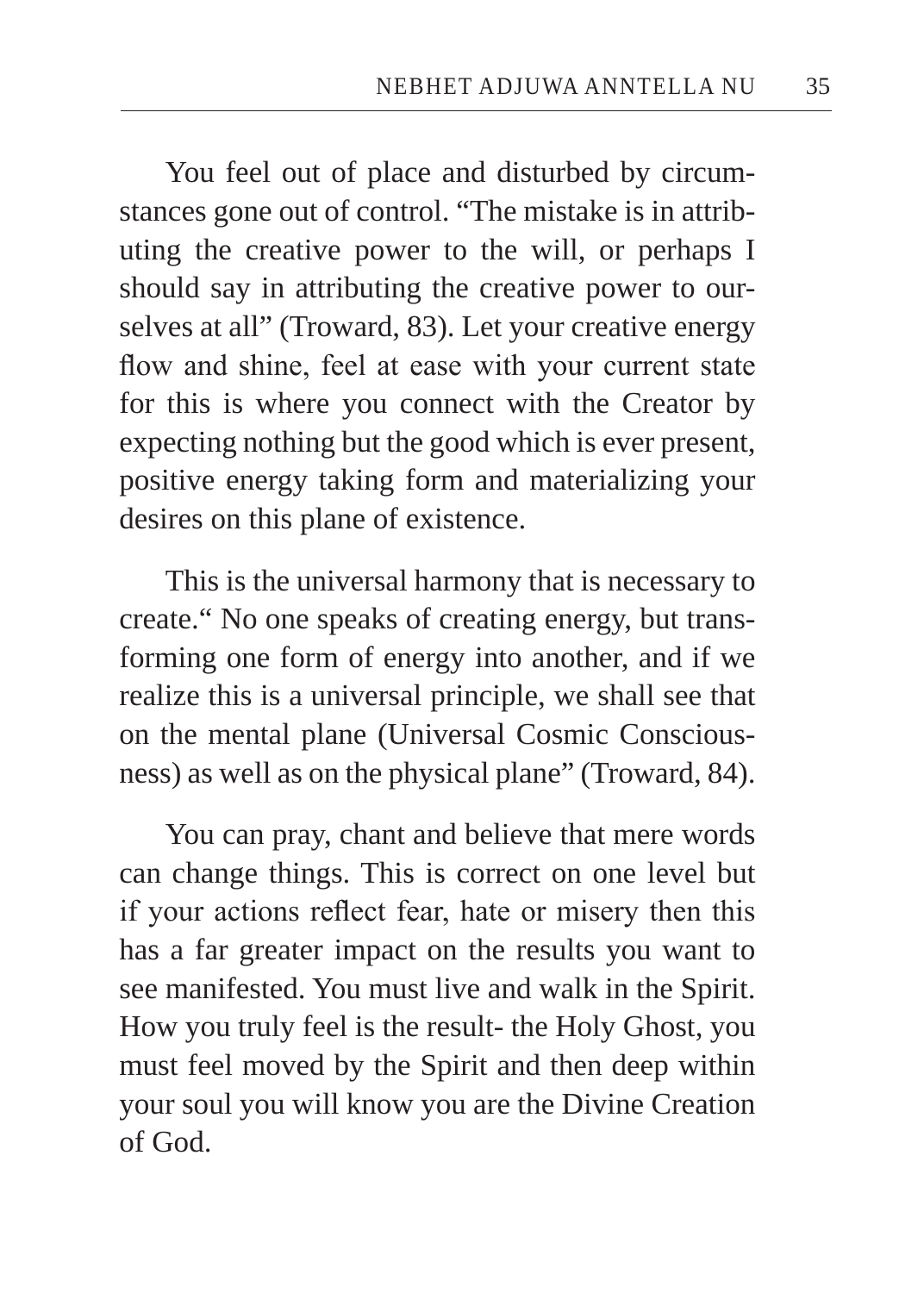You should be constantly creating good in your thoughts and then acting upon these thoughts. No good idea should lie dormant since God has given you dominion over all. God is the Creator and only Power, and you are apart of God's creation and given power to act. Your light form allows you to be acted upon by God and then like the stars of the sky you forever shine throughout all creation.

It is by the Divine Word that you create your own reality. "May these words of my mouth and this meditation be pleasing in your sight. Lord my Rock and my Redeemer" (Psalm 19:14, NIV). Through your spoken word you create laws for yourself. If you consistently say "I am broke," then you are indeed broke because you have acknowledged your current state. Negative words are not acceptable to God because they are not of the Divine. Any thing less than your Absolute good does not reign in God's kingdom. Instead, there should be an awareness of higher ways of living in which you consistently connect with prosperity or your Divine inheritance. You resist the good in store for you when you speak negative thoughts. Be a spectator, simply watch what you say and guard your thoughts. Watch and pray so that you will not fall into temptation (Matthew 26:41,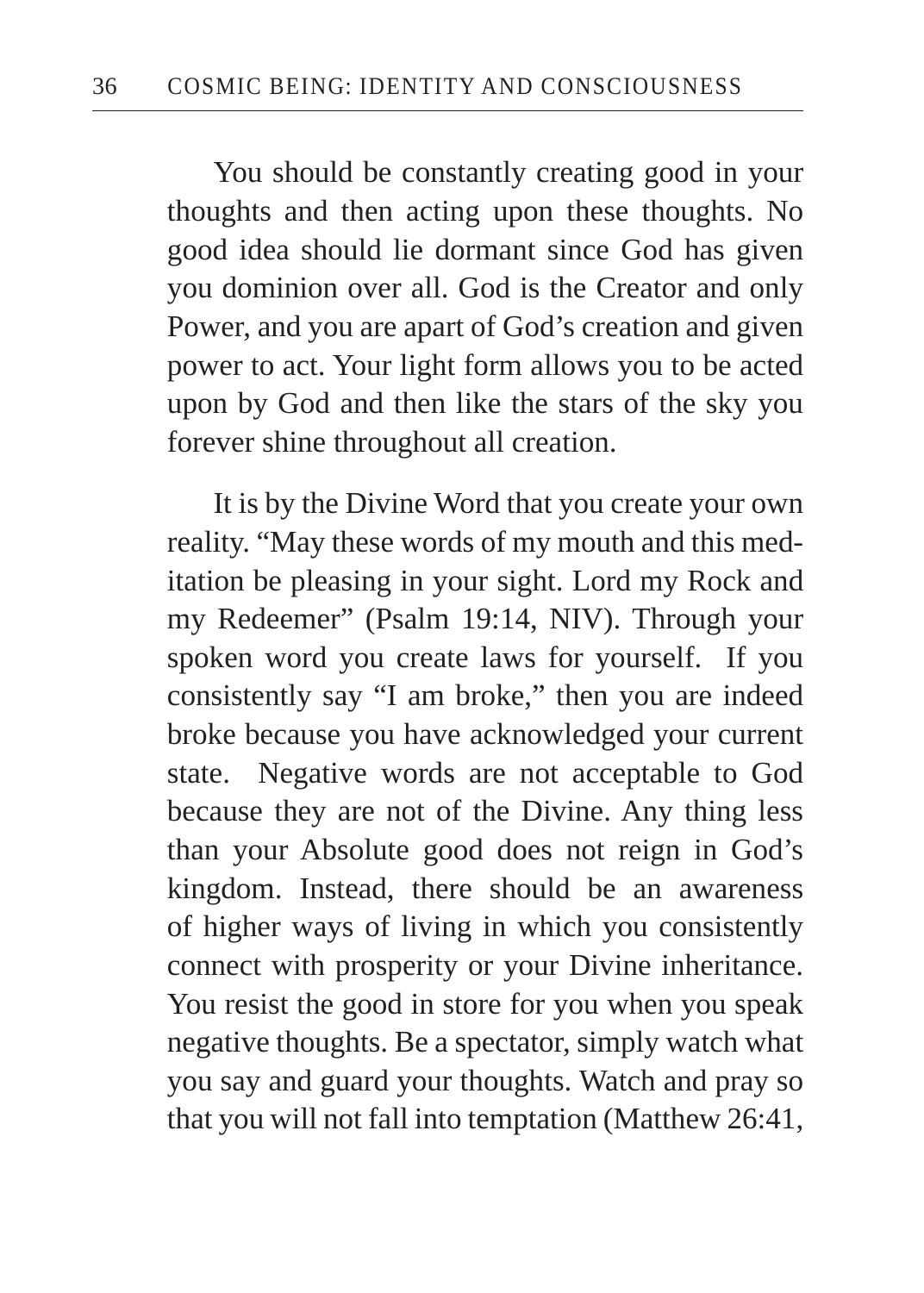NIV). To be tempted is to resist God's plans of salvation for you.

Wolfe comments on a physicist's observation of the universe by stating, "…not only is observership [subjective participation] a mandatory requirement for making reality tangible, but every component of the universe—down to the level of each subatomic particle—is in some peculiar sense immediately 'aware' of what is going on around it" (Wolfe, 103).

If you are a spectator (observer) you are always living in the present and watching what is going on right now in your life. You are connected to a universal presence, which makes all things tangible and not far from your understanding of universal harmony. The idea of being a watcher requires patience because you are not expecting anything you are just viewing your current situation. What you see is your life and you cast judgment. "There is nothing either good or bad but thinking makes it so" (Shakespeare, Hamlet).

It is here in Act II that Hamlet has a discussion with Rosencrantz about the political climate of Denmark. Hamlet feels Denmark is like a prison and Rosencrantz feels it is no worse than any place else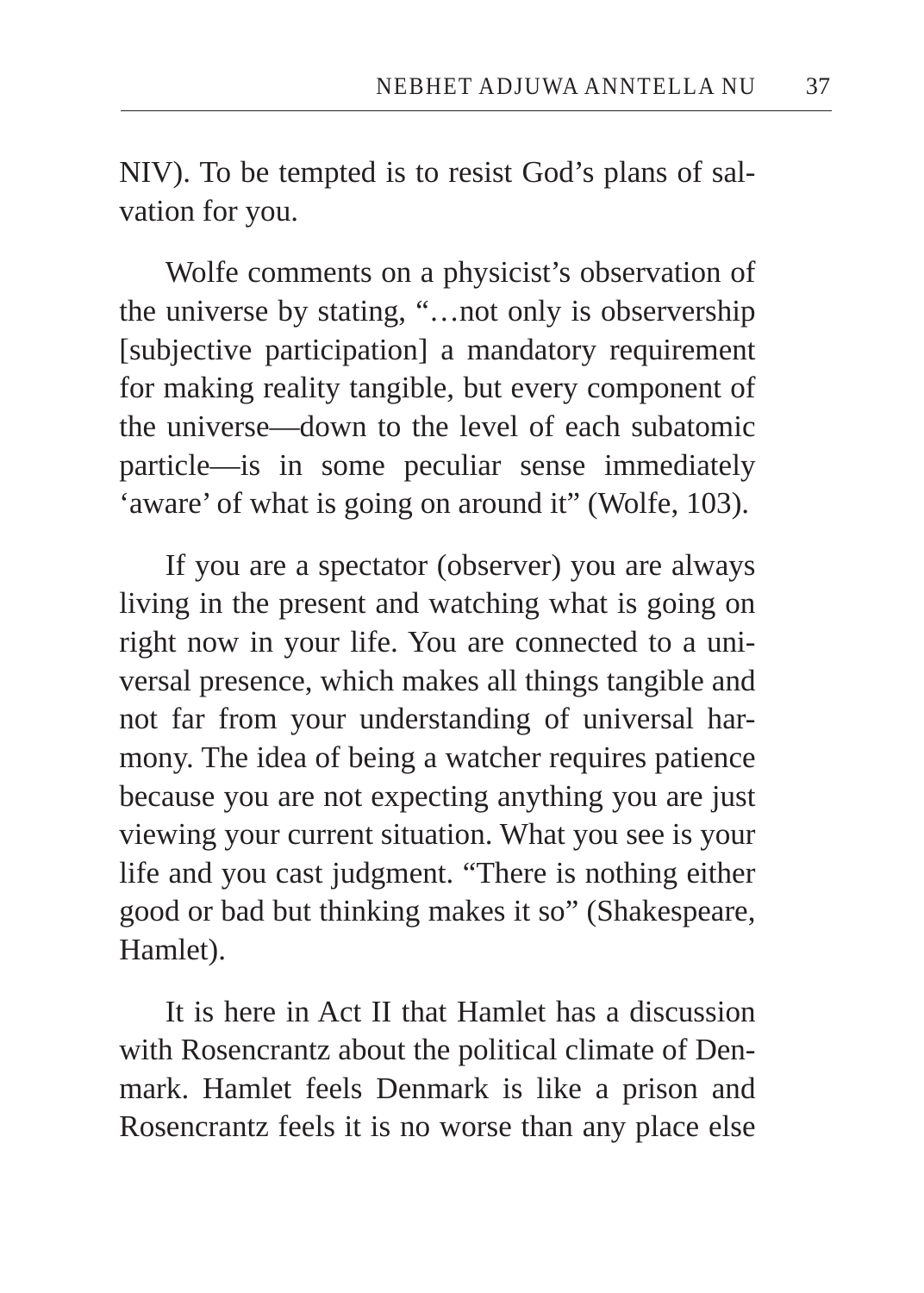in the world. Shakespeare makes it clear that thought is where all opinions about anything takes form, so it is what you allow in your consciousness will bring about the results. And you see it as good or bad.

Often times you have to go through so called negative situations in order to achieve what you want. God is constantly preparing you for what you want and even more so what you need. These low periods are short paths you must travel to get to your destination. The blessings are always constant if you choose to focus on them. If you stop fearing and rely on the Divine and do not resist what is happening in the present then nothing you will experience will harm you.

Many negative situations can be avoided if fear did not exist in your consciousness. Some will say fear is healthy in some cases; however, fear is the opposite of love. It is always important to love and trust God more. This is your conscious awareness of seeing the God in you or your mindfulness of God's love. Be a spectator and observe all the prosperity in your life. If you cannot see any prosperity then start creating something magical in your life.

Florence Shivel in her book "The Game of Life and How to Play It" describes how to gain prosperity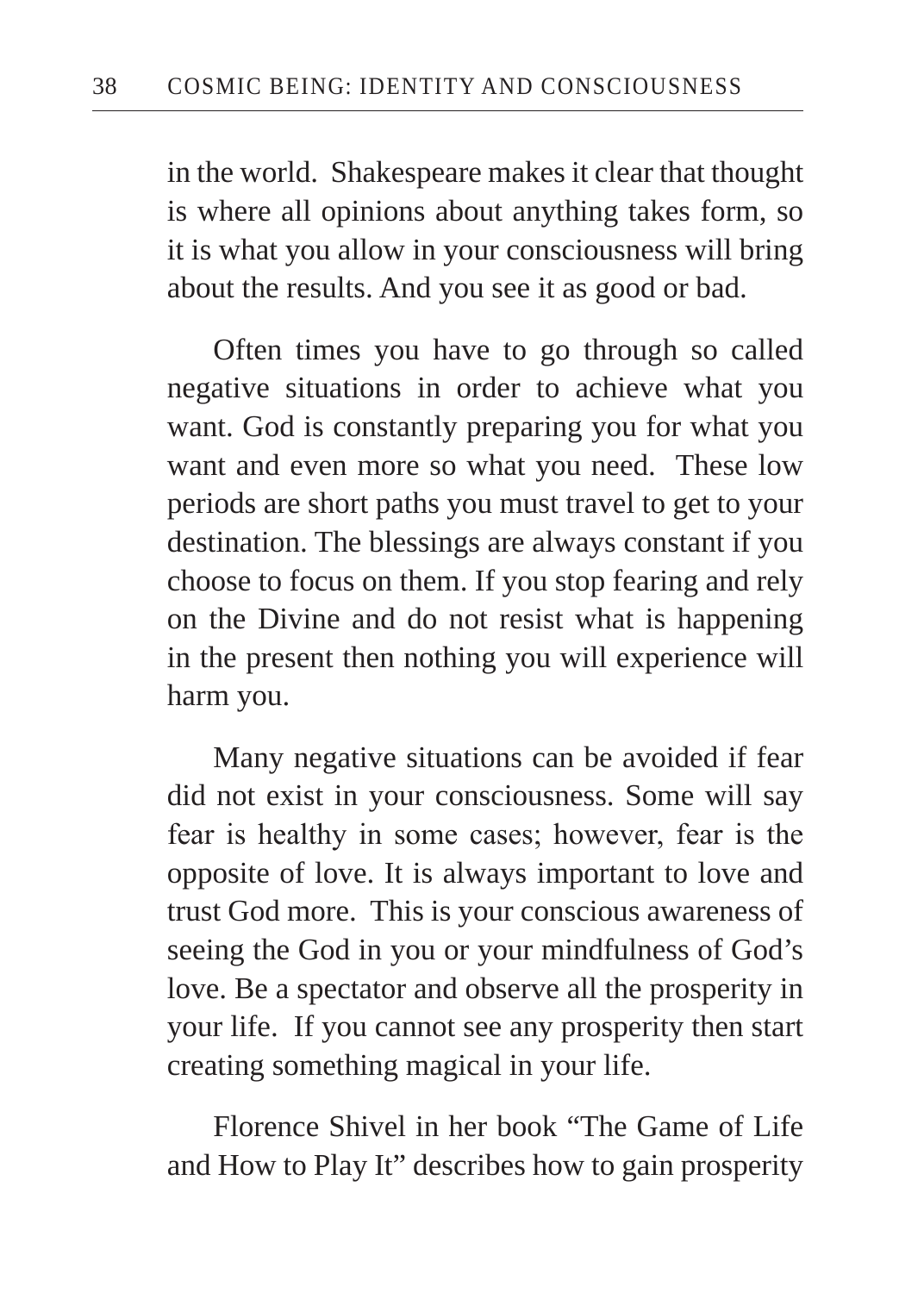by eliminating blockages which is resistance. "You block the good by entertaining harmful beliefs. You always assume the worse will happen before any good can surface. Many negative words accompany harmful beliefs such as name slander, false accusations and sometimes threats. If your whole world is doom and gloom then what purpose are you serving to yourself. Your words should be used for only three purposes to heal, bless or prosper" (14). You are a law unto yourself. What you think and say of others you wish for yourself. "Curses like chickens come home to roost." Stop cursing yourself with bad language and be a blessing to yourself.

Pain begins when you hate someone for doing something to you. Hate and fear are very similar because they create the same results. If you hate or fear someone or thing it can bring harm to you and power is given to another force (energy) you have created in your conscious mind. You have resisted God the only Cause and Creator for something or someone else you fear. Hate and fear places you in a state of resistance because it disconnects you from the greatest experiences in life, which encompass Love and Peace. You feel lonely because you do not feel loved; you hate your situation, which eventually can appear as self-hate and extends outward to oth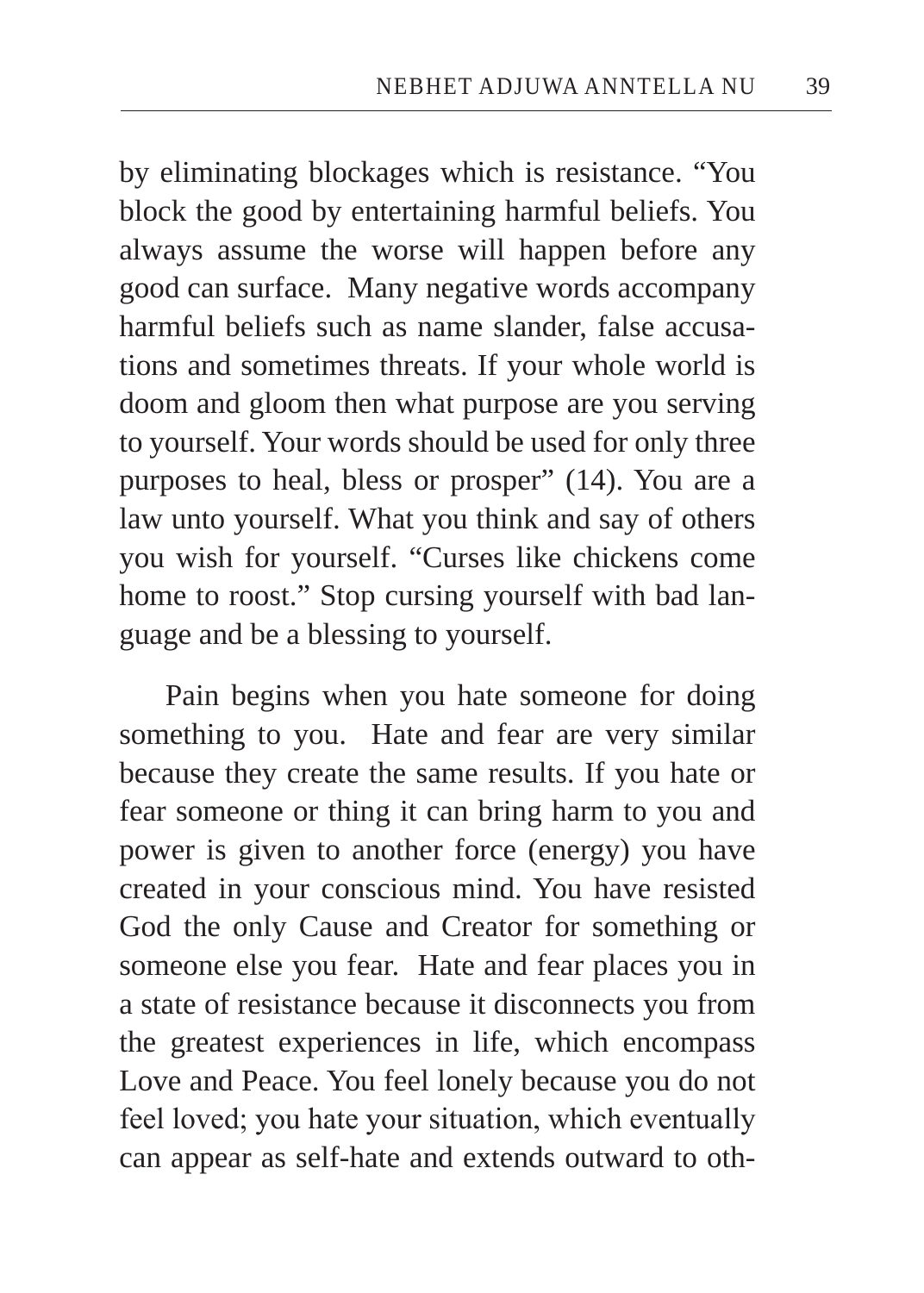ers. It is so much easier to love yourself and remove yourself from situations and people who you believe are harmful.

Sometimes you take on responsibilities you hate like a job or stay in a relationship you despise. You build your own prison and barricade yourself in by huge barriers of doubt, anger, and always fear. This is why you cannot see or feel any love. Your sense of love and self-worth has diminished. Guilt and shame or someone might judge you if you decide to get out of your harmful situation.

You can remove yourself from anything if you choose to heal and forgive yourself. The Soul is the subconscious mind, which is healed through your thoughts of I am wonderful and blessed because I am loved. Being a spectator allows you to create your own world. This life you are experiencing is an illusion because it is temporal. Your spirit and soul live on and this is why you should spend more time developing your spirit and soul than on ways to make money to pay bills and create debt. Money is an effect of energy from within. You do not have to go out seeking money you can draw it to you since God is the only Source of all your wealth. David Jonson tells how unique your energy is in attracting all that you want in "Holographic Universe: Law of Attrac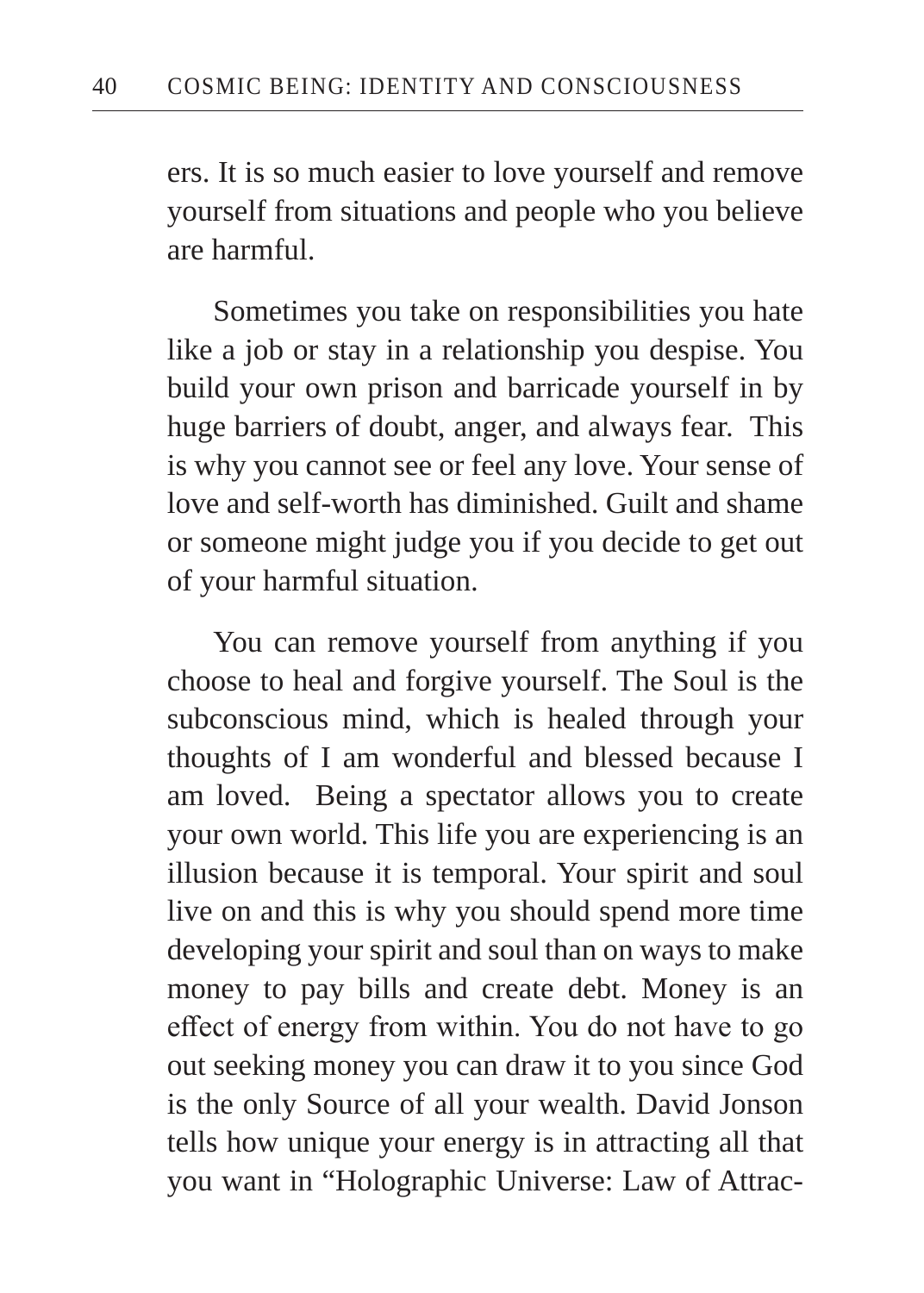tion & Money," "The Universe is the constant reference beam, reconstructing/manifesting our holographic projections" (12). You project your thoughts and beliefs daily into a universal cosmic conscious reality. He goes further to explain, "The focus of our attention is in the cause, which is the energy/Kingdom within" (20).

When you work a job that you love it cultivates your spirit because you are joyful and happy to do the work. Your energy is positive and you are co-operating with universal harmony. "Do what you do because you love life, not because you fear it" (Jonson, 20). Do not be your worse critic, be your best cheerleader and watch, be the out-looker who sees progress as a constant. Never critic your life and how things progress, for everything comes in time and at the right time. If something has not unfolded in your life it is not yet time and you need to be better prepared for the gift so you will not lose or squander it. This is for your own protection that you have not received a certain gift you feel you deserve. The story of the prodigal son teaches just because you want it, and it is given to you does not mean you have learned what it takes to nurture and value God's gifts.

You must consider what is needed to be successful. If you judge everything in your life as simply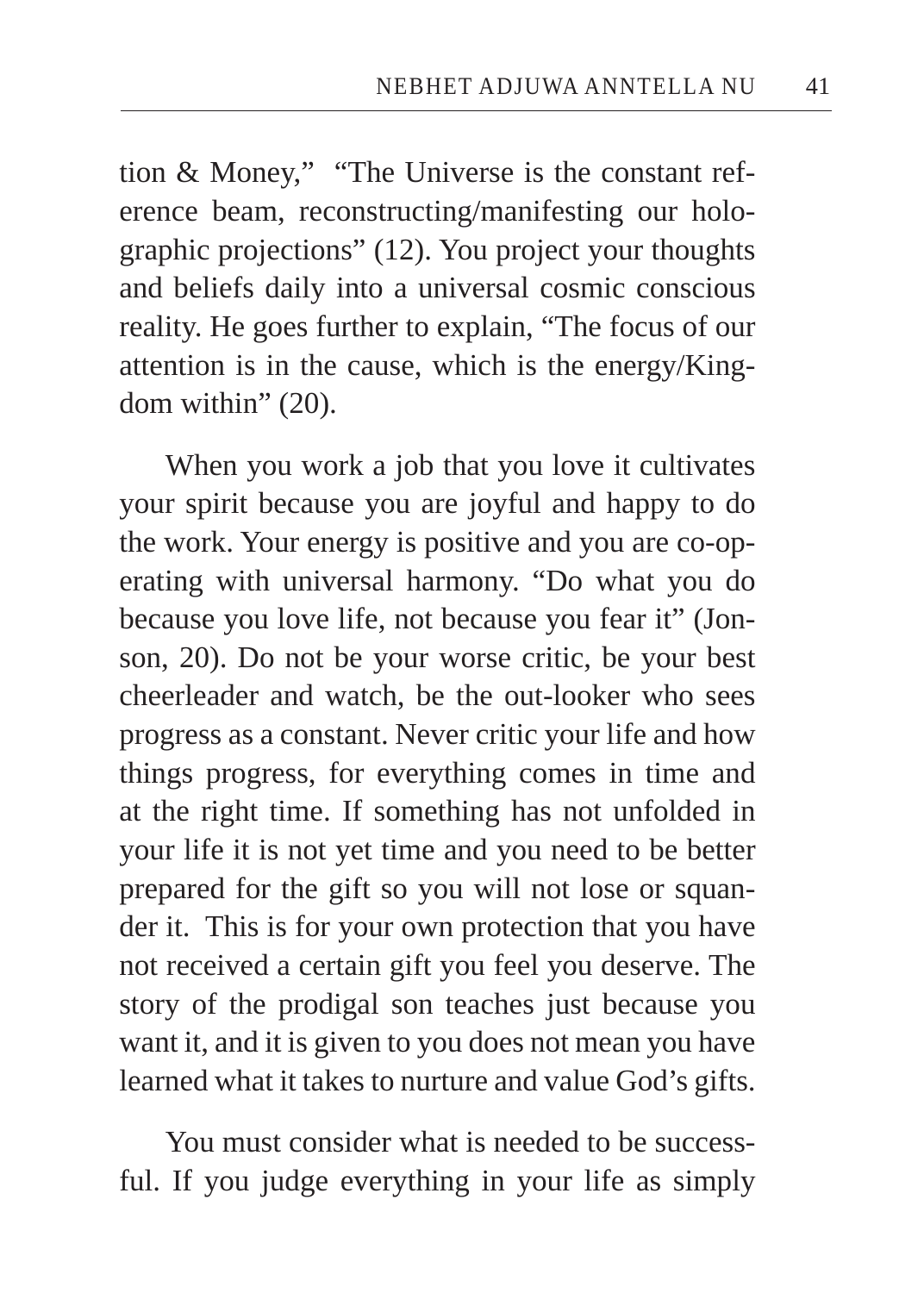good or bad then you do not have an understanding of what appears as evil could be your greatest gift because you have something to learn from every experience.

 You should not judge others because you do not know their circumstances and what the individual has learned. If you judge something or someone as good or bad it becomes your problem rather than your passion. Judgment is an enemy because it is an interference pattern, resistance that places you at odds with yourself and creative energy. You distance yourself from non-duality and fight against yourself by criticizing how good or bad you are at this present moment.

If you live the law of nonresistance then you can establish and identify your Divine Purpose.

You can become all you desire. When Moses asked God, who should I tell the children of Israel sent me to them, the answer was, "I AM WHO I AM. This is what you say to the Israelites: I AM has sent me to you' (Exodus 3:14, NIV). The I Am is a self-conscious identity and Moses was empowered through his identity with the one Supreme Being, an Absolute consciousness. The word "Am" is a verb and involves action that cannot be seen as a physical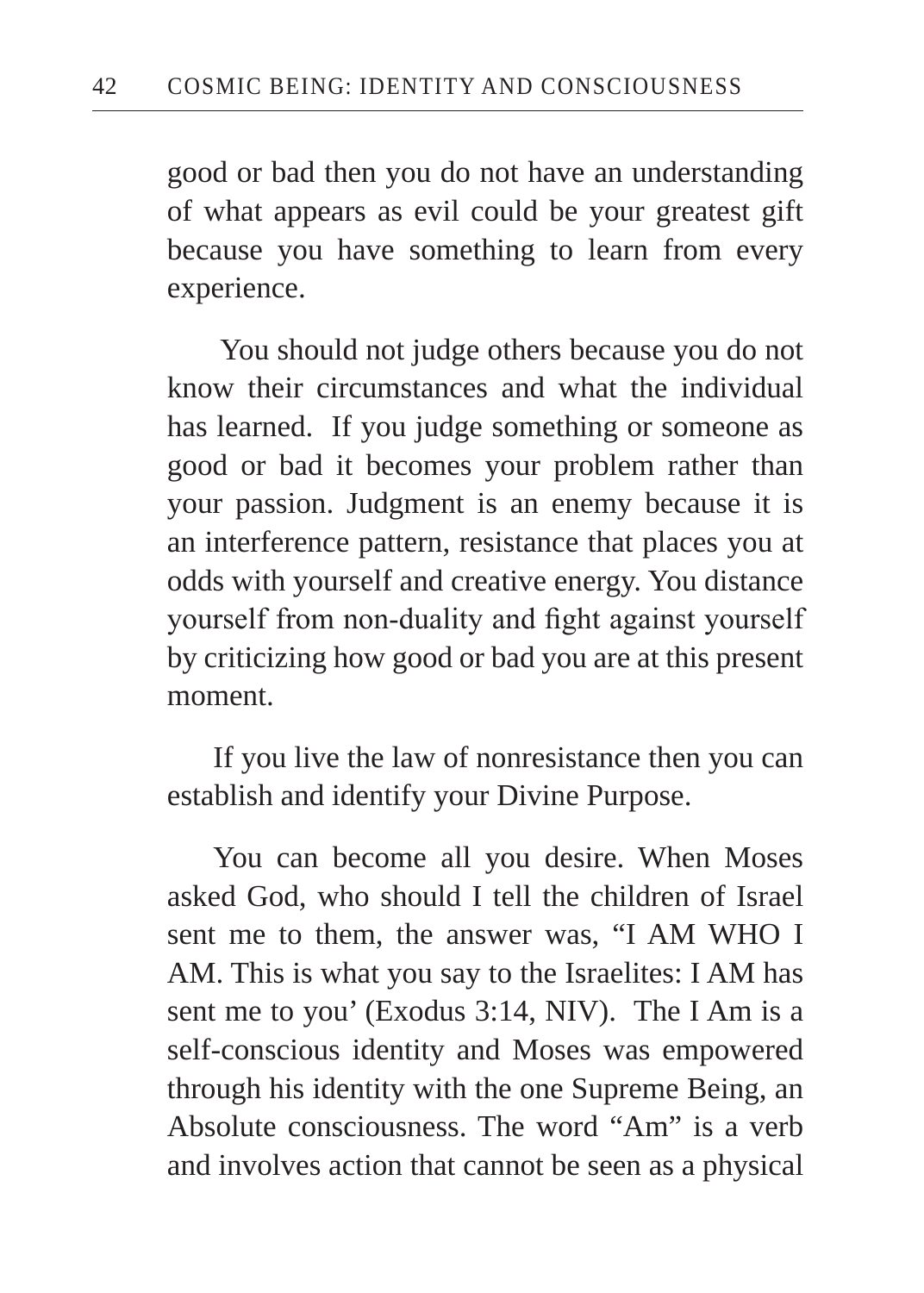action but expresses in the present tense or a mental state of being.

The I Am became a declaration for Moses that this Spirit which guided him was connected to his spirit and the oneness of I, personal identity followed by Am, a mental action or the conscious mind that empowers you to act and not be acted upon by some negative force (energy). This is the development of a totally free Spirit because it does not include anything or anyone. Your self-identity is the only power in the Universe that knows itself, all other forms of being connect to the One Encompassing Spirit. You must allow yourself to live and abide in Spirit as a Spiritual Cosmic Being, your Absolute true identity. I AM is an expression or words to be used to establish your unity with God. Let this identity, I AM the image and likeness of God use you and establish an overpowering acknowledgement whereby you know you have dominion over all and cannot possibly fail or make any false step under this conscious awareness which causes you to be "a light unto the world." This is your nonresistance and non-duality for you have established a consistent identity with the Universal Cosmic Consciousness where there is no fear or doubt and nothing to resist, an Absolute peace.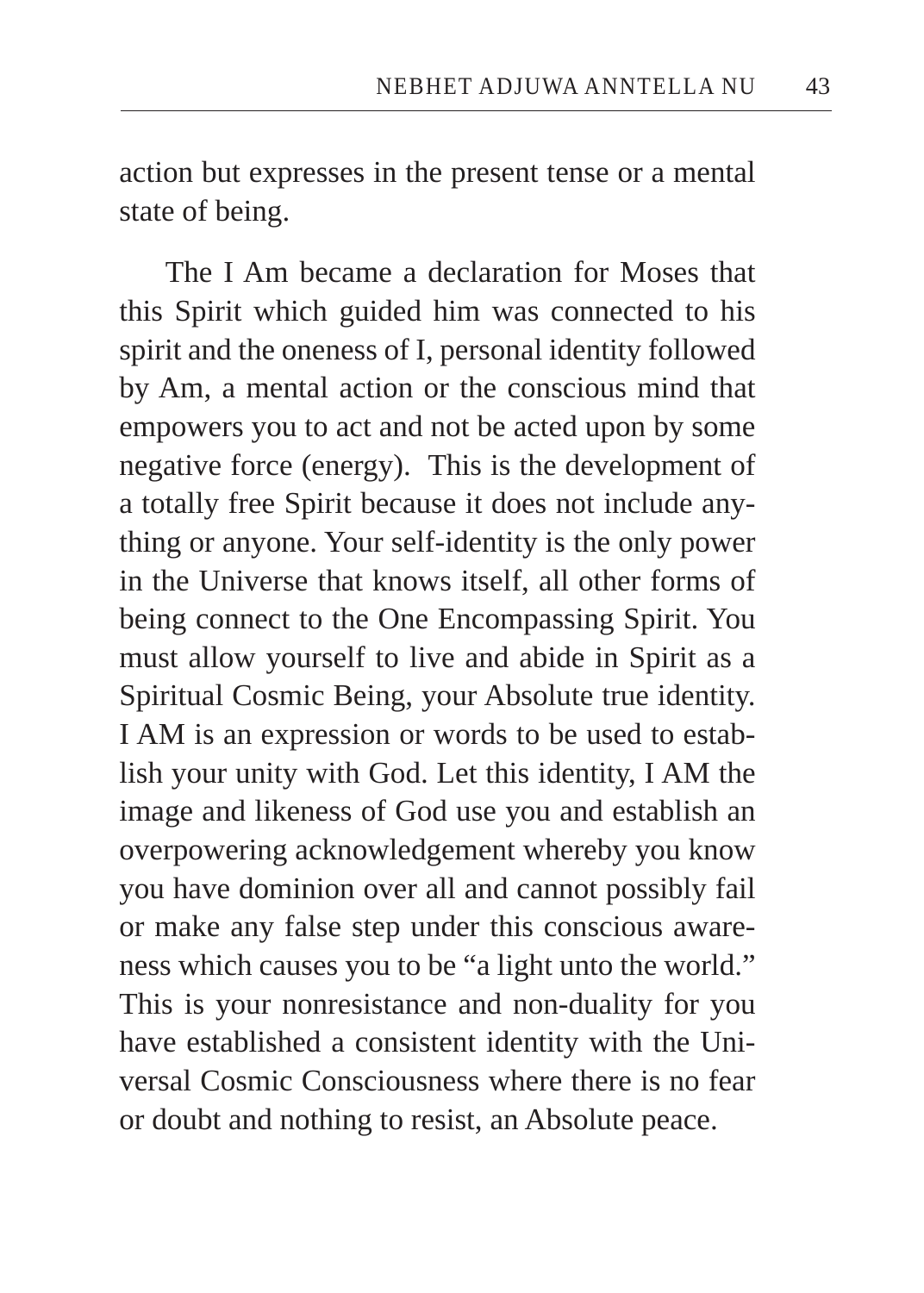### **Chapter 3**

# **Cause and Effect: Your Thinking Makes It So**

**"As without so within."**

#### **"It depends on how we look at things and not how they are in themselves." Carl Jung**

Nonresistance can also be experienced when you examine the relationship of cause and effect, which is a Universal Law. The Cause of all things is Divine in nature since God is the only Creator, you are the instrument God uses to create all splendid things. Everything in the Universe is subject to only One Cause and man exist, grows and evolves because of the One, Divine Cause. All of your needs are provided through this One Cause because it is a Source of unlimited good. You are the Conscious Being of Spirit, so you can only grow and evolve through your conscious union with Divine Spirit, the Only Source of your wealth and peace. This is why you are identified as being the son or daughter of God.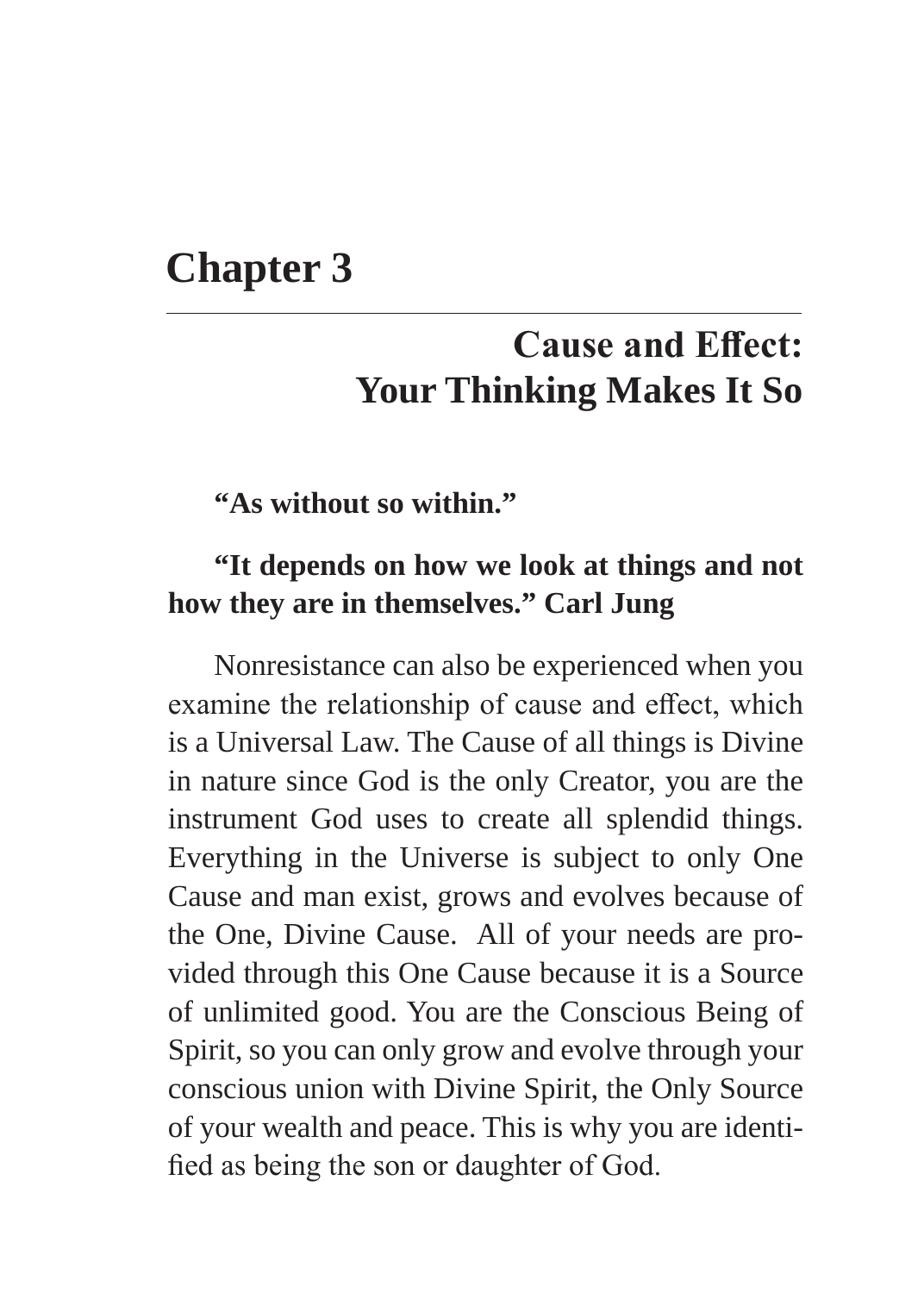You are never certain of what is to come because you are not omniscient, but you do know that you are the child of the Universal Presence which is Spirit, God, and by the Grace of God this is all you need to know here and now because you live in the present. The awareness comes with your conscious identity with God and the effect it has upon you should be the Holy Ghost, which is the feeling of total completeness. In this threefold realization (trinity), the Father, Mother is the Source of All Life, the Son and Daughter is the personification of Life, and the Holy Ghost is the Spirit acting in you and through you to bless others. The trinity relates to cause and effect because God is the only cause, and you are the effect. There is no duality between you and God because you are a Divine Creation.

The body is the instrument used to harmonize with this Spirit here on Earth, so you have been given dominion over your body to use it to bring joy like sweet music then you will reap many blessings of health and longevity. It is important to take good care of your body to serve yourself and then you can better serve others.

"What goes into someone's mouth does not defile them, but what comes out of their mouth, that is what defiles them" (Matthew 15:11, NIV). You pay close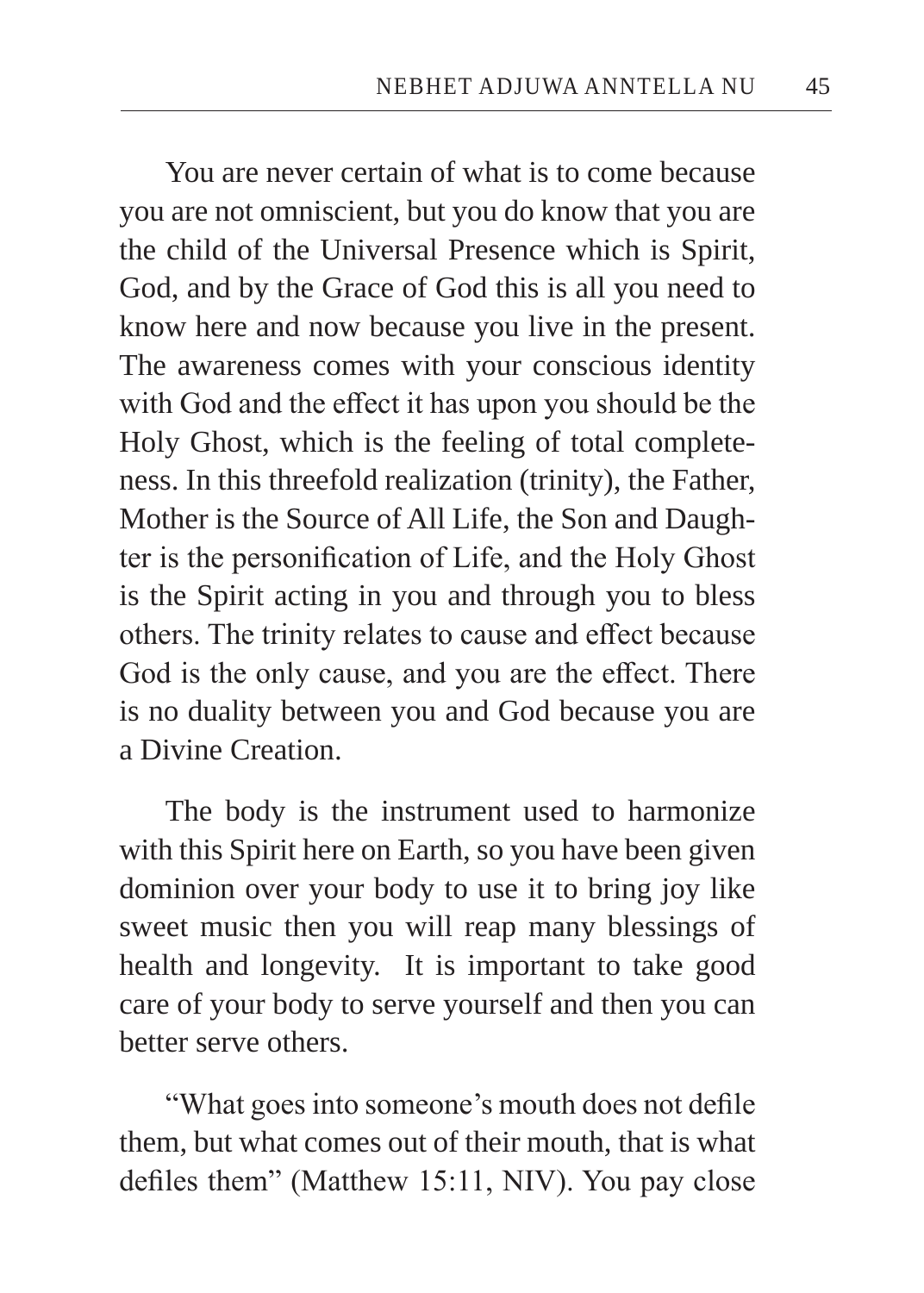attention to what you eat and drink (what goes into the mouth) and not to what you think and say. Your words are the direct result (effect) of what happens to you and your body. Your body is the manifestation of the trinity because it is about how you feel. You (Son or Daughter) should experience the Comfort of the Father, Mother (Spirit) and a Holy Ghost feeling should be your Divine effect.

Everyday someone will ask, "How are you doing or feeling?" and the response you give reflects how you feel. These are your words extending out into the universe. The trinity is actually one law of the Universe, Spirit working through you to bring a feeling of completeness into your life. This trinity can only be experienced if you stop resisting God, and your Divine Cosmic Being. Become as light as a feather and flow through life.

If you have this hope or expectation, with the One, Divine you are made pure where there is no duality to taint your existence here on earth. "All who have hope in Him, purify themselves, just as he is pure" (1) John 3:3, NIV). Hope makes you whole and "purifies" you "just as He (the Divine) is pure. The effect is only God, therefore; it can only be peace. Divine Spirit never changes; it is complete. Nothing can be taken or added to this pure, Absolute Divinity. God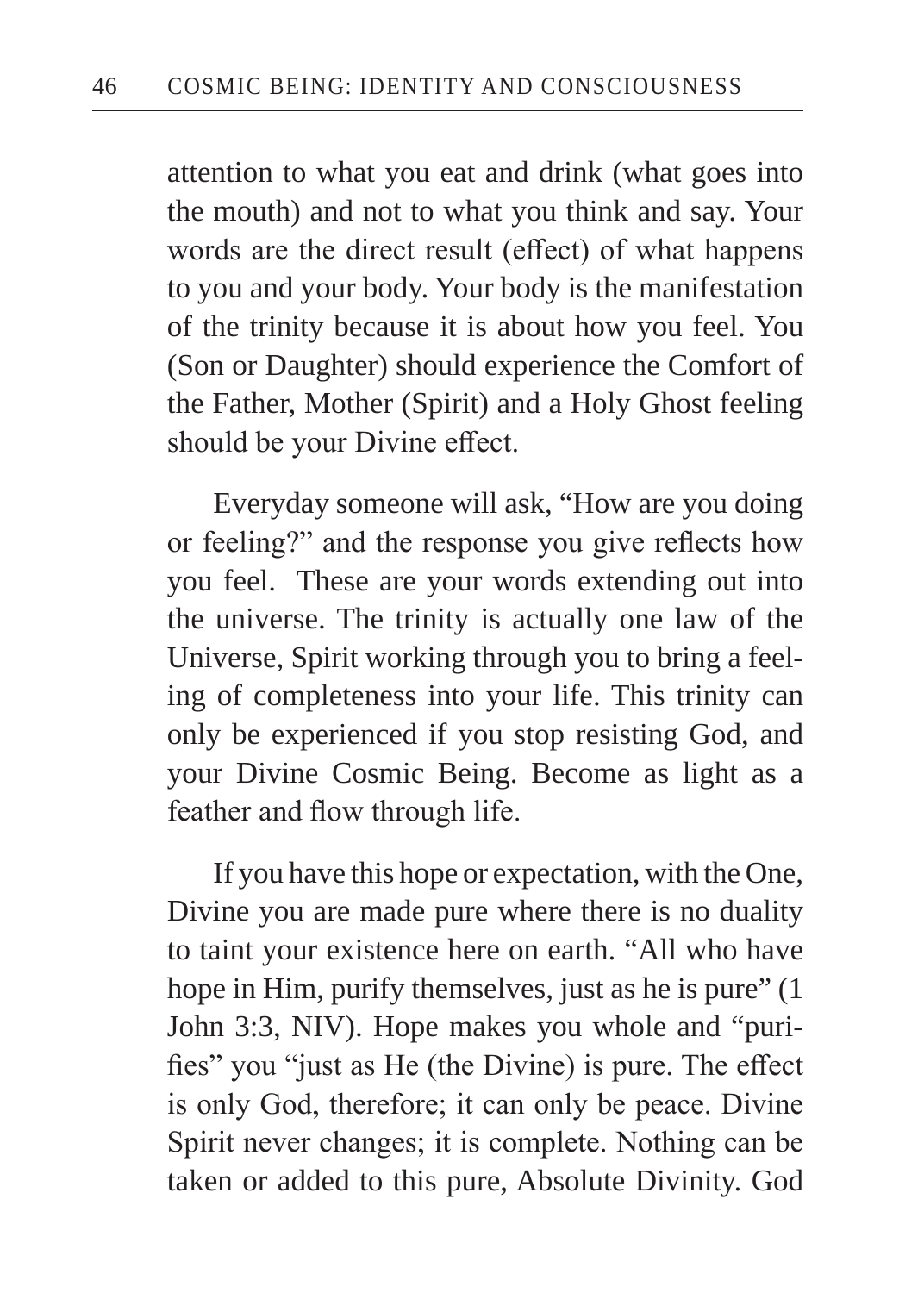is Cause and Effect, the Alpha and the Omega, and this is a universal law because it establishes harmony and order in your life. You are never separated from Spirit. This Divine Presence is infinite and nothing exists outside of this Divine Power.

As long as you obey the laws of Spirit, all good is ever present. First, you must recognize your own spiritual potential—you are the image and likeness of God. Second, you must obey the laws of Nature and Spirit, and then you will be working in one accord with all creation and Divine Spirit. Third, if you acknowledge your oneness with Spirit and obedience to Divine Will and not resist God's Will then you are free to exercise the power and dominion that was given to you to create your world of peace, wealth and harmony.

The Divine Word confirms, "Through Him all things were made; without Him nothing was made that has been made" (John 1:3, NIV). From life all things were formed by Him, so you live life from this perspective. Not that you die but you live from within and not from without were all things pass away. The Divine Spirit that you draw from within heals and makes you whole. For you are here to live by the Divine Word, which is law, so you must adhere to this Divine Authority, "Now this is Eternal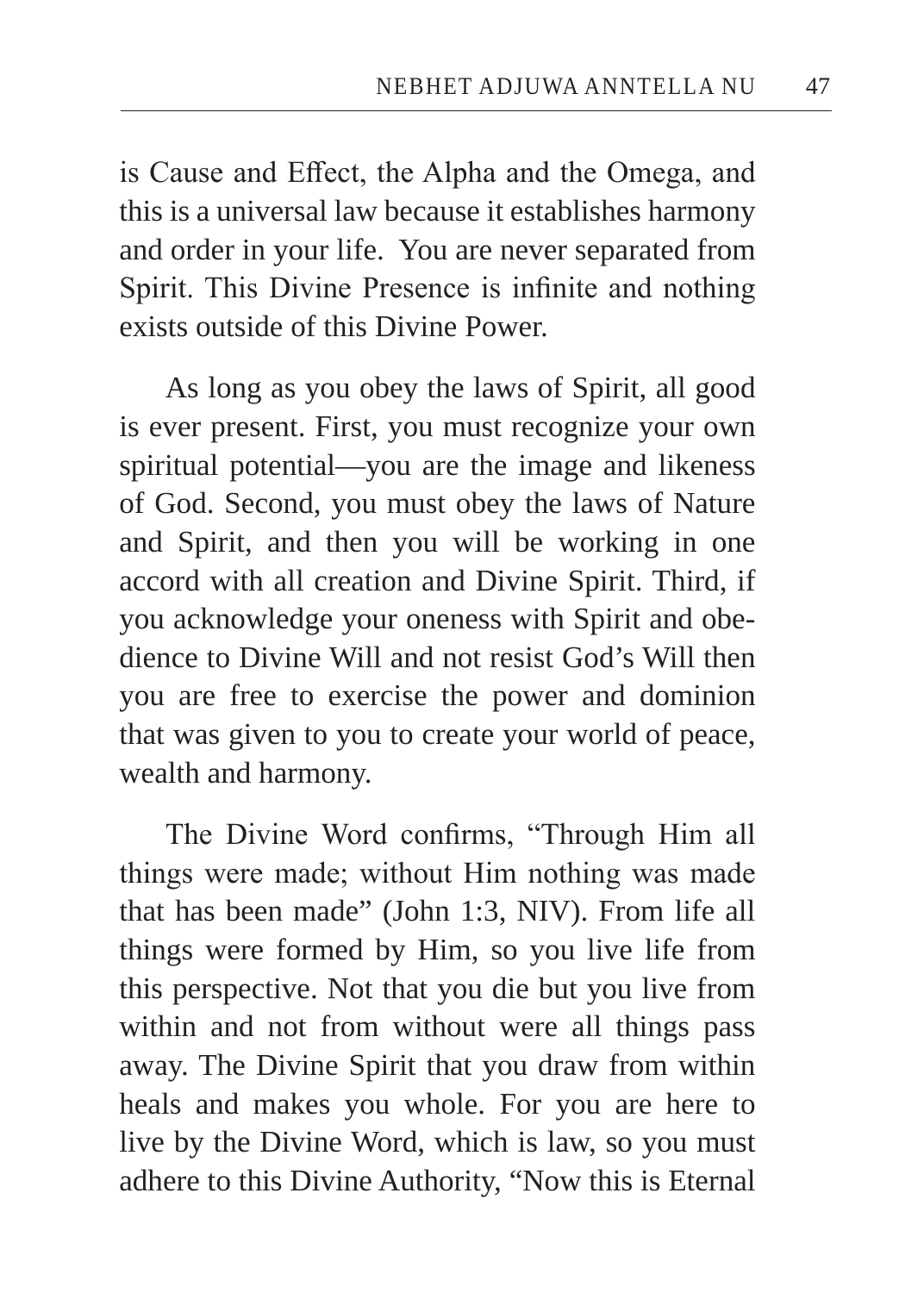Life that they know you, the Only True God" (John 17:3, NIV). You are here to make this great connection, which is to know God and live eternally in this truth that your life is connected to this one Divinity, which is life everlasting.

When you consider your Divinity and do not adhere to limitations, which appear as real such as lack, fear and sickness. They fade away as they should when you connect with your Divine Cosmic Consciousness. In reality, you are one with the law of the Absolute where all good is always at hand. In the Absolute, which is your undeniable identity, this is all you ever need. All is God, and the infinite manifestation of this Divinity in your life. Time and space is not to be considered since all you need is the present, right now. The fullness of life already existed from the very beginning of creation.

You must always employ the creative power of your thought and reflect upon what is true and eternal. You create your own reality, so it should be consistent with Absolute good. Living and concentrating on your spiritual prototype, the image of God becomes the root of external existence because your world is reflected in your conscious awareness. Everything evolves from within and is reflected outward. The essence of your being is to adhere to the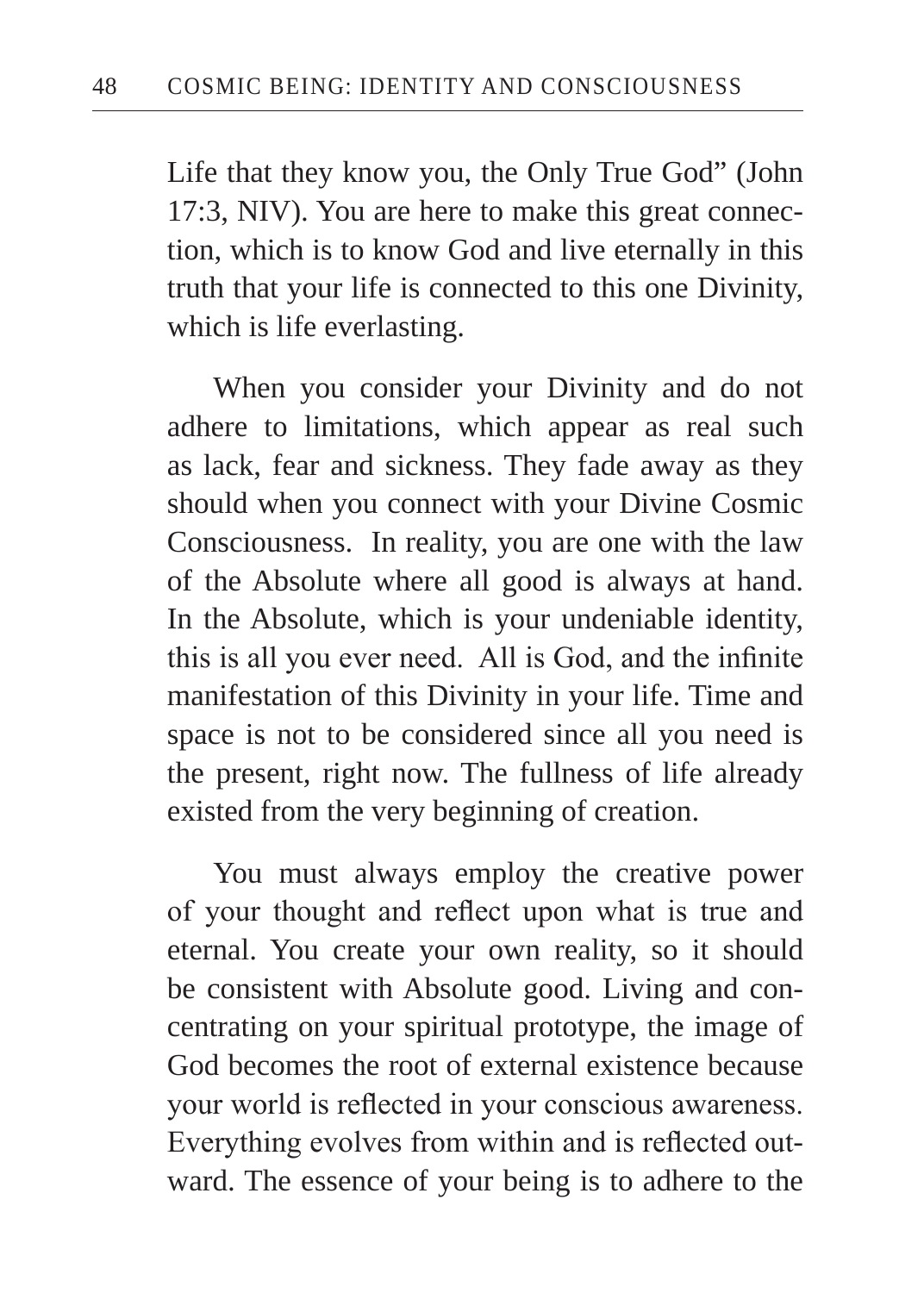fact, "If you believe, you will receive whatever you ask for in prayer" (Matthew 21:22, NIV). The Cause of all things is your belief, which is an action that implores the Absolute law of receiving, the effect is all-good fulfilled. There is no lack in the Absolute, which only requires your self-knowing mind. "Be a law to govern yourself." It is never the condition but what you think, feel and most important believe.

It is one great law in which you live; you draw all things to you according to your thinking. The Universe attracts all that is like itself, and you are governed by this same principle that you are who you think you are, the one great law of life.

When you know yourself as being servant to the Divine Word and Spirit, you create your good. When you think on the Divine and receive the desires of your heart, then you are open to the Word of Truth. You must think correctly and become a living embodiment of your thoughts.

You are connected to the Universal idea that your body is constantly changing, for you are made of the same substance found throughout the universe. You were created from the same void, and then became a living being. So, the primordial substance that is forever flowing, and changing in the Universe is your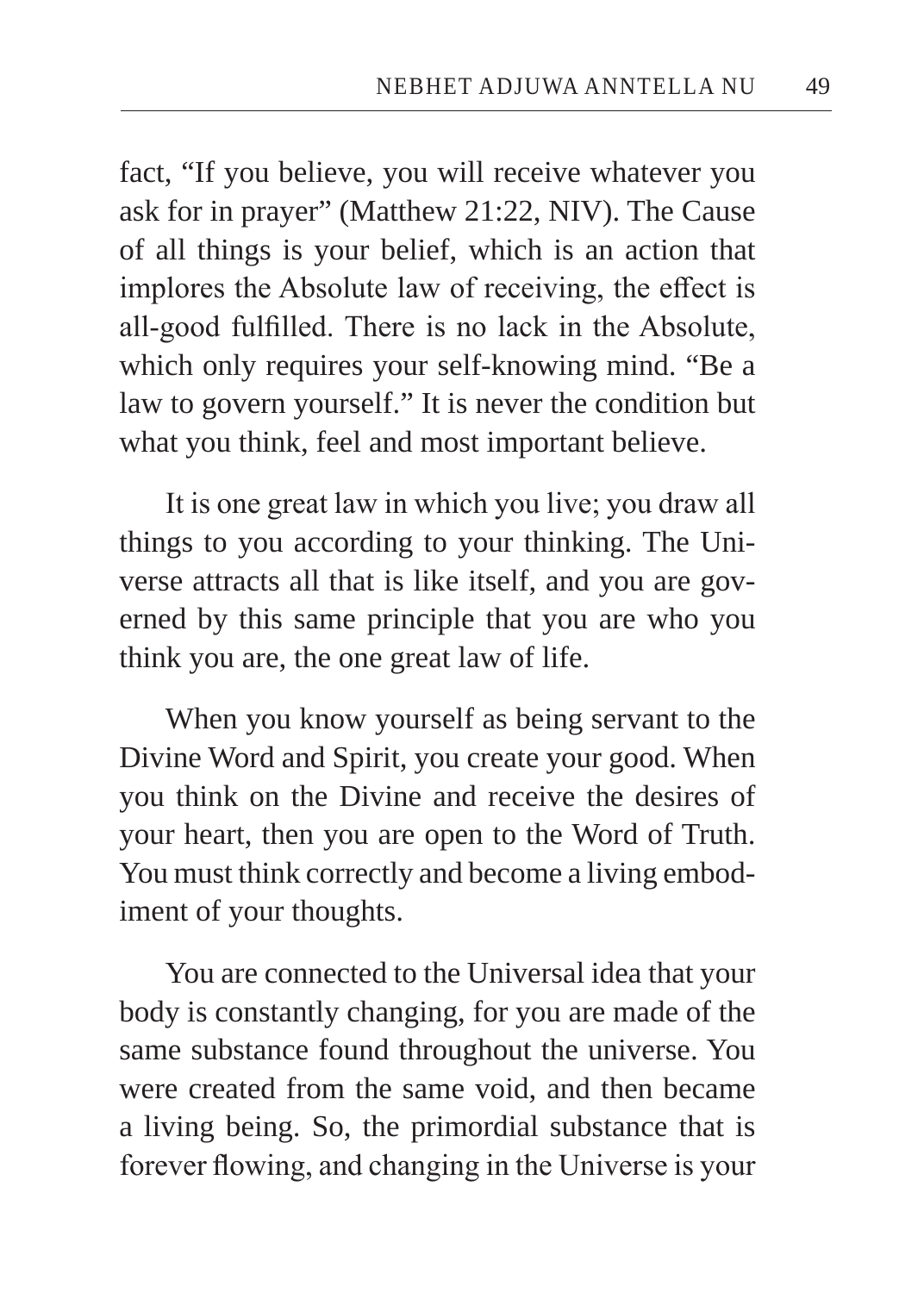Divinity. You are constantly changing, and as you turn inward to the Divine Consciousness, it is here that you become one with that void and create the Divine Being that is everlasting, which never dies or decays.

You are unlimited by this consciousness of knowing who you are, how you were created, and why you were created.

You become self-conscious and live out your Cosmic Being in Spirit. The Spirit of man cannot be seen, the Image of God can never be visible to the physical eye. You can only know it through Spirit, otherwise; you only see what others do before you everything else is what you hear and both are deceiving. Spirit does not deceive it has nothing to do with the auditory nerve or vision.

You should consider your actions and allow them to be governed by the Divine Law, which shields and protects. Allow your conscious state of mind to be centered in the Divine Word, and know who you are. It is what you say and do that matters especially what you do. Guard your consciousness!

You choose your course in life by the decisions you make and what you do. You are self-conscious, thinking, choosing being exercising individualized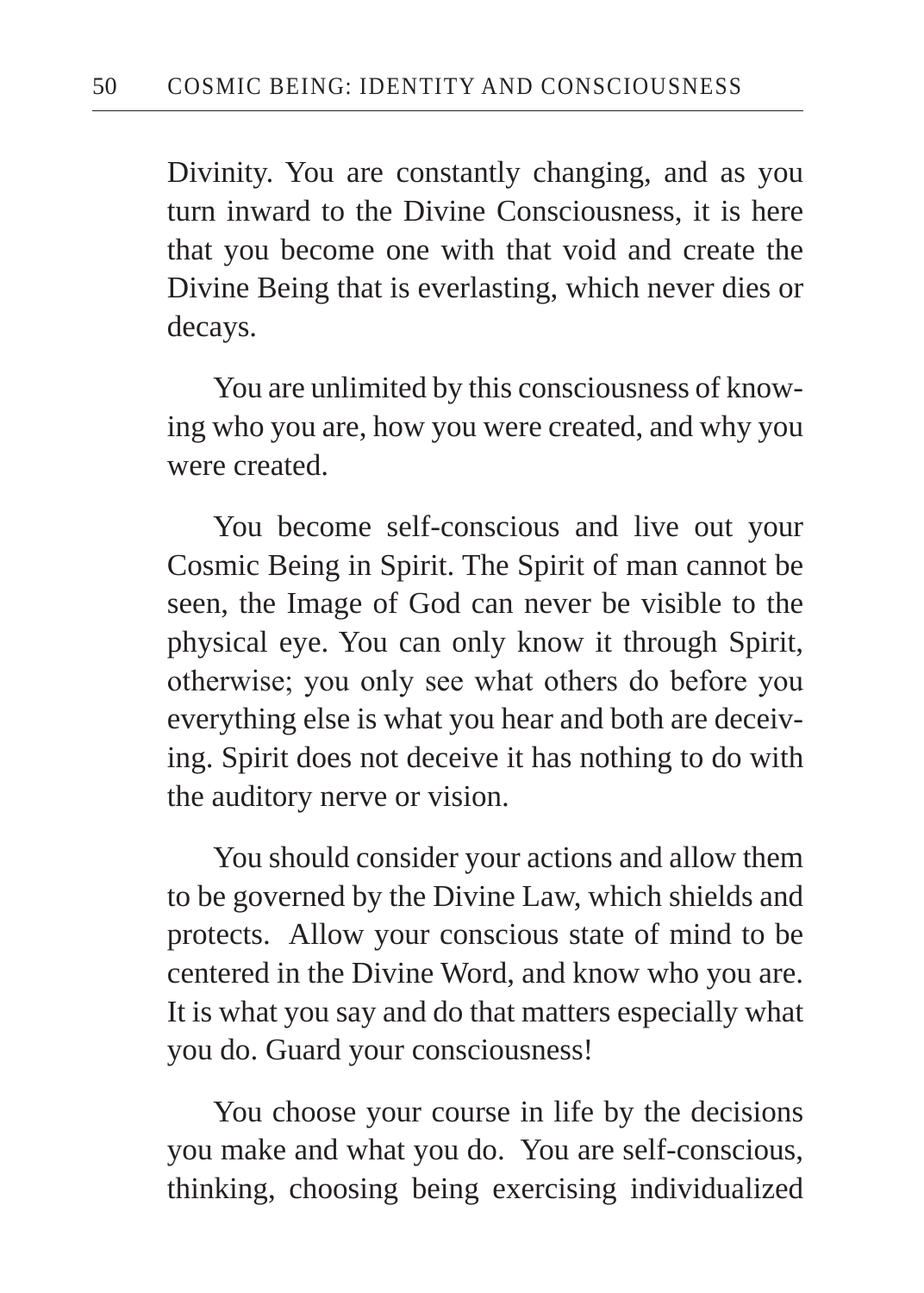intelligence or God consciousness. So you live, move and have your being in three worlds—material plane, universal plane, and spiritual plane. You experience them all each and every day, and none of us can live without experiencing these worlds or planes of existence.

What is interesting is that you spend much time concentrating on the material plane. You become so intensely involved on the material plane that you forget the other two planes are your dominion. It is in the universal consciousness that you learn to love and grow as a Cosmic Being. You become one with all the Creator and share a common value that is a harmonious existence where a calm presence is forever expanding and enlightening your way on the universal plane to be that guiding Light presence, which is Divine and awaits your acceptance without resistance.

Everything you do extends from your ideas. There is not my mind or your mind but ideas that connect us, and this unity is an example of God's love. You create everything in your life from your ideas the spiritual planes of consciousness. You move and from thoughts to ideas and things are created from your ideas. At first, you cannot see a thing in form only potential existence and imagination. Once you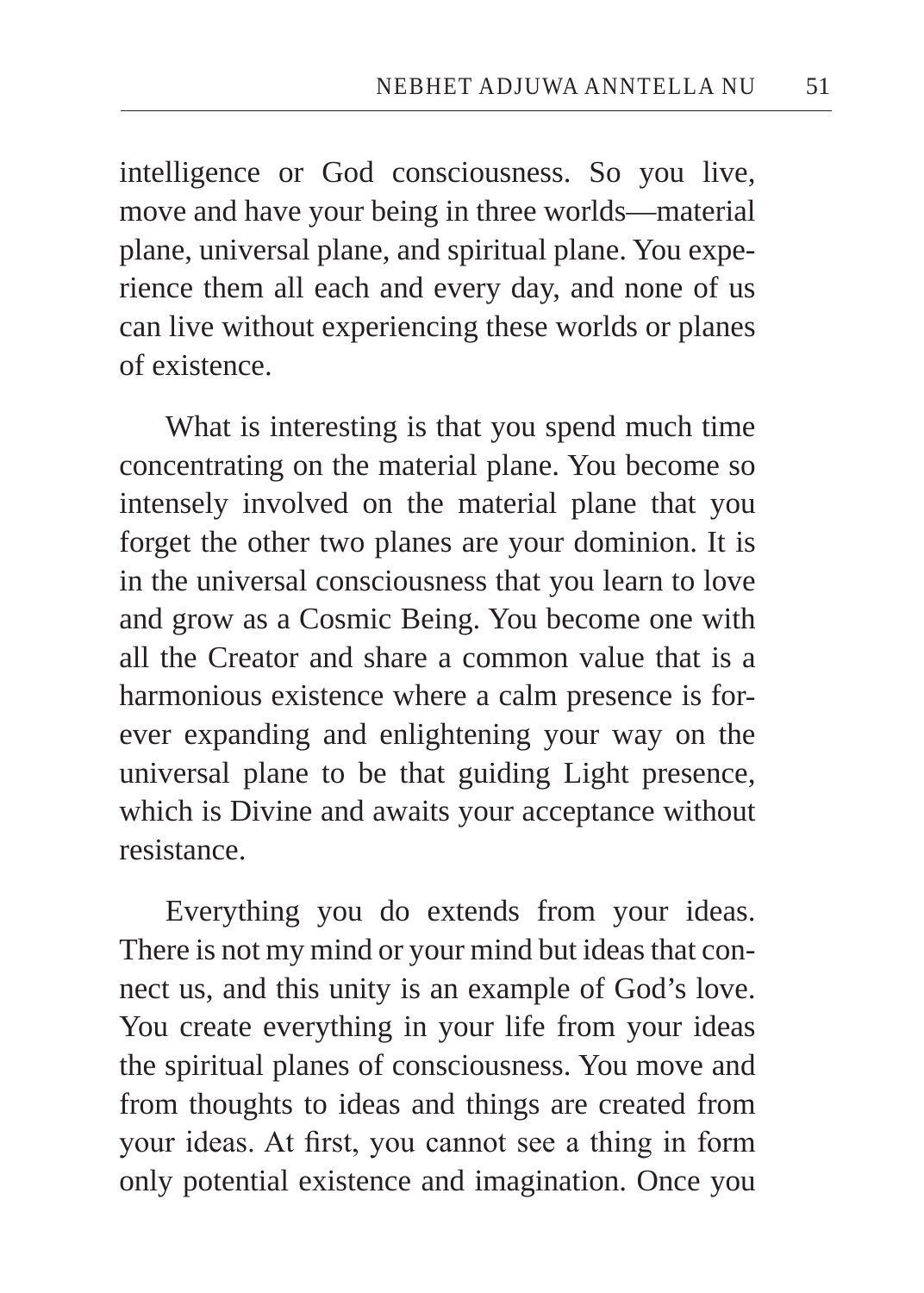become conscious and the reality is evident then the idea is formed, and all you have imagined becomes visible. So you must govern your thoughts and allow positive ideas to form in your consciousness and then blessings pour forth.

You must consistently see yourself as a spiritual being for you are more than just your body. You feel less than spiritual and become more involved with the physical appearances because of human will and choice. Thought allows you to form your own beliefs and from thought you make choices and gain what you want in life. If your thoughts emanate from Spirit, then you understand, "Whatever is true, whatever is noble, whatever is right, whatever is pure, whatever is lovely, whatever is admirable, if anything is excellent or praiseworthy, think about such things" (Philippians 4:8, NIV).

Finding Divine providence in Spirit corresponds to the law of creation in which you were never separated from the Creator. To this point, you know you are the son or daughter of God; therefore, you are obligated to consciously participate in this great work of maintaining your awareness or Divine intelligence. No one can do your work and grow in Spirit for you; this is an individual action that brings you closer to realizing your full potential to do great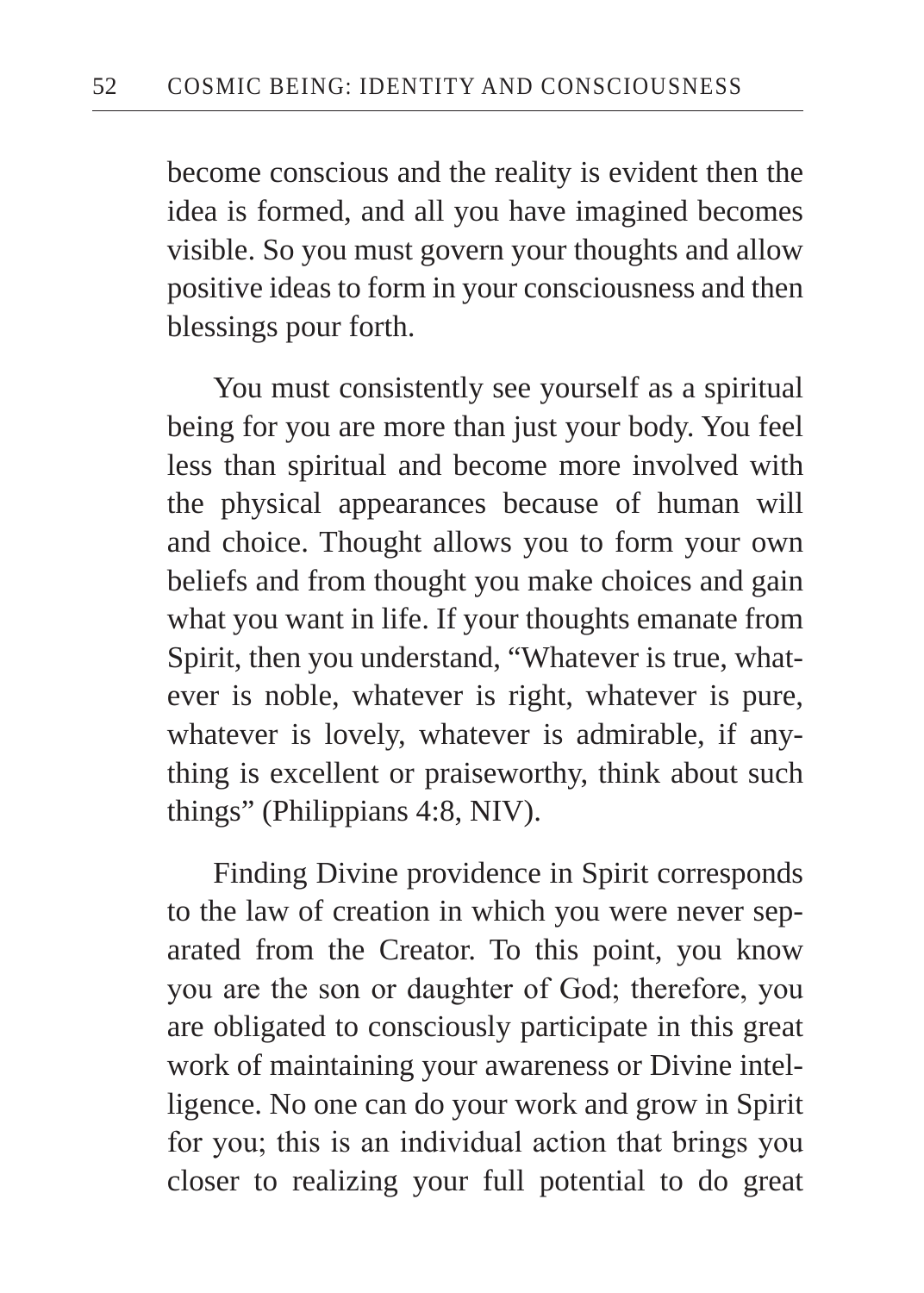things. Furthermore, you must realize your responsibility to others, which is to see others in this Divine Light. All Beings have different modes of expression, which is the law of Nature to appear in many splendid forms.

Einstein's "Theory of Relativity" has changed the way science views time and space. Both are now seen as inextricably bound together. The Universe you see out there is not a thing that extends in space but a thing that extends in space and time.

The Universe was not created within the perimeters of just time, but time and space. It is a supernatural existence, where time and space come together. You have never been bounded by time or space. "Being is a nonlocal event. Time and space cannot define its existence" (Jonson, 172). You reflect this power of existence since you are connected to a Universal existence. Time and space cannot define your existence here and throughout eternity. Your physical existence does not entirely define who you are since you are a Spiritual Cosmic Being, therefore you are free. There is no duality between you and time and you are not limited by space, your super-consciousness connects you to a Universal existence. "You are a multidimensional being. You can be in more than one place at the same time" (Jonson, 172). Being in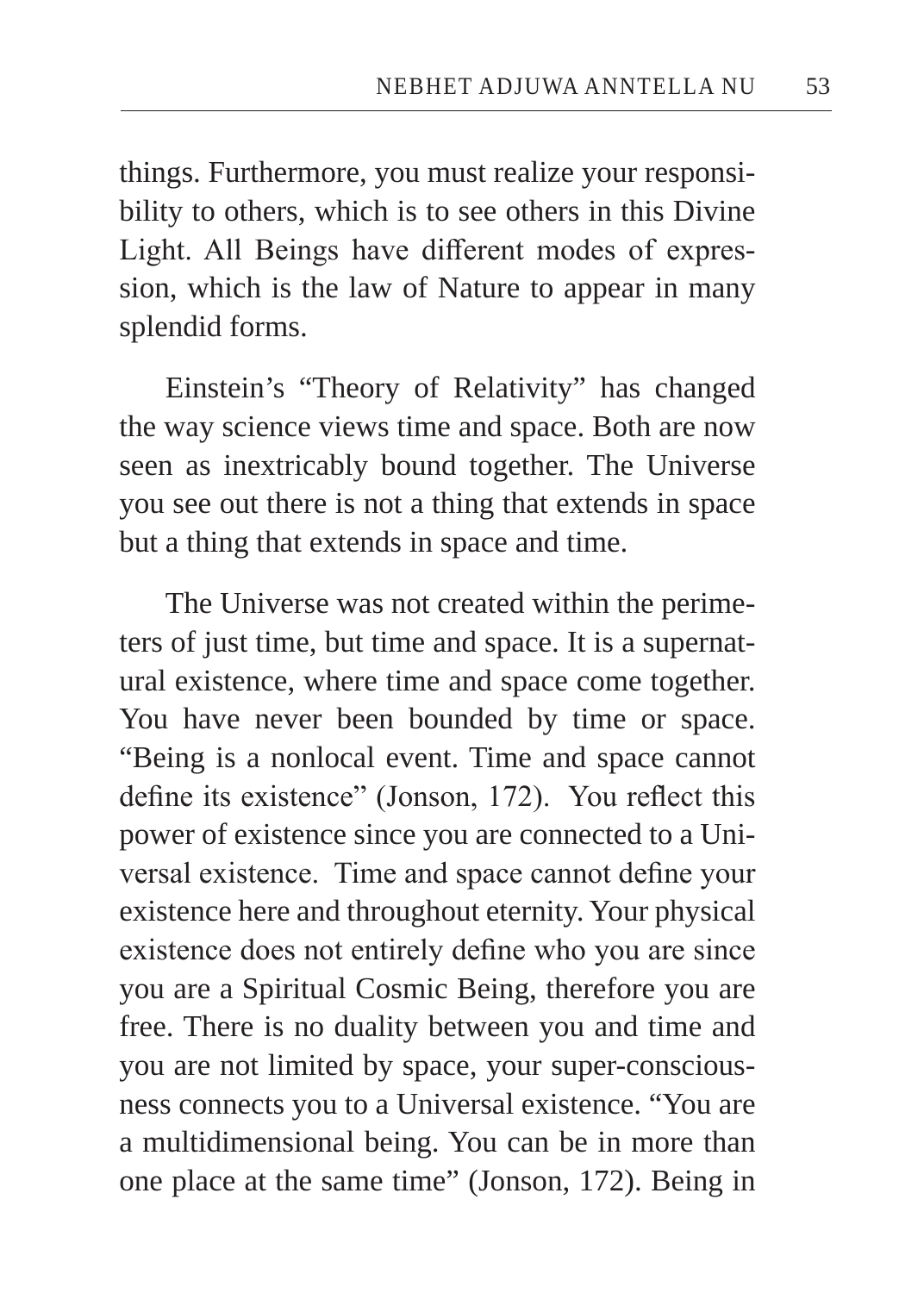more than one place at a time is possible because your thoughts are expansive like the universe, and not limited to space.

When you look at the six days of creation, time comes into question. Time, described in the Bible creation account is not the same as you know time today. This is to say that time is a man-made element, "There was no time 'before' the beginning. Einstein says, "For physicists, the distinction between past, present, and future is only an illusion." You cannot re-create the past nor exist in the future. Things change consistently in the present. Your only reality is what you acknowledge as truth within your current state.

This is why when you connect with your Spiritual, Cosmic Being you are not bounded by time or space. Time is a man made entity that does play a significant role in daily life. You can work within the framework of time but you do not have to be limited by it. Everyone at some point feels there is not enough time or time moves too fast. Spirit works in the present where daily needs are fulfilled immediately, and this is why all healing can be instantaneous. It is your current limitations that keep healing from taking place immediately.

There is always enough time if you remember the law in which all is controlled by Divine Conscious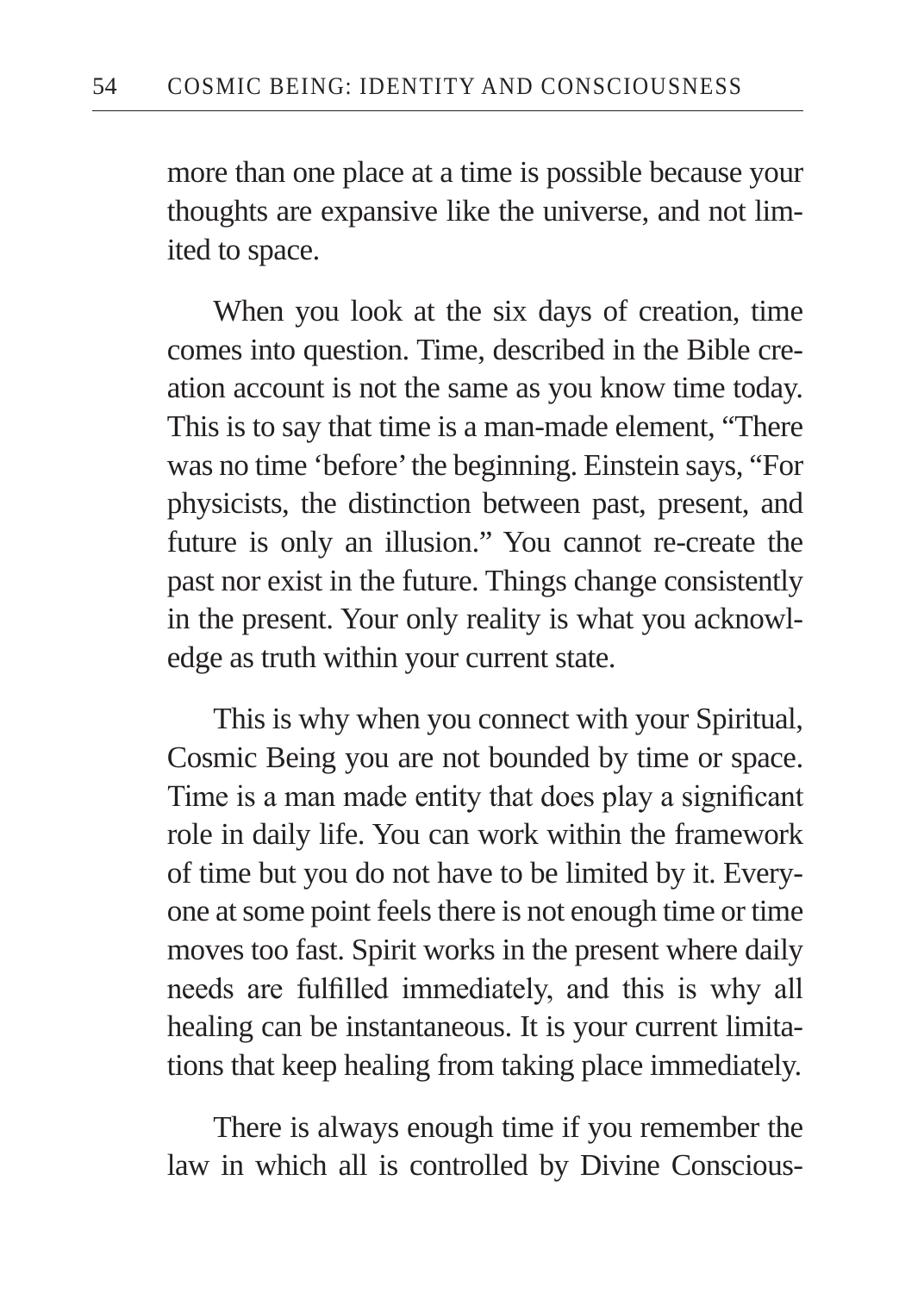ness; therefore, you must connect to the power of Spirit that is Absolute. The manifest Universe and Creation are all the results of the knowingness of Spirit through law. You are a perfect expression of Life and cannot be limited or controlled by man-made elements. Time is related to space because you move from one point to the next in space within the framework of time. When you eliminate the limitations of time, space becomes a non-entity or non-duality. You live in the present here and now, and all exist within the present moment. The future is indefinite, and you cannot manipulate what has passed; therefore, our reality exists now.

Nothing is at a distance or limited by space if reality exist right before you. The greatest limitation in healing and spiritual progress is being entrapped by time and space. This is where great frustration and pain are found in thought because you have not applied the law of the Divine, Unlimited Spirit or the Omnipotent Manifestation of Divine Perfection. The universe is perfect, and so is your Divinity.

God existed in the void; therefore, creation is always going on, it does not need anything or anyone for creation to be evident. You tap into creation through your consciousness. "Be still, and know that I am God!" (Psalm 46:10, NIV). In the stillness of your mind, it is here all good unfolds and ideas are formed.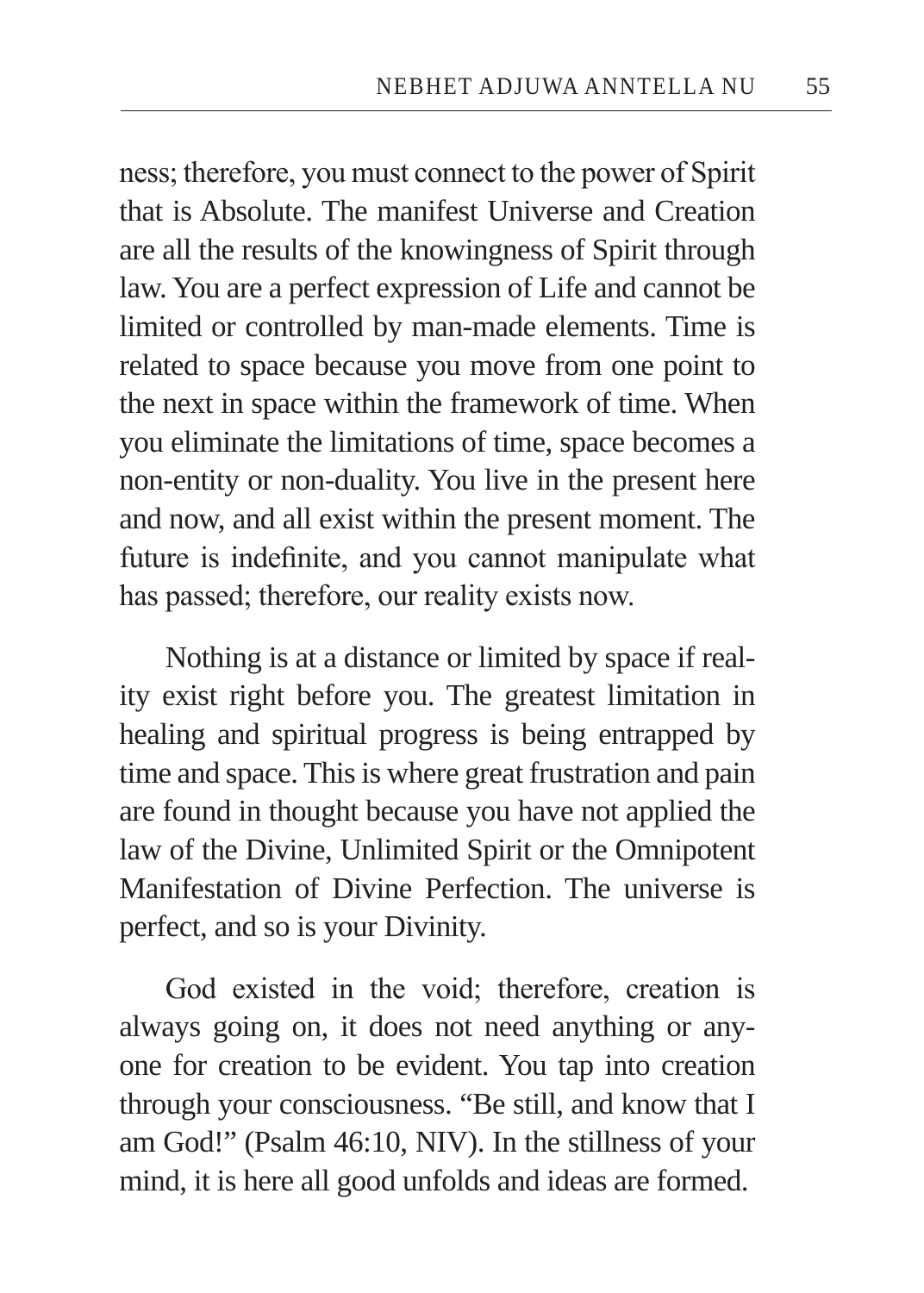You are connected to a Universal Order, which is a law that all existence functions in one accord. It is an Absolute truth that Spirit connects and unites all in one accord. "The earth was empty, darkness was over the surface of the deep" (Genesis 1, NIV). The darkness and formless earth established an Absolute truth that Spirit formed everything from this void, so it only knows itself as the only reality. It established your connection with Spirit as the only Creative Power. You must continuously recognize your relationship with Spirit because nothing existed but the Almighty Presence, Spirit.

"For in him (Spirit) all things were created: things in heaven (Divine Realm of Consciousness) and on earth, visible and invisible, whether thrones or powers or rulers or authorities, all things, and have been created through him and for him" (Colossians 1:16, NIV).

The true goal in life is to remember your Divine birth and constant state of never being separated from the relationship eternally established for your benefit, God created you out of desire. Yes, to remember this is great work and never comes easy; however, if you establish right thinking then you send out goodwill to everyone and fear fades away. Each thought is just a suggestion and you control thought through your fearlessness that anything or anyone can harm you.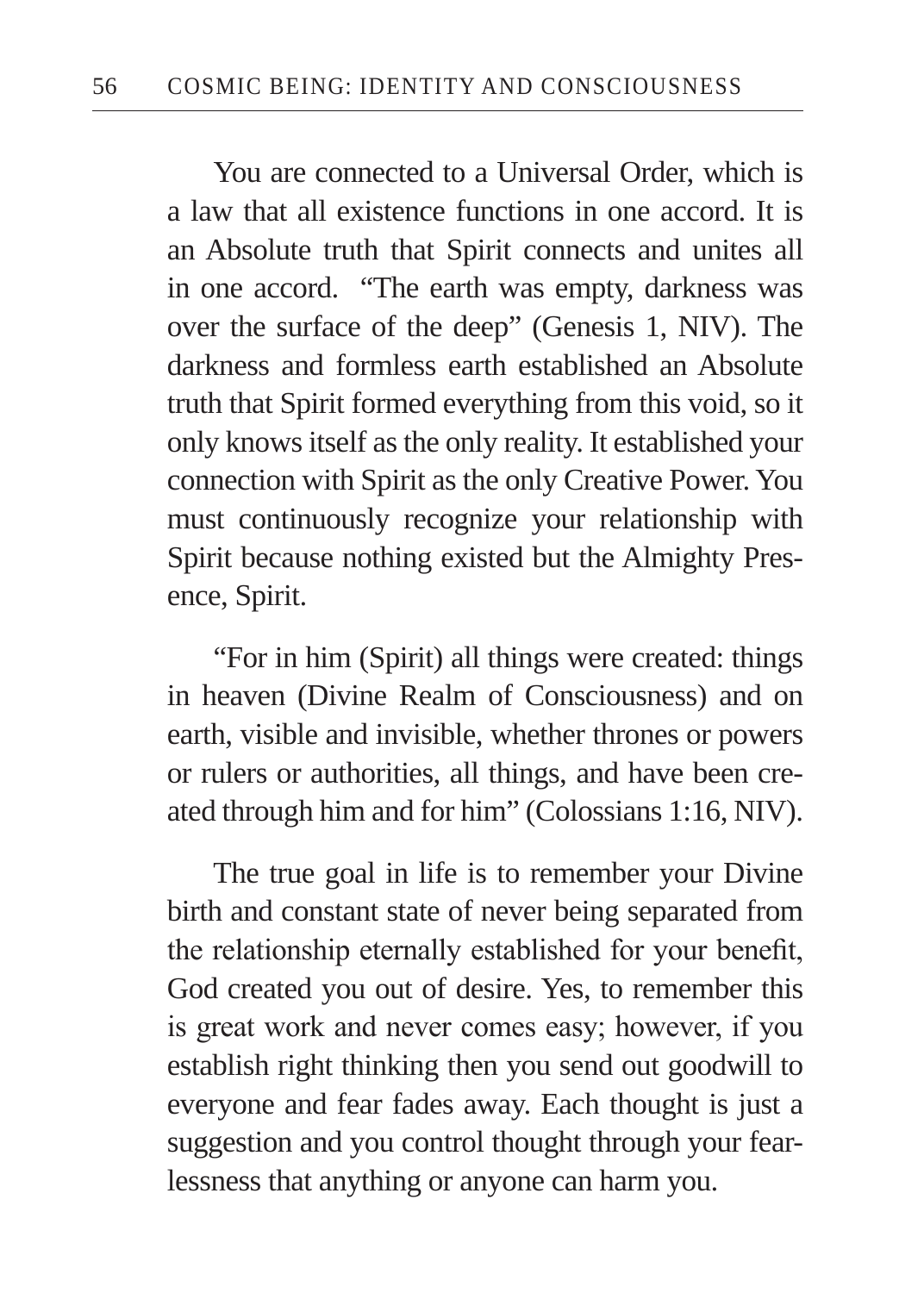Never resist your transformation into empowerment, your Divine authority to stay connected to the Absolute Divine Authority. When you affirm this Absolute power is working at all times in your life, you can stay confident and acknowledge that your adversity is your blessing, and you are simply experiencing a period in your life to learn and gain strength. "Stand firm. Let nothing move you. Always give yourselves fully to the work of the Lord (Divine) because you know your labor in the Lord (Divine) is not in vain" (1 Corinthians 15:58, NIV).

Your spiritual devotion to the One Divine Order is never in vain since rewards are plenteous for your choosing as you remain in Love. "I will not be moved" is the best affirmation you can make because then there is non-resistance. All inharmonious situations come from your resistance and your emotional state. Your work or issue is always from within. If you are still in Divine consciousness then God can remove any obstacle. Problems arise when you simply refuse to identify with your God given empowerment to change any situation through prayer and meditation. You are empowered simply because you are God's perfect image.

"Now is the day of salvation," (2 Corinthians 6:2, NIV) there is no lack or resistance in the present. It is your Divine right to have all that you need, right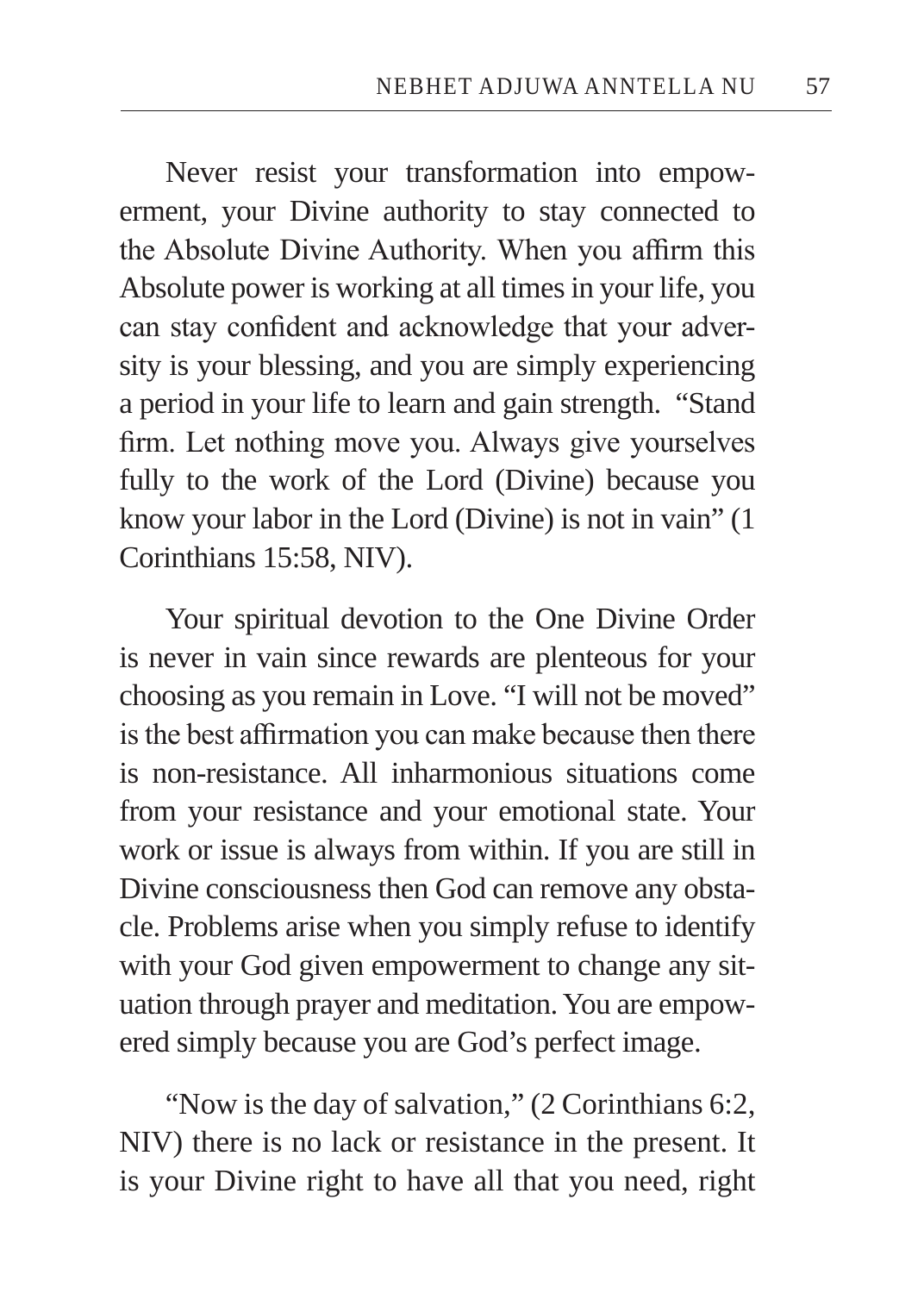now. Sometimes you want it all immediately instead of appreciating the fact that you have what you need right now, abundance. Your cup is running over and you do not recognize it. Break down the barriers of lack and stop saying you are broke. Stop being concerned about bills and expenses and concern yourself with your true identity that God meets every need. Any disharmony on the external indicates there is disharmony in the mental or subconscious. "A man's enemies will be the members of his own household" (Matthew 10:36, NIV).

Your thoughts and actions create your situation, it is what you say and do that matters. Unless you document what you say, it may or may not be remembered, but what you do leaves an impact on others, so you must be mindful of your actions. These actions refer back to the Holy Ghost (Spirit in action), it does not matter if you view your actions as good or bad because once it has been done your outcome has been established. What you create is the passing of Spirit into form, therefore; to create does mean bringing forth something from nothingness. Consistently watch what you say and do to others for it is best sometimes to walk away from negative confrontations, and let there be silence (nothingness) just do nothing until you know you can bring about a healing or a blessing. This is why it is necessary to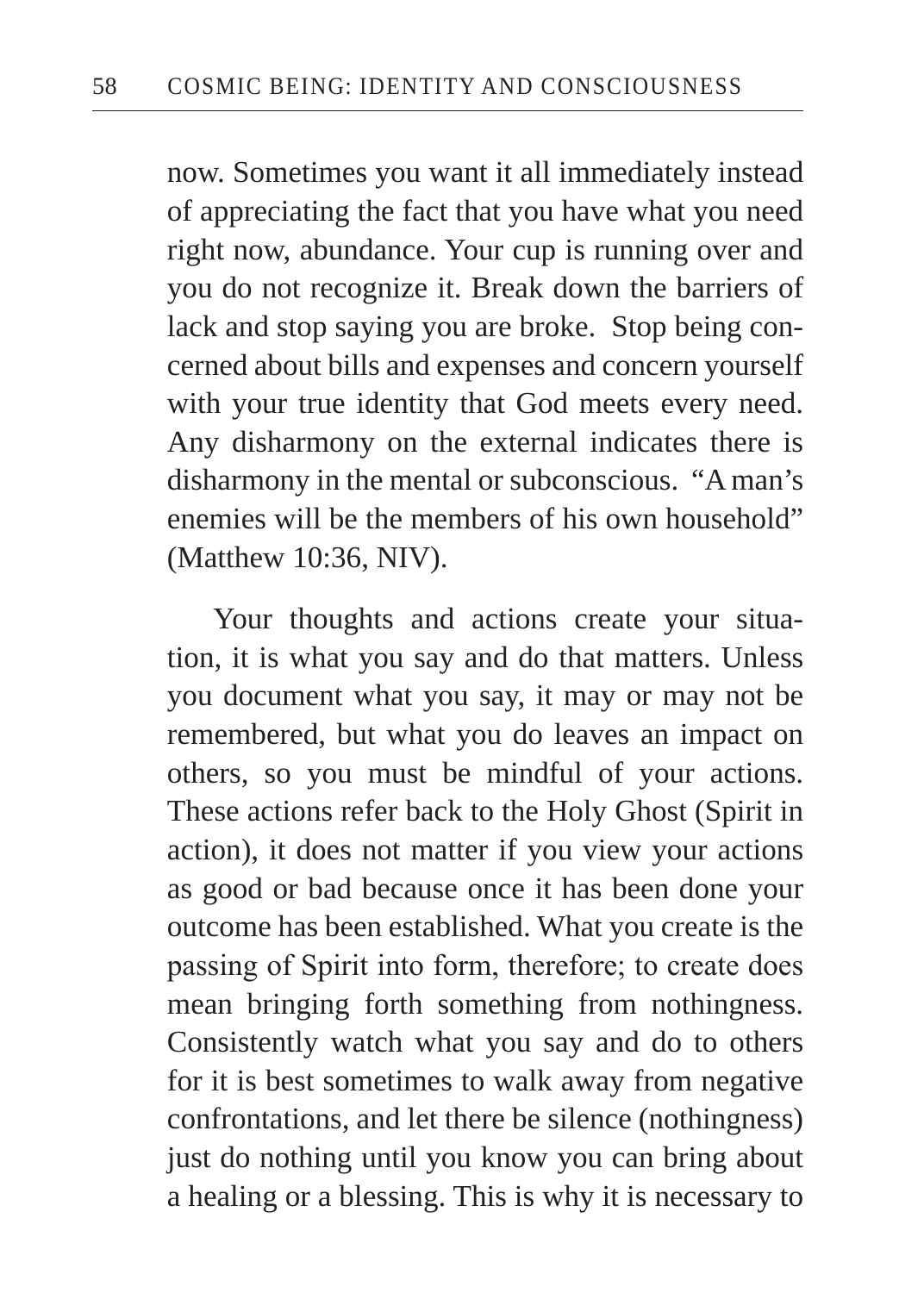empty your thoughts daily in meditation or prayer to maintain peace and love.

Your financial status, governments, people, global warming, no-thing can touch you when you allow yourself to be still and empty. Creation came forth from this void, and this is where you begin to create your financial security for it is not what is reflected in your bank account or wallet, it is the abundance that is prevalent at all times. Feel empowered to face any opposition and resist any problem at any magnitude. Avoid scattered energy, the running around planning ways to get money. God formed the earth from nothingness, so the only energy exerted was a still Supreme Presence which allowed everything to appear and this same Power that is within you can allow everything to unfold without effort by simply using your energy to affirm your Absolute Divinity.

Start now declaring whatever is bothering you as not valid and reduce it to nothing, not greater than you are and God is. The Divine thought must manifest itself into being. All thoughts, ideas and actions are subject to the Will of Spirit that acts upon what you do; otherwise, it is like planting a seed in infertile ground so all you do must be of good intention. The end result of your actions must be to your liking, and these experiences can be seen as lessons of life.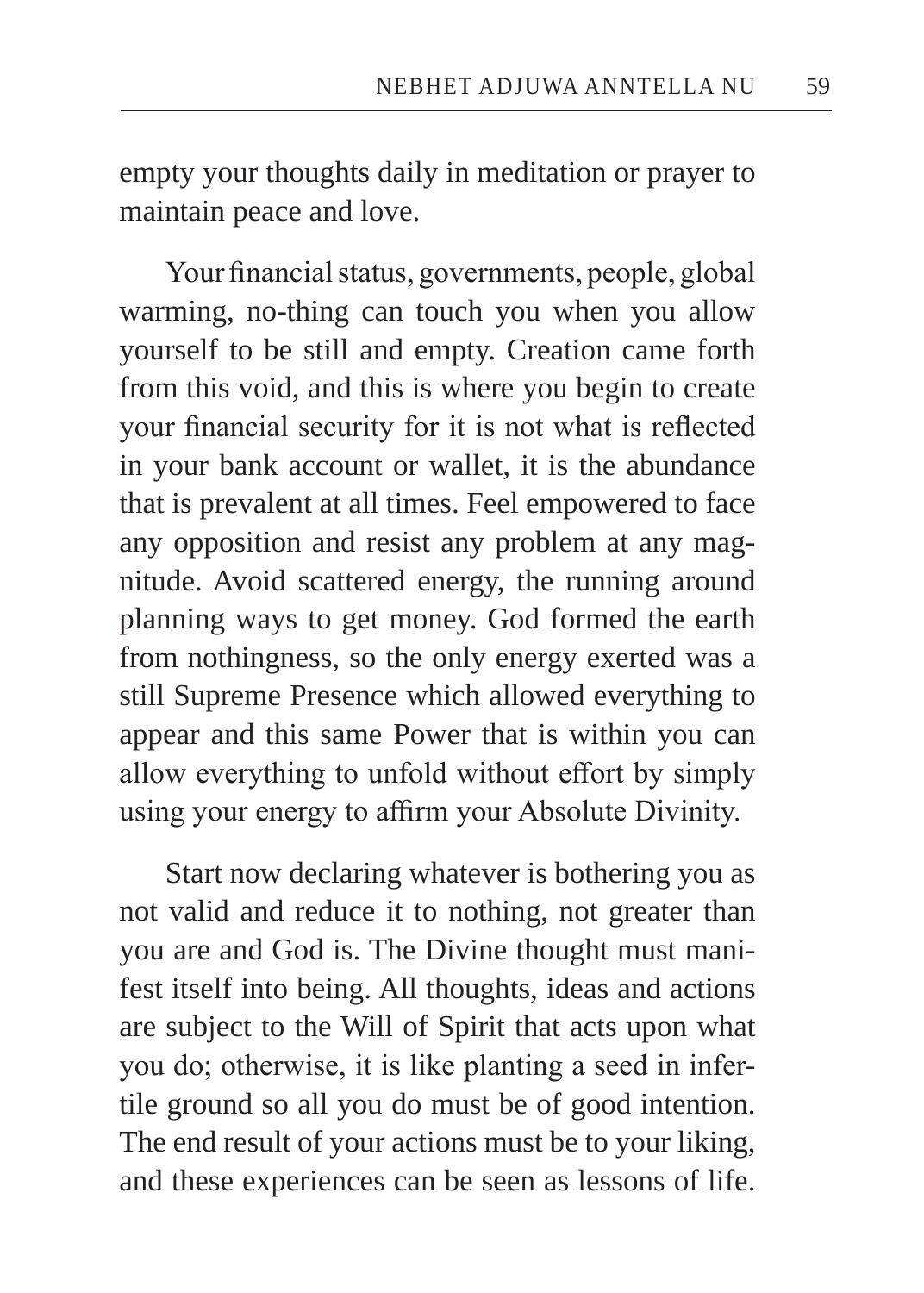Spiritual experiences (everything is Spirit, all God) make you stronger and wiser, you should not judge any experience as good or bad for this is judgment. Your desires will eventually be satisfied if you maintain faith, which is "The substance or confidence in what we hope for and assurance about "what we do not see" (Hebrews 11:1, NIV). All that is unseen (void) will be fulfilled just as darkness disappears in the Spirit and everlasting light.

All good will remain if you nurture what you have and bless it daily. Gratitude is the greatest respect you can pay to God because it demonstrates humility and knowing your prosperity comes from a comforting Spirit. If you learn to rest in Spirit and cease all hard work and anxiety, you will begin to understand that Spirit does not need any help from you only your conscious awareness (stillness) you are the creation and co-creator. "The Lord (Divine Love) is my shepherd I lack nothing. He makes me (Spirit), lie down in green pastures, he leads me beside quiet waters," (Psalm 23, NIV). The only work to be down is to maintain confidence that all needs are met and know who you are, and why you were created. Spirit must be manifested, and you are living proof that God is, for you are the manifestation of Spirit in Soul and Body.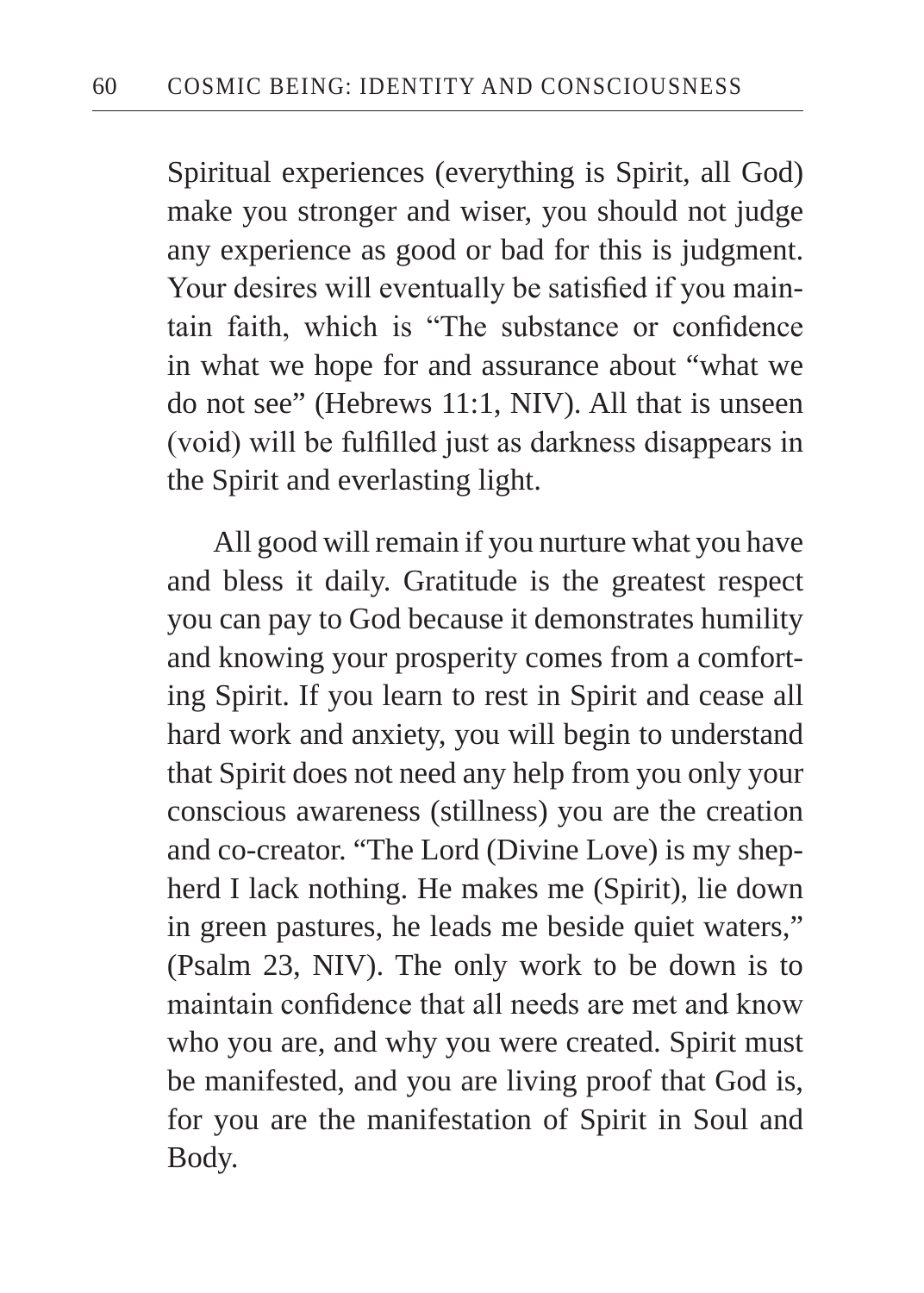Once you establish this calm disposition in life a common good can be considered in which your service to humanity can be affirmed. What is this common good? It is the connection that was established from the beginning that you are a child of God, so you must continuously realize your relationship with the Whole. This is your common good: otherwise, you are less than your Divinity.

You would be non-existent. However, you cannot separate yourself from the love of God, and your Divine connection with all creation. Consistently strive to see the good throughout all humanity, which is a tough undertaking since the illusion or the negative picture seems so prevalent. You must continuously remember that you a spiritual being, and it is Spirit that renews us all. The common good is to acknowledge your relationship with the Divine, your spiritual image, which never changes and never grows old. It is your knowledge of self and Divine Mind that connects you to God. This self-knowing Divine consciousness is your reality, personality and individual expression. You are a Divine Being, an impersonation of God.

The mercy, love and acts of kindness the Christ demonstrated relates to the common good, which you also express. You establish your identity by the way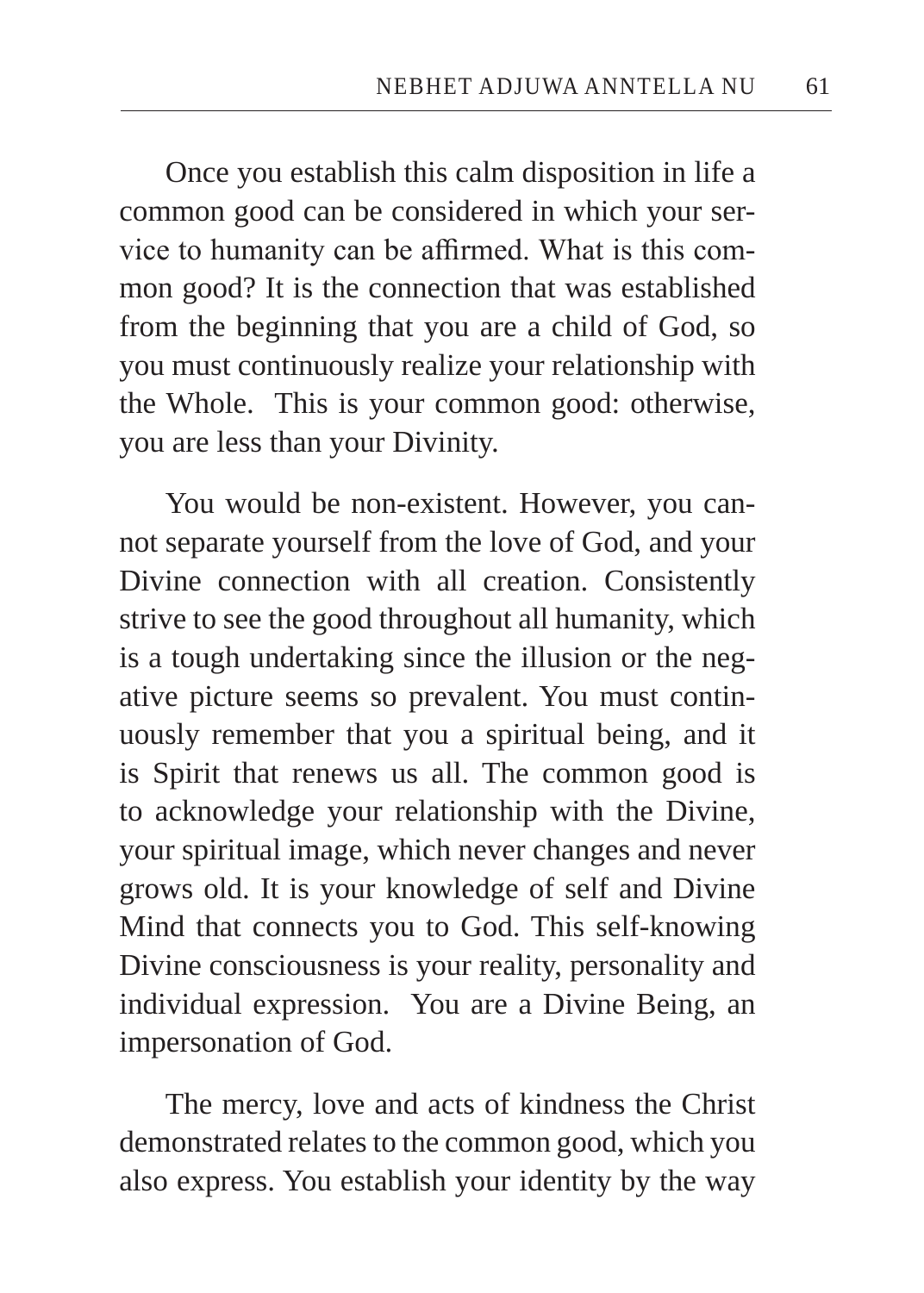you live and treat others on a daily basis. This form of living is a constant recognition of your Divinity for you are never separated from God; therefore, you must walk and live in the Spirit. Your daily meditations and prayers renew your Spirit and you become cognizant of your true identity and self-knowing mind through your thoughts, acts and daily deeds. When you look back at what you have achieved there should be progress and growth, and someone has benefited from your service, not that anyone is dependent, but they have realized their own achievements from your service.

This is the fullness of God and your only responsibility is to serve not help because no one is equipped to help but God. The Creator of all has unlimited resources which never runs out or cuts off, and this is why God is the only help you can expect at all times. God is always present even when you are not sure of this presence. You may feel you have the power to help someone but this is not your responsibility. God has equipped all mankind to provide a serve, which is God's Divine plan for all creation. You serve others because God serves you. Service does include extending a helping hand. If you see someone you are serving as an equal then there is simply an exchange of energy and this is the whole of mankind. All of God's creation is equal regard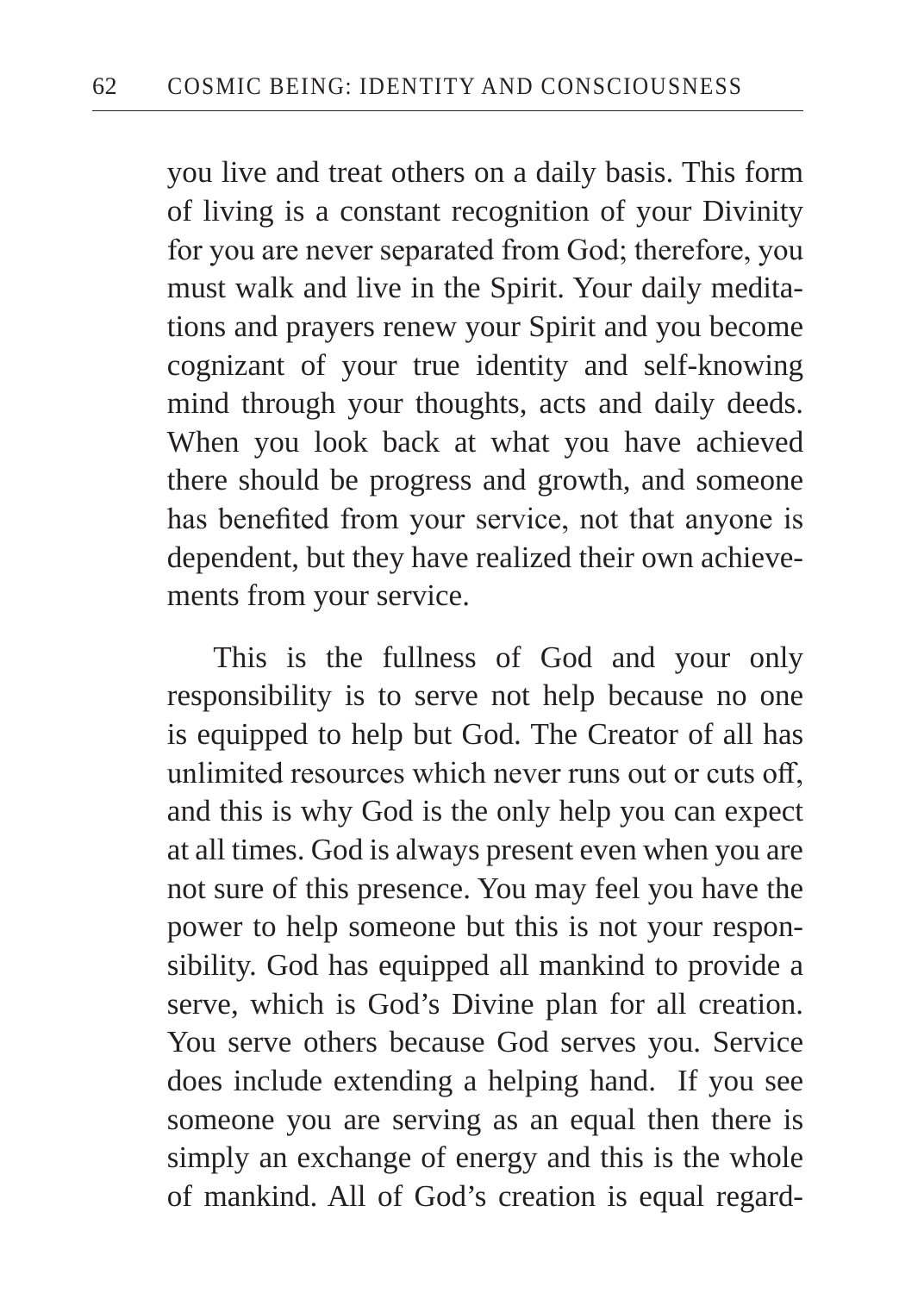less of the limitations you might see. A God of love did not create some greater than others these limitations are made by a limited human mind that does not understand the power of the Creator. Helping implies a weakness or lack, and you feel as though you are making something easier for someone.

There should always be an understanding of God being the ONLY help and you are the vessel God works through. It is your ego, which thinks you have the power to make things better or you can change anything or anyone's life. Ego allows you to see things that are not real because you see yourself as being greater, having a better life. It is not what you see, it is the power and presence of God, which exist in all, and changes everything. This is why Peter said when he healed the lame man, "Silver and gold I do not have, but what I do have I give you" (Acts 3:6, NIV).

What Peter had was a spiritual understanding that God heals as he had learned from his teacher. It is for you to know you heal and serve only through God and with this understanding you are made whole and your service becomes a lot easier and more abundance is prevalent. The Divine understanding that God is all connects with pantheism, the Absolute, all religions recognize a Supreme Force that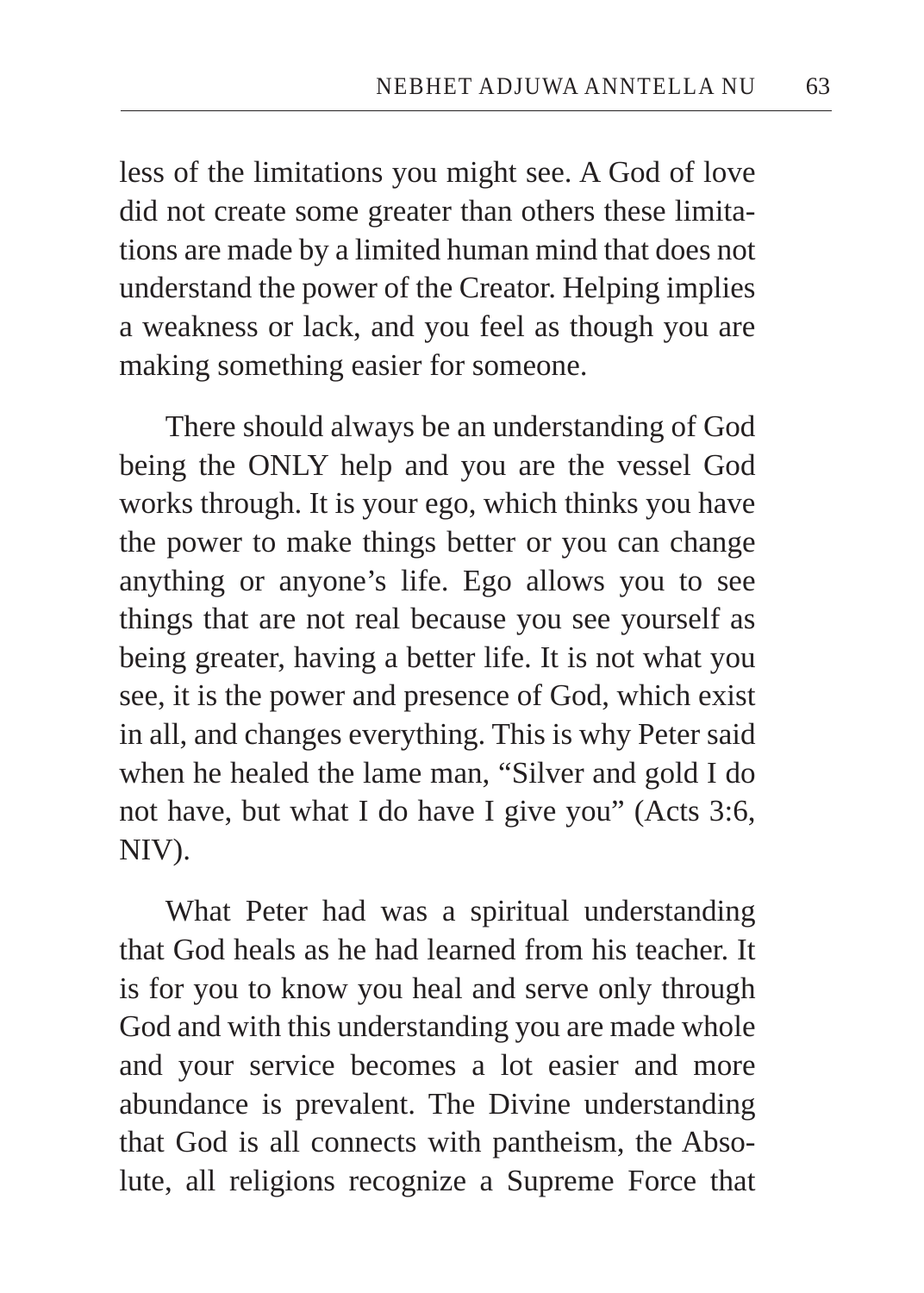protects and serves all. Everything exist within this Divine Supreme existence where all things derived from One Source of good, so you should meditate on the One Source, God having created all things in the beginning.

 This is Divine Wisdom to know only God doing the action, which is the perfect state of being or original form of consciousness where miraculous things are done here on earth. You are perfect and complete, and so is everyone you encounter on a daily basis. All miracles lie within yours and everyone's reach. Be patient and wait for this consciousness to unfold within you, and do not hesitate but persevere to be perfect in your thoughts and conscious mind. The appointed time will come when all things will be revealed to you to work miracles. Then you will know that you have the glory of the entire Universe and health, youth, riches, wisdom, virtue and longevity are your birthrights and Divine inheritances. This is your strength of strengths that maintains your Soul and makes you a Spiritual Being, and you can overcome anything. There is no disease, pestilence or darkness that can overcome you. Divine Spirit, which is God, can root out all that is not of its likeness for there is no duality in the kingdom of righteousness.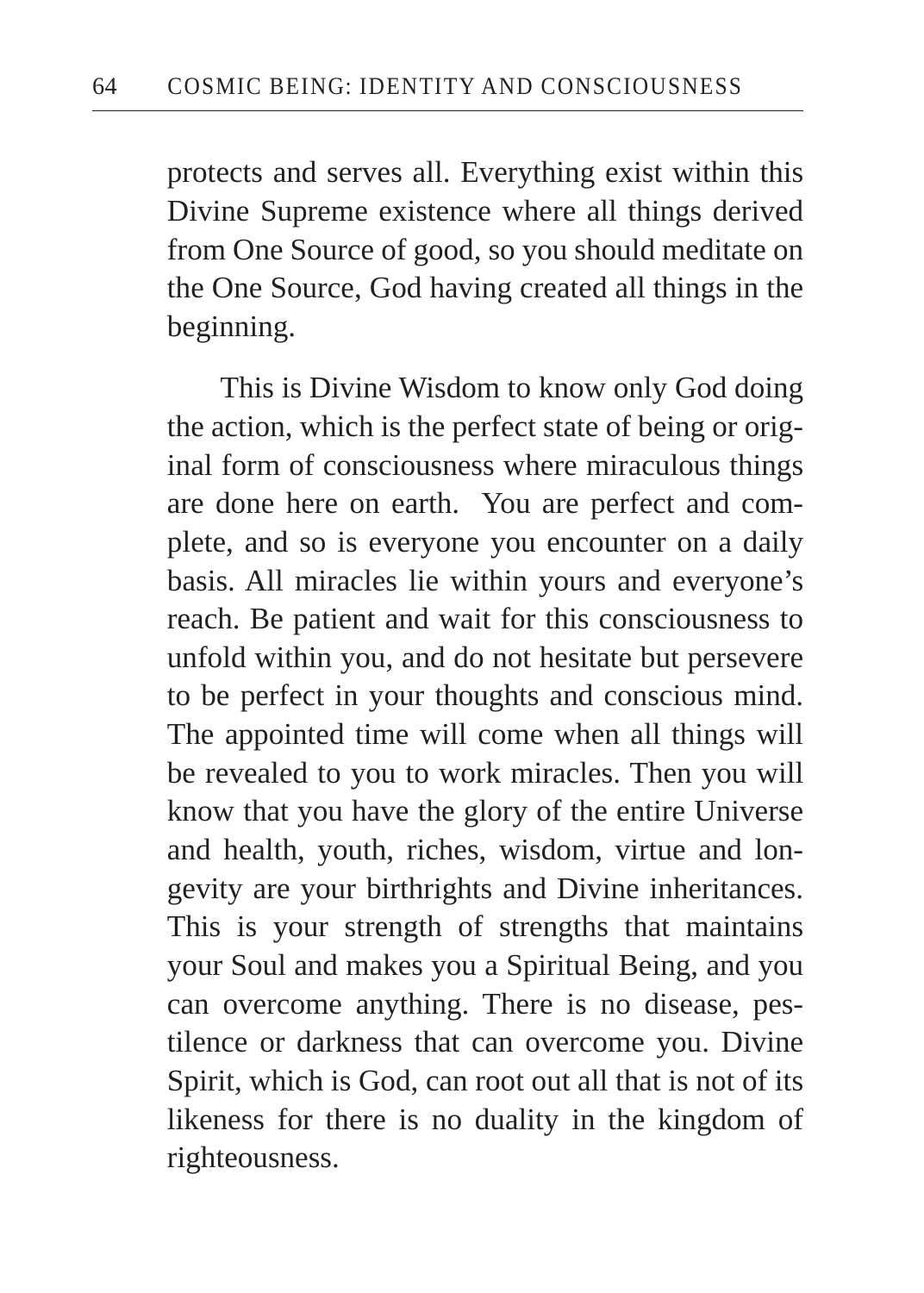Your desires are your kingdom, so there is no resistance in getting what you desire. You were created from this inner most feeling, the desire to replenish the earth with living beings and divine ideas. Never turn from your desires since they are your inner most feelings. It is God's desire for you to have all that you need and want. It is through your work that all desires are fulfilled, and this is why the things you do everyday should give you a sense of completeness because you are doing what you love. You should turn away from doing work that is unfulfilling because it leads to unhappiness and sickness.

Your work is your service to God and you should gain much pleasure in serving God through the work you do on a daily basis. A job that just pays the bills is not riches. You gain so much more when you understand that all you do is a reflection of your love for God and all creation. There is no struggle or resistance in satisfying work. This is not to say there will not be some challenges; however, growth will be a marvelous asset in developing your service skills. Much of your pain and discomfort stems from dissatisfaction with your work. Your desires connect you with all things for it is as great as your prayers. When you pray you should first entertain what it is you desire the most and ask for it. You knock at the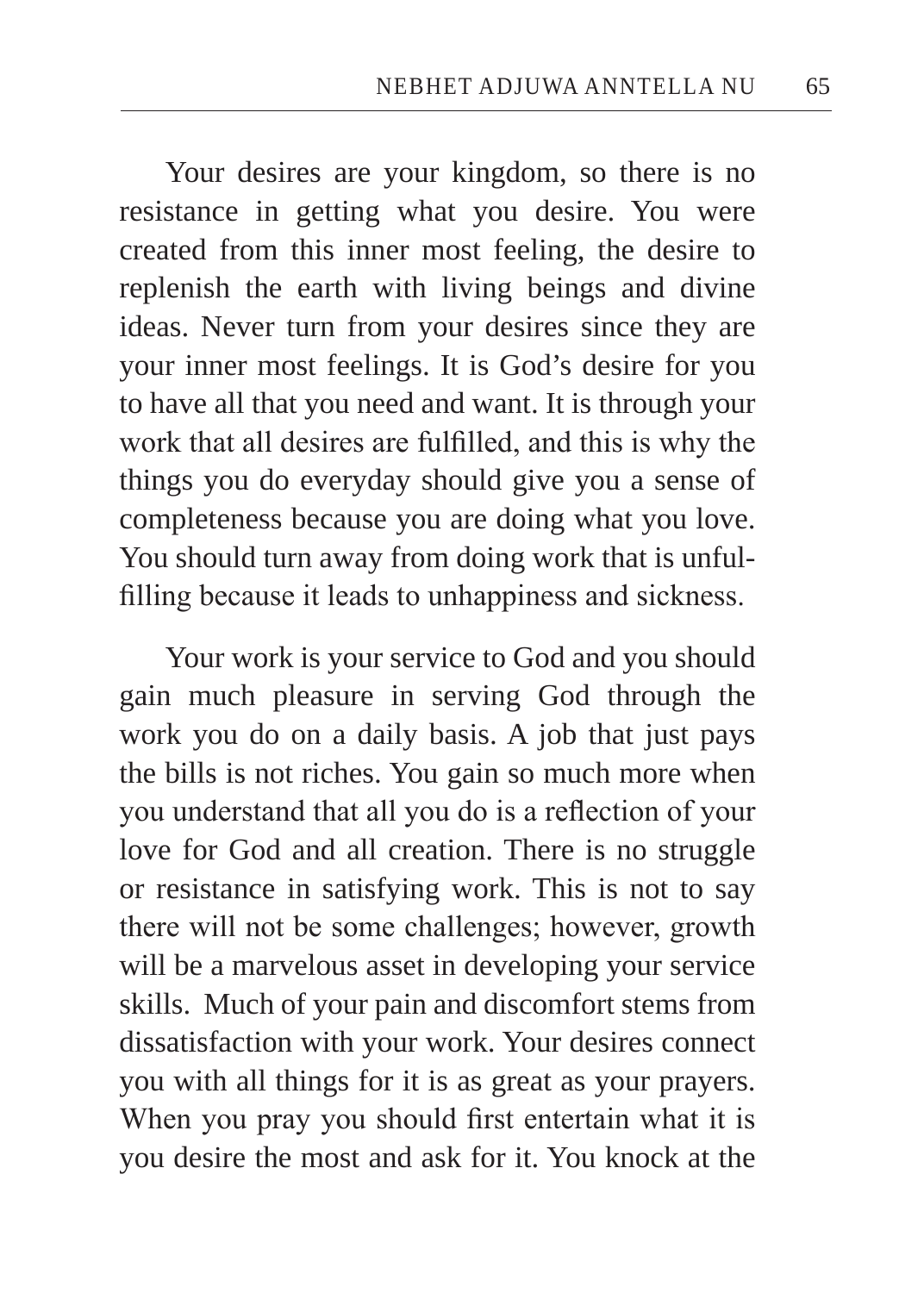door of your consciousness when you contemplate on your desires.

All things begin in thought and then you must desire it, which is the feeling. Imagine how good you will feel once you have what you desire. Your prayers are influenced by your desires so through prayer (stillness) your desires are affirmed. When your prayers are unanswered it is because you did not believe your desires could materialize. Once you understand the power of prayer then progress begins. When you are traveling along on your journey through life you expect good to appear because it is you witnessing all these splendid miracles, and you begin anticipating greatness in your world. If it is health you desire then allow your body to receive its natural state of healing through prayer and believe you are getting better every day. You can transcend any sense of time that gives you a sense of alarm you are growing old and running out of time. Feel the presence and beauty of life, and how eternal the sunlight is you enjoy daily.

"Make thyself to grow to the same stature as the greatness which transcends all measure; leap forth from every Body; transcend all Time; become eternity; and then shall thou know God. Conceiving nothing is impossible unto thyself, think thyself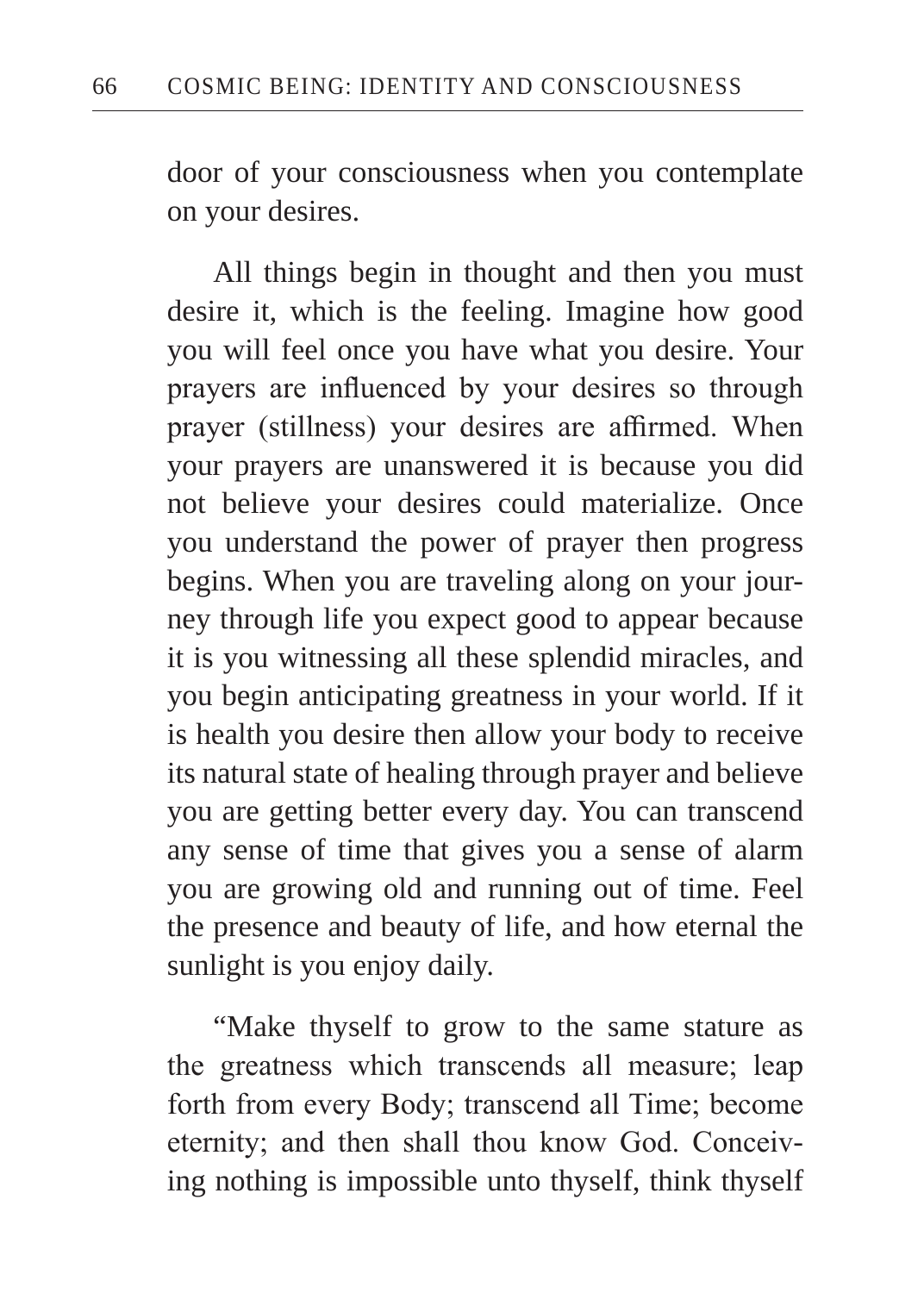deathless and able to know all—all arts, all science, the way of every life. Become more lofty than all height, and lower than all depth. Collect into thyself all senses of all creatures—of fire and water, dry and moist. Think that thou art at the same time in every place—in earth, in sea, in sky; not yet begotten, in the womb, young, old, and dead, in after death conditions, and if thou knowest all things at once––times, places, doings, qualities and quantities; thou canst know God" (Thrice Greatness Hermes," (G.R.S. Mead).

This is the ultimate of all desires and there is no-thing that can stop you from obtaining this Divinity. The only resistance you will ever find is within your own consciousness. Become unlimited in your thinking, and then you will be your own salvation. Peace and stillness will be your comfort in knowing you create your own world.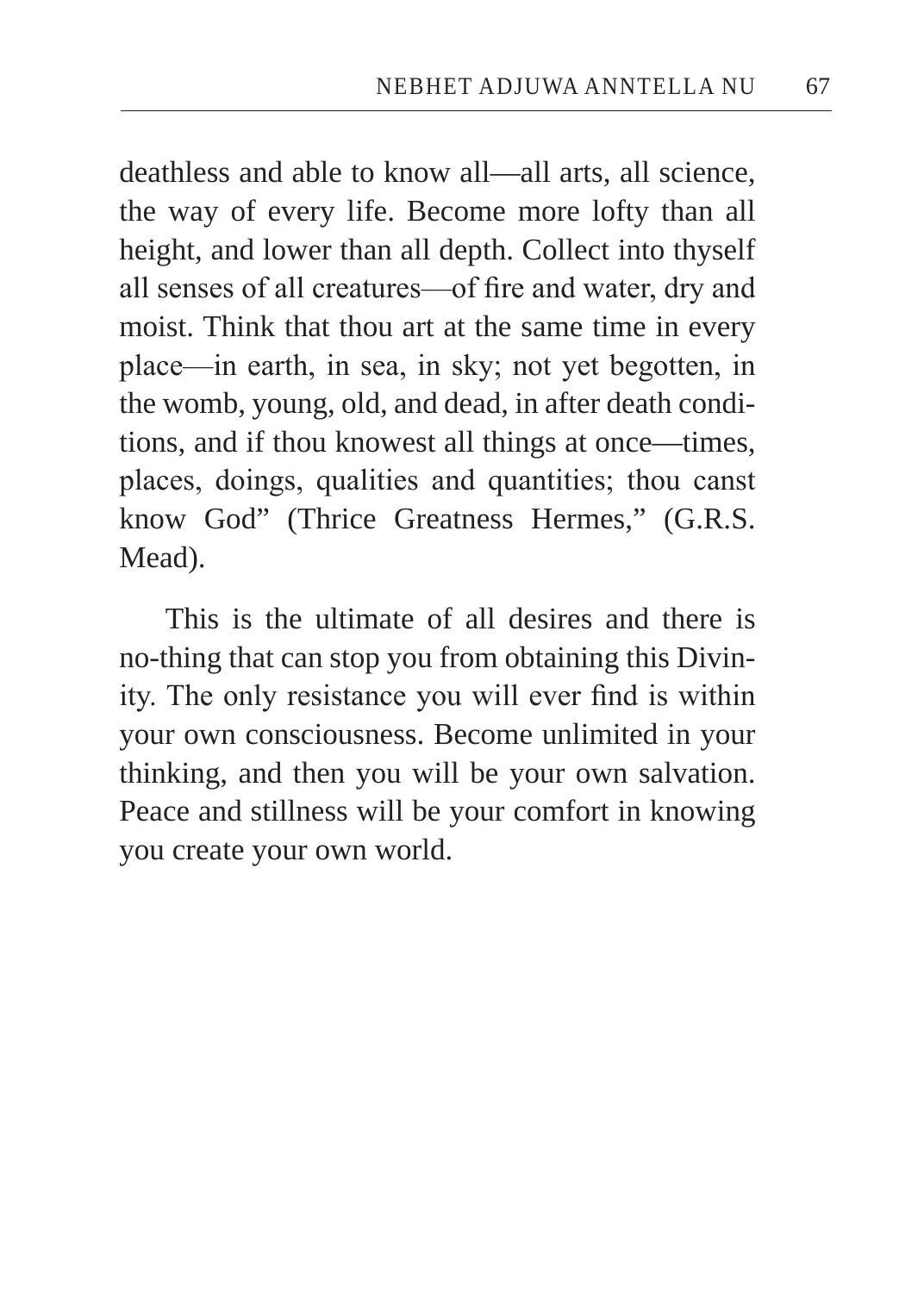## **Chapter 4**

## **Conscious, Subconscious and the Super-conscious**

**Whoever dwells in the shelter of the Most High will rest in the shadow of the Almighty (Psalm 91:1, NIV).**

**Like a surgeon reaching in and altering the condition of an internal organ, a skilled hypnotherapist can reach into our psyche and help us change the most important type of belief of all, our unconscious beliefs (Talbot, 105).**

**Our new understanding of the universe's mechanics shows us how the physical body can be affected by the immaterial mind (Lipton, 119).**

The shelter of which you dwell is the mind or consciousness. Whatever you hold in consciousness is what you dwell on, so if you dwell on ideas of the Most High you can rest in peace and Divine understanding. Just as if you dwell on lack and limitation you will find yourself in a state of dis-ease.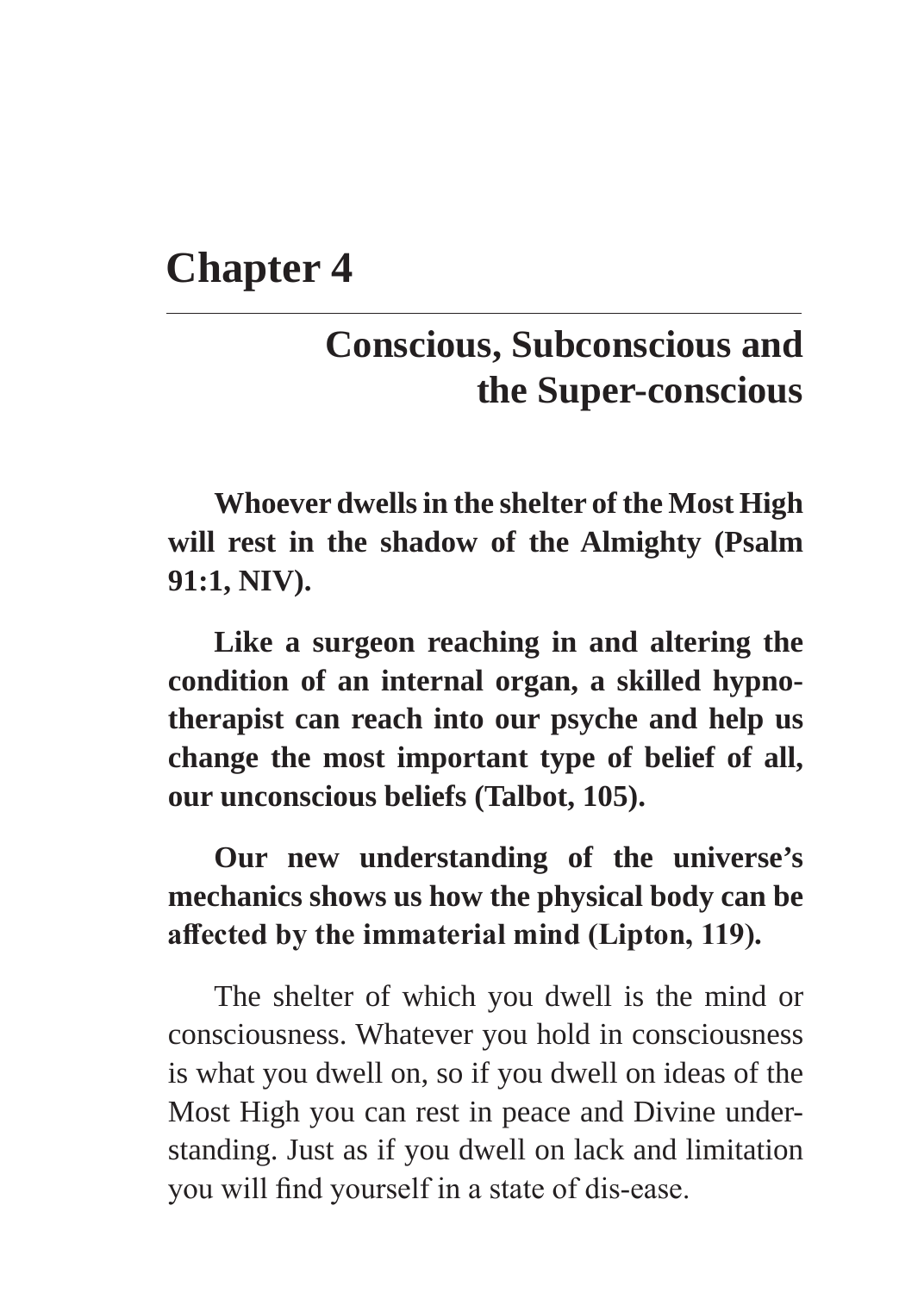To begin this discussion of the conscious, subconscious and super-conscious mind it is necessary to return to the premise of this book, which is to acknowledge who you are as a cosmic being. As a Cosmic Being made of a Divine Substance and connected to a Universal Presence it is absolutely necessary to understand how consciousness keeps you in this constant state of awareness where you find healing and bliss. In this chapter you will discover how everything aligns with God.

On the back of the dollar bill is a pyramid, an ancient Egyptian symbol, with a human eye at the top of the pyramid. Primack and Abrams discuss important information about this symbol and how it relates to your Cosmic Being; they give reference to "The Pyramid of All Visible Matter." "It is a pyramid, but its capstone is separated and floating above it, blazing with light, and dominated by an eye" (112). They explain that all the visible matter of the universe can be illustrated in this pyramid. "The Pyramid of All Visible Matter" is almost entirely made of the lightest stone: hydrogen and helium, but there are so many of them in the universe that they far outweigh all the heavy stone. Hydrogen and helium are thus the massive bottom part of the pyramid. Above floats the glowing capstone, which represents stardust, the heavy atoms forged by starts. Not only we humans, but all living things, and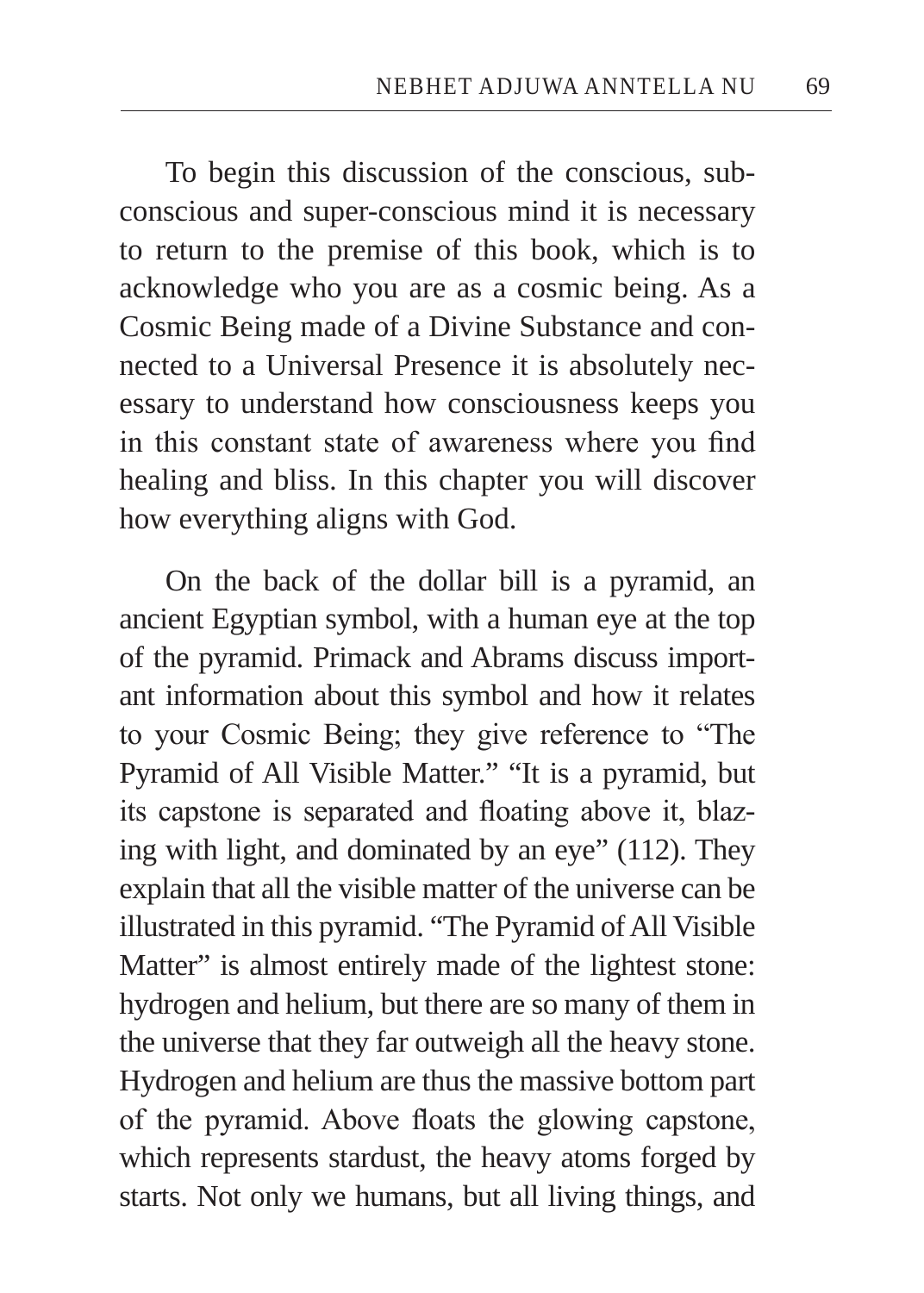not only Earth, but all rocky planets throughout the universe, are made of the matter in this glowing capstone" Primack and Abrams, (113).



The bottom of the pyramid, which is about 75% is dark matter and the center of the pyramid cold dark matter is about 25% and the top of the pyramid is invisible atoms which makes up 4% (Primack and Abrams, 116, figure 6. The Cosmic Density Pyramid)

The pyramid symbolizes greater consciousness of strength and energy. It represents the harmonizing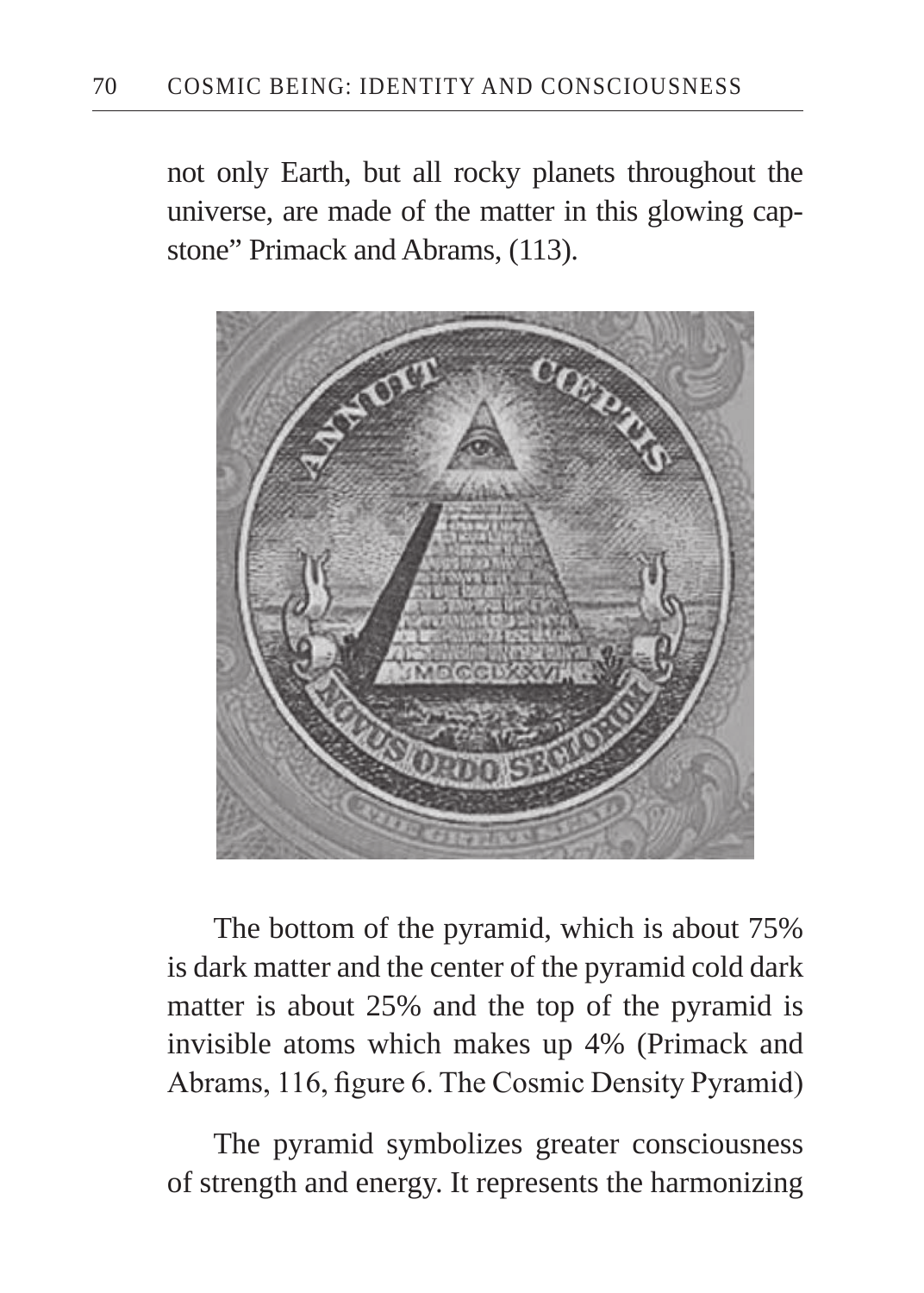of the human and the higher self. You can view the capstone of the pyramid as the higher self. The eye is the interesting aspect of this higher self, which can take on numerous connotative meanings. The eye on the capstone is referred to as Divine Providence or Eye of Providence, which is the all seeing eye of God who watches over us all. In Hinduism, there is the third eye know as the invisible eye which represents a higher perception beyond ordinary sight. In the Kemetic (Egyptian), there is the Eye of Horus (Heru) or Eye of Ra, it represents life and resurrection, healing and protective power associated with the Eye of Heru, and Ra represents the sun, the Divine (light energy).

The human eye is seen as the most complex organ of the body. The ray of light surrounding the eye is also symbolic of the human eye, which closely operates with light. The cornea is where light is primarily focused; the iris controls the amount of light reaching the back of the eye where the retina is very sensitive to light.

The eye suggest mind or vision—unquantifiable things that transcend the issue of quantity. The eye glowing capstone of heavy atoms reminds us that intelligence burst out only form in tiny bits of stardust" (Primack and Abrams, 114).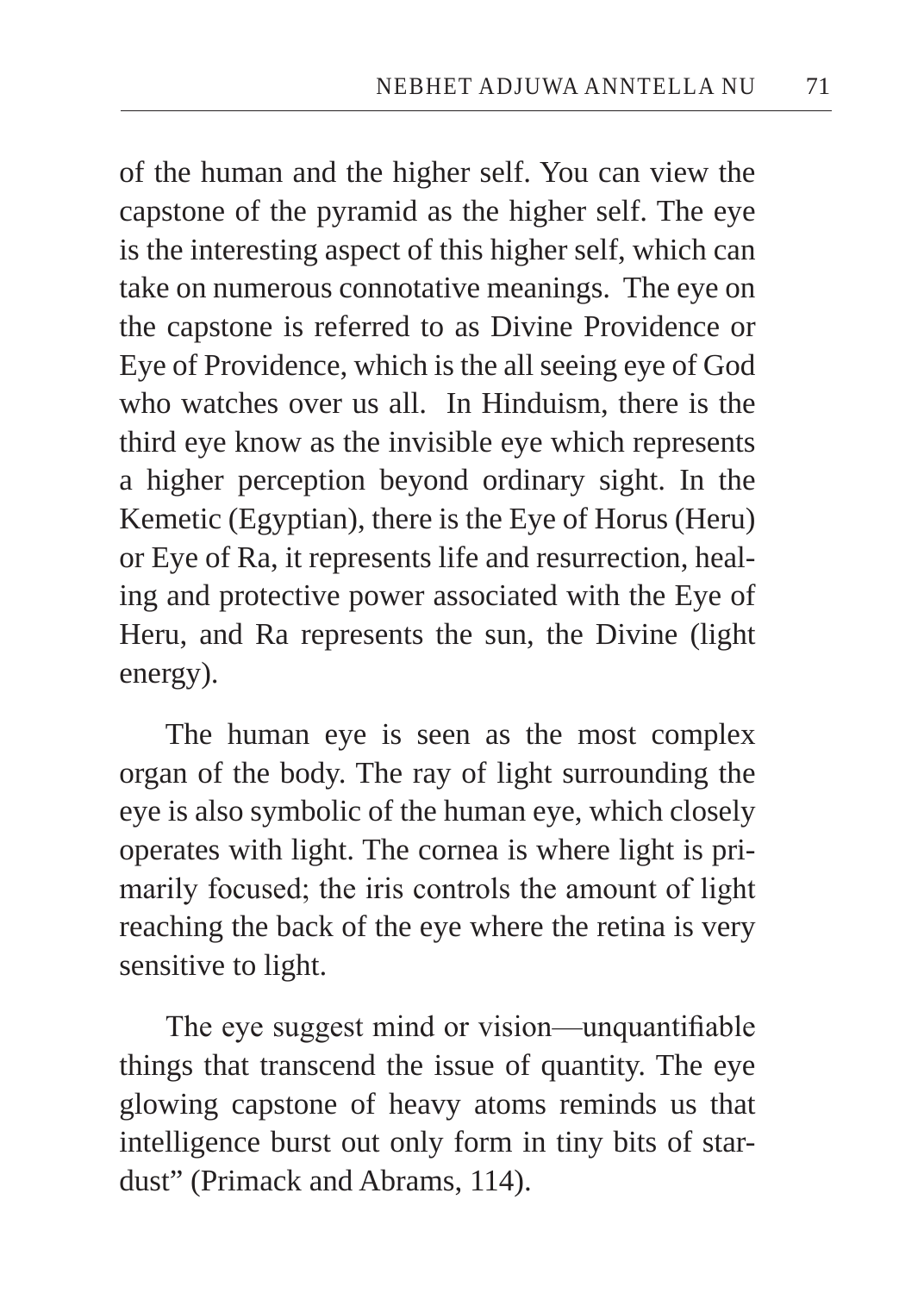As you put all of these ideas together associated with the eye, light and the pyramid an interesting connection between you and being conscious becomes evident. The all seeing-eye is your consciousness where you connect with the Divine. You can call it your mind's eye and insight into all things. This is another aspect of your Cosmic Being that is beyond physical form or as Primack and Abrams identifies with our Cosmic Being, "We human beings are luminous, stardust beings" (119).

"There is a legend about Egypt's Great Pyramid where originally its capstone was plated with gold and on each of it four sides painted a blue eye of Horus (Heru). When the sun struck the pyramid, the reflected light could be seen for miles." (Primack and Abrams, 121) They further this discussion about the legend by stating that priest removed the capstone, "but when found, the legend goes, it will be placed back upon the pyramid, and on that day will begin a new world order of the ages, a new awakening" (121).

At the bottom of the dollar bill are the Latin words, Annuit Coeptis which means, "favors our undertaking" and novus ordo seclorum, "A new order of the ages."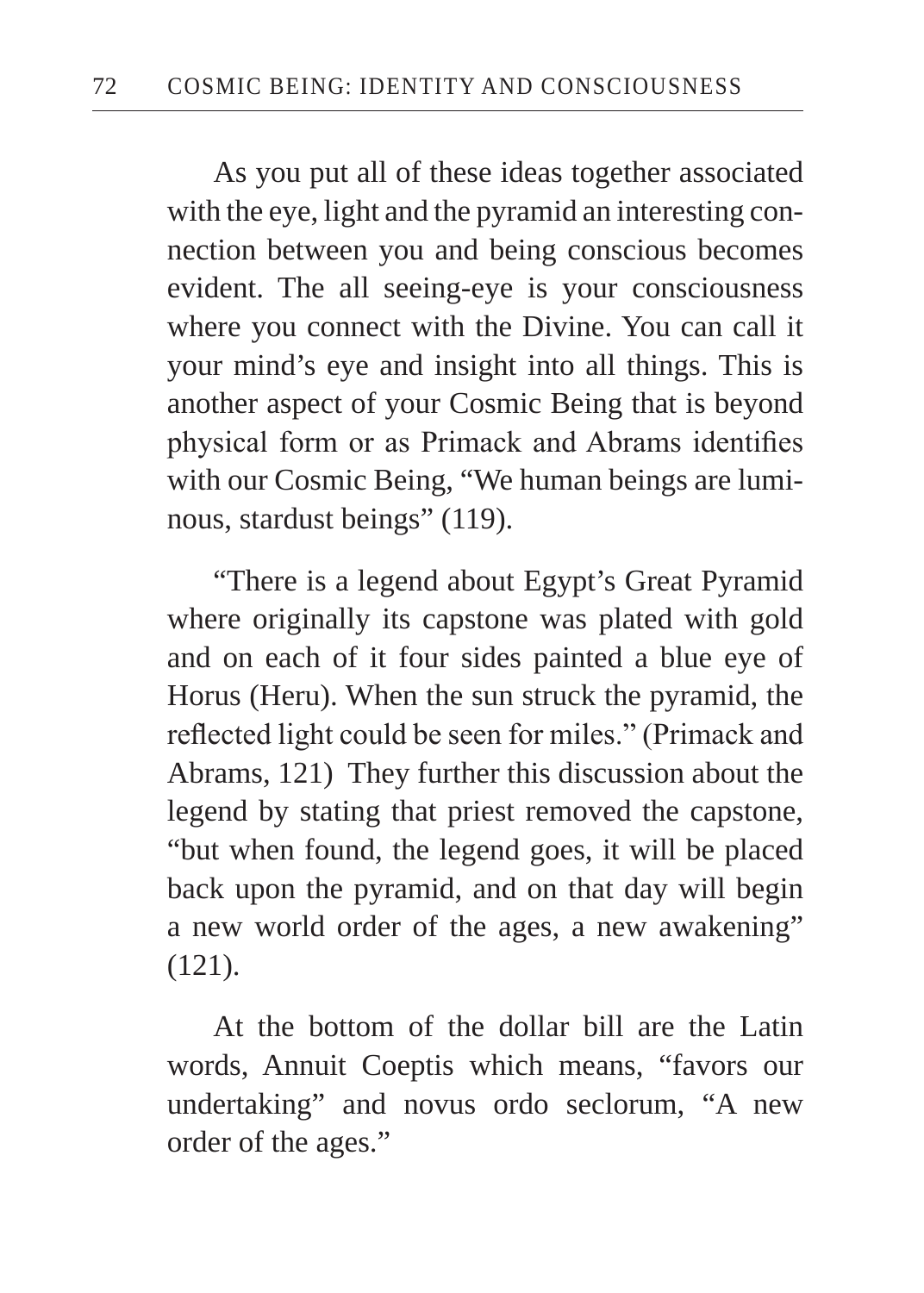What will be your new order? Only you can define your awakening as new ideas and perceptions about life are revealed to you on a daily basis. Will you live in the material world and be controlled by what you see happening around you or will you chose to be a Cosmic Being and allow your subconscious mind to develop a new image and a new way of living in your Eternal Mind, The Most High?

You are the capstone of this higher consciousness or super-consciousness and your light or what you radiate should be Divine. Your eye connects to what you see or envision and it should be higher in nature and originate in your subconscious mind, which is the third eye or first eye. Joseph Murphy explains in "The Power of Your subconscious Mind," "Your subconscious mind is principle, and works according to your beliefs" (17).

The subconscious is the mental source that you use to connect to Spirit and heal yourself through prayer and meditation. There are two basic levels of consciousness, the conscious and subconscious mind; they both act together. You think with your conscious mind and the subconscious mind acts upon what you entertain in your conscious mind; it is the creative mind. Once the subconscious mind accepts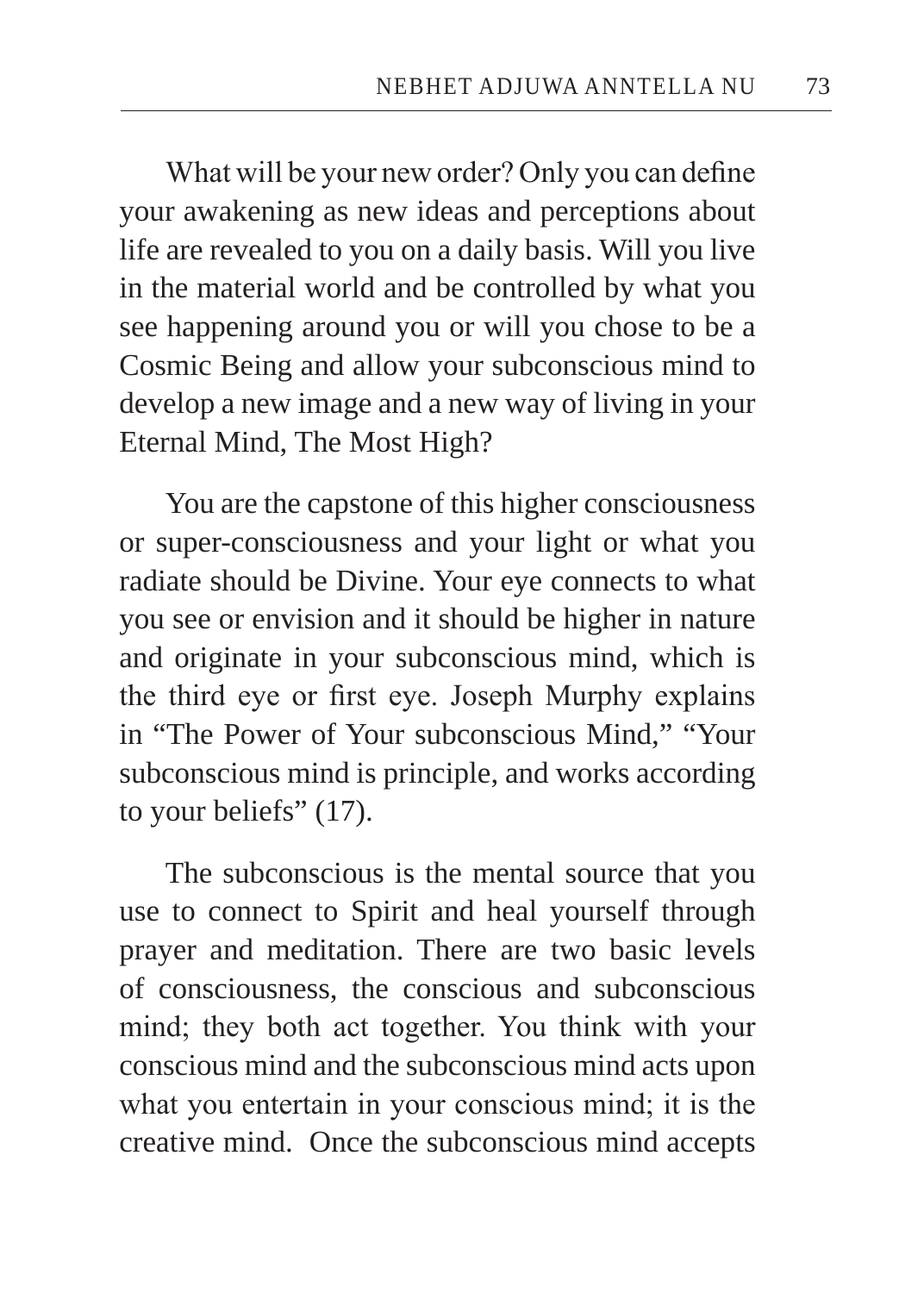an idea it becomes your reality. "As soon as your subconscious accepts any idea, it proceeds to put it into effect immediately. It works by association of ideas and uses every bit of knowledge that you have gathered in your lifetime to bring about its purpose. It draws on the infinite power, energy and wisdom within you. It lines up all laws of nature to get its way. Sometimes it seems to bring about an immediate solution to your difficulties, but at other times it may take days, weeks, or longer. Its ways are past finding out" (Murphy, 24).

The conscious mind is what you use everyday to make decisions and choices. Your conscious mind reasons and arguments are formed in your conscious mind. This is why you should be mindful of what you concentrate on and accept as real. The super-consciousness is what you must develop, it is your first eye of meditation, and allows you to use your conscious mind in positive ways to create what you want through your subconscious mind. "Your subconscious mind takes the orders you give it based upon what your conscious mind believes and accepts as true" (Murphy 20).

You should learn to create and develop your ideas and desires in your subconscious mind through prayer and meditating on what you desire. Use your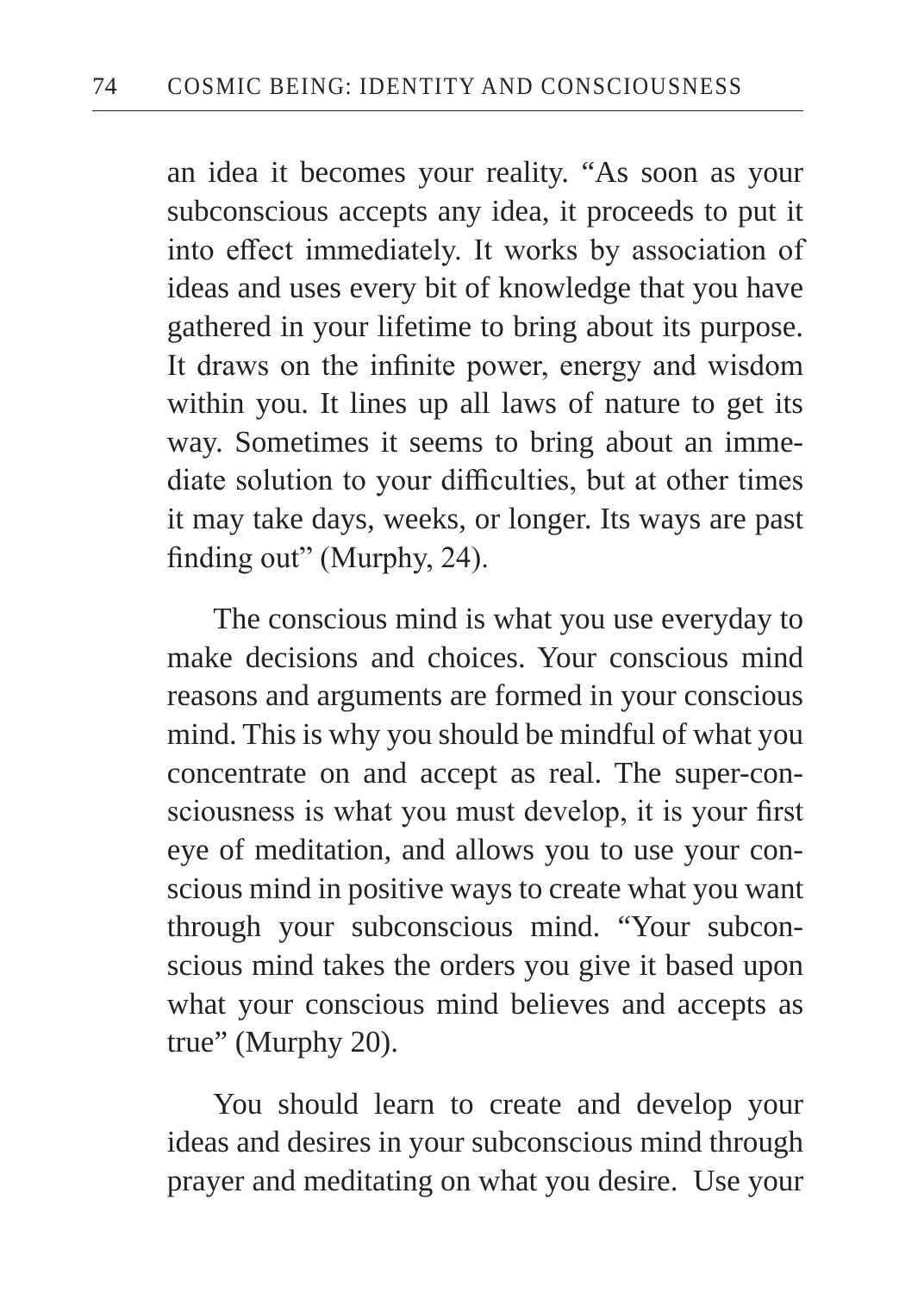conscious mind to bring everything into reality by doing whatever you are guided to manifest your desires. Let all you do and desire to first originate in your subconscious mind and then act upon it in your conscious state. Many times you act upon something without meditating or praying, and this is where problems begin because the conscious mind will set up an argument in which you can not make a decision; however, if you go into the closet (subconscious mind) and pray or meditate on all you desire the outcome will be astonishing. "When it comes to sheer neurological processing abilities, the subconscious mind is a million times more powerful than the conscious mind" (Lipton, 122). The super conscious is the God within your capstone of energy (God Conscious Mind), and unfolds everything without. "As above (subconscious) so below (outcome)" and "as within so without."

Your subconscious mind feeds the God Conscious Mind and makes you a co-creator working with God by simply renewing your thoughts daily. Once you have mastered this merging of the subconscious and God Conscious Mind, then you are truly identifying with the Image of God and you realize you have power and dominion over all things—no lack or sickness. You live better outward when you consider your inward, soul and spirit.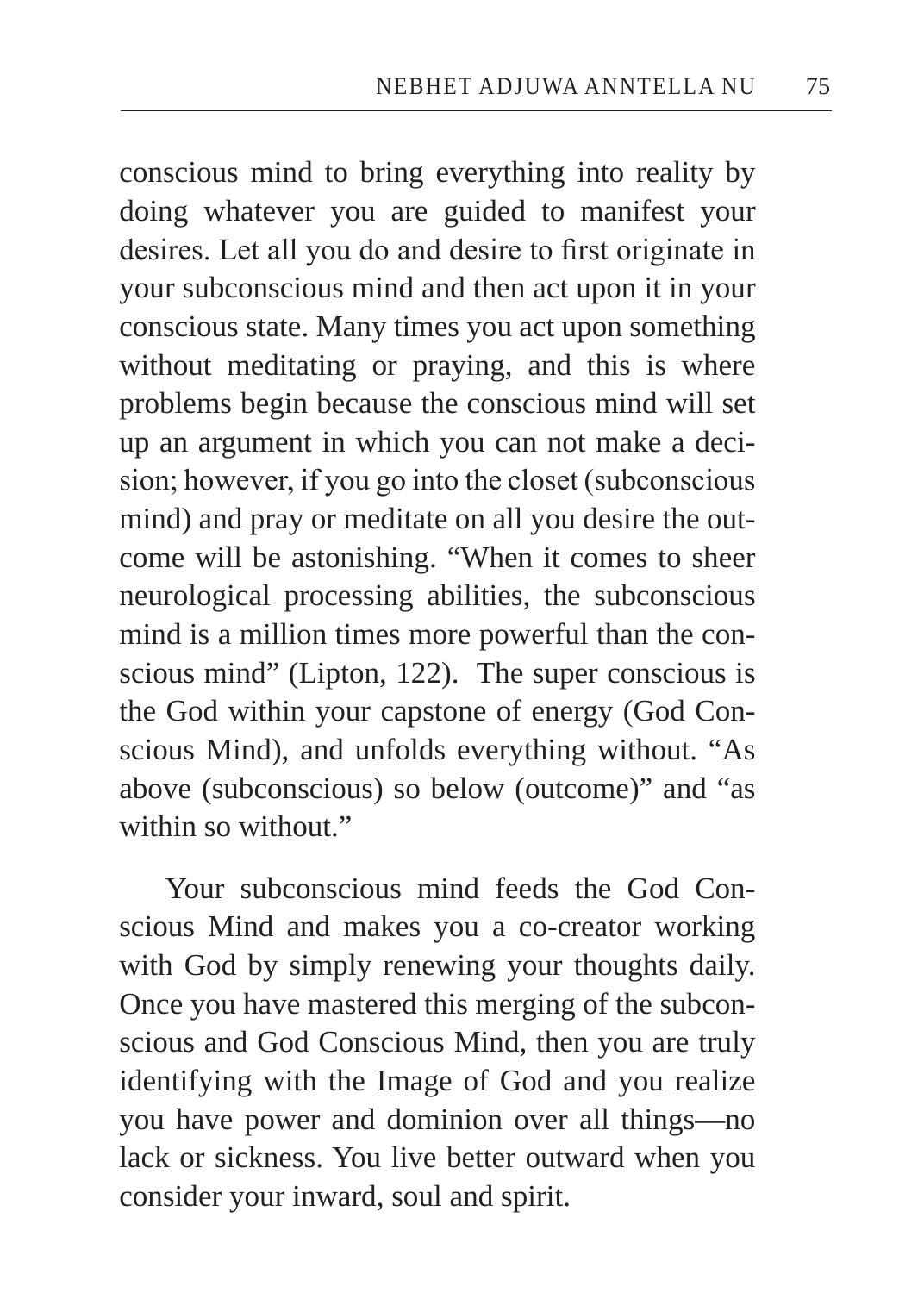Primack and Abrams bring forth and interesting perspective on consciousness when they explain Cosmist, Konstantin Tsiolkovsky views, "Consciousness exists in every particle in the universe, including every star and galaxy, and that humans and intelligent aliens have the highest concentration of this consciousness and therefore the greatest responsibility to further the peaceful development of still higher consciousness" (170).

As discussed in chapter one, you are made of the substance of the universe, and you are the image and likeness of God; so you have a responsibility to exercise this consciousness of the Most High. "Consciousness can only exist at those high peaks of concentrated stardust where life and intelligence evolve" (Primack and Abrams, 170). This act of developing your super-conscious mind is a responsibility you must exercise to create your world.

"For my yoke is easy and my burden is light" (Matthew 11:30, NIV). This life is not supposed to be one burden after another. You should learn to release and allow the subconscious/mind or God within to solve your problems. Once you have prayed it is your conscious work to release and let God. It is the Secret Place of the Most High where you abide under the shadow (care) of the Almighty. You actually violate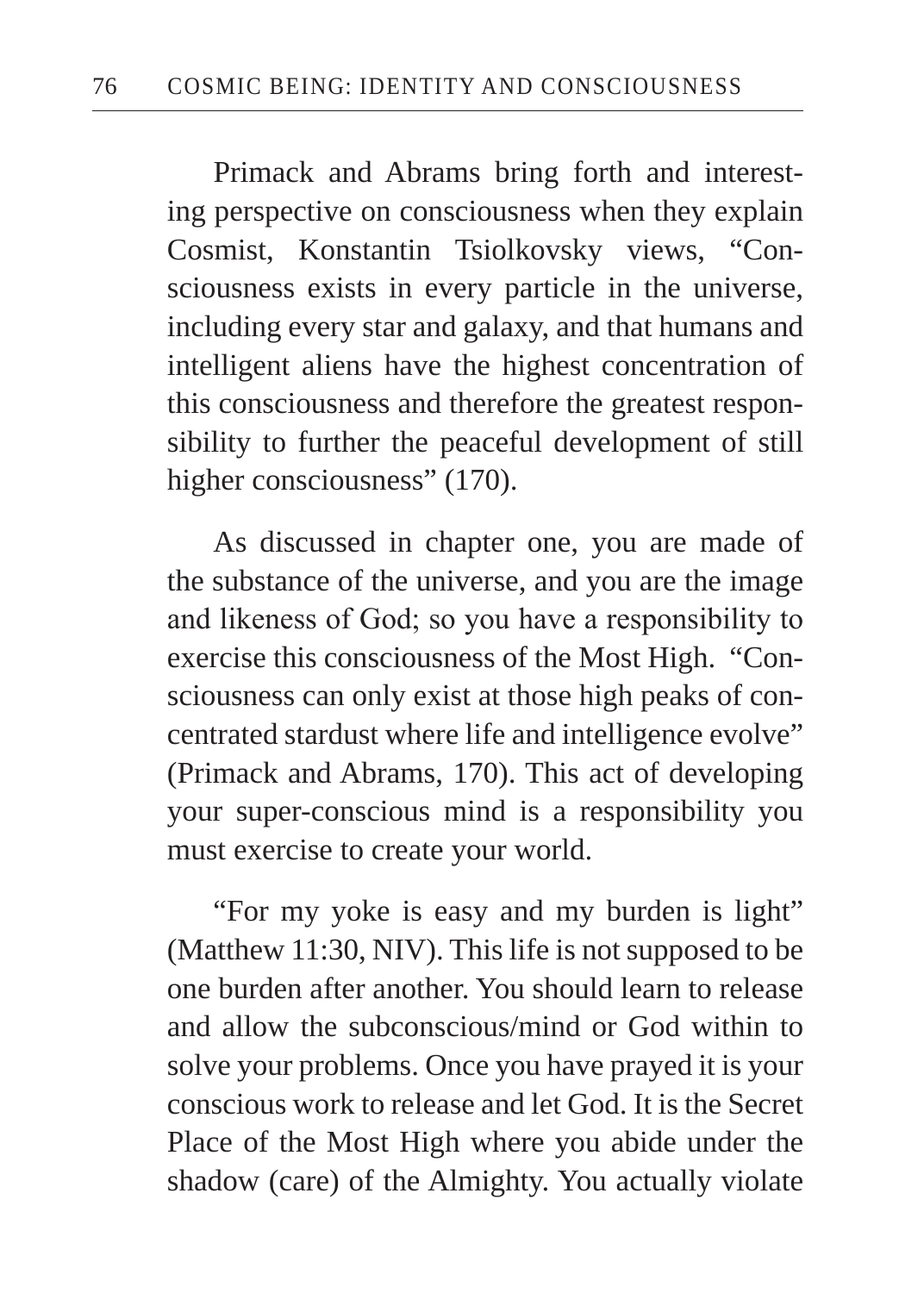the law of God who holds all things in place when you rely on your own consciousness of reason and worry and this is hell here on Earth. This is the stress you carry around from day to day, it is a feeling of weakness and despair. You say to yourself I am tired and have too much on my plate. It is your conscious awareness of your daily life that brings on these feelings and you eternalize it in your subconscious that brings on the stress and strain of life. Stop doing in your conscious and go into your subconscious and rest in God's care.

You cannot do any thing unless you go within and discover peace and understanding. Prayer and meditation are not cop-outs; they are the highest forms of action you can take. It is God (super conscious, first eye) that has given you dominion over all things. There are many problems in this world that stem from not exercising the Mind, super consciousness.

Your consciousness and subconscious mind, which is your soul are constantly affected by your actions and thoughts. If your actions on a daily basis are negative, full of arguments and hostile confrontations then this is where you dwell. If you are constantly comparing yourself to others and finding fault in everything, this is the world you have created. If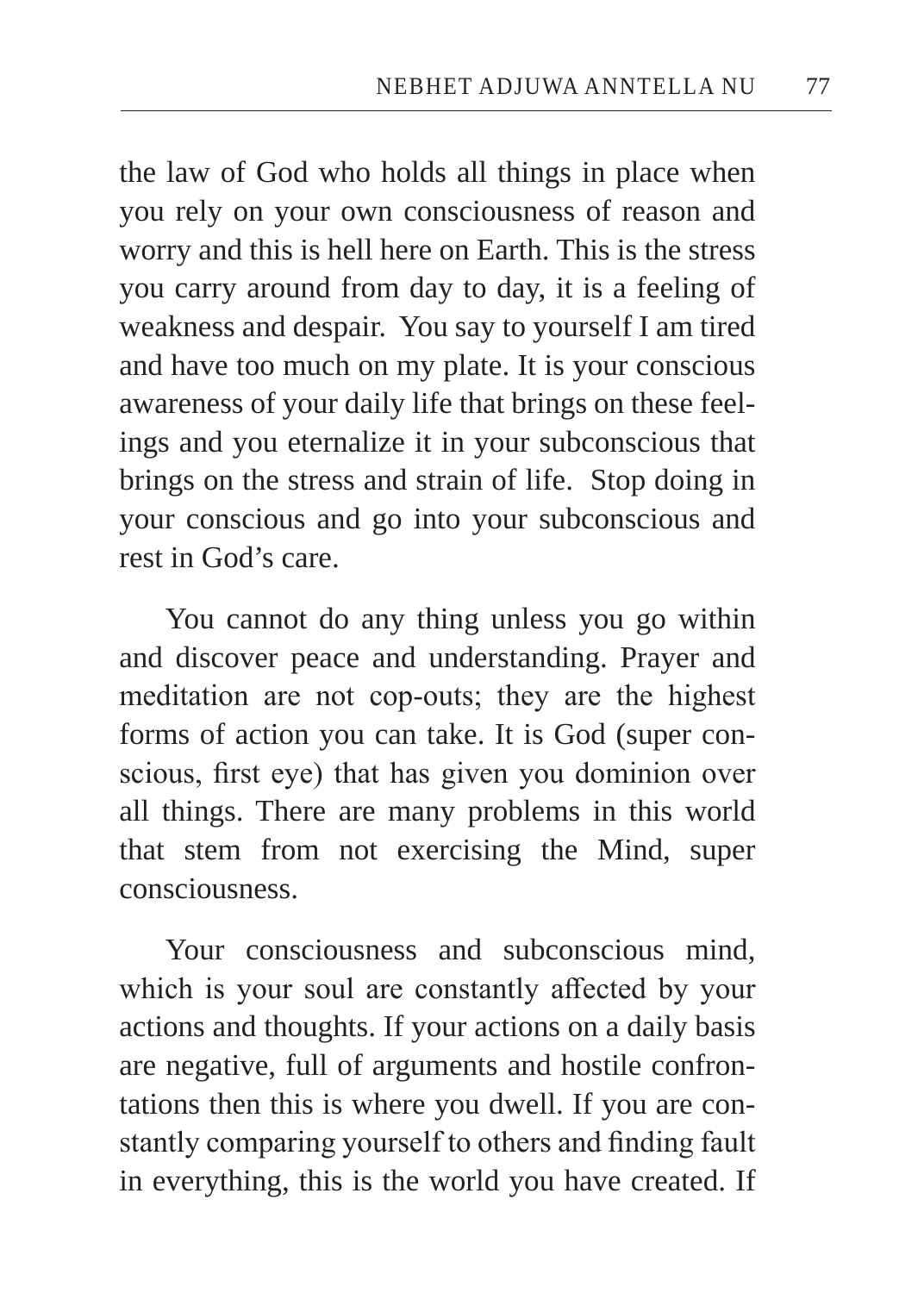you awaken each day in dread or fear this will be your experience.

The Soul is the Creative Medium just below Godyou are the embodiment of soul. You are the creation and you create through your soul (subconscious) where all thoughts originate. "Thoughts, the mind's energy, directly influence how the physical brain controls the body's physiology" (Lipton, 118). Making this connection between your thoughts and your body is the key to healing. If you are made of trillions of cells then how does healing your body take form. Lipton describes thought as energy that controls the cells of our body. He even explains that you can speak to your cells and cause them to heal and reform your body. "Energy (thoughts) is a more efficient means of affecting matter than chemicals" (Lipton, 119). Here you can gain a clear understanding that your thoughts are more powerful than any pharmaceutical drug. Your thoughts are only the beginning of the healing process because your actions also have a profound effect in wellness. "Remember, your subconscious mind does not engage in proving whether your thoughts are good or bad, true or false, but it responds according to the nature of your thoughts or suggestions" (Murphy, 25). This is why a placebo is effective in curing illnesses.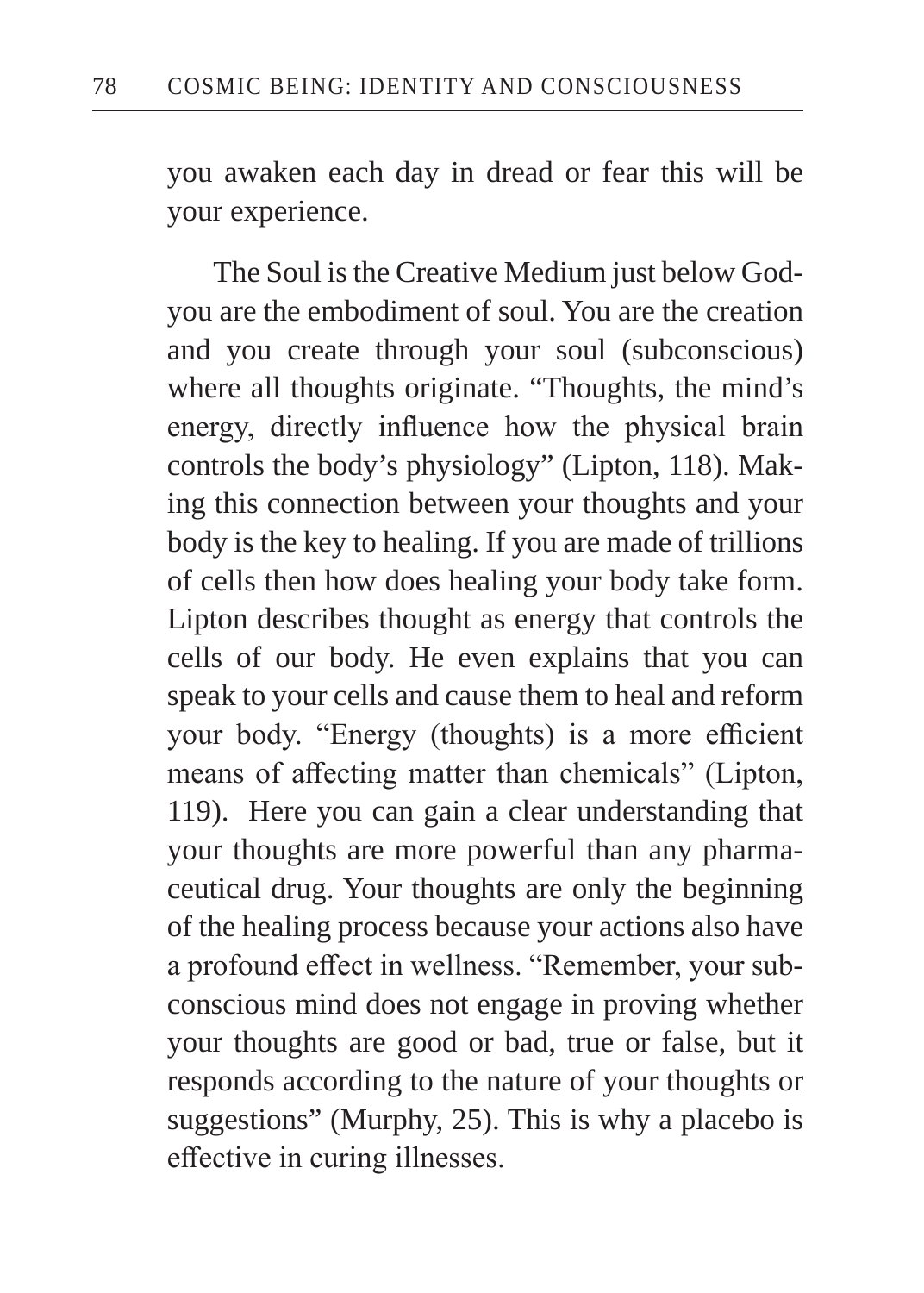A placebo is a fake treatment that a physician gives to a patient. " A placebo is any medical treatment that has no specific action on the body but is given to humor a patient" (Talbot, 90). A placebo can be a sugar pill given to a patient, it has no power to treat or heal. Talbot list many illness that have been cured when the patient received a placebo as treatment, "conditions that have proved responsive to placebo treatment include migraine headaches, allergies, fever, the common cold, acne, asthma, warts, various kinds of pain, nausea and seasickness, peptic ulcers, psychiatric syndromes such as depression, and anxiety, rheumatoid and degenerative arthritis, diabetes, radiation sickness, Parkinsonism, multiple sclerosis, and cancer (91). So the question is how does healing take form? The placebo is effective because of the belief the treatment is real. You are healed because you believe. I am that of what I believe.

"I am that point of consciousness focalized in your human mind which calls itself, I. I am that I, but that which you call your consciousness is in reality My (God) Consciousness, thinned down to suit the capacity of your human mind. It is still My (God) Consciousness, and when you can drive from your mind all its human misconceptions, ideas and opinions, and can cleanse and empty it utterly, so that My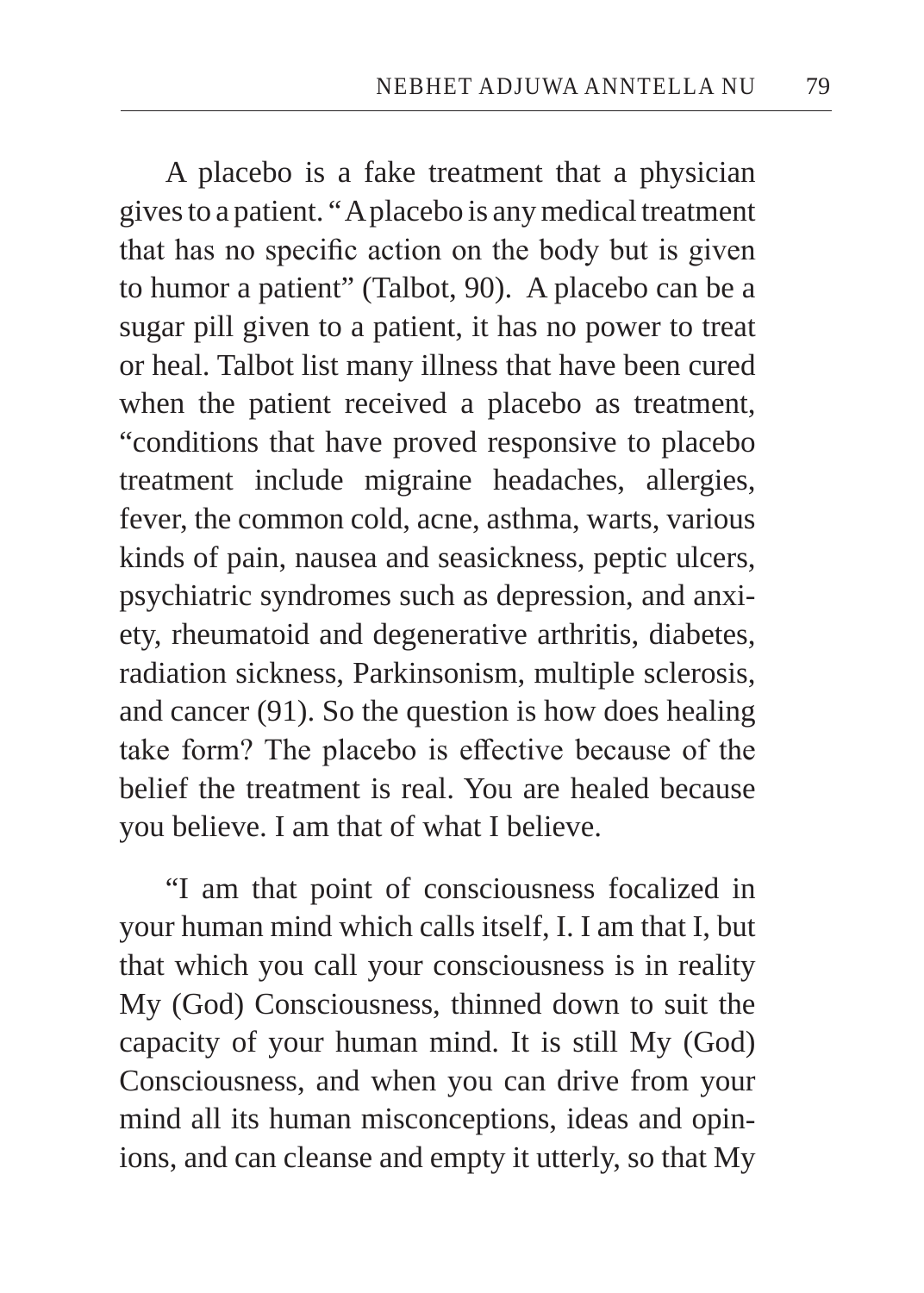(God) consciousness can have a chance to express freely, then you will recognize Me (God) and you will know that you are nothing—being only a focal center of My (God Consciousness, an avenue or medium through which I can express My meaning in matter" (Impersonal Life, 91). You are all of what God is and nothing more. When you align yourself with healing then you will find that your thoughts about yourself are in alignment with no power outside of God. This is why the placebo is effective because of the belief in its power. The disease is a misconception entertained. It is the power or belief you have given to the disorder. Your body is nothing without your conscious awareness that the real you is the image and likeness of God. It is God, which acts through you as you and you can never separate yourself from God.

The healing process of the body is strictly Divine. You can take medicine, receive surgical procedures, and other forms of medical treatment; however, there is a greater Source for healing that is beyond medical science and is directly related to your Cosmic Being, which is pure intelligence, your Cosmic Energy Field. The cells of your body create a universe of its own and you control these cells (energy fields) through your Cosmic Intelligence. "One researcher who believes it is the energy field that molds the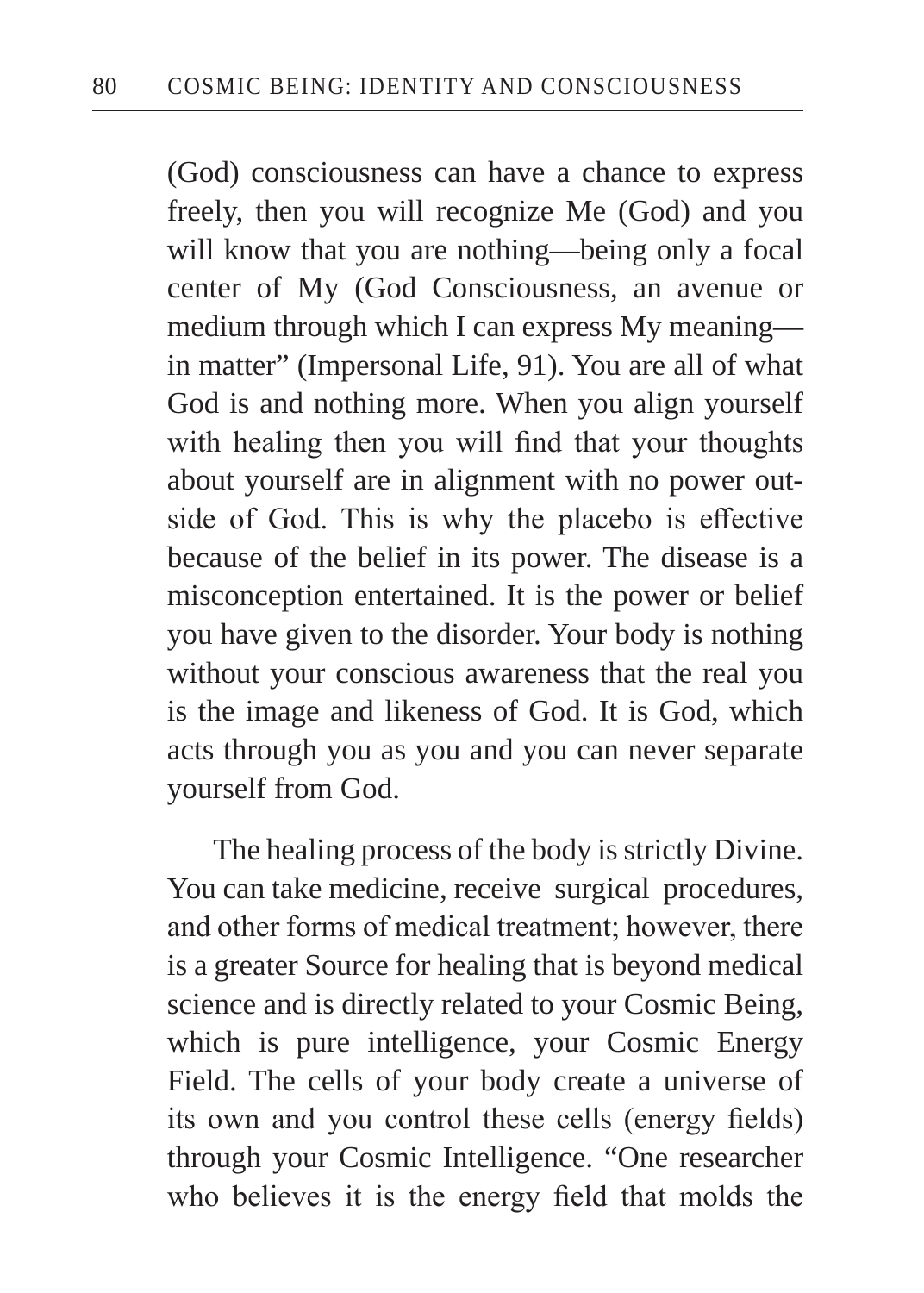body and not the other way around is Richard Gerber, a Detroit physician who has spent the last twelve years investigating the medical implications of the body's subtle energy fields.

The etheric body is a holographic energy template that guides the growth and development of the physical body" (Talbot, 188). The etheric body is your aura, which acts as a light source and reflects onto the body. This is why someone can see a health problem existing in your body because your aura reflects this problem. It is energy being transferred from one source of energy to another like a holograph that simply reflects back the image that is being mirrored. "Just as the physical body is subordinate to the etheric, the etheric is subordinate to the astral, emotional body, the astral is subordinate to the mental" (Talbot, 188).

The mental is your Divine Intelligence, which governs all. "Thus the subtler, that layer of the energy field in which an image or thought manifests, the greater its ability to heal and reshape the body (Talbot, 188). Your aura is simply a reflection and has no power to heal, and the astral body is where your emotions effect your aura and body. These fields of energy are not as subtle and light as your thoughts, which have a direct impact on every aspect of your being.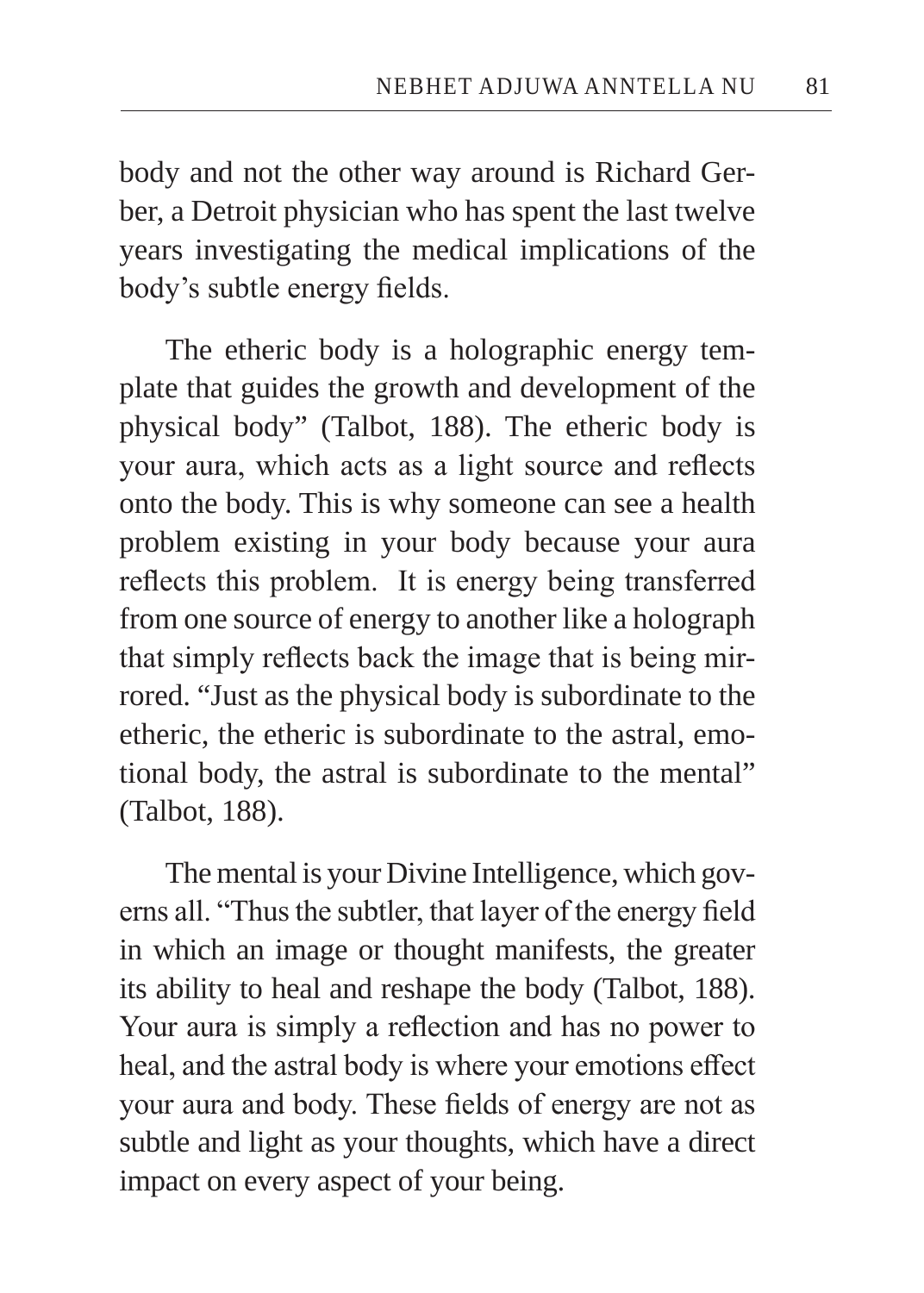The placebo works because the thought is aligned with healing. It works because you are calm and believe healing is taking form and this is reflected in your astral and physical body. "Because the mental body (intelligence, cosmic consciousness) feeds energy into the astral/emotional body, which funnels down into the etheric and physical bodies, healing a person at the mental level is stronger and produces longer lasting results than healing form in either the astral or etheric levels" (Talbot, 189). This concept of mental healing validates why you are the image and likeness of God. Divinity has nothing to do with what you can see; it is all consciousness.

You communicate with God through your thoughts about yourself. If you are sick and limited then you have just limited your Cosmic Being, your connection to God and the universal consciousness. Guard your subconscious and watch how all things change.

Talbot further explains the connection between thought and subtle energy fields when he brings into account the discoveries of a physicist, Tiller, who suggest that the universe itself started as a subtle energy field and gradually became dense and material through a rachet effect (probably the Big Bang) (Talbot, 189). "As he sees it, it may be that God created the universe as a Divine pattern or idea.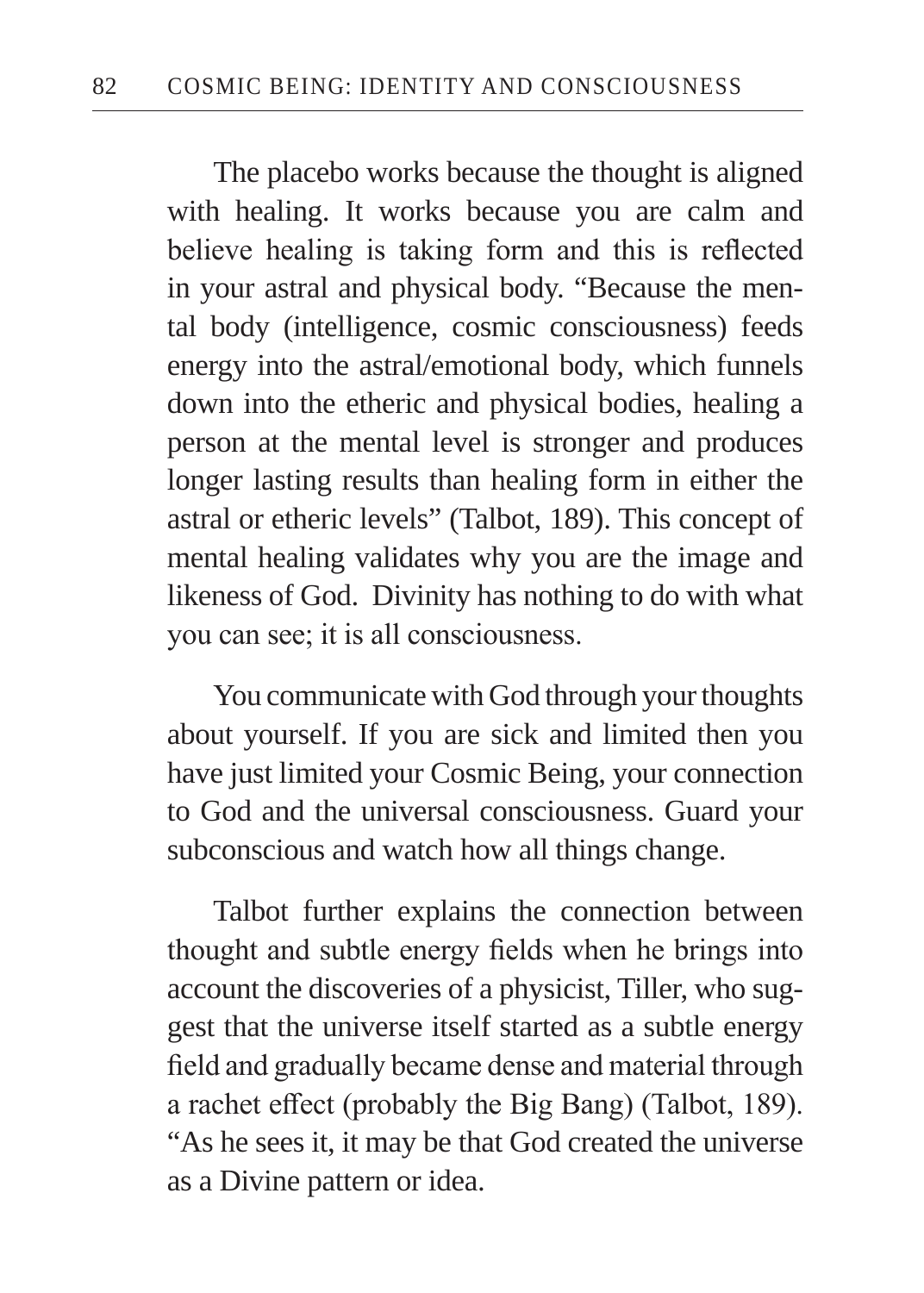Like the image a psychic sees floating in the human energy field, this divine pattern functioned as a template, influencing and molding increasingly less subtle energy levels of the cosmic energy field on down the line via a series of holograms, until it eventually coalesced into a hologram of a physical universe" (189). The Divine, Cosmic Consciousness is always reflecting back to us the Universal Cosmic Being who is capable of changing all things through consciousness. Talbot furthers this thought when he states that the human body is holographic in another way, for each of us truly would be a universe in miniature" (189).

If your subconscious awareness works as a holograph then your thoughts reflect back to you, the world and the universe as your own energy field. You are a walking, moving Cosmic Field of Energy that has an immediate effect on all things and this is why the world can seem so dark, and hopeless. "When it comes to sheer neurological processing abilities, the subconscious mind is more than a million times more powerful than the conscious mind. If the desires of the conscious mind conflict with the programs in the subconscious mind which mind do you think will win out?" (Lipton, 122) The power of the subconscious and its holographic effects makes us more spiritual in nature than physical. You can transform your entire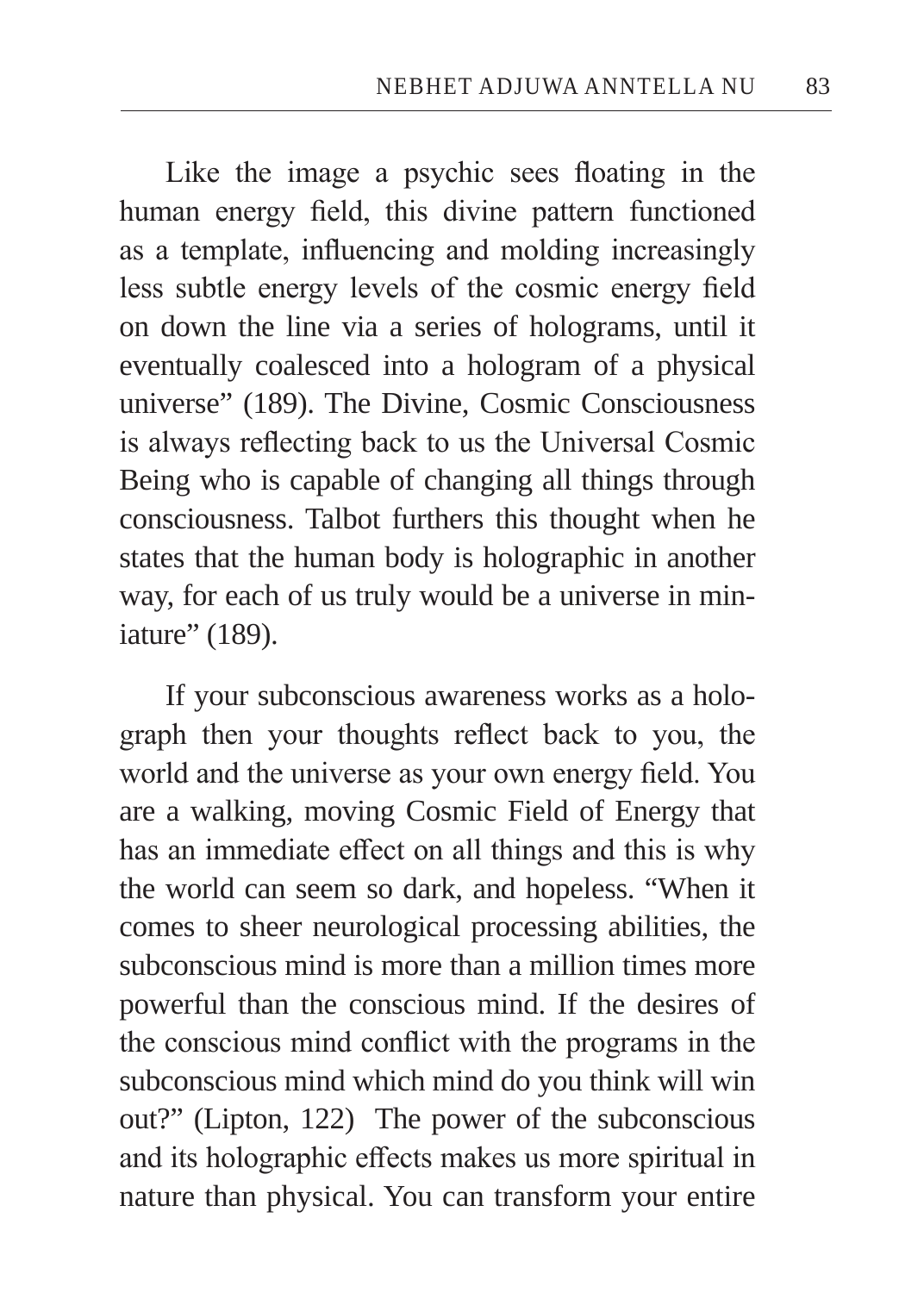being and work miracles, this is why Jesus, the Christ said, "Very truly I tell you, whosoever believes in me will do the works I have been doing, and they will do even greater things than these, because I am going to the Father" (John 14:12, NIV).

The works that Jesus did were consider miracles since he healed all forms of illness, raised the dead, walked on water and raised himself from the grave. Do you believe you can do these works? You will respond quickly, no, I am not Jesus the Christ. You were given the same Divine Consciousness as the Christ. The key words here is belief, if you believed he could do it then you can also and even greater. In this statement he mentions that the Father, God something greater than himself is his refuge. He goes to the Creator to pay homage to the Divine Manifestation of All. How you identify with your Creator is the key. Do you see yourself at one with God and able to do all things through the same Christ consciousness that Jesus exercised? "I can do all this through Him (God) who strengthens me" (Philippians 4:13, NIV).

Is this your conscious identity with God that you are empowered to do anything through God's strength? The denotative meanings for strength are physical power, mental power, moral power, courage and vigor. Physical and spiritual power is necessary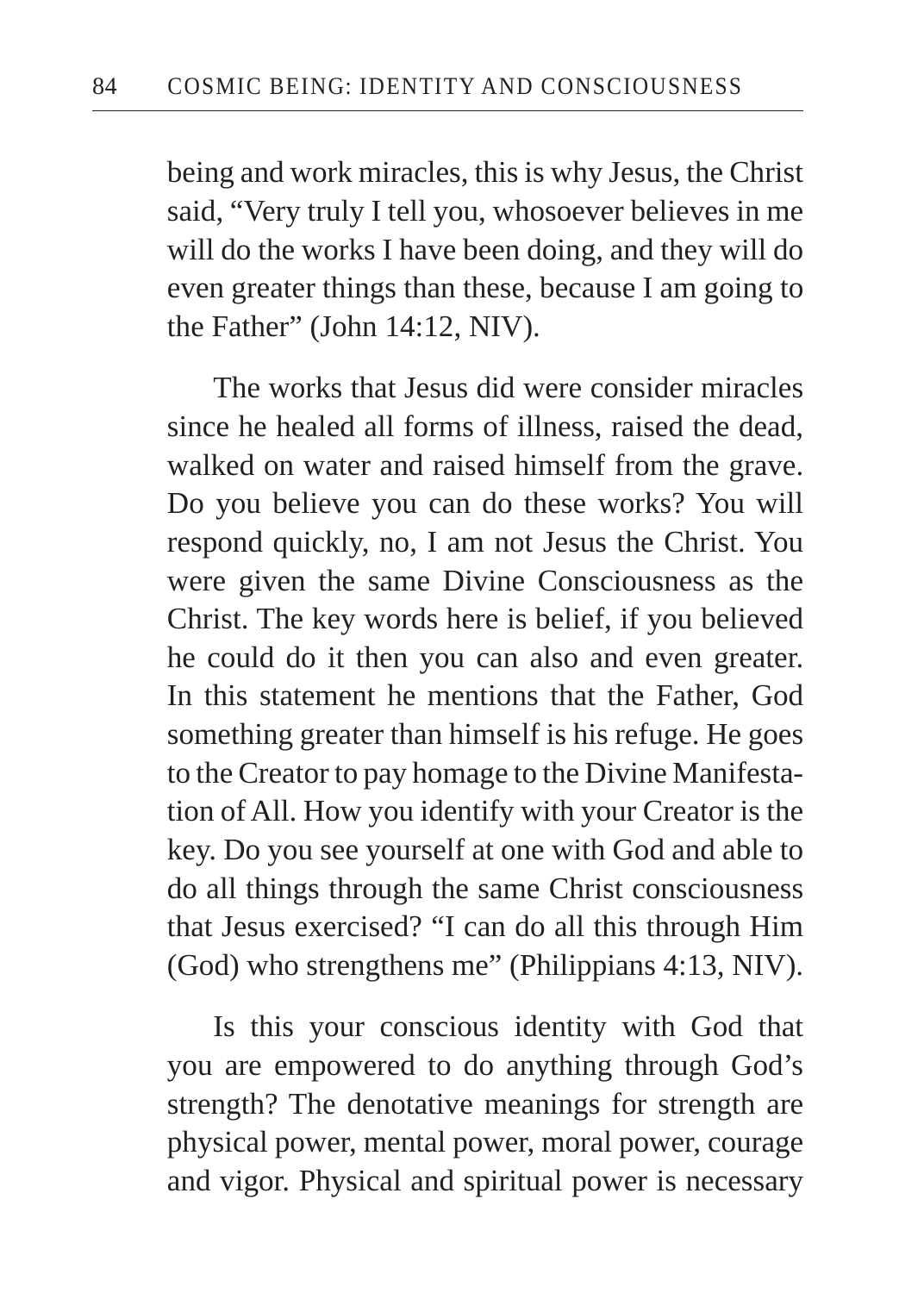to do extraordinary accomplishments. In Hebrew, strength can mean energy or authority so the Christ consciousness aligns with the energy and authority God gives you to do miraculous things. If you do not identify with this attitude of authority to do then this is why you cannot conceive of the idea of simply living a vibrant, prosperous life in which you have all that you desire. This is obviously the key to Life. In Maslow's hierarchy of needs, self-actualization is another level in life you can achieve that can address the needs of many and that is to live to your greatest potential. Actualize your perfect state of Cosmic Being, "Be perfect, therefore, as your heavenly Father is perfect" (Matthew 5:48, NIV).

This is a command to identify with the heavenly (subconscious) of God. You must establish an absolute conformity to an ideal identity. "Do not conform to the pattern of this world, but be transformed by the renewing of your mind. Then you will be able to test and approve what God's will is—his good, pleasing and perfect will" (Romans 12:2, NIV). You must move beyond your earthly conditions and confirm to your Cosmic Being. Dwell in your subconscious (meditate) connection to God and the Universal Presence and then you will live according to God's will, which is perfection. To be blameless and complete is the Hebrew definition for perfect.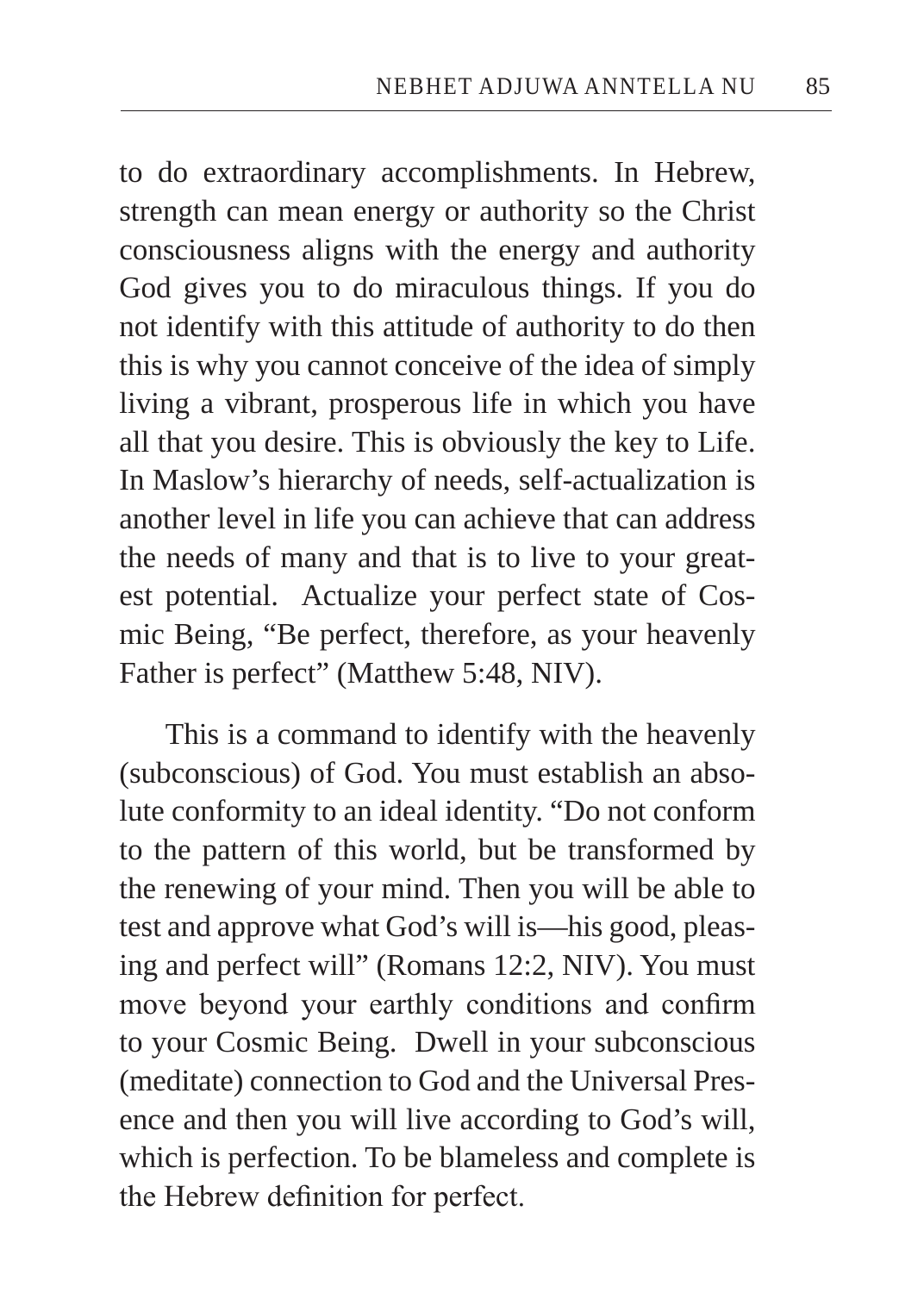"This realization brings with it some profound questions. One is, what becomes of mind? We have been taught that our mind is a product of the brain, but the brain and the physical body are just holograms, the densest part of an increasingly subtle continuum of energy fields, what does this say about mind? The human energy field" (Talbot, 191).

The human energy field cooperates with your mind (subconscious). Never can you live a perfect life without changing your mind. It is not that you have to be perfect now, you have already reached that perfection. What is lacking is a clear absolute understanding of this. Your bodily experience sets your limitations. If you do not feel good then this is your reality. "That is, we have two realities: one in which our bodies appear to be concrete and possess a precise location in space and time; and one in which our very being appears to exist primarily as a shimmering cloud is energy whose ultimate location in space is somewhat ambiguous" (Talbot, 191). Once you decide to move beyond your earthly limitations where you are limited by time and space, your higher self, Cosmic Being will allow you to align with your energy or power where no one can define your potential not even you.

You have been conditioned to believe that you are your body. This book is based on the concept that even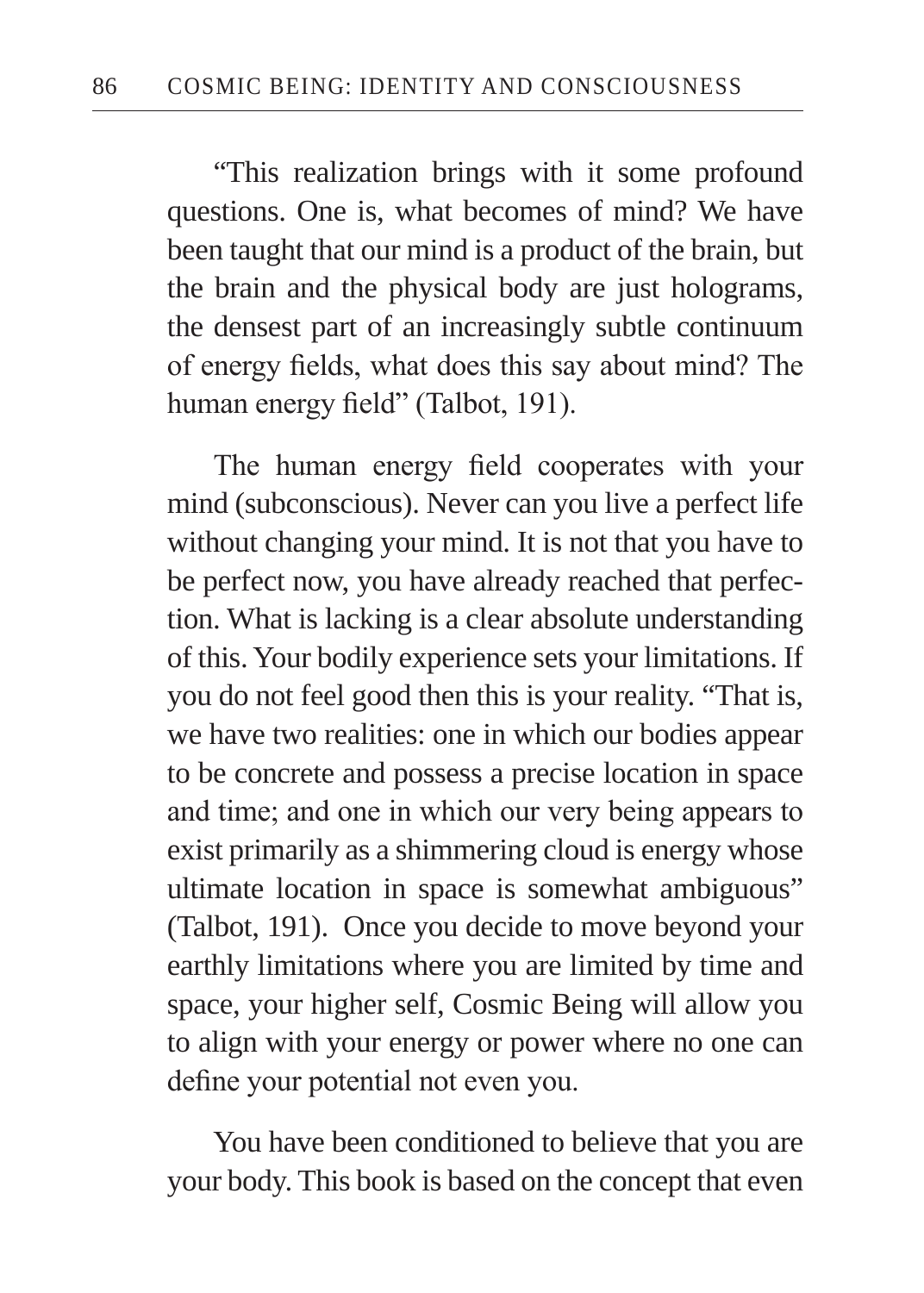your body was made perfect. "Since the dawning of the Age of Genetics, we have been programmed to accept that we are subservient to the power of our genes. The world is filled with people who live in constant fear that on some unsuspecting day, their genes are going to turn on them" (Lipton, 25). You have become programmed in your subconscious mind where you set limitations or achieve higher awareness that there is another power outside of God, which can lead to your demise. "They wait for cancer to explode in their lives as it exploded in the life of their mother or brother or sister or aunt or uncle" (Lipton, 26).

If you identify with your family's genes then this is your fate and you will suffer the same illnesses. You may be saying to yourself that there is no way to avoid this because it has happened to everyone in my family and I can expect it to happen to me. You may even be thinking no I do not have to consider this to be my fate. The question is how great is your fear if a doctor or anyone suggests you will inherit your mother's sickness. "Millions of others attribute their failing health not to a combination of mental, physical, emotional and spiritual causes but simply to the inadequacies of their body's biochemical mechanics" (Lipton, 26).

There are many factors to consider with illness. Your overall condition as Lipton has stated must be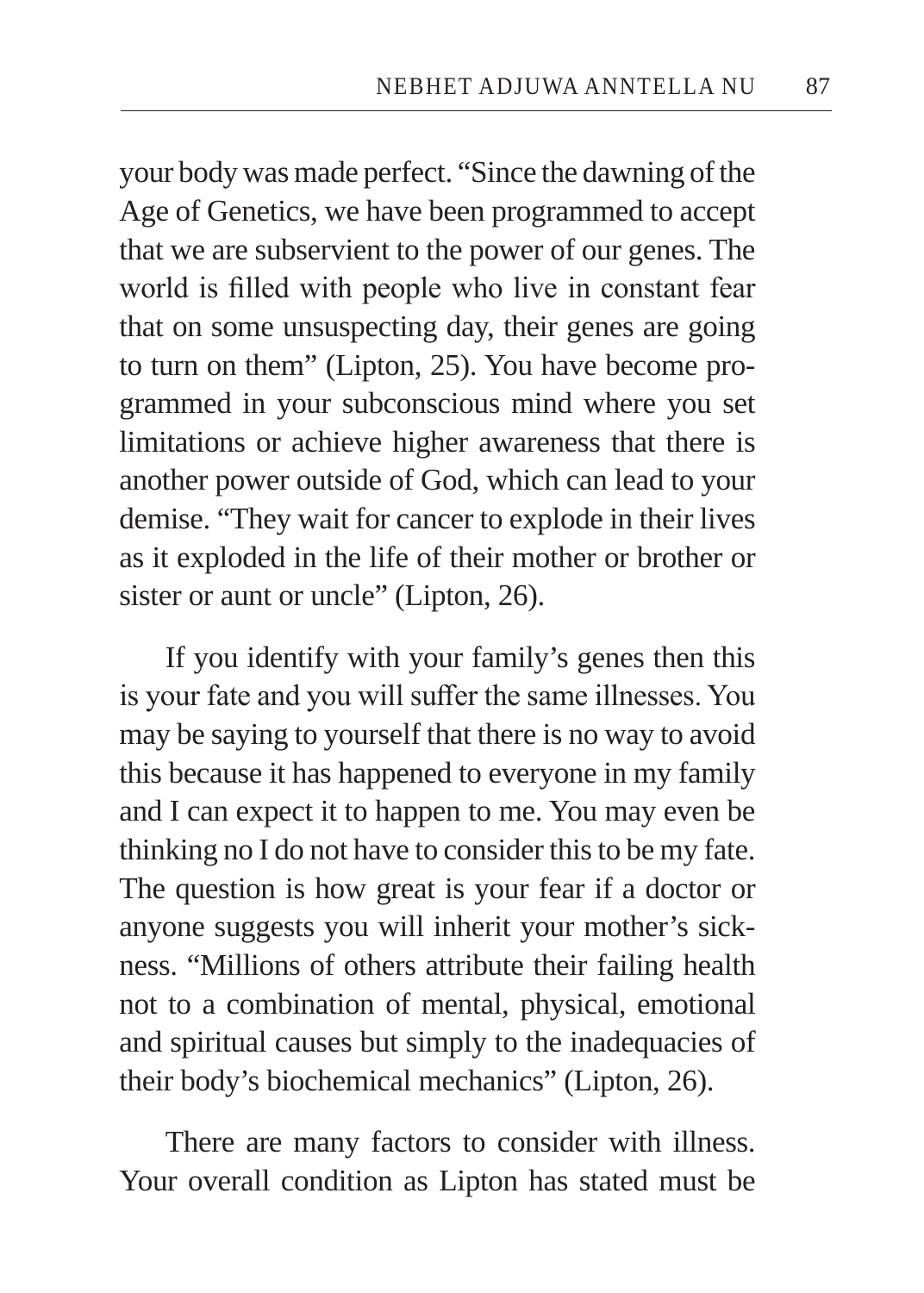considered when you come to a complete understanding of your Cosmic Being. You must be absolutely certain and be able to prove that you are not subject to inherit anyone's problems. "The vast majority of people come into this world with genes that enable them to live a happy and healthy life. The diseases that are today's scourges—diabetes, heart disease, cancer—short circuit a happy and healthy life. These diseases, however, are not the result of a single gene, but of complex interactions among multiple genes and environmental factors" (Lipton, 27).

Lipton furthers this discussion by stating that you control your body by what you feed it. Relating back to what was previously stated your body is a holograph it only reflects back to what you believe it to be. Many of these diseases correlate to the stresses and fears you place upon yourself. The body itself only knows its perfect state. "The human body comprised of over 50 trillion cells, contains only about 1,000 more genes than the lowly, spineless, thousand celled microscopic worm" (Lipton, 40). So, it is not your genes that determine your well-being since a microscopic worm has just about as many cells as you do. "You have been told that each cell of your body has a consciousness and an intelligence of its own; that were it not for this consciousness it could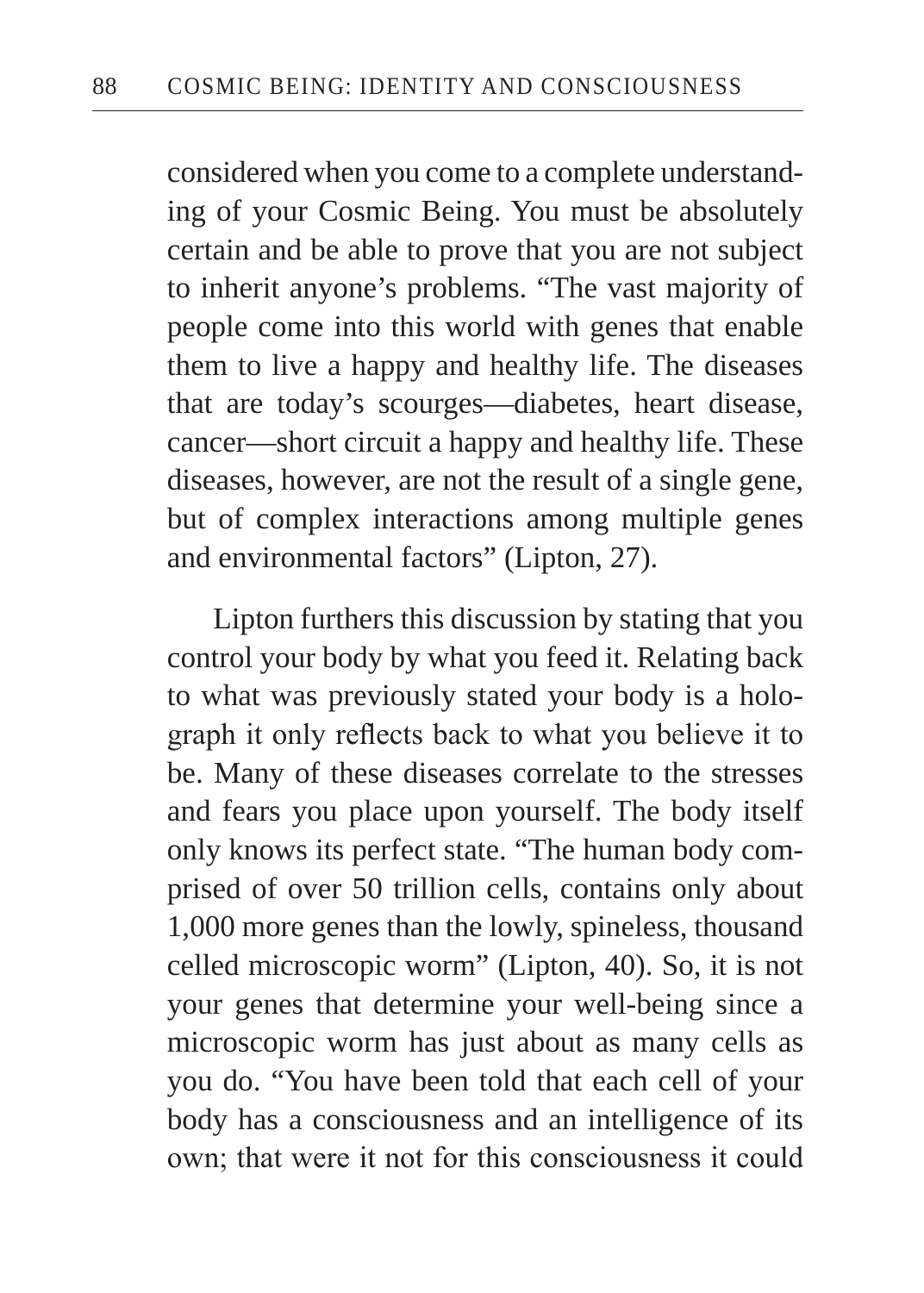not do the work it so intelligently does" (The Interpersonal Life, 50).

If you take the time to reflect upon this then you will come to an understanding that your body has an intelligence of its own and you can connect to this intelligence. The question that now remains is how do I connect to this intelligence?

"Each cell is surrounded by millions of other cells, each intelligently doing its own work and each evidently controlled by the united consciousness of all these cells forming a group intelligence, which directs and controls this work; this group intelligence of the organ which the cells comprising it form. Likewise, there are other group intelligences in other organs, each containing other millions of cells, and all these organs make up your physical body" (The Impersonal Life, 51).

You control every organ in your body by connecting your mind (subconscious) to the Divine Intelligence, which functions throughout your body. This is all intelligence, Divine Mind and your God consciousness operating as a whole. Here, a totality is discovered that is phenomenal in nature because it proves once again you are never separated from your Divinity. "Now you know you are the Intel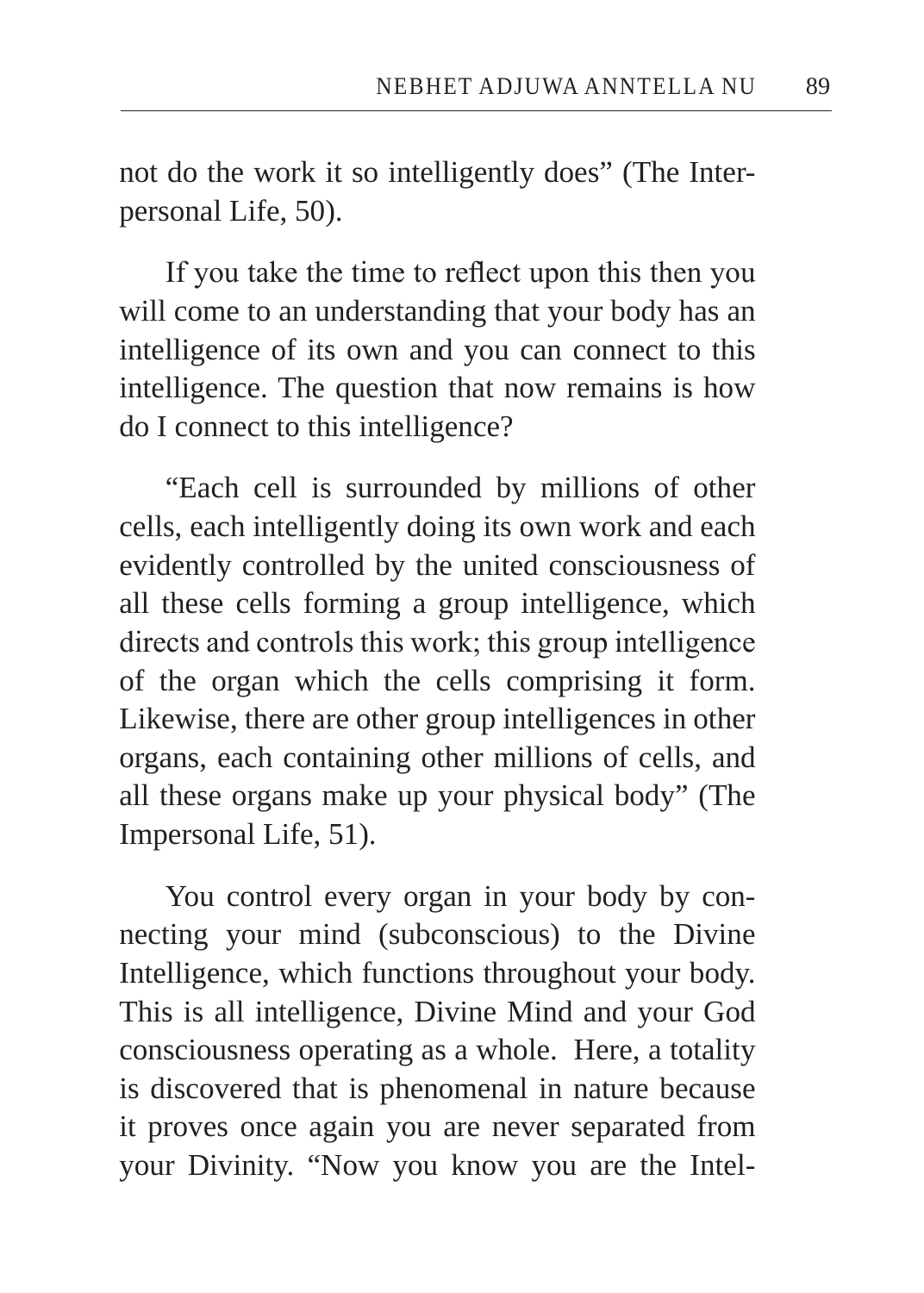ligence that directs the work of the organs of your body, whether this is directly done consciously or unconsciously; and that each cell of each organ is really a focal center of this directing Intelligence; and that when Intelligence withdrawn the cells fall apart, your physical body dies and exists no more as a living organism" (The Impersonal Life, 51).

Epigenetics is a science that explains how life is controlled in relationship to genes. "The science of epigenetics, literally means control above genetics." Lipton explains, "Genes are not destiny! Environmental influences including nutrition, stress, and emotions, can modify those genes without changing their basic blue print (43). All of these environmental factors you control through your conscious effort to be healthy. It is what you do that creates obstacles when you engage in negative thinking. Everything connects with your understanding of yourself. Connecting with your subconscious allows you to gather this understanding of yourself. If you think about the root word––"sub" it means "under" which, correlates to the prefix "under" in understanding. In meditation you allow yourself to go under in conscious, a stillness that places you upright, to "stand" in Spirit.

You go under in consciousness to connect with God who is above you, and then you can stand firm in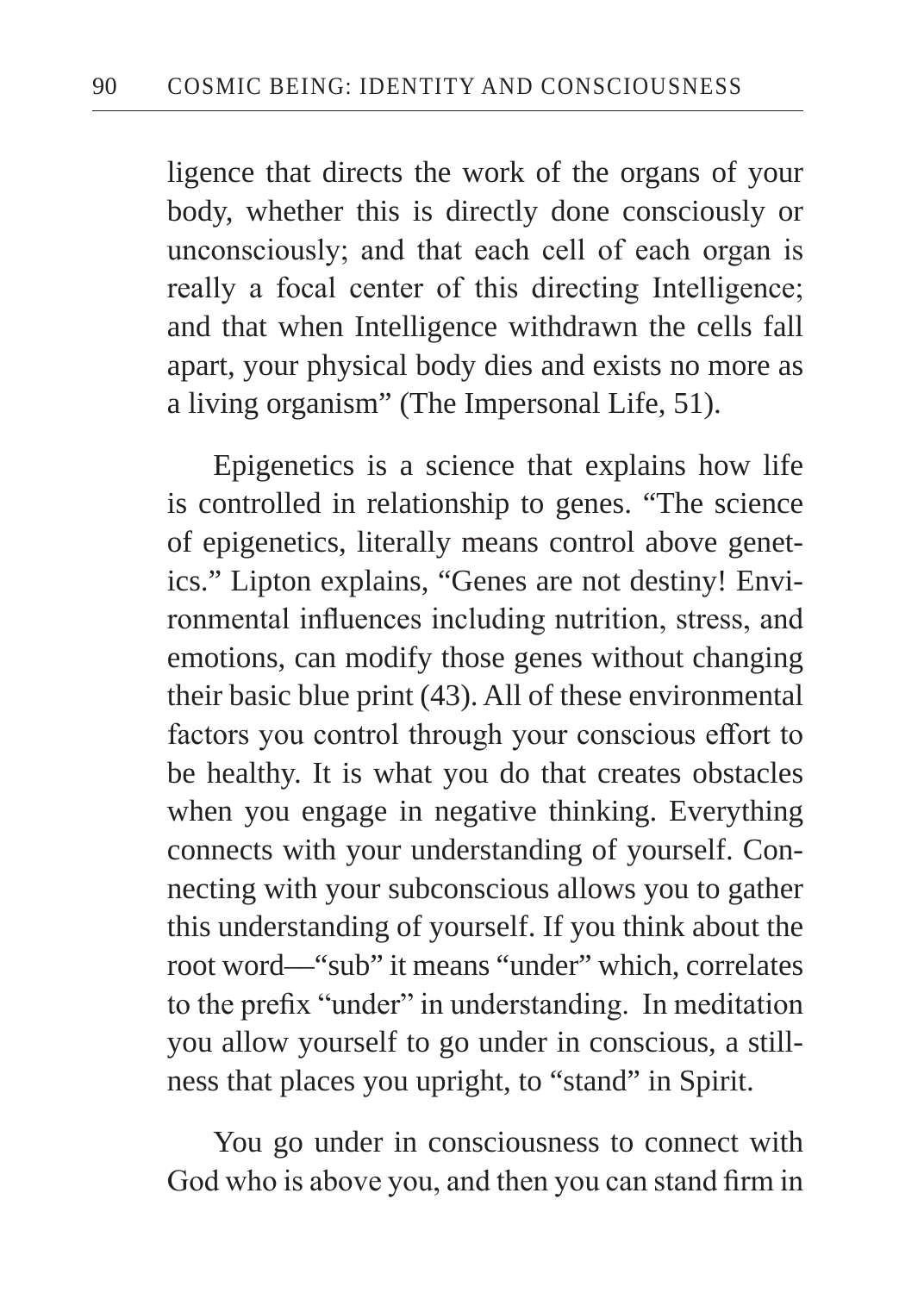God's peace and comfort. This is the "Secret Place of the Most High" because only you can go to this place in prayer and meditation. No one can reach this state of peace for you; it is a place of peace that removes you from this world and the distractions of others. It is hidden place that you go to for the acknowledgement of something far greater than this world.

Only Divine Spirit can reveal to you what you need to know about yourself or circumstances. No one can bring you this peace, not a minister, card reader or intuitive; they can only reveal certain things to you according to their spiritual guides. God is a direct Source, the omniscience, omnipresent and omnipotent who knows you and always sees you as its Divine image. Here is where your identity lies never to be removed from this Cosmic State of Being. Affirmations, declarations and even demands for hopes and desires will never be without first finding peace, comfort and stillness in knowing God is all there is and has already given to you the kingdom. "But seek first his (God's) kingdom and his (God's) righteousness, and all these things will be given to you as well" (Matthew 6:33, NIV). This kingdom is your Divine Subconscious Mind and righteousness is the fullness and All of God and if you actualize this completeness then you will have All, health, wealth and love.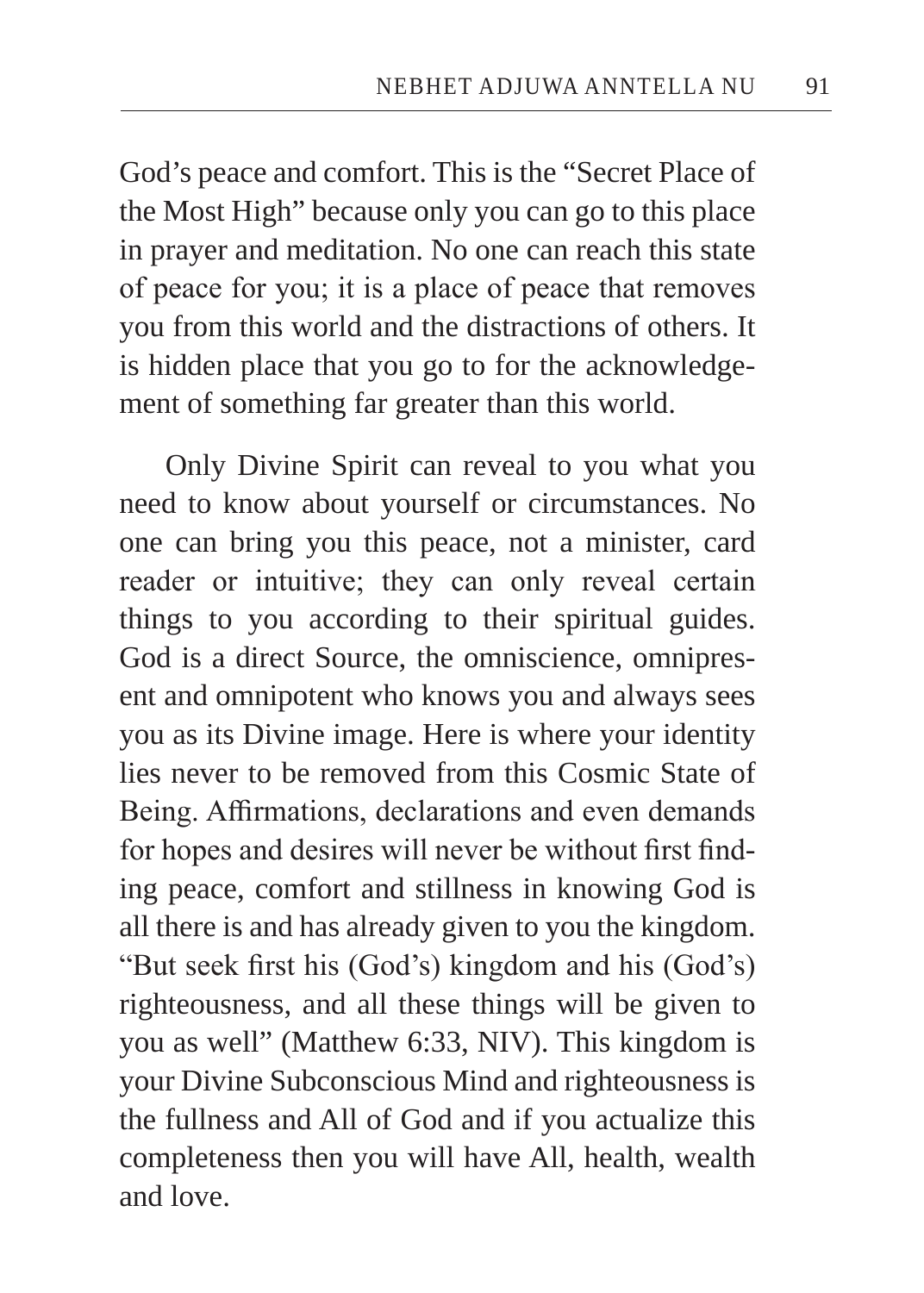## **Chapter 5**

## **Connecting to Your True Identity, Love**

**God is Love. (1 John 4:16, NIV)**

**There is no fear in love. But perfect love drives out fear, because fear has to do with punishment. The one who fears is not made perfect in love (1 John 4:18, NIV).**

**You therefore have not known the meaning of the Impersonal Life, hence you could not know the meaning of Impersonal Love. Love to you, if you will carefully analyze that feeling, has always been a human emotion or expression; and you have been unable to conceive of a love devoid of or unattached to some human or personal interest (The Impersonal Life, 211).**

**Just as every portion of a hologram contains the image of the whole, every portion of the universe enfolds the whole (Talbot, 50).**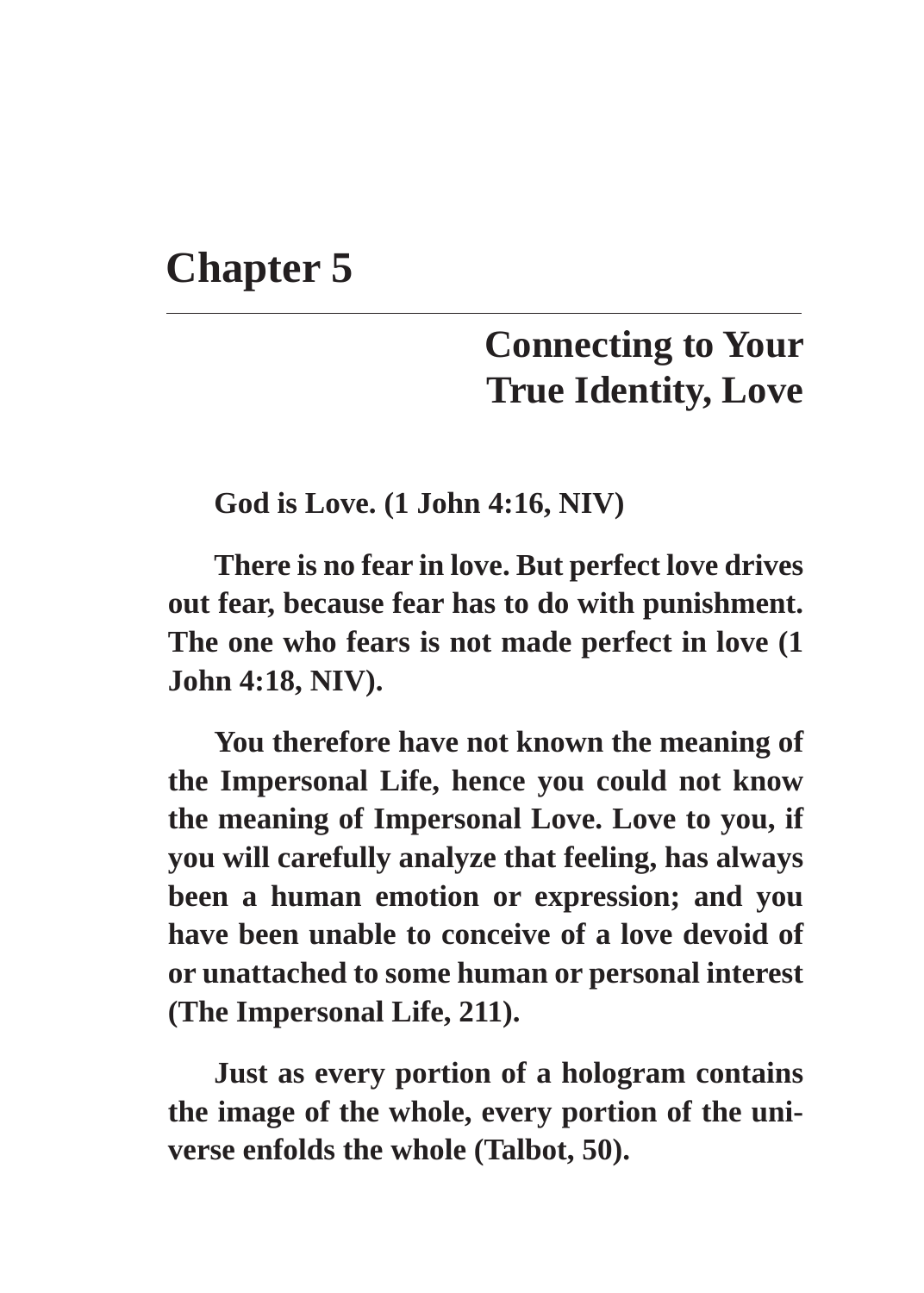The Cosmic Being and cosmic consciousness is never attached to this earth. There is always the greater and everlasting. Love is a law because when you violate it with fear, hate or judgment there are consequences, the universe operates as a whole it cannot be broken down into pieces to accommodate senseless emotions. As Cosmic Beings there are inevitable consequences according to your actions, good or bad.

There is a third law of motion, which relates to karmic law, for every action there is an equal (in size) or opposite (in direction) reaction. These laws reflect your actions, the things that you do affect all. This is love in action, and everything responds to your feelings and actions, a law that draws all to you.

You probably believe in karma and are familiar with, "What goes around comes around." You see life as a boomerang effect. It is true that your thoughts, deeds and words sooner than later return with astounding accuracy. Karma in Sanskrit means "Comeback." You have knowledge of what you should be doing at all times and understand what you do you are responsible for. If you are a spiritual minded person then you know and are responsible for what you do. The more you know, the more you are held accountable for in this life, so if you are well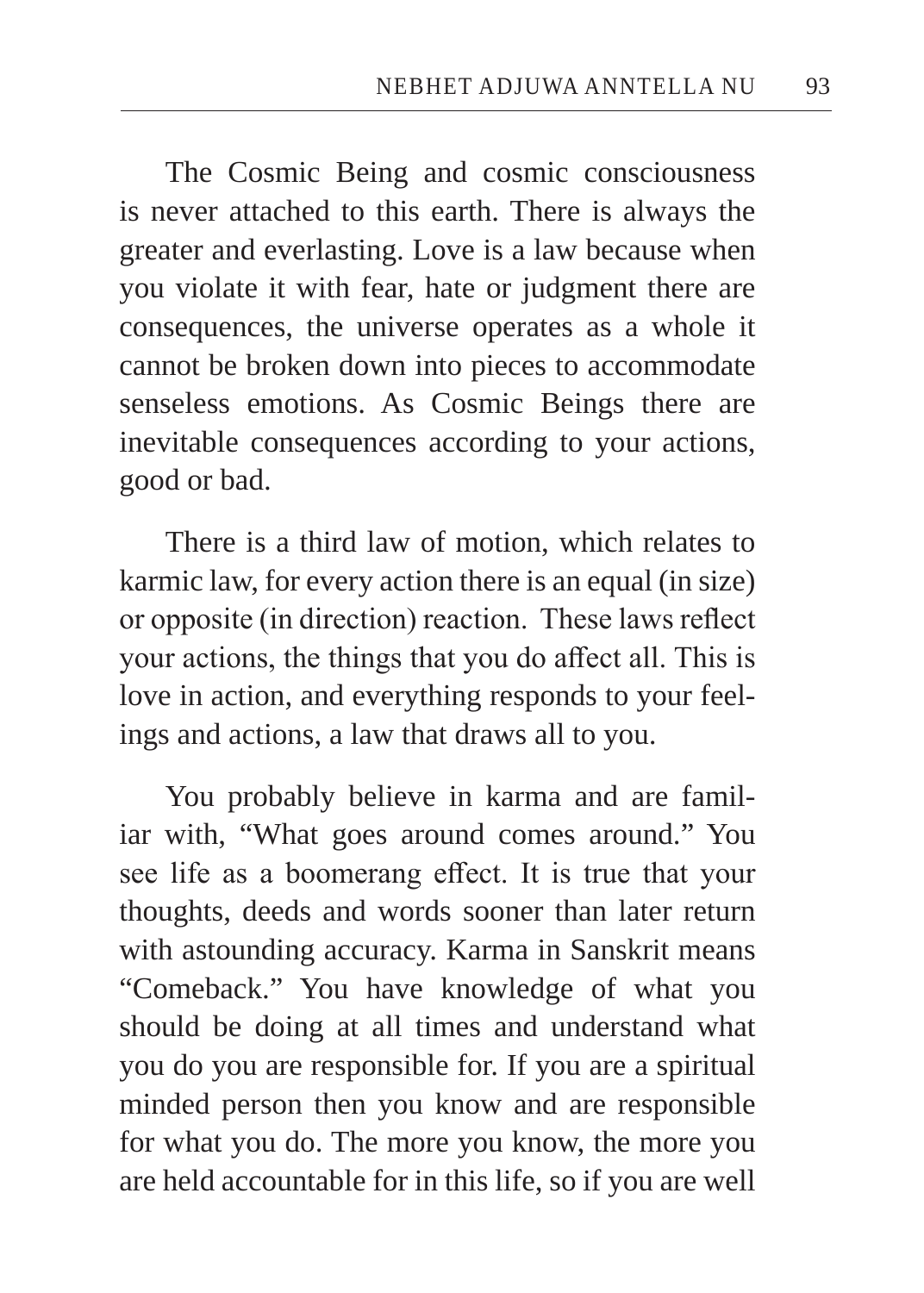versed in spiritual law you will suffer greatly when you violate God's law of love. To love God, yourself and others is a law.

You never have to concern yourself with vengeance because the law of good automatically resists evil. Not even God takes vengeance because God is love. You create your own wickedness and fall prey to your own devices. You can only be what you see yourself doing and attain what you see yourself having. "Nothing ever happens without an onlooker" is an ancient saying. If you are obedient to the law of good will towards all which is freedom then the law of goodwill will obey you. If you choose to violate this law then you fall prey to wickedness and death.

You may believe that some people never seem to suffer the consequences of evil doing. This cannot be so since what a person does affects them. Your health and wellbeing must be considered when you hurt others. You are one with all Life so it is important to live on the subjective side of life and know and feel in your heart that Divine Love is All.

You inherit righteousness when you consider where it originates, your thoughts and feelings. Sometimes it is hard to conceive that you can experience so much pleasure in life by directing your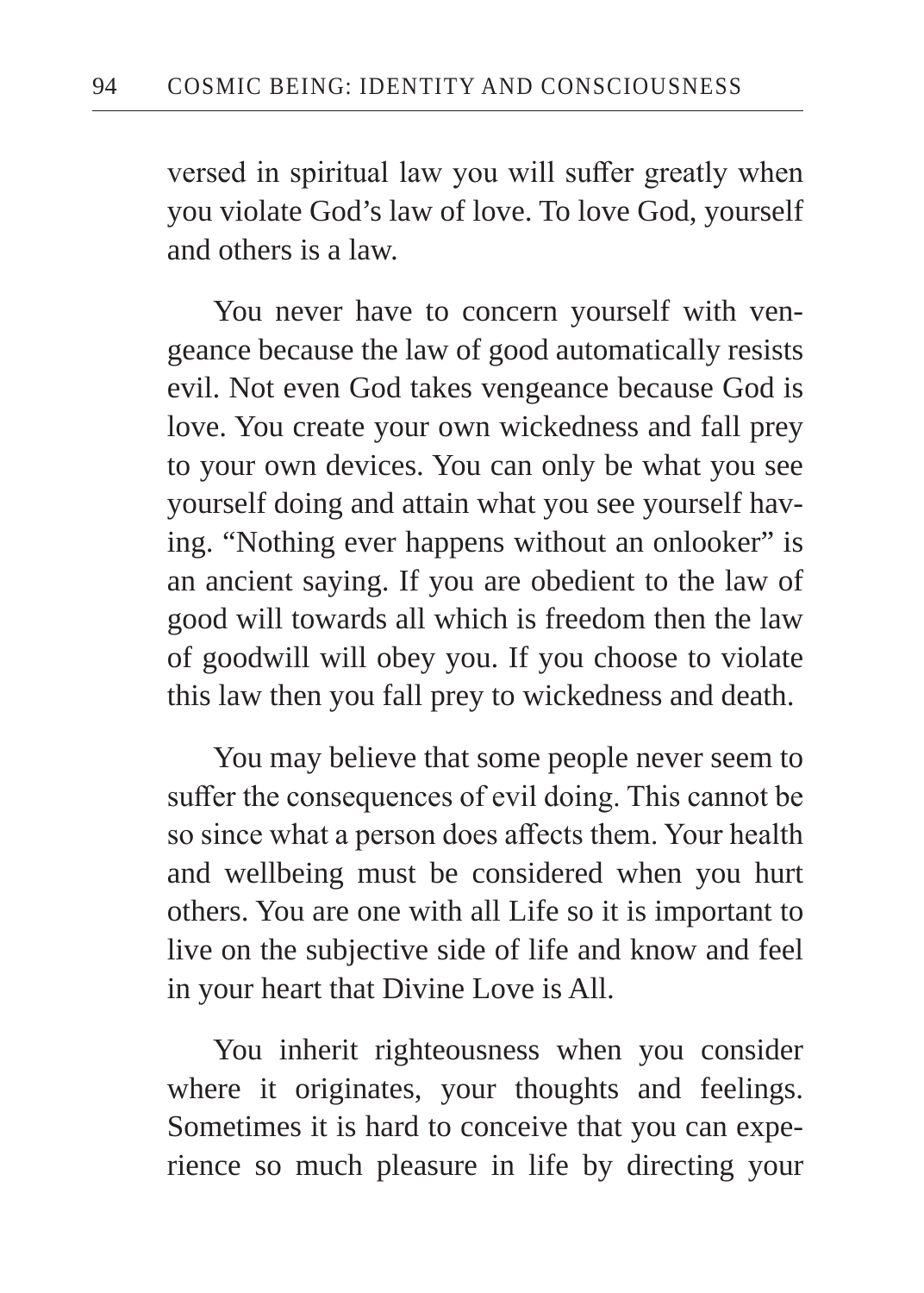thinking towards positive outcomes. What you fail to realize is that fear or disbelief occupies your subconscious mind and the feeling of prosperity and richness of life wanes. This is where feeling an absolute certainty that God never makes mistakes and you are always under the eternal protection of Divine Love are necessary heart felt desires. When you can feel this for yourself it affects others in a positive way. It is good daily exercise to maintain the consciousness of complete Love and be willing at all times to let in the light, which eliminates all dark feelings and thoughts of limitation. God is and I am, a complete recognition you are never separated from the love of God. Whatever your desires, the reality is, if it blesses it already is, and all you need to do is connect your consciousness to this reality, which never leaves us empty and wanting.

Another cosmic law, "Do unto other as you would have them do unto you," connects with seeing everyone as you see yourself. If you are the image and likeness of God then this applies to everyone. This law is Divine, it does not change from person to person; it applies to everyone. God is Love, and this is why the first commandment connects to love.

You fear others because you do not love them. Unconditional love and acceptance of others is the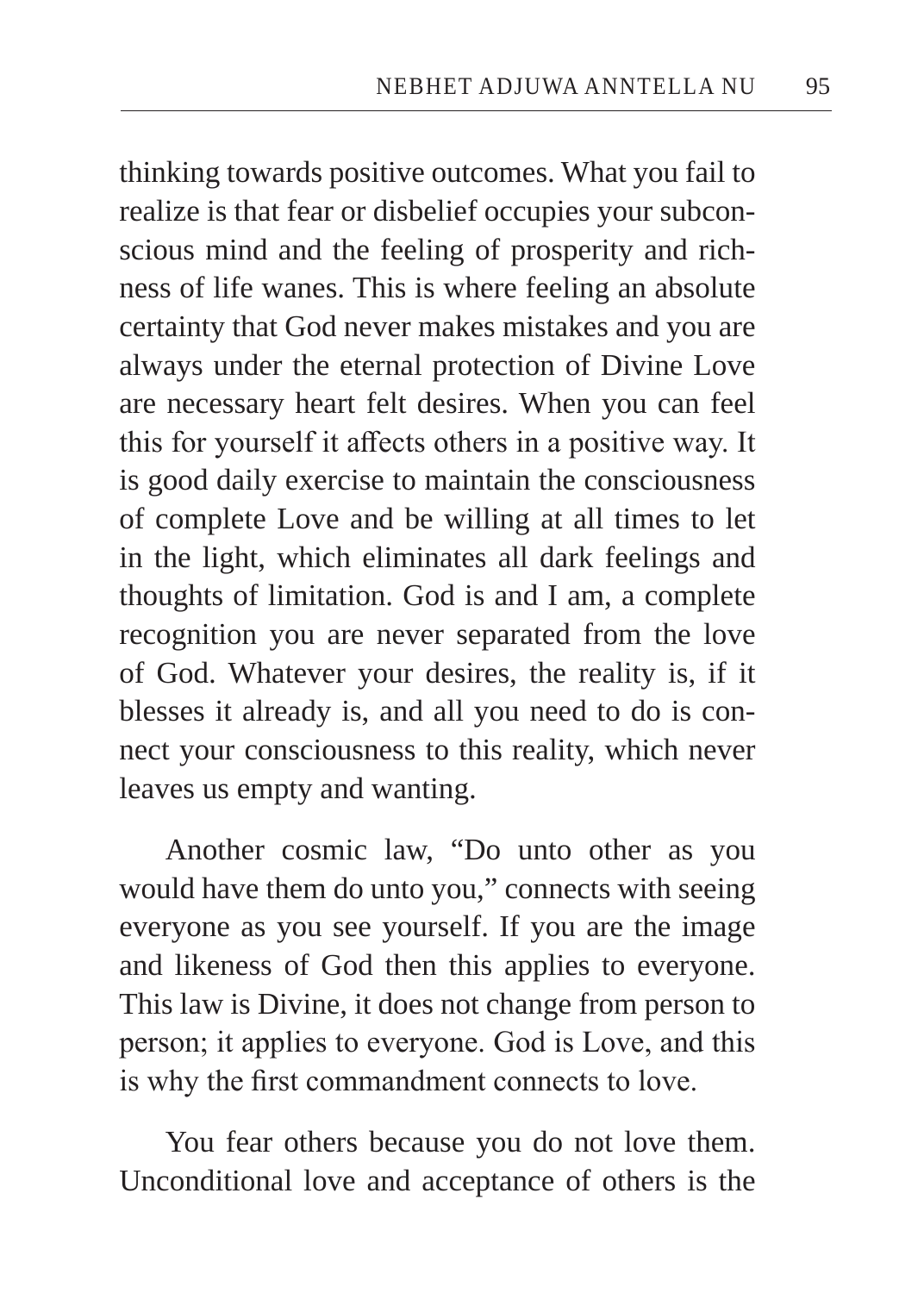only true love because it is eternal. To love according to certain conditions will soon fade away because it is temporal and a mortal sense of love. You may ask how can I love someone who has harmed me? If you analyze the situation and circumstances of this problem you will find hate is nothing more than fear. When you hate someone you have given him or her the power to do harm; fear does harm because it cannot heal. It is good to "love those that harm you" a healing can only result for you and others when you choose to love. This love has nothing to do with the other person, it is your love vibration radiating out to another and it blesses you too. This self-love is empowering because you choose to identify with your higher self and express your Cosmic Being; seeing yourself as apart of the whole of humanity.

The law of love is plenty "the more you give the more you will receive" since love is unlimited. There is not a different love for your mother, husband or child. There is only God's love, which never changes. If you can pray for someone and see the person as God's perfect creation then you can embrace everlasting love. Each day you pour into love when you do something to serve someone, pray for someone or simply think a good thought about the world or your daily blessings. The law of love serves mankind and every individual is empowered by simply loving and applying the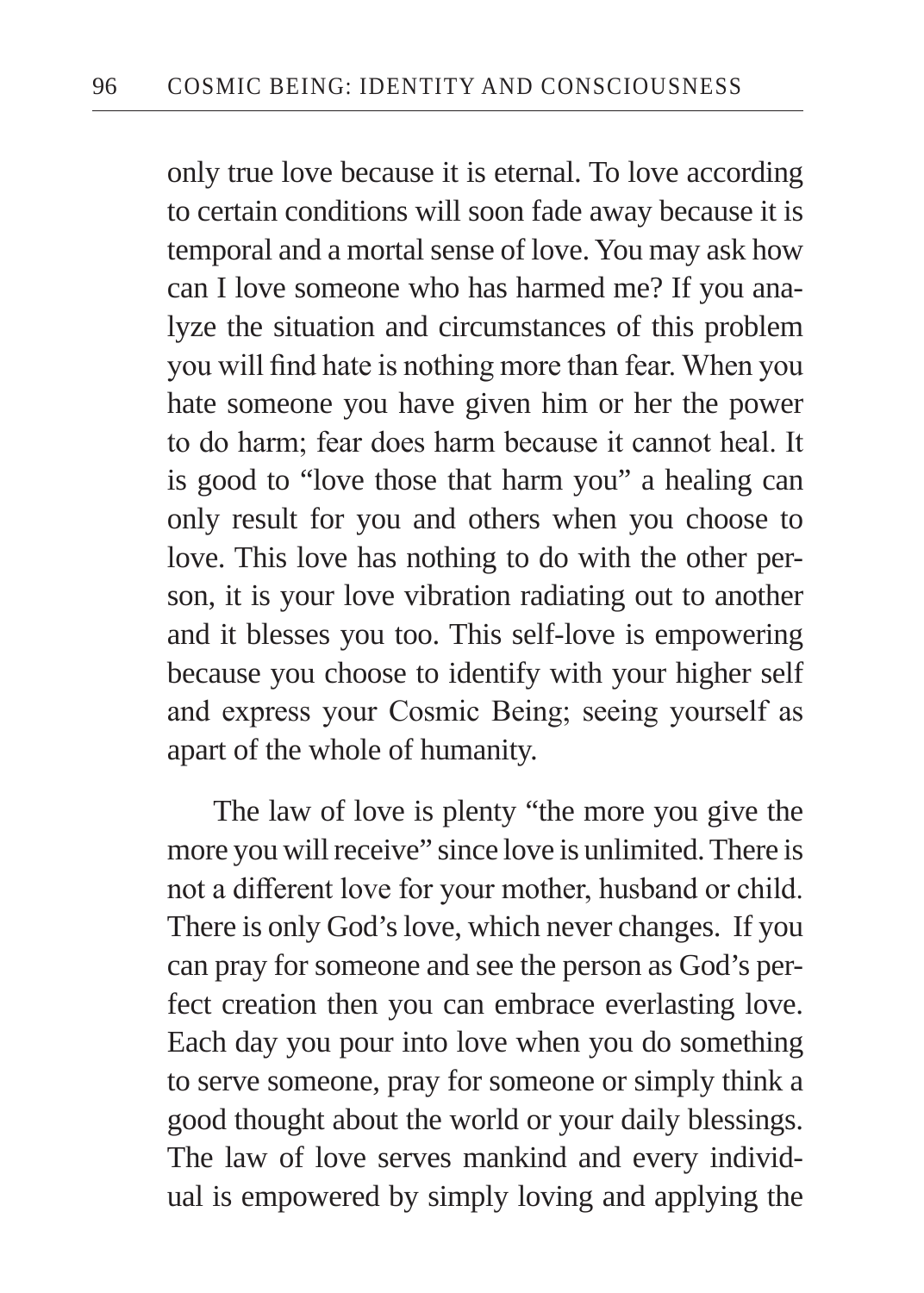law of self-love, which is feeling good about yourself. It is a completeness to where you are not looking for good outside of yourself and you see your Life, God in total completeness. From this basis of love, you bless others to the point of not taking on anyone's load but by working together towards a common good and the end results empowers all and leads to great progress for many.

Love knows God already knows. Divine Love needs no assistance or resistance from you. There is no battle to be won. You are to maintain confidence that God never makes mistakes—you do. You create through your own consciousness, "Love and Be Loved! Bob Marley expressed a deep understanding of love in his lyrics, "Could you be love and be loved?" Anything else is ego because you should never be concerned with how others think of you, it is your obligation to love and not be affected by the actions of others. This takes great courage and understanding because you are expressing your higher self, I am.

Judgment keeps you from living the, I am consciousness. Judging others separates you from the Divine by choosing to form your own negative thoughts about someone. You feed your own consciousness with hate, fear or doubt. You should see everyone as a chain in the link to your good because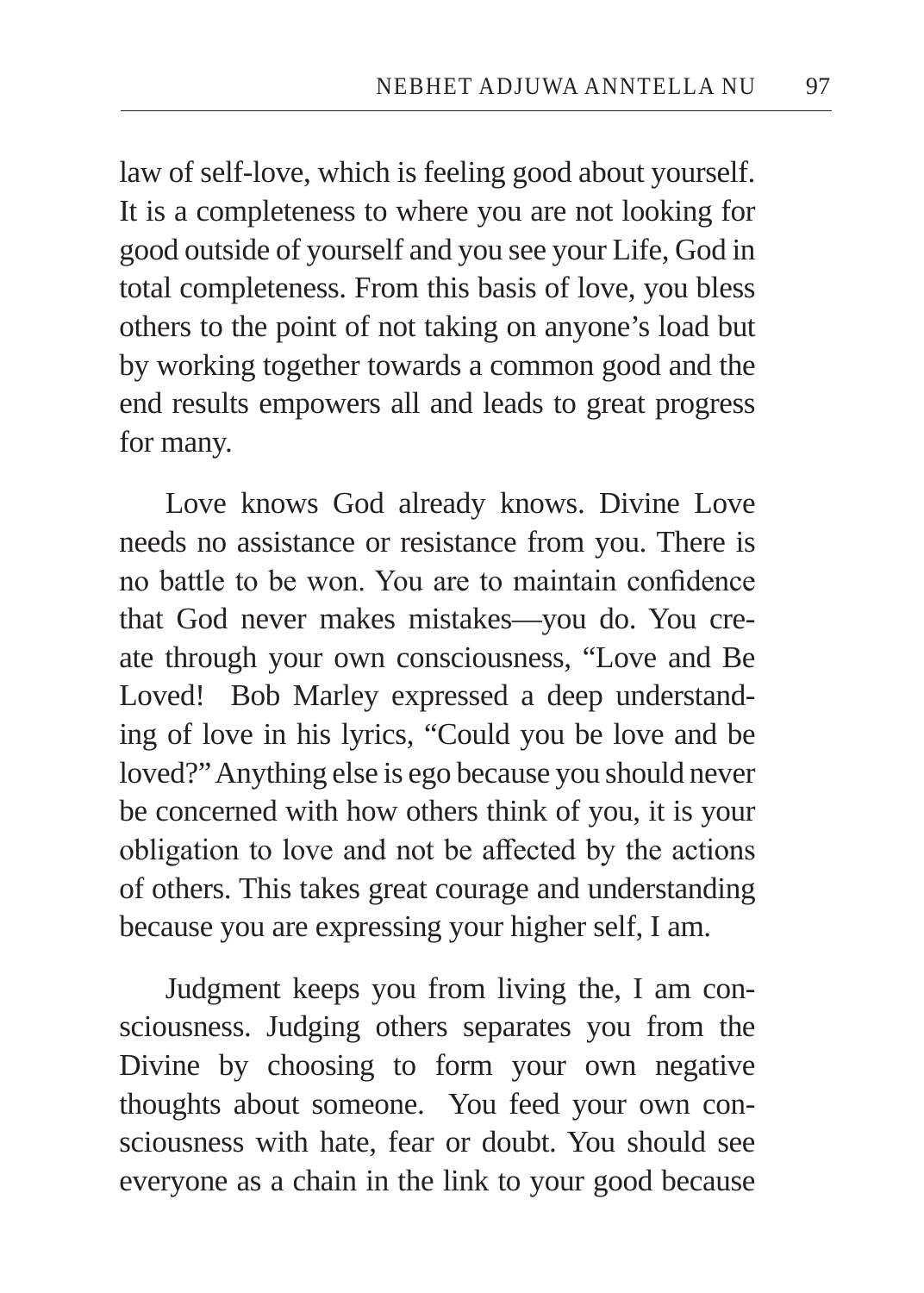each and every Cosmic Being is an instrument that God uses to bring about an opportunity to serve in the Divine plan.

God is greater on the spiritual plane and protects you on the material and universal planes when you choose to acknowledge the Divine and all its Glory!

The acknowledgement of peace and goodwill connects you to the spiritual plane and unites with all that is good. On the other hand, what seems bad on the material plane is only a reflection of what you create, so this is why good and bad do coexist because you create many challenges and much adversity on the material plane. Fear is always prevalent because of material values were thieves and liars entrap you in your struggle to hold on to what you have.

You consider your material possessions to be your greatest assets and work everyday to maintain what you have and gain even more. When the material things vanish then you go into survival mode scrapping to save every penny. You may consider this to be wise and practical and even go as far to think God acknowledges this type of behavior. This is where you are and how you carry out your every day living. Sometimes things never seem to change or get better, year after year of constant struggle.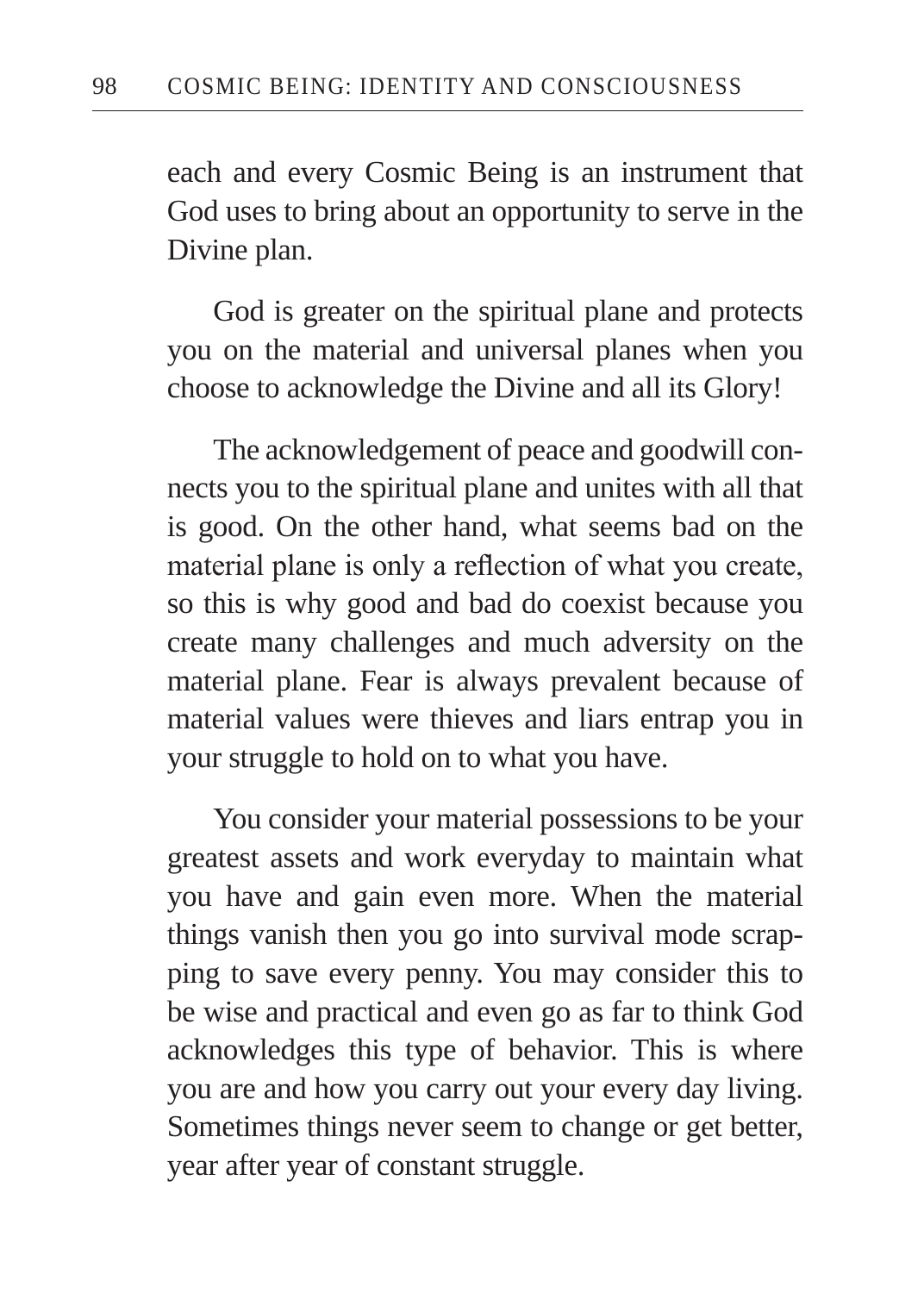Wondering why this earthly illusion haunts you instead of relieving you. The only peace you will ever find comes from within and loving your world. Once again, there are no conditions or levels of acceptance in loving yourself. There is no division in God's kingdom, and you cannot limit the Almighty, which holds no regards for your earthly affairs. The Divine brings all to you through Spirit and there is no separation. It is how you live and where you choose to dwell in consciousness, which makes all the difference. Any period in which you feel down is God's opportunity to show you something greater and you do not have to stop living, look up and experience all needs as well as desires fulfilled.

If you learn to mind your own consciousness and not judge yourself or others this is love. If you do not judge what God is doing in your life, you will see your ship coming in over a calm and peaceful sea. Judgment is pure evil, for it creates all problems in relationships and causes suffering and great pain. It definitely creates war and totally destroys lives. There is no such thing as righteous judgment. You can express your opinion but there is no righteous judgment since your thoughts might co-exist but not at the same level as any other individual. Whatever the situation may be according to your judgment it will be good or bad.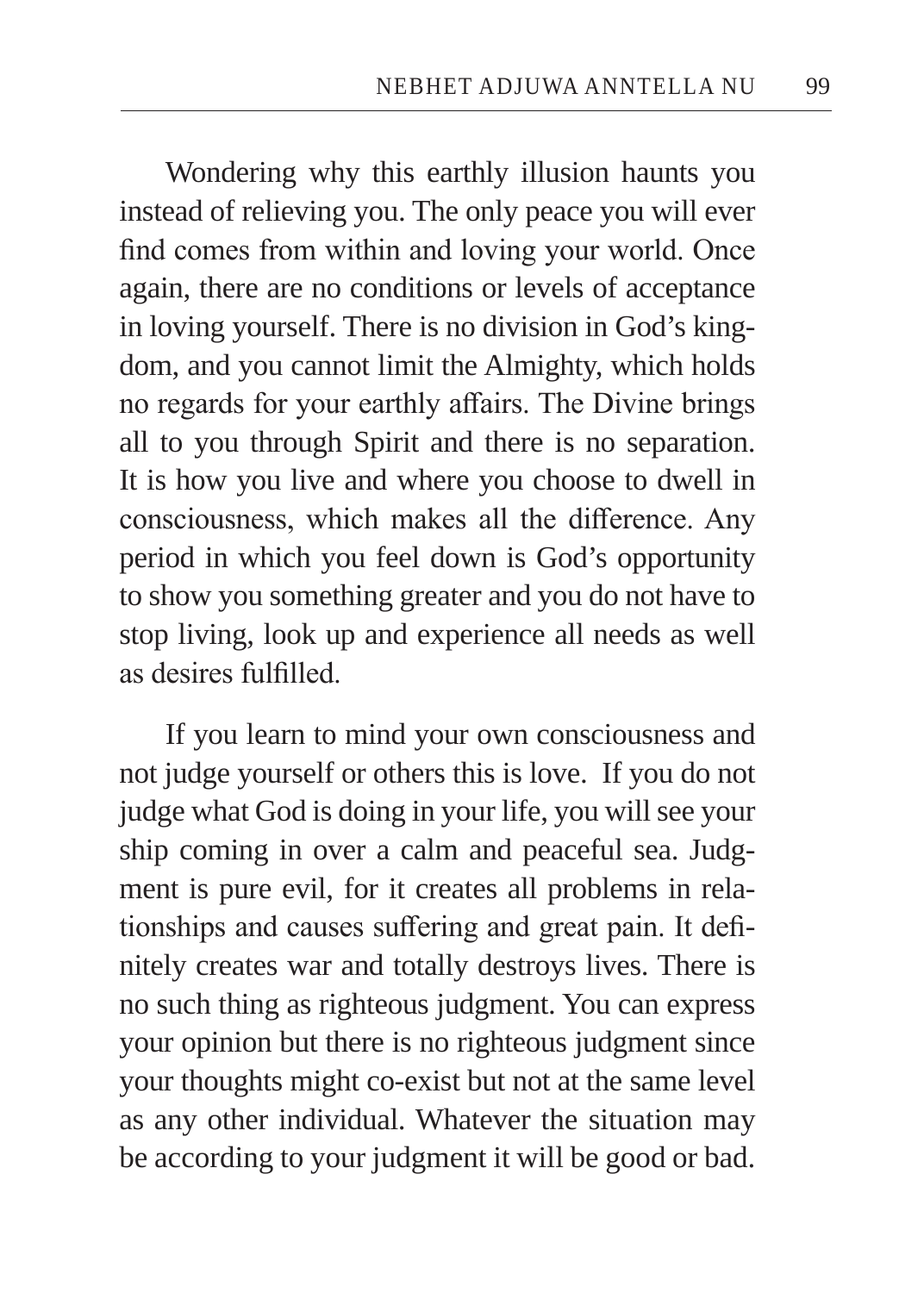Your opinion is just that, it belongs to you and no one else. You cannot expect anyone to go along with your opinion about others, situations and circumstances. It is all ego and much of what you feel when it lacks humility is self defeating ego. There is no humility in judgment because it produces pride and arrogance. "When pride comes, then comes disgrace, but with humility comes wisdom" (Proverbs 11:2, NIV).

Arrogance allows you to see the fault in others, you are better than the other person and know better. You can only know a God of forgiveness and learn to forgive yourself and others. There is no room for unforgiveness in love. All sins are equal, one is not greater than the other; once again, you simply missed the mark and must aim again. Another definition of sin is "to miss the mark" which relates to the sport of archery. When you miss the bulls eye in archery it is called a "sin." So when you miss the mark by attempting to separate yourself from God this is the so called sin. How can you separate yourself from the One Divine Source of All Good? Nor anything above, nor anything below, nor anything else in all creation can separate us from the Love of God (Romans 8:39, NIV). God forgives, try again, and this is forgiving yourself.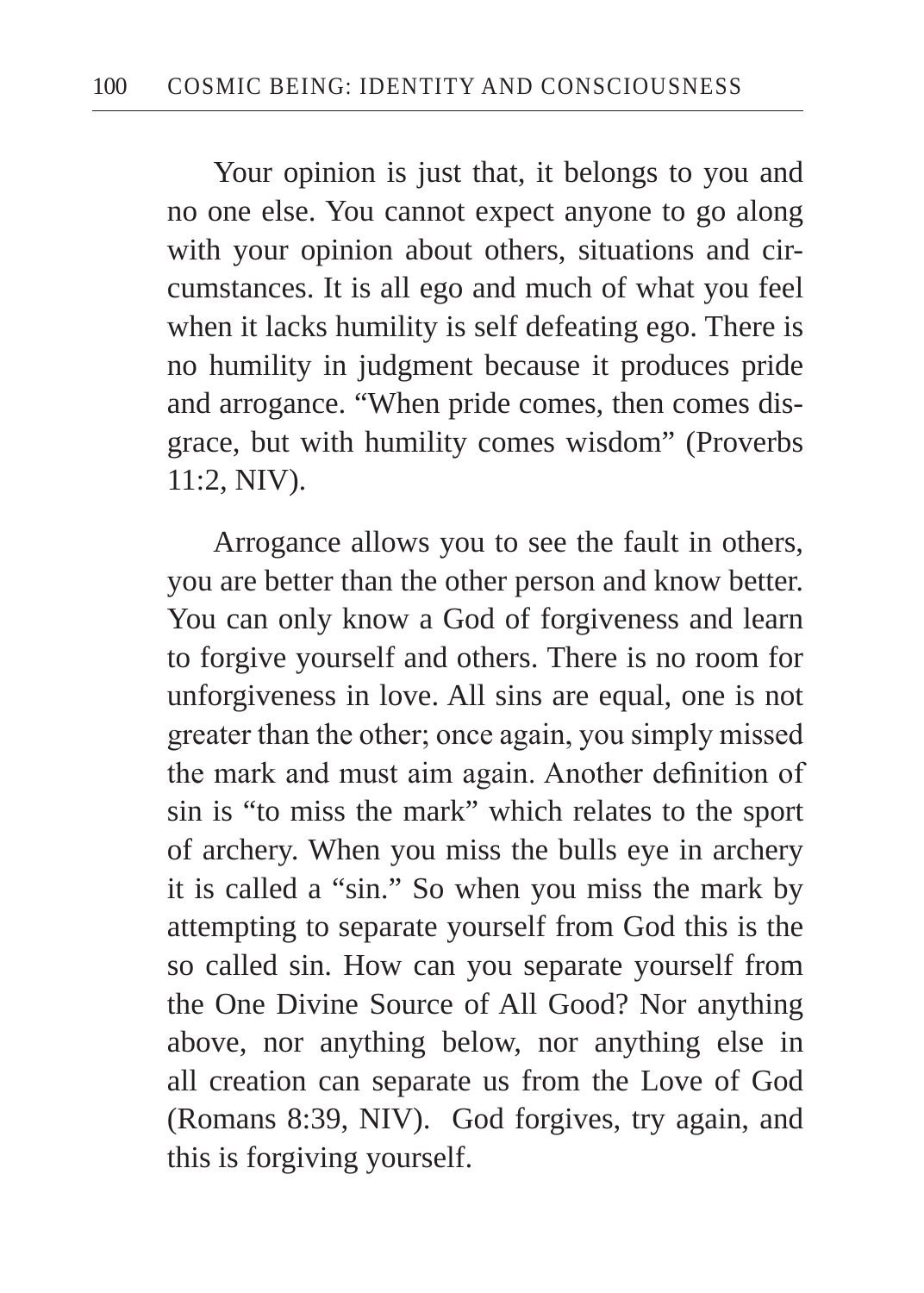The reason you harm others is because you judge them. You see a deficiency instead of the Cosmic Being of God's creation. You have your shortcomings but this is not your Divine identity, and it should not be how you see others in their moments of pain. You should not see yourself or another as a sinner. How can you call yourself a sinner when it contradicts the knowledge or understanding of the Creator and Creation. The only sin that exist violates the ideal relationship between you and God. God is right there in the midst of all things. No mistake is greater than God. "If I go up to heaven, you are there; if I make my bed in the depths, you are there (Psalm 139:8, NIV).

Your judgment takes form on a material plane of existence in which you feel yourself superior to someone else or you put yourself down for wrong doing instead of lifting yourself up in forgiveness and asking for God's grace. You cannot heal or heal others in consciousness because you are low in spirit governed by your ego or self-will. Your possessions, education or status makes you better and judging your situation by thinking I should not be going through this because of all I know. You might attract someone who you feel does not equal your social or material status. The material plane keeps you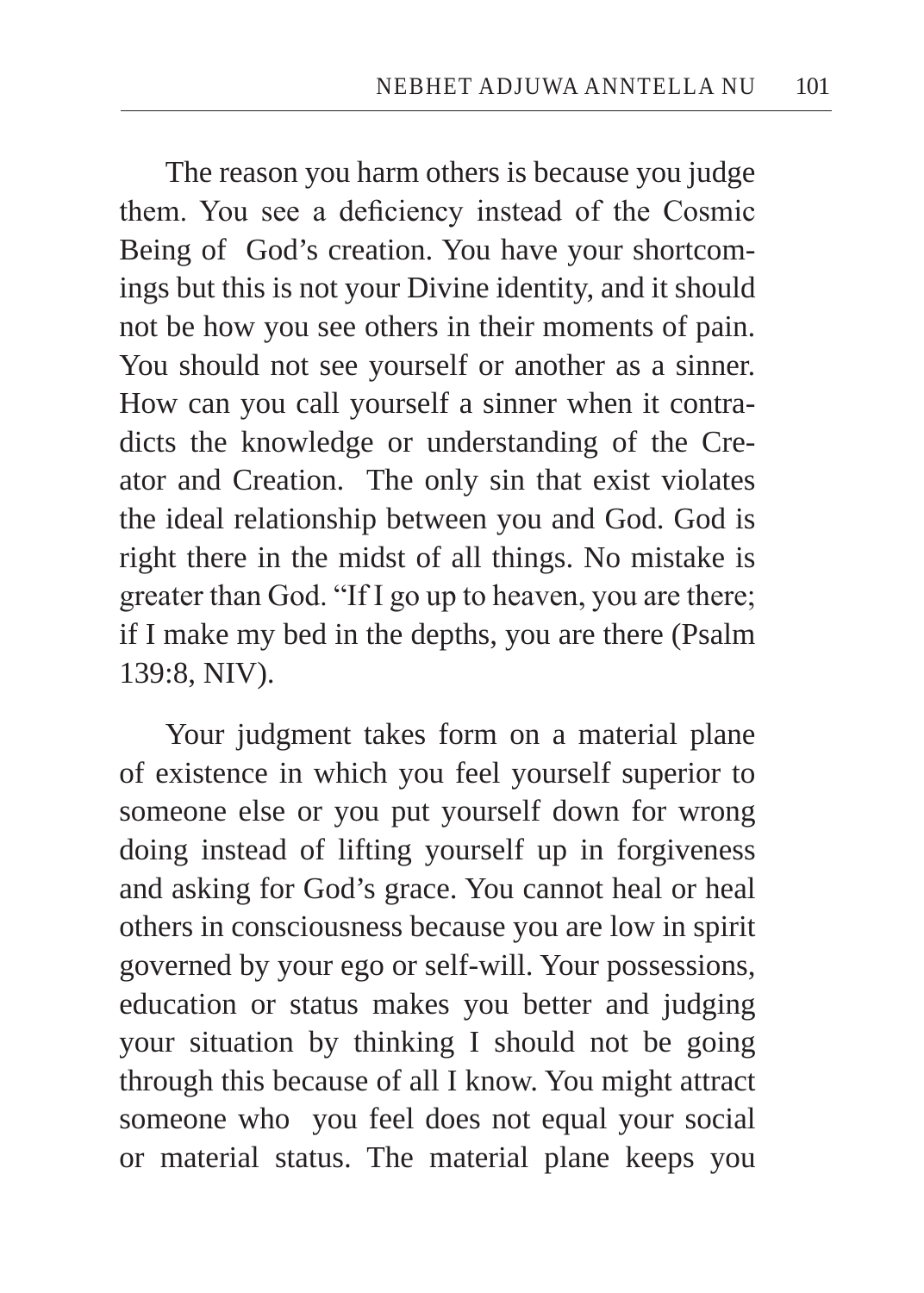bounded in seeing limitations instead of opportunity to love. Love has no situations or conditions. If you choose to resist judgment and love your way through life exercising your dominion this is love. This is not condescending because you will always gain when you choose to abide in God's love. It is never about the other person—it is you and all you will gain.

There is another law called grace, which frees us from the negative cause and effect syndrome or the law of consequences. You live in and have your being under God's grace. You overcome all the ills of this world through grace. It does not matter how far you stray from your good it is God's forgiveness that leads you home. Everyone is blessed through God's forgiveness and this is why you should never think of harming anyone for any reason. Your grace starts with humility. You are only complete in love and grace; therefore, your completeness can only be secured in God's Love. Cosmic Being is recognizing how blessed you are that God has made you equal to the heavens. You are unlimited because of God's grace and love for you as the co-creator, which serves the Divine purpose.

The Psalm of David, "The Lord is my shepherd, I lack nothing (Psalm 23:1-6, NIV) is a prayer of com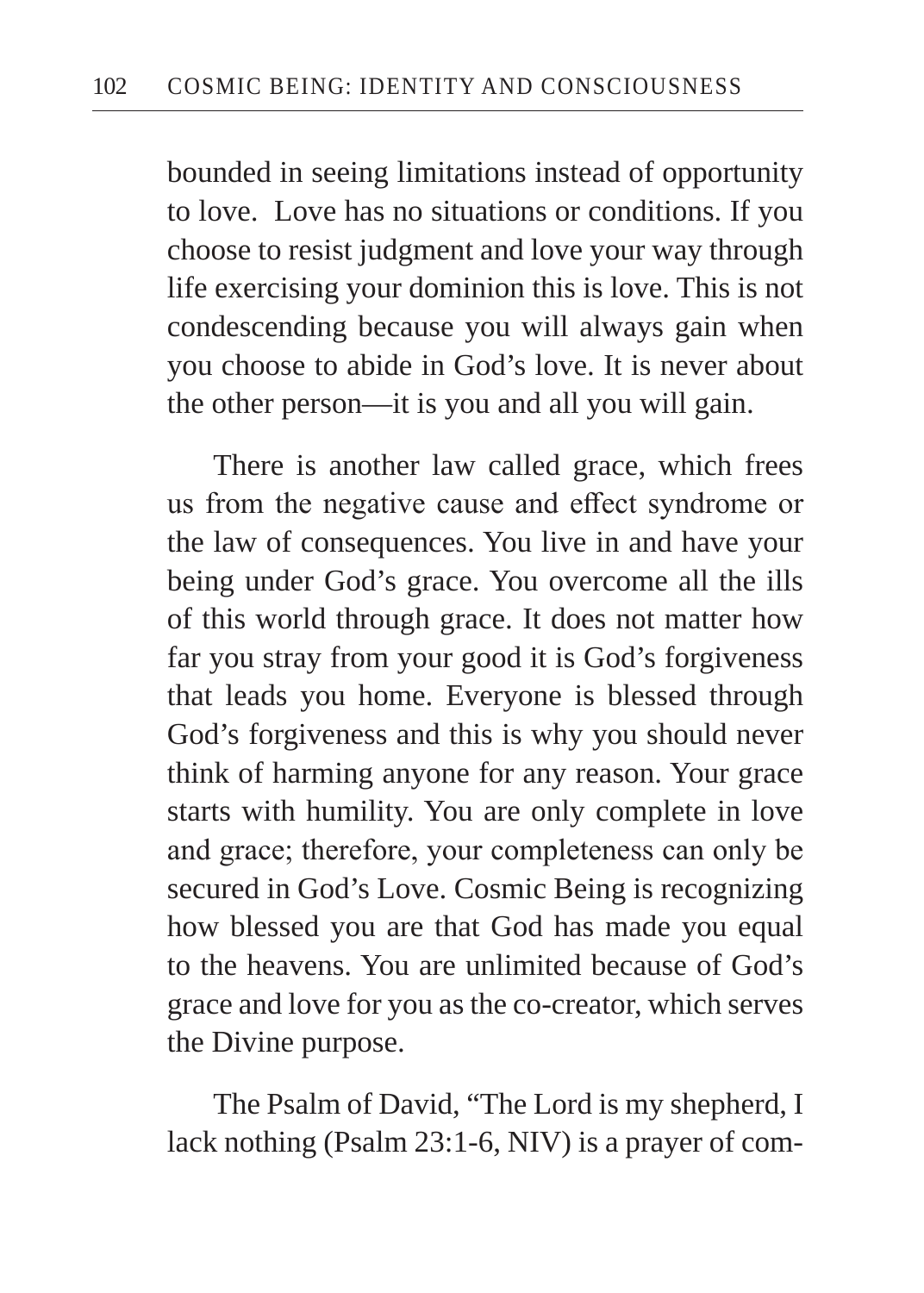fort, protection and complete Love. The Shepherd is Divine Love, which fulfills all needs and protects you from any harm. This Psalm confirms that the merciful Divine Love is eternal, and you never have to ask because it was already provided before you ever thought of asking. Divine love is your "Shepherd" and there are no wants. All you need to do is just align yourself in this consciousness of love flowing riches. You will experience the green pastures of God's kingdom and the consistent peace like "still waters" when you are prepared to serve others and be the prosperity you seek. There is no-thing to fear when you turn within and never look outside of yourself for anything because you are an individual expression of God.

You can lean on this staff of righteous that is a law of love, specially designed for you. Your enemies of discomfort, fear and loneliness will disappear because nothing and no one can separate you from this Love not even you because it is constant and eternal. You will be raised up by the Divine staff and healed of all that is unlike God, which is your anointment. Here you are, for it is your divine glory that Love will follow you every day, and all you must do is "Dwell in this house (consciousness) of God's Love forever."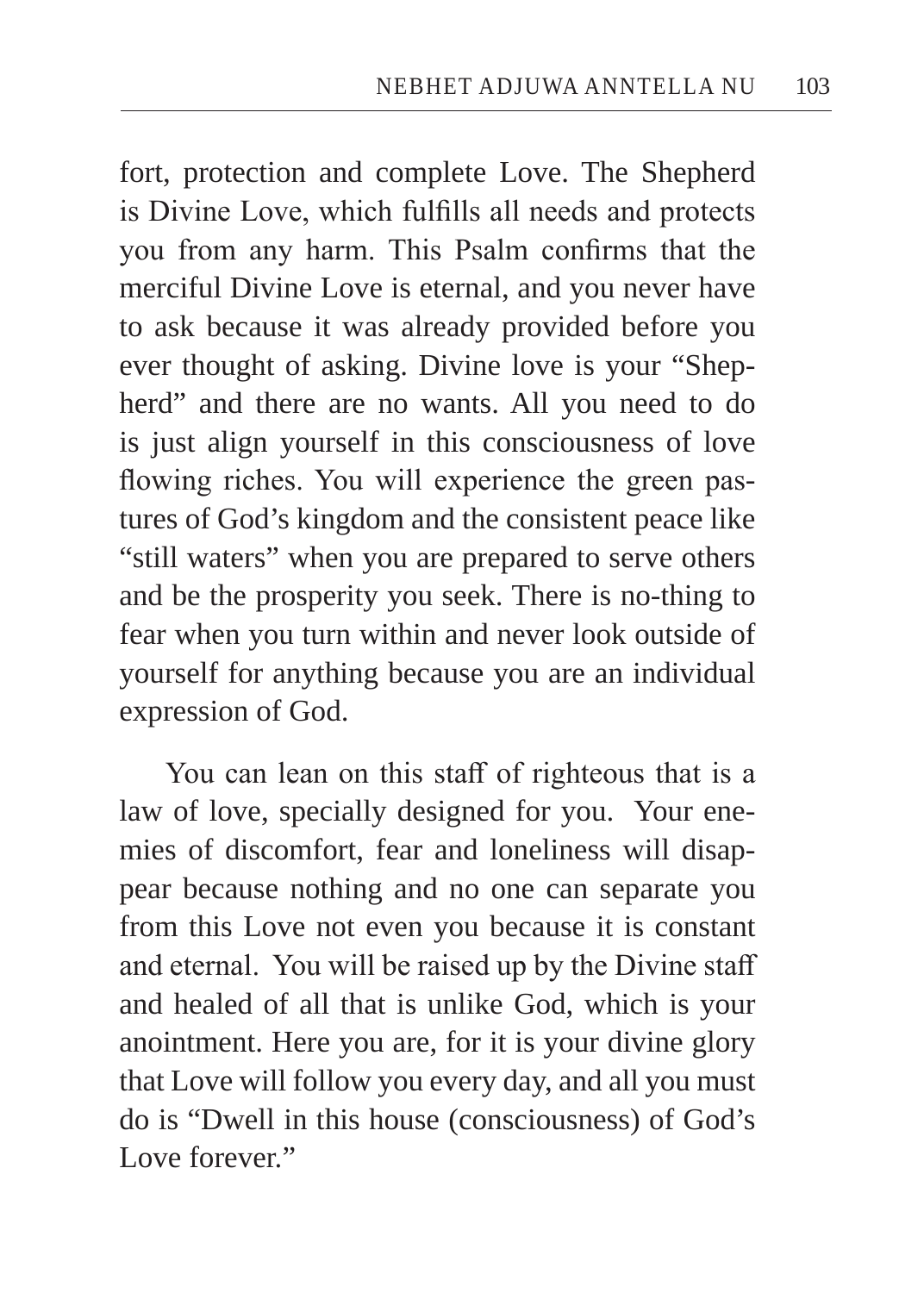You must learn to love yourself. If you are the image and likeness, then you are the word made manifested in all your beauty and glory. You are God's greatest gift to the world and nothing can or ever will be withheld from you. All good emanates from you because it is your glory and yearning for life in the fullness, which brings all of the gifts and abundance you could ever desire. Whatever you are seeking in the world must happen from within. If you cannot visualize your good then faith in yourself is lacking, and this void increases your sorrows. Desires are a tremendous force because "desire is prayer." You first must desire something before it becomes your prayer. Make sure your desires spring from love to benefit yourself and others. Everything must stem from honest intentions to avoid ill gotten gain. Good desires are your salvation. If you desire riches then be rich in consciousness. Your gifts and things should not come from selfishness and attempting to hoard them in fear someone can steal what God has given you. If you fear loss it will certainly come.

"There is that scattereth and yet increaseth; and there is that withholdeth more than is meet, but it tendeth to poverty." If you try to hold on to everything then it cannot grow and mature, but if you are free and open to give then your good works will be admired and can increase. The law of increase through faith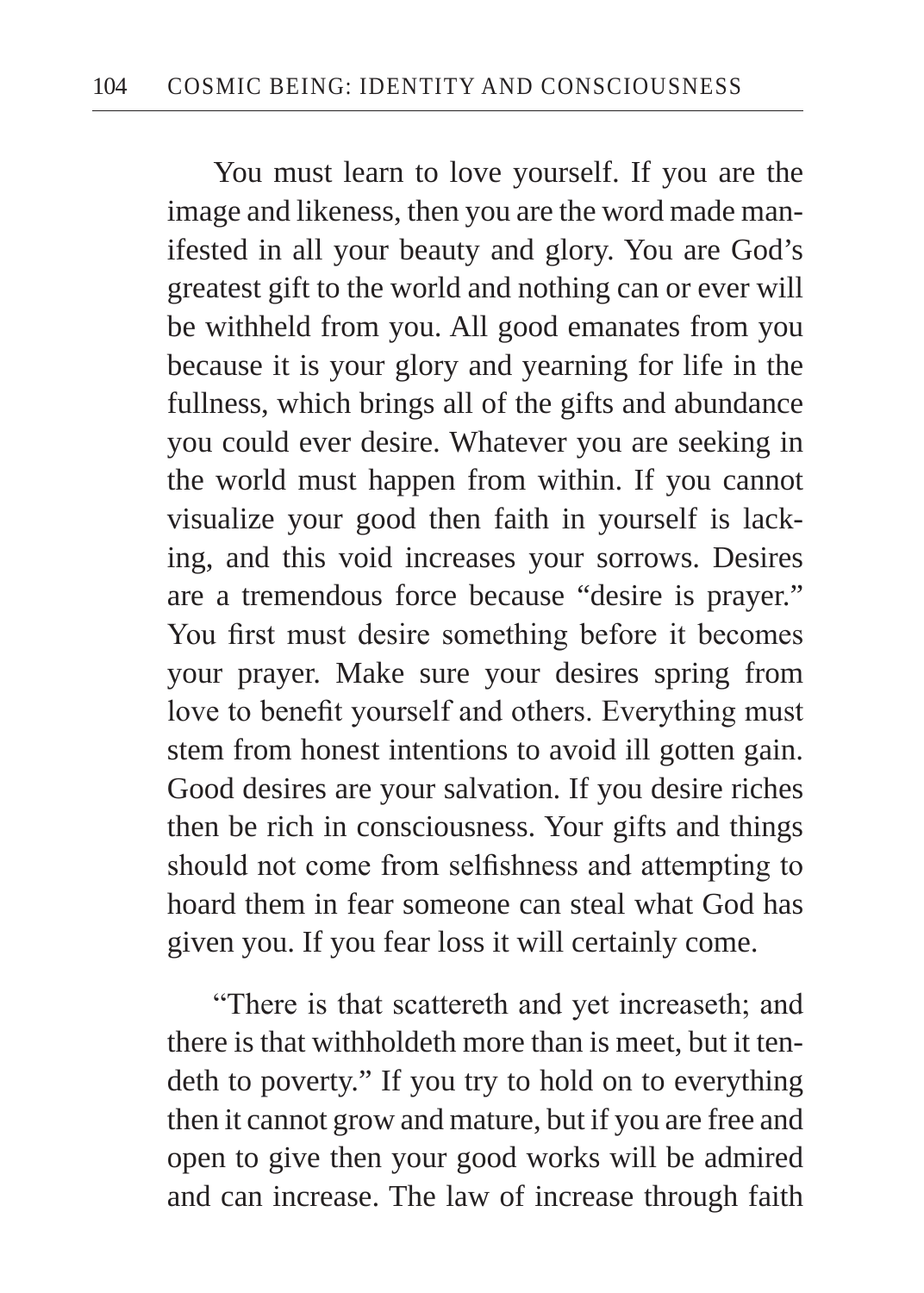always benefits you when you give or spend without fear and use wisdom. It is always necessary to speak about faith, which many wane from exercising.

Faith or trust must precede any thing you hope to accomplish or receive, for it is the understanding (substance) that all you hope for you will receive. Faith holds the vision (unseen) steady and eliminates all doubts. When you are ready and totally prepared all things unfold in due season and then you reap if you do not faint and become weary. Learn never to listen to what others have to say about their inharmonious experiences and relate it to yours. Lessons are valuable but they do not tell the full story of what was gained from the experienced. Growth is reflected in the elevated consciousness, which finds love in lessons.

Where you live in consciousness is exactly where you find yourself. You must love your way through Life because God has given you abundance. God fulfilled the void from the very beginning of creation. Light replaced the darkness, so you must be the light. Shine forth in all your glory and splendor, for this is why you were created. Never doubt the power to create a beautiful world. This God consciousness is your birthright because it was with you from the very beginning. You were born perfect regardless of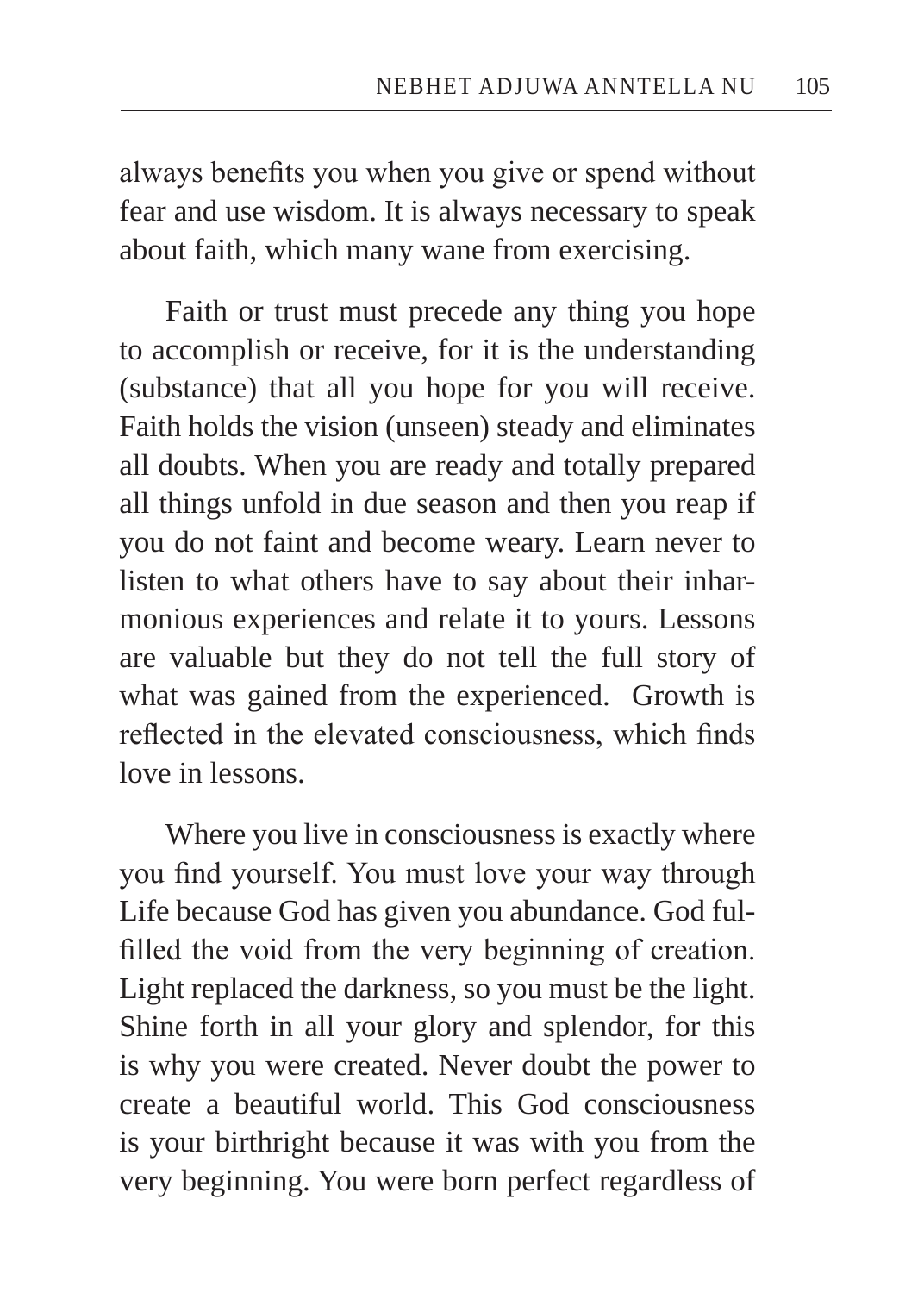the situation of your parents. It was not until you became tainted by the way your parents and others viewed you did the problems begin. Life in perfect form, innocence and beauty was your birthright. You are aware of God because this Spirit lived within you from the beginning. "All that we are is the result of what we thought. It is founded on thought. It is based on thought." (Buddha, the Dhammapada). What can be interpreted from these words is your thoughts control your world. For it is never what is happening to you, which matters, it is how you perceive what is happening to you.

What do you think of your situation? Having a positive mindset will take you far in life because you are apart of all of God's creation. Once you realize your God self, which aligns you with God's magnificent creation you become apart of this creation of love. Your Oneness with all Cosmic Beings should be your divinity, a foundation established on love. It is beyond any love any person can give you because it is your awareness of God and what has always been, the beauty and grandeur found in all creation. This beauty is what you perceive when you look at a rose or the daffodils in bloom, their magnificence in color and form. Know who you are and be in love with yourself since love is the greatest healer. Be in love with your world for there is always something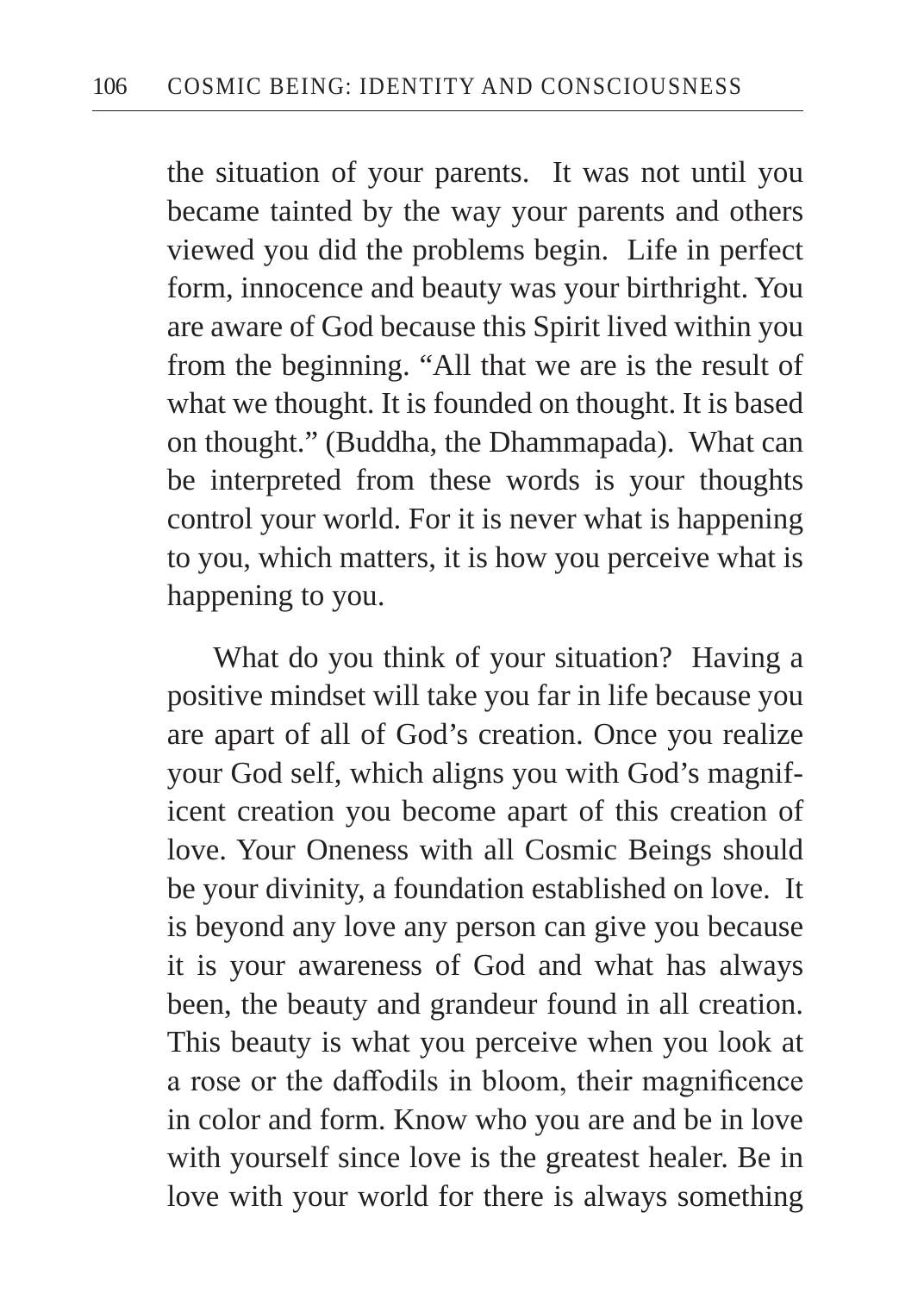or someone to love. You grow from this love since it is the God Presence emanating from you.

If you start right now viewing your life through the lens of love, all will respond and give you back the same love you are pouring forth. Love is never outside of you because no one can simply give you love if you do not accept it and embrace it as your own. This is why accepting the love God has given you from the very beginning of creation is very profound, for you are the fruit of God's garden. The fruit did not become defiled until the suggestion of something less was communicated. This is the lesson of the Garden of Eden that the temptation was nothing more than mental suggestion which separates you from the love of God. Evil is a mental suggestion that something or someone can cause you great harm. Be obedient to your God given consciousness, which keeps you from all harm because once again it is never what is happening to you but how you perceive it.

All traumatic experiences can end in a great blessing if you keep your mind (consciousness) centered on God's love. "You will keep in perfect peace those whose minds are steadfast, because they trust in you" (Isaiah 26:3, NIV). It is the calm and peace Jesus found in the midst of a storm when everyone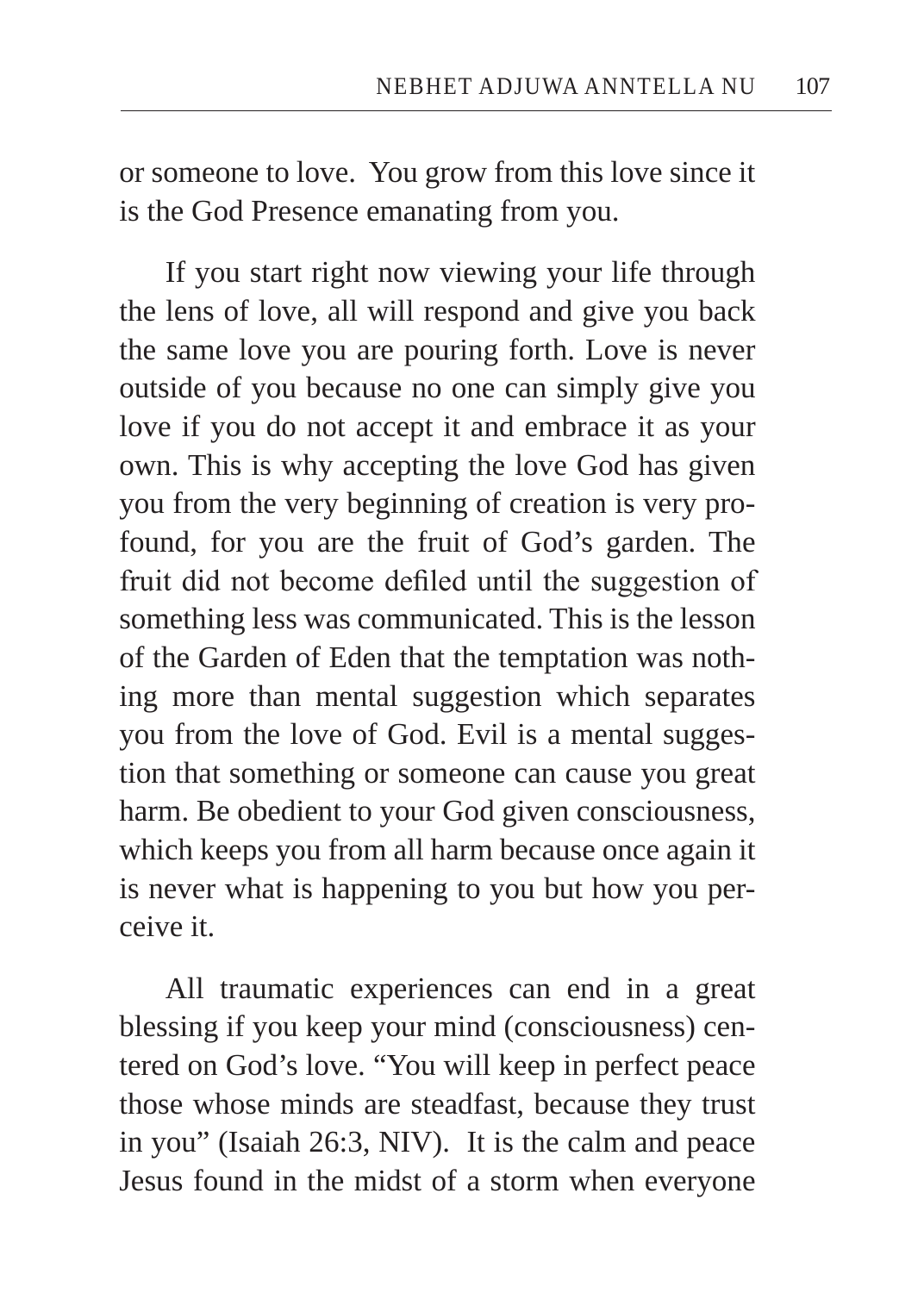else could not sleep and rest in God's love. You must learn to surrender to love, for there is no presence or power greater than God's Love. All of your needs are met in love. You care because you feel love. Embrace yourself in Life and Love. Surround yourself in peace and love and this will be your protection.

Once upon a time there was a girl who had four boyfriends.

She loved the fourth boyfriend the most and adorned him with rich robes and treated him to the finest of delicacies. She gave him nothing but the best.

She also loved the third boyfriend very much and was always showing him off to neighboring kingdoms. However, she feared that one day he would leave her for another.

She also loved her second boyfriend. He was her confidant and was always kind, considerate and patient with her. Whenever this girl faced a problem, she could confide in him, and he would help her get through the difficult times.

The girl's first boyfriend was a very loyal partner and had made great contributions in maintaining her wealth and kingdom. However, she did not love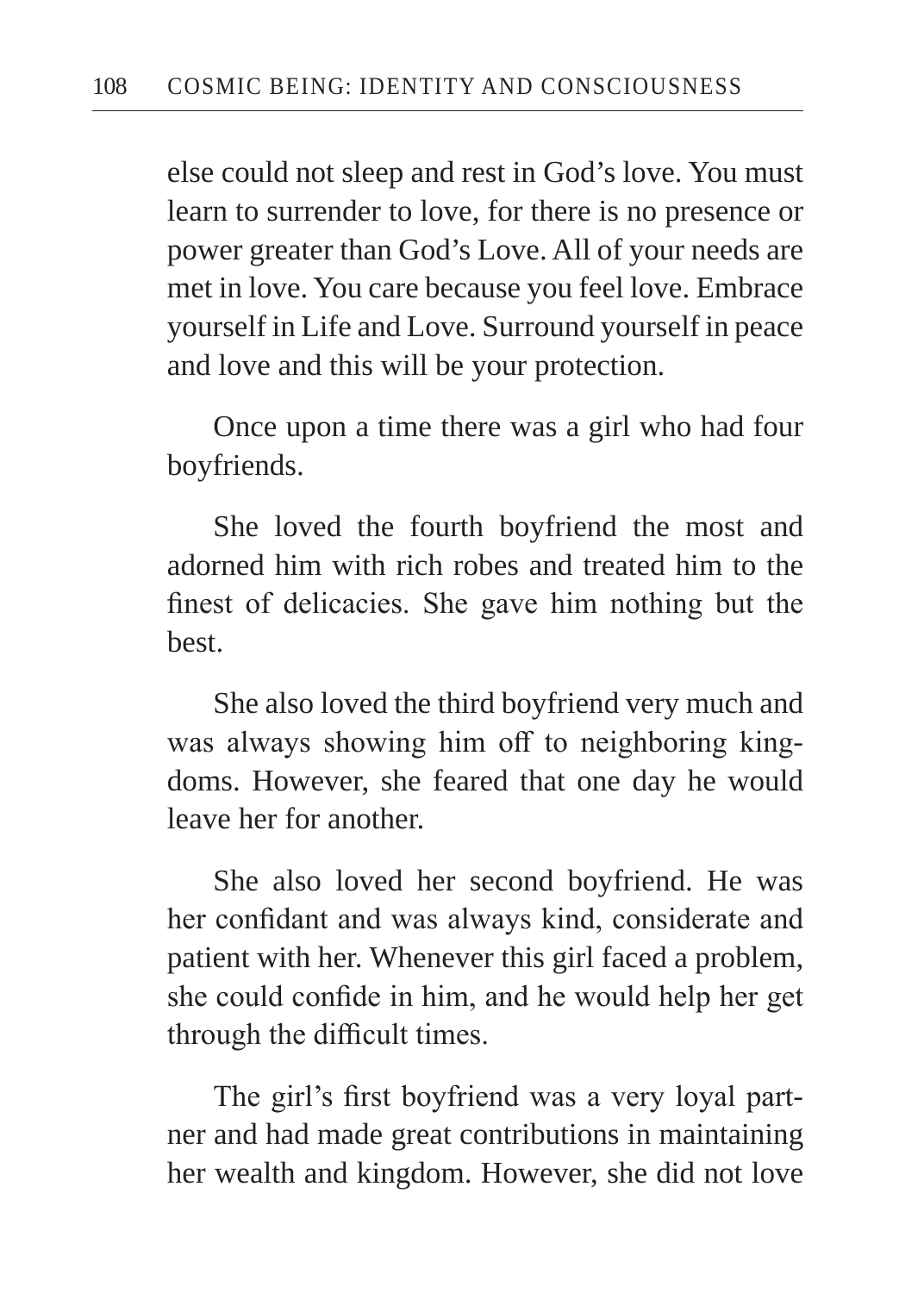the first boyfriend, although he loved her deeply, she hardly took notice of him!

One day, the girl fell ill and she knew her time was short. She thought of her luxurious life and wondered, 'I now have four boyfriends with me, but when I die, will I be alone.'

Thus, she asked the fourth boyfriend, 'I loved you the most, endowed you with the finest clothing and showered great care over you. Now that I'm dying, will you follow me and keep me company?

'No way!' replied the fourth boyfriend, and he walked away without another word.

His answer cut like a sharp knife right into her heart.

The sad girl then asked the third boyfriend, 'I loved you all my life. Now that I'm dying, will you follow me and keep me company?' 'No!' replied the third boyfriend. 'Life is too good! When you die, I'm going to marry someone else!' Her heart sank and turned cold.

She then asked the second boyfriend, 'I have always turned to you for help and you've always been there for me. When I die, will you follow me and keep me company?'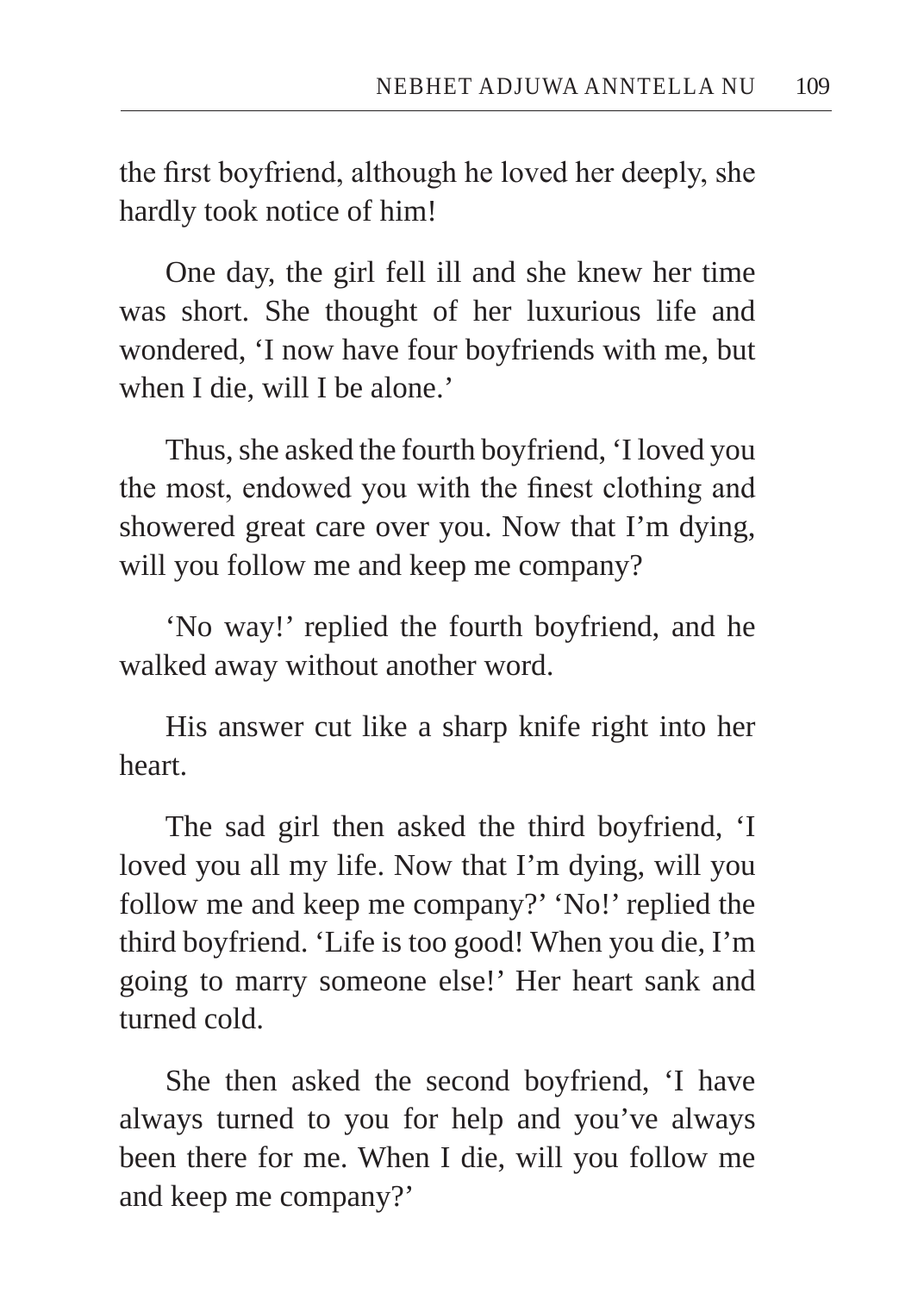'I'm sorry, I can't help you out this time!' replied the second boyfriend. 'At the very most, I can only walk with you to your grave.'

His answer struck her like a bolt of lightning, and the girl was devastated.

Then a voice called out: 'I'll go with you. I'll follow you no matter where you go.' The girl looked up, and there was her first boyfriend. He was very skinny as he suffered from malnutrition and neglect.

Greatly grieved, the girl said, 'I should have taken much better care of you when I had the chance!'

In truth, you have four boyfriends in your lives:

Your fourth boyfriend is your body. No matter how much time and effort you lavish in making it look good, it will leave you when you die.

Your third boyfriend is your possessions, status and wealth. When you die, it will all go to others.

Your second boyfriend is your family and friends. No matter how much they have been there for you, the furthest they can stay by you is up to the grave.

And your first boyfriend is your spirit. Often neglected in pursuit of wealth, power and pleasures of the world.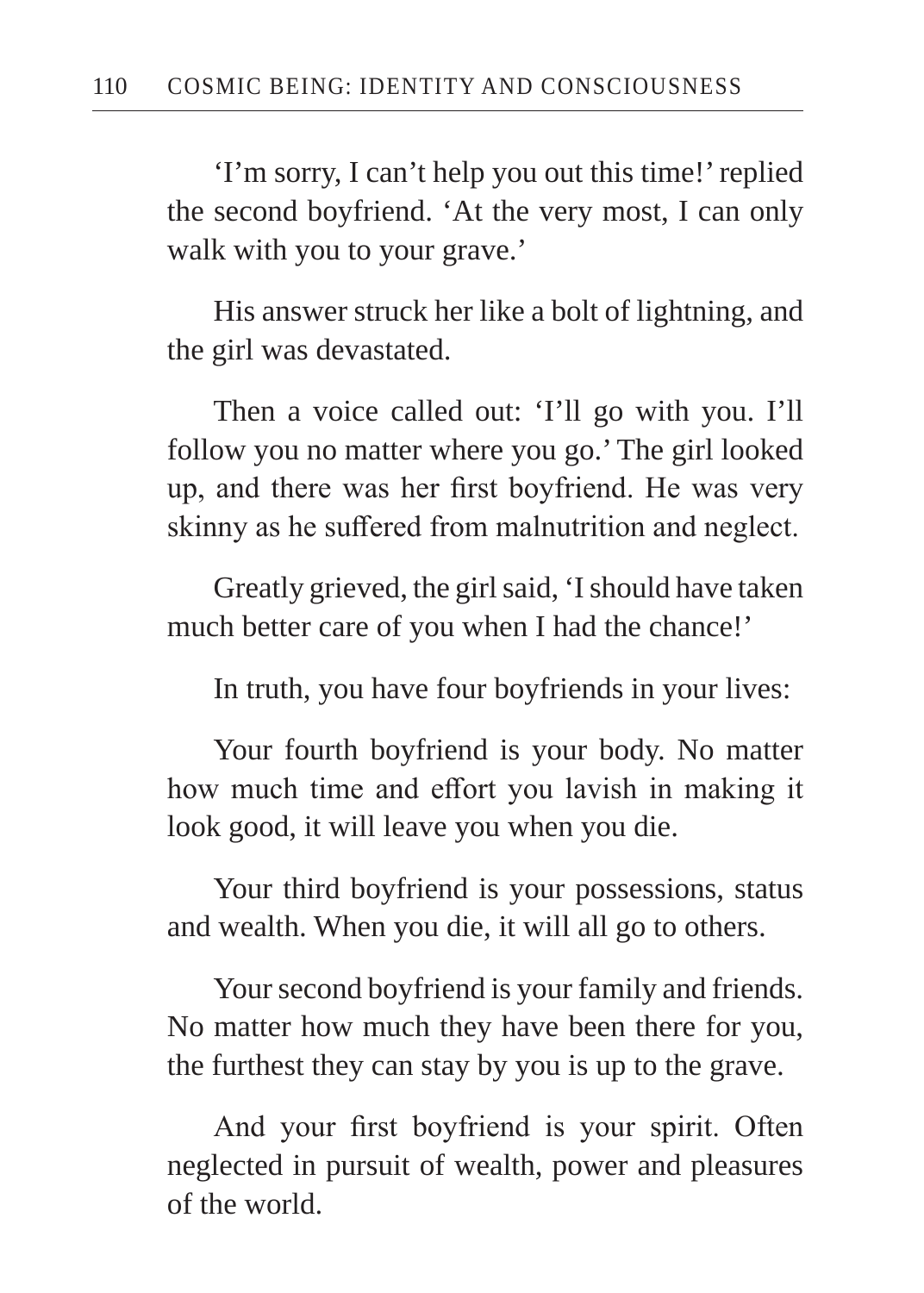Your spirit is the only thing that will follow you wherever you go. Cultivate, strengthen and cherish it now, for it is the only part of you that will follow you to the throne of God and continue with you throughout Eternity.

You can look for love outside yourself but it will only be temporary. A soul mate may be your best companion and sharing this life experience is important but it is not the completeness gained from understanding there is only one Comforter. There are those situations in relationships were unhappiness seems greater than the love that should be present. What was once your happiness now causes great pain and many times you are determined to leave.

Being happy does not mean everything is perfect. It means you have decided to see beyond the imperfections. Seldom do you consider your own issues and can only place your attention on their flaws. Prayers for harmony and peace are not answered. "Perhaps the husband or the wife you have, you think is far from being suited to you or capable of helping along your "spiritual" awakening, being only a hindrance and detriment, instead" (The Impersonal Life, 157). No one can truly make your life or spiritual experience better, only you have control over this. Another can only share in your life of abundance and peace.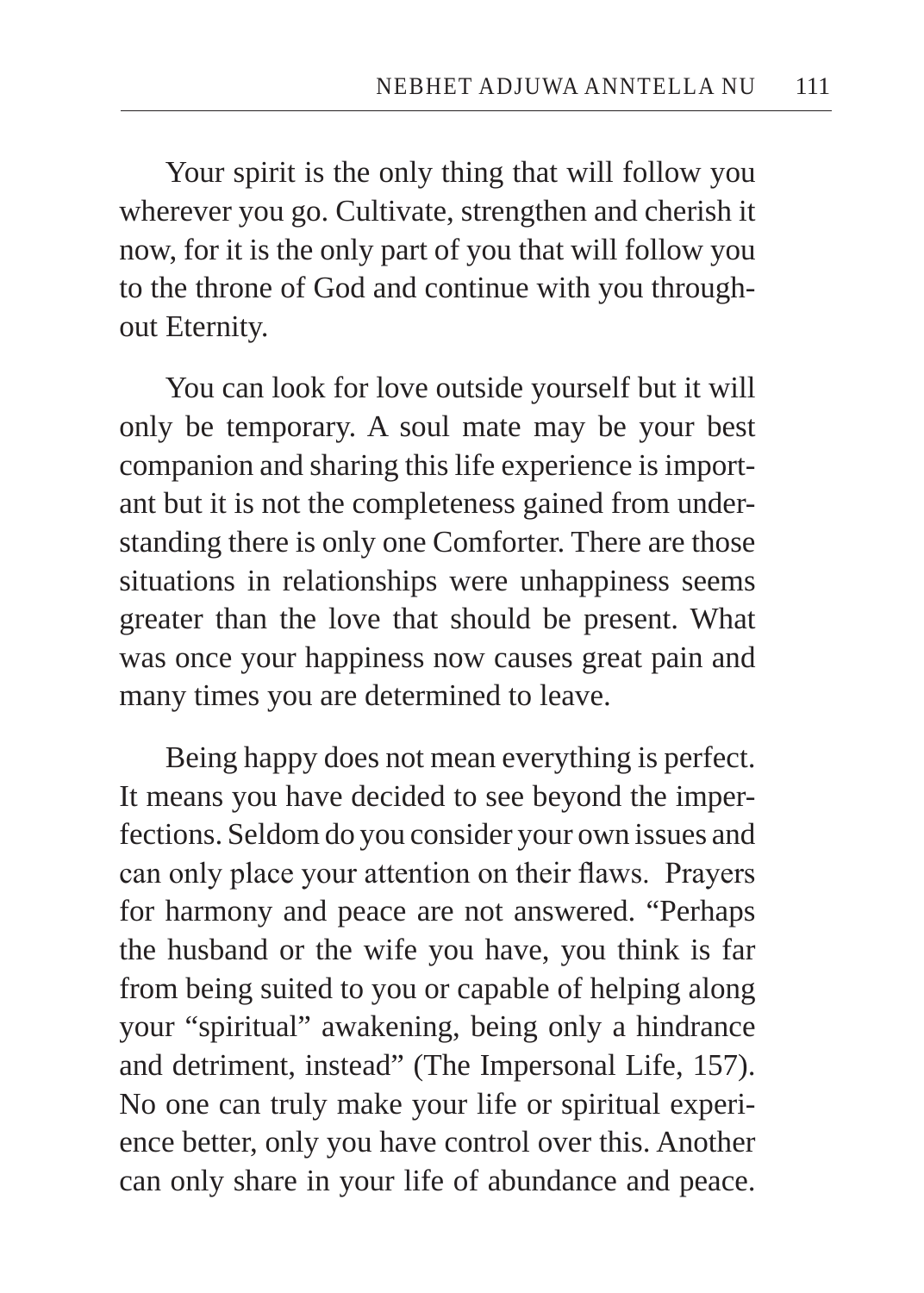If you are not experiencing peace and abundance for yourself then no one can bring these to you. The person you are seeking is yourself and the relationship you have established with your Creator.

You cannot turn away from the issues you face in any relationship because it is your opportunity for growth to step outside of your ego and recognize the person God created for pleasure. "You may run away if you will, but know that you cannot run away from you own personality; that, in selfish craving for a "spiritual" mate you may attract only one who will force you to a tenfold longer and harder search among the illusions of the mind, before you can again awaken to the consciousness of My Voice speaking within" (The Impersonal Life, 158). You may find yourself turning from one person to another to fulfill your desires and then realize you cannot find this spiritual soul mate you long for. Your soul mate is not your dream relationship. This person is looking for something from you also, it is never just your desires.

"For a sympathetic and appreciative mate would only feed the personal pride and selfish desire for "spiritual" power in you, and develop further the egotistic side of your nature. There is not human affection and God's love. There is only God's love that you share with everyone. There are not degrees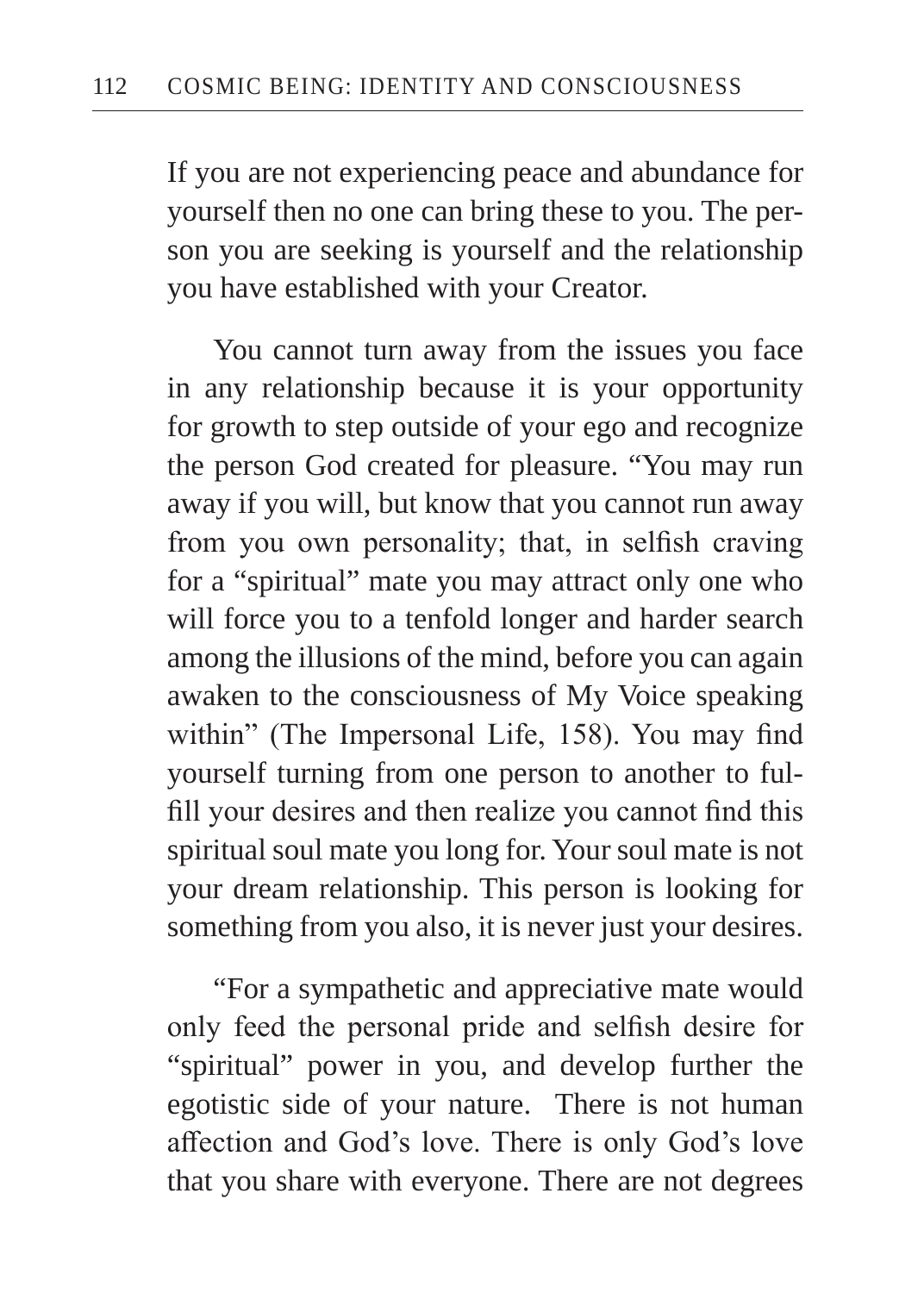of love and a particular love that you share with someone. If you think unconditional love is not real then you have not experienced unconditional acceptance. You have to be first accepted before you can be loved. If there are conditions for accepting you as a friend then there is less to love. Love is perfect not people.

If I am perfect, no changes needed, there is so much more to love. There are no conditions in God's love even though you feel violated and abused by someone, it was never about how the person has treated you; it is how you treat yourself. If you love regardless of flaws and embrace yourself then no one can abuse you. You are equal not less than another and this is the beginning of any harmonious experience because there is nothing to prove. You are what God created. You would accept the other for who he or she is and choose to be a friend. "A loving, trusting yielding mate might encourage only selfishness and conceit, when you are not yet abiding in the consciousness of My Impersonal Love; while a tyrannical, suspicious, nagging mate may provide the soul discipline you still need" (The Impersonal Life, 158).

Everyone in your life is there for a reason and for your highest good. You must learn to live beyond expectations and imperfections in this world and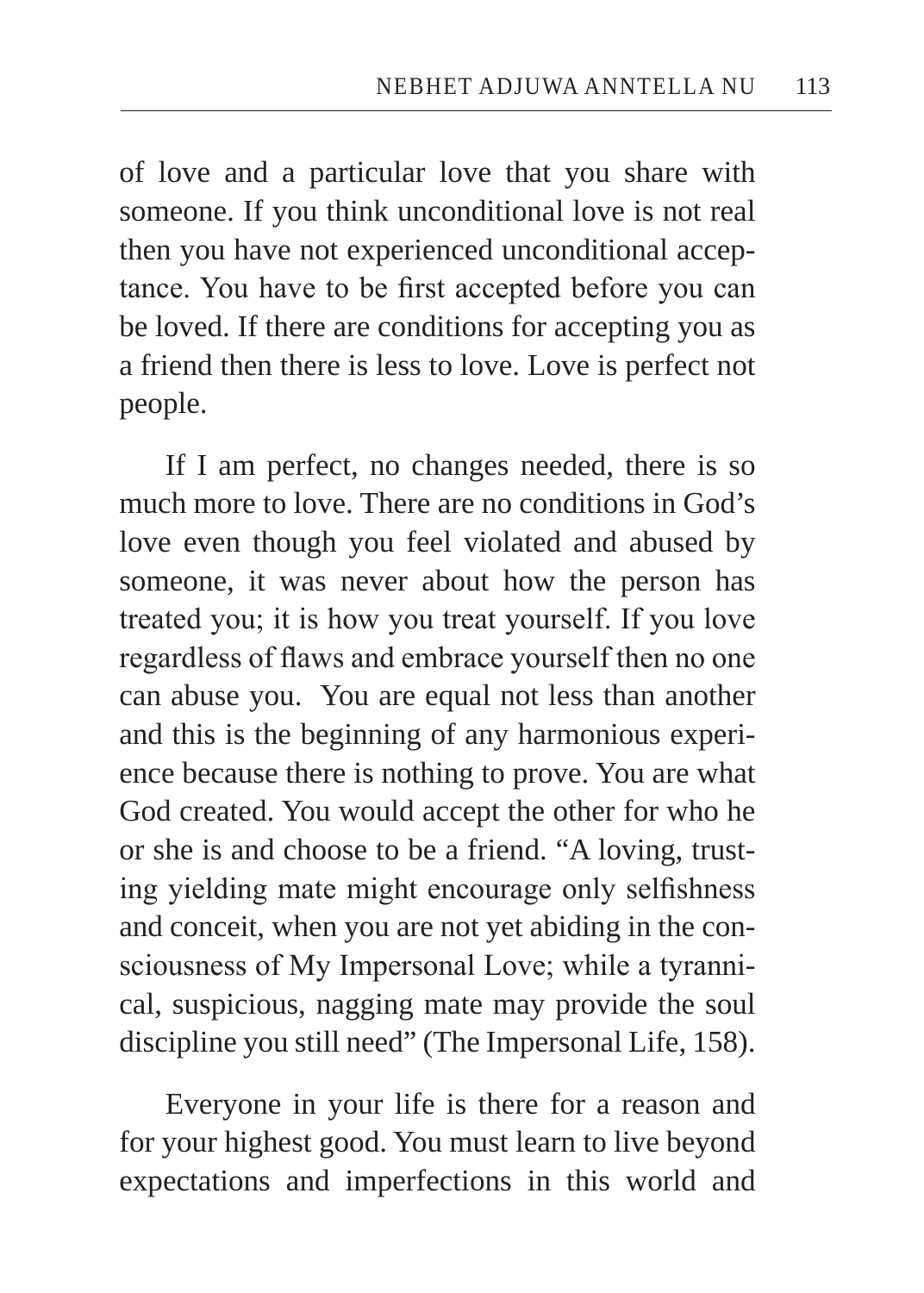people are indeed a part of this earthly experience. "Did you but know it, the one who is your true Soul mate is in reality an Angel from Heaven, even as are You, one of the Attributes of My Divine Self, come to you to teach you that only when you have purged your own personality so that My Holy Love can express, can you be freed from any conditions which may now be causing you so much disturbance of mind and unhappiness of Soul." (The Impersonal Life, 159).

Nothing and no one can separate you from this perfection that makes you like God. First find the Soul you desire from within and the Soul mate you seek in this world will appear, your Angel who will bring peace and much needed growth for two people to be able to live in harmony. You have a responsibility to live life vigorously and do things greater than you are. This applies to your relationships in pursuing interest that bring forth prosperity and bountifulness. You can only do this by connecting with a source greater than you are. The Cosmic Being is always reaching for the heavens. There is no reason why you cannot have all you desire. It is not selfishness but it is progress. "We humans need to ground ourselves in something real that is greater than we are. The new universe is as real as anything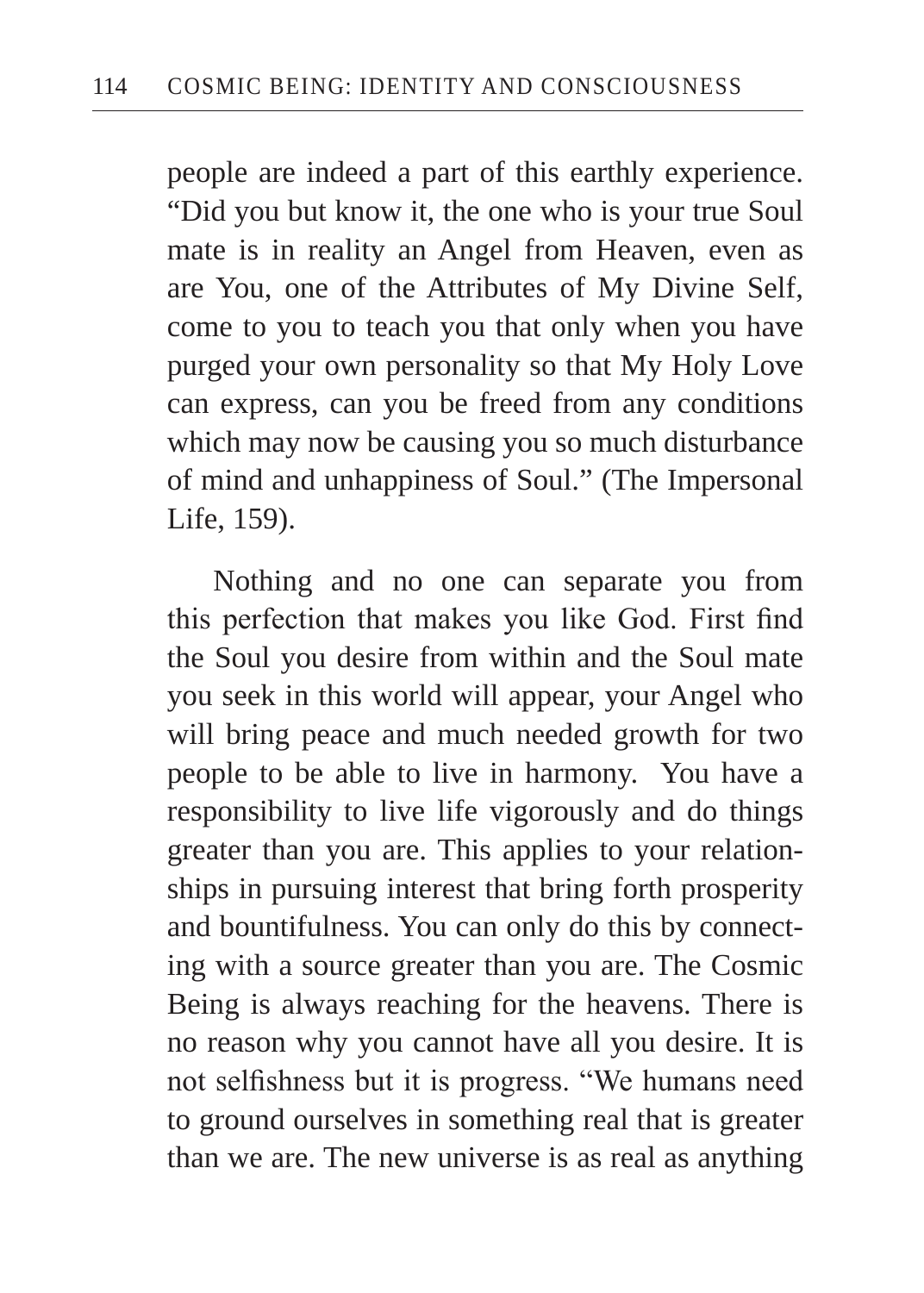can be" (Abrams and Primack, 242). Choose to be connected to this universal consciousness that is and will forever be whether you elect to be united or not you will always reflect upon the great.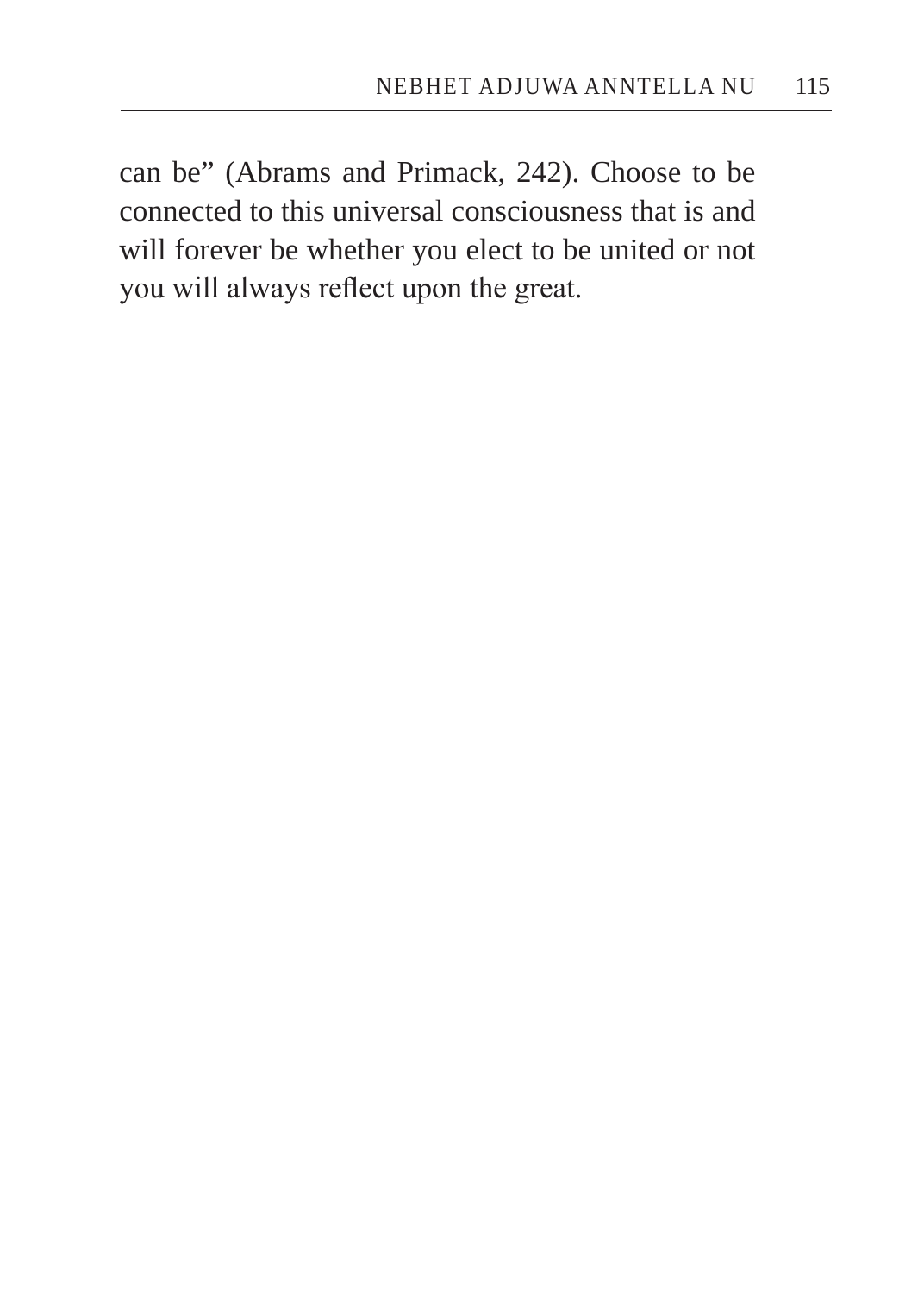## **Chapter 6**

## **Deflating the Ego and Establishing Your Divinity**

**Until you make the unconscious conscious, it will direct your life, and you will call it fate. Carl Jung**

**Hidden in our problems is a bit of still undeveloped personality, a precious fragment of the psyche. Without this we face resignation, bitterness and everything else hostile to life. Carl Jung**

Until you decide to face your responsibilities in making dynamic changes in your life to live in harmony with others and nature, problems will continue to develop.

You are aware of your challenges because you are affected more than anyone else by the choices you make. You are made to live with your choices and everything you experience stems from your choices, and no one else is to blame for your problems.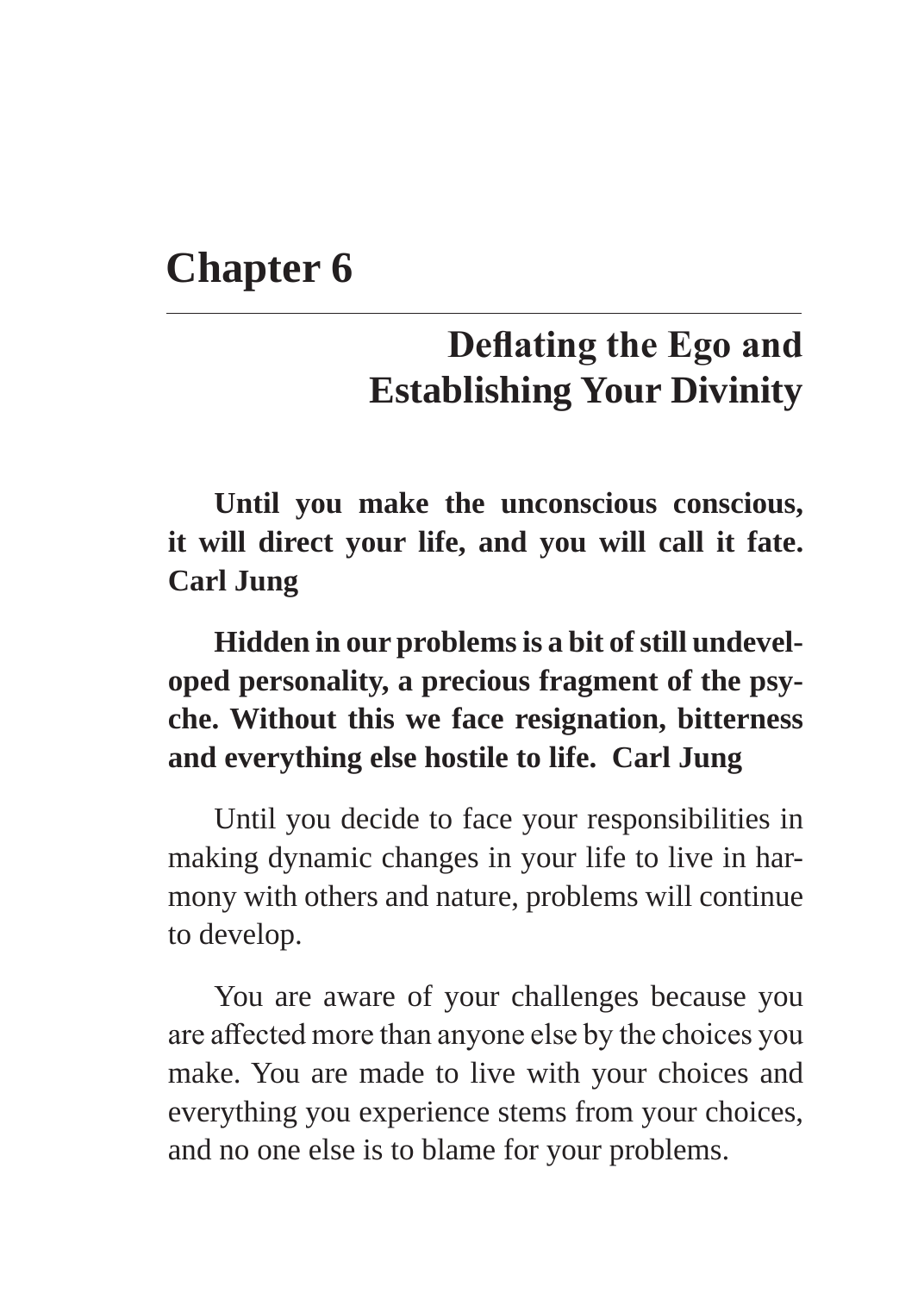It is the ego you are constantly battling with and arrogance that no one should see the real you, the one you are not happy with.

In " An Introduction Into The World Of Carl Jung The Shadow, The Archetypes and The Symbols" by Meredith Moonchild, she explains that Jung believed the psyche was made up of several different but interacting systems, the three main ones are the ego, the personal unconscious and the collective unconscious (41). She continues to present how the ego functions according to Jung, "The ego represents the conscious mind, the one that comprises of the thoughts, memories, and emotions a single individual is aware" (41). Here is where the choices you make take form by what thought you entertain and memories of the past you dwell on.

Do your emotions control you and put you in a place of self-defense and venerable? How do you identify yourself and where do you reside in consciousness. Does what you feel inside create a positive outward experience?

How you feel is what you display to others. "The way we present ourselves to others and continue on about our daily lives" (Moonchild, 45) All of this describes the ego, your feelings about yourself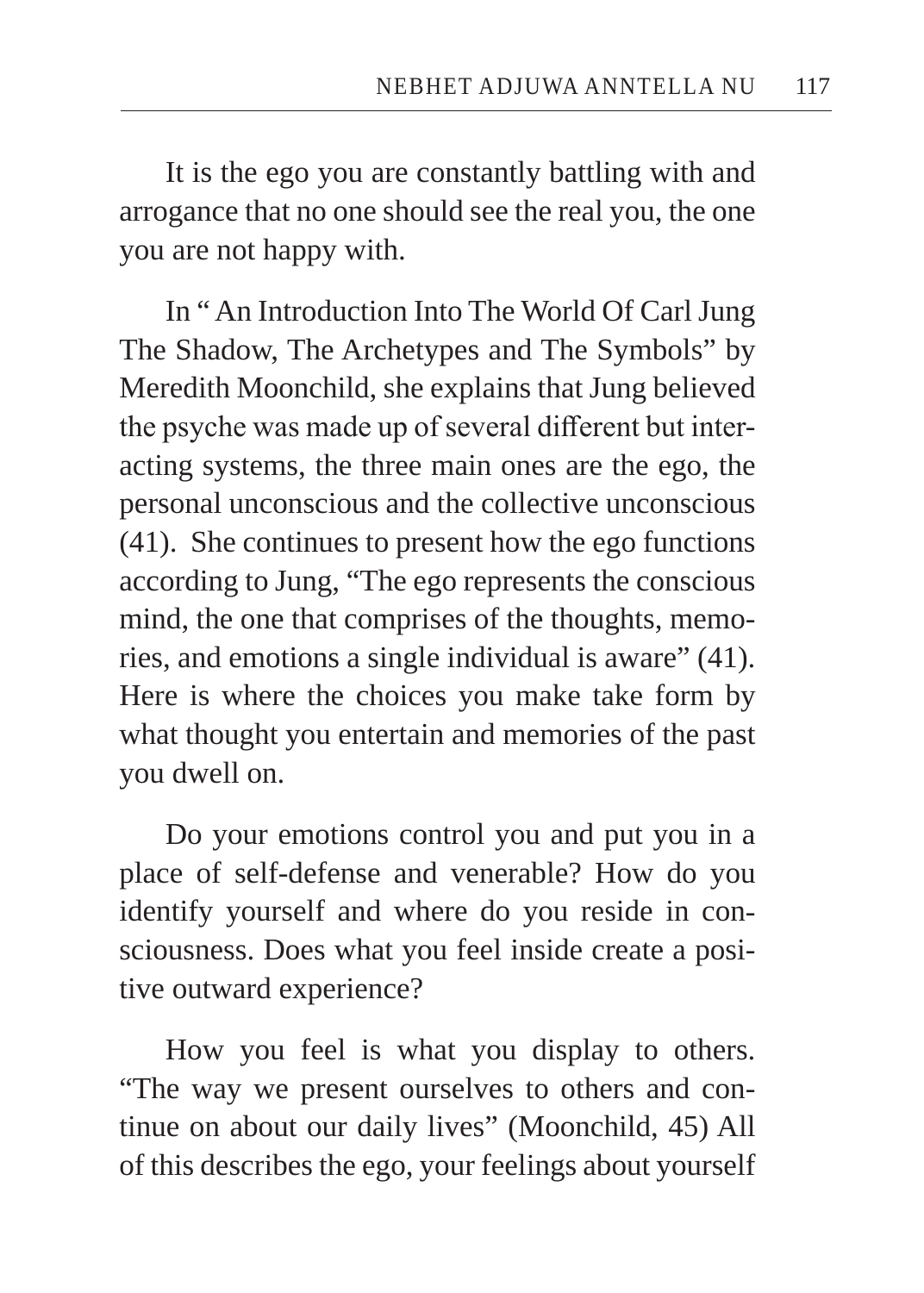and what you want others to see. If you flow through everyday life with thoughts of peace and abundance for yourself and others then you are entertaining God, but if there is something of doubt and fear then this is the ego.

The ego cannot reason, there is nothing but confusion. "The human mind has innate characteristics printed on it as a result of evolution. This is where our most primal fears are conceived (Moonchild, 59).

Jung describes these innate characteristics as archetypes and the first of these is the persona (mask). The outward face you present to the world. This hides your real face according to Jung and this is the conformity archetype. "This is the public face we put on to our peers, our bosses, our communities and sometimes even our families. This is not who we really are" (Moonchild, 59).

The ego lies to people and tells you that you cannot be an individual who chooses to live in truth, but would rather live a life of illusions and fear of what might happen if someone finds out you have faults. The ego has you to believe that no one loves you as you are and to be accepted you must be sexy, smart, successful, and acquire lots of material wealth.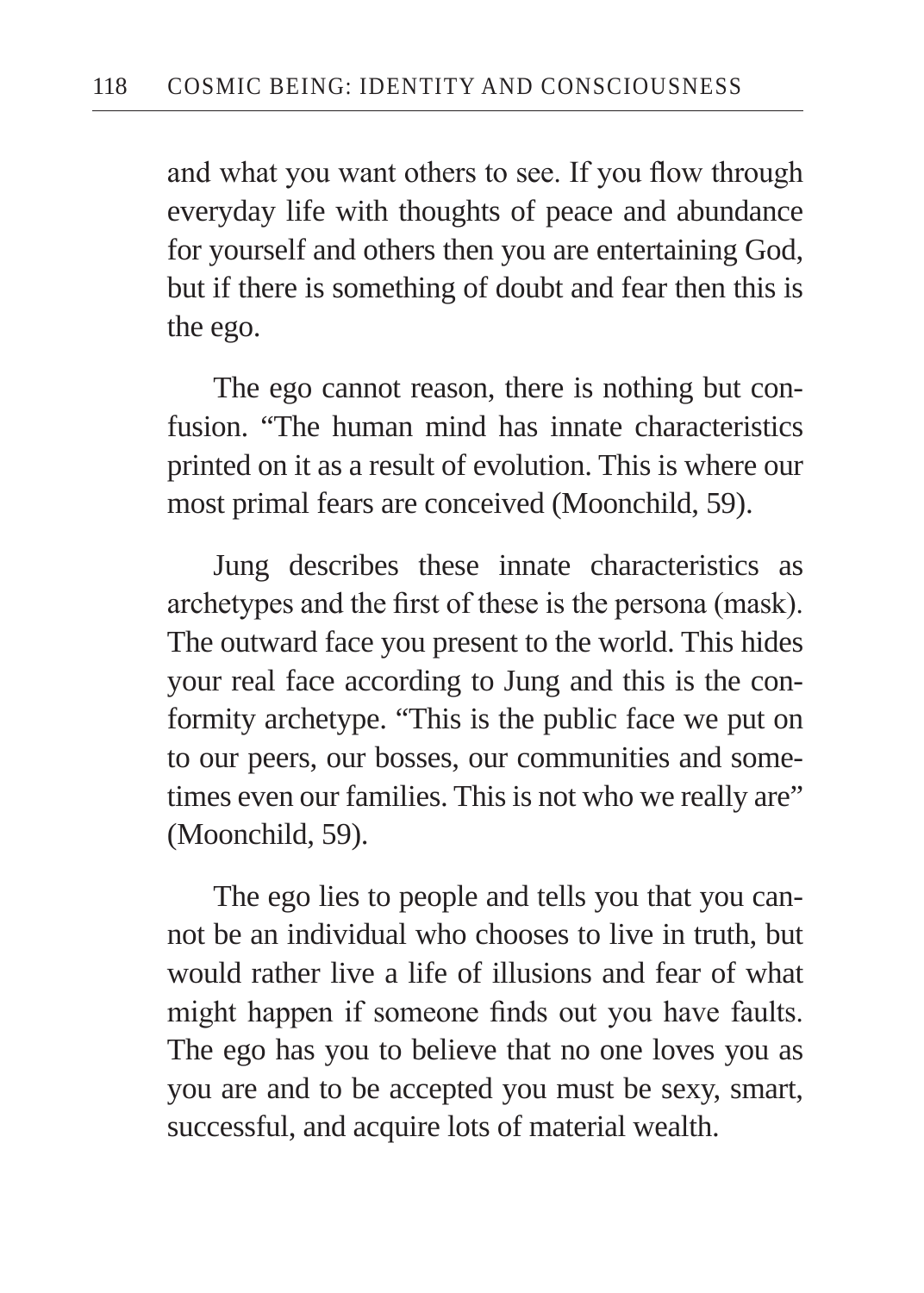"Jung identified eight patterns for how we carry out these mental activities commonly referred to as function-attitudes" (Moonchild, 106). Your attitude is your aptitude, which is your natural ability to function and carry out things on a daily basis. The key word is "natural" which relates to nature and what you nurture. What is natural has nothing to do with how the world perceives things because all that is eternal derives from nature in soul and beauty. The worldly or outward is temporal because it changes all the time and losses its value. You and others add value to material things and stir up emotions of unworthiness if you do not possess certain material things like a big house, an expensive automobile or college degree. This is not to say if you have these things you are centered in the ego, but it is to say if you do possess them do they define who you are or are you becoming something greater? And if you do not possess them then how do you feel about yourself and are you greater than these things?

There is a spiritual connection in this understanding of how you connect with nature, the universe and creation. This consciousness or understanding is what empowers you to the point of seeing yourself as a co-creator and establishing your Universal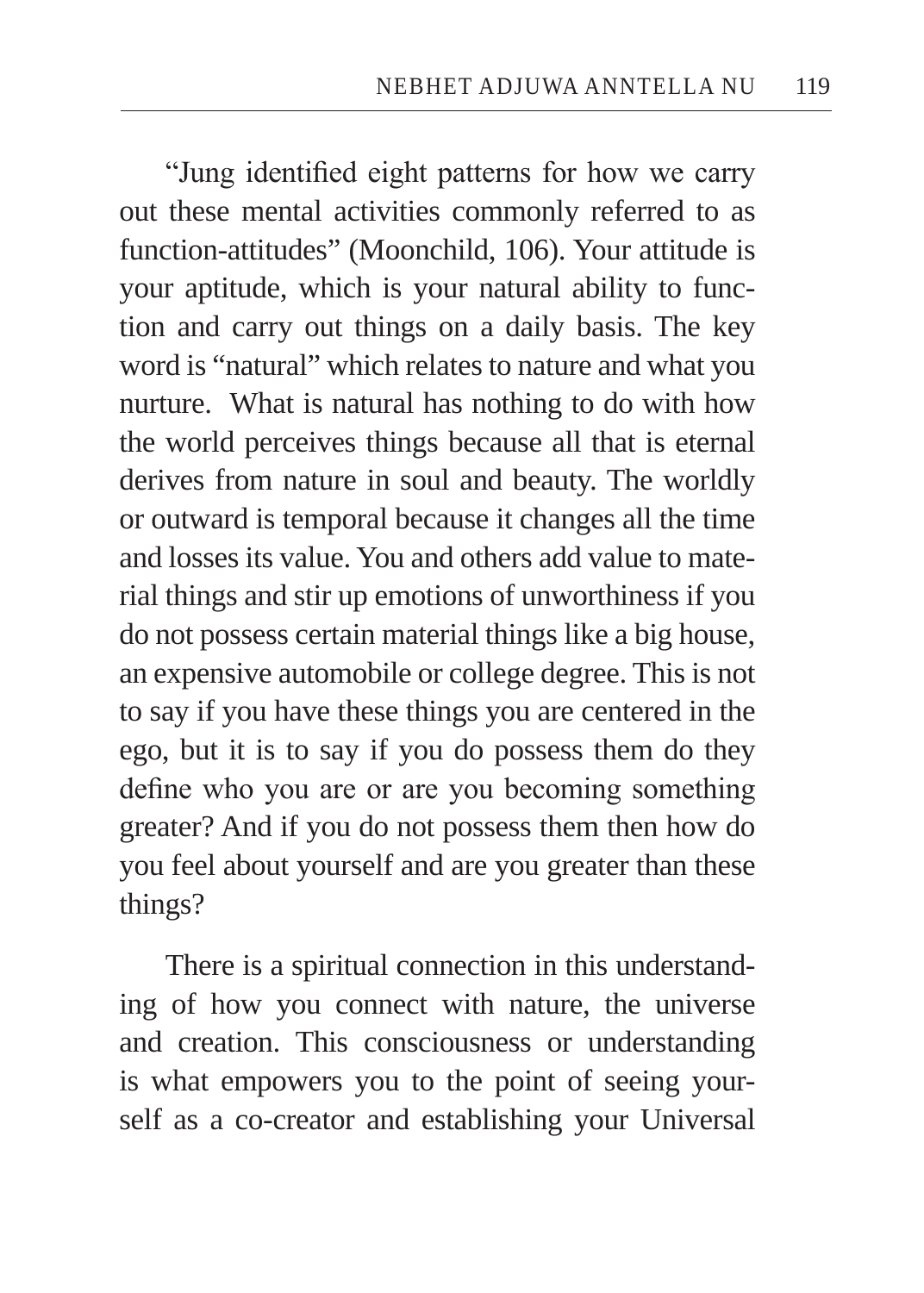Consciousness as a Spiritual Light Being and identifying a new reality as an Idea of God, A Cosmic Being.

Jung identifies attitudes from two perspectives, "extroversion and introversion, these are the opposite ways in which you adapt to, or orient yourself to the world. Extroversion is the movement towards the outer world of people, places and things. Introversion is the movement toward the inner world of thoughts and ideas, "The world inside us" (Moonchild, 111-112).

Here is where choice exist once again, how do you choose to thrive in this world? Do you desire people places and lots of things or are your thoughts and ideas about your world healthy and give you peace and a sense of purpose? You create your own world because this world is an illusion. You must create a better world from within.

You must acknowledge your kinship with the Creator. It is not that you live in a material world. It is your spiritual value to the world and acknowledging your sense of purpose that adds to a meaningful life. You should ask yourself am I living out my true identity my authenticity? This answer to this question reveals your light. The material self has weight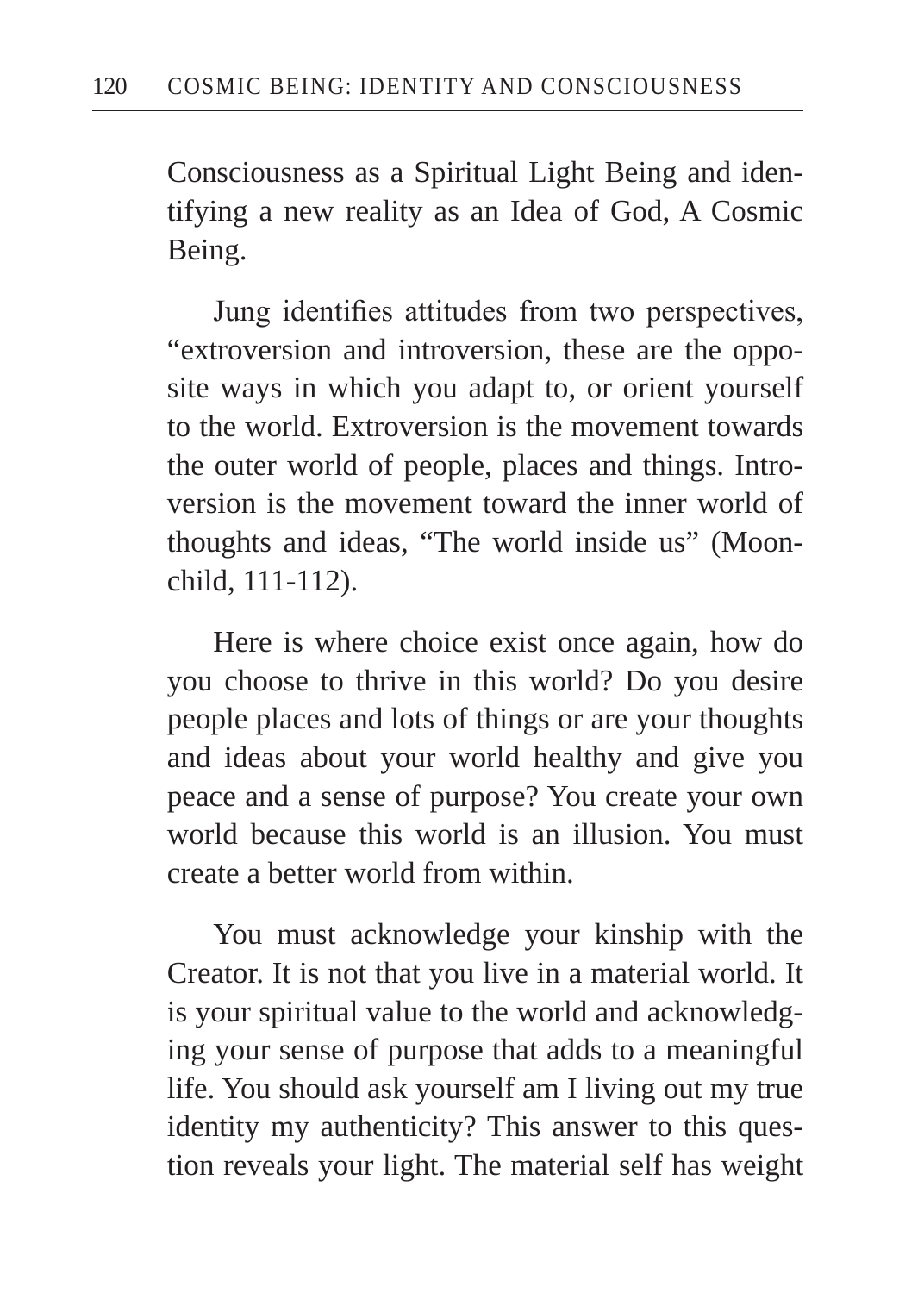and can be very dark because it identifies with what you have and not who you are.

You are a continuous Light Being, which implies permanence and stability, unchanging and unyielding. You connect with this Supremacy by abiding in the law of Spirit and claiming your existence as a Divine Energy Force/ Cosmic Light Being, which is your oneness with God and all of creation. This identity has nothing to do with ego or arrogance because there is no room for anything or anyone; it is all you and your Creator.

Moonchild further expresses this idea," In respect to these two (extroversion and introversion), we can move between the two as we need to. However, we are only comfortable inside one or the other, the one we are most comfortable with is our attitude" (112). It is no wonder why attitude plays such a key role in life and so many take on negative attitudes towards life and others. All becomes a cruel and dirty life and people can cause great harm. You live on the defense and hurt others before they hurt you or you constantly shield yourself from harm by pretending you are cold and callous. You describe yourself as a "bitch" and not to be messed with or treat others as they treat you. All feelings are outward and reactions to people and life's circumstances, its pleasures and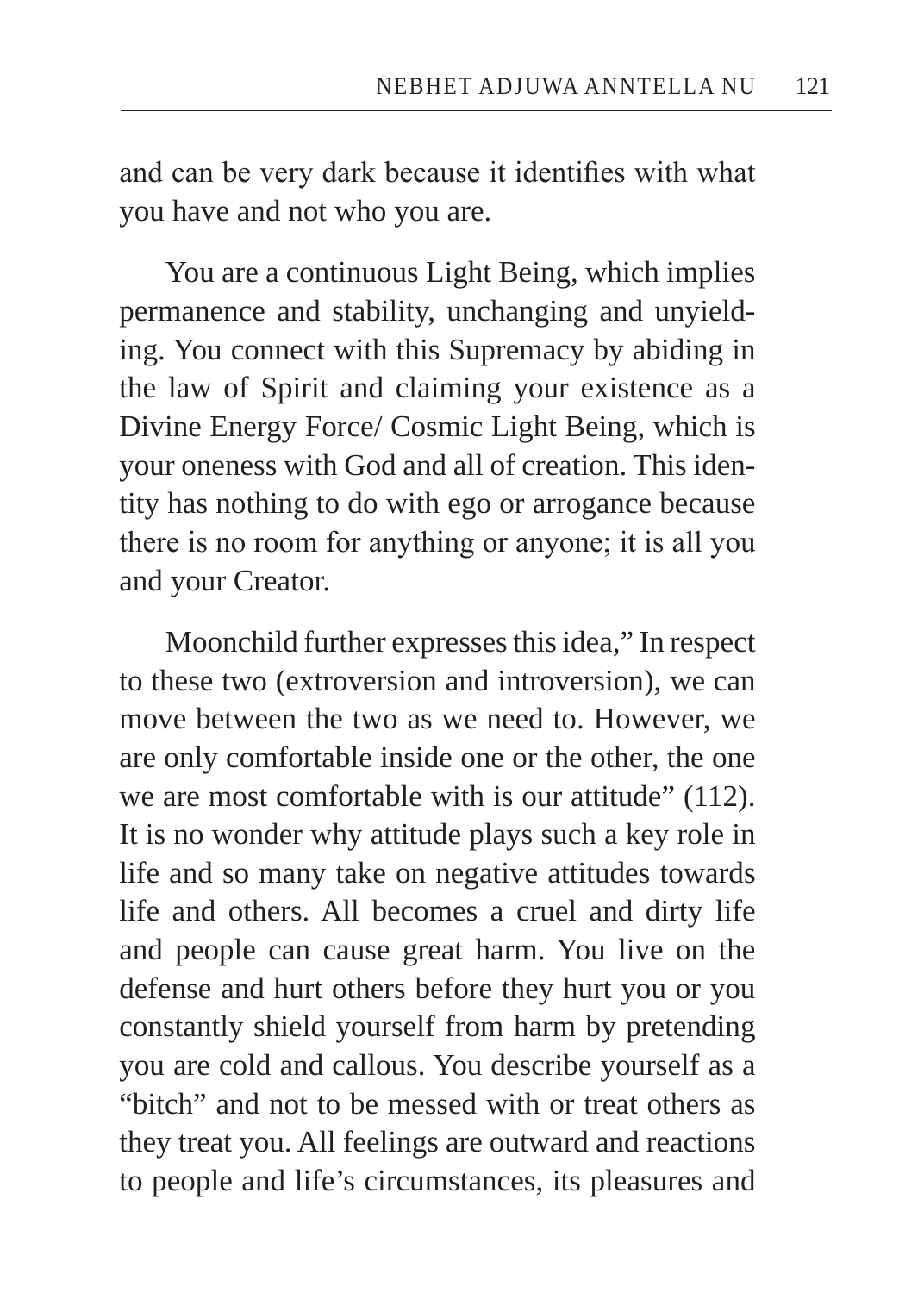pain. You develop your introverted self to better your outward experience. One serves the other for meditation and contemplation makes your life experience less challenging.

You choose your course in life by the choices you make and what you do. No one is to blame for your choices. God always provides an opportunity to remove yourself from bad situations it is you who chooses to remain in a dysfunctional situation. You are self-conscious, thinking, choosing being exercising individualized intelligence, wisdom or God consciousness. You create everything in your life from your ideas. You move and form thoughts to ideas and things are created from your ideas. When you live from this introversion that Jung refers to where you create a world of harmony and contentment here exist your comfort zone. This is why Jung states you cannot live in both worlds and find your authentic self, a Cosmic Being.

The true goal in life is to stay centered in this Spirit (introversion), which is your creative mind and stay connected to the one conscious Mind. Stop trying to live in both worlds (extroversion and introversion) it only leads to insanity and depression. If you move between both there is no comfort because one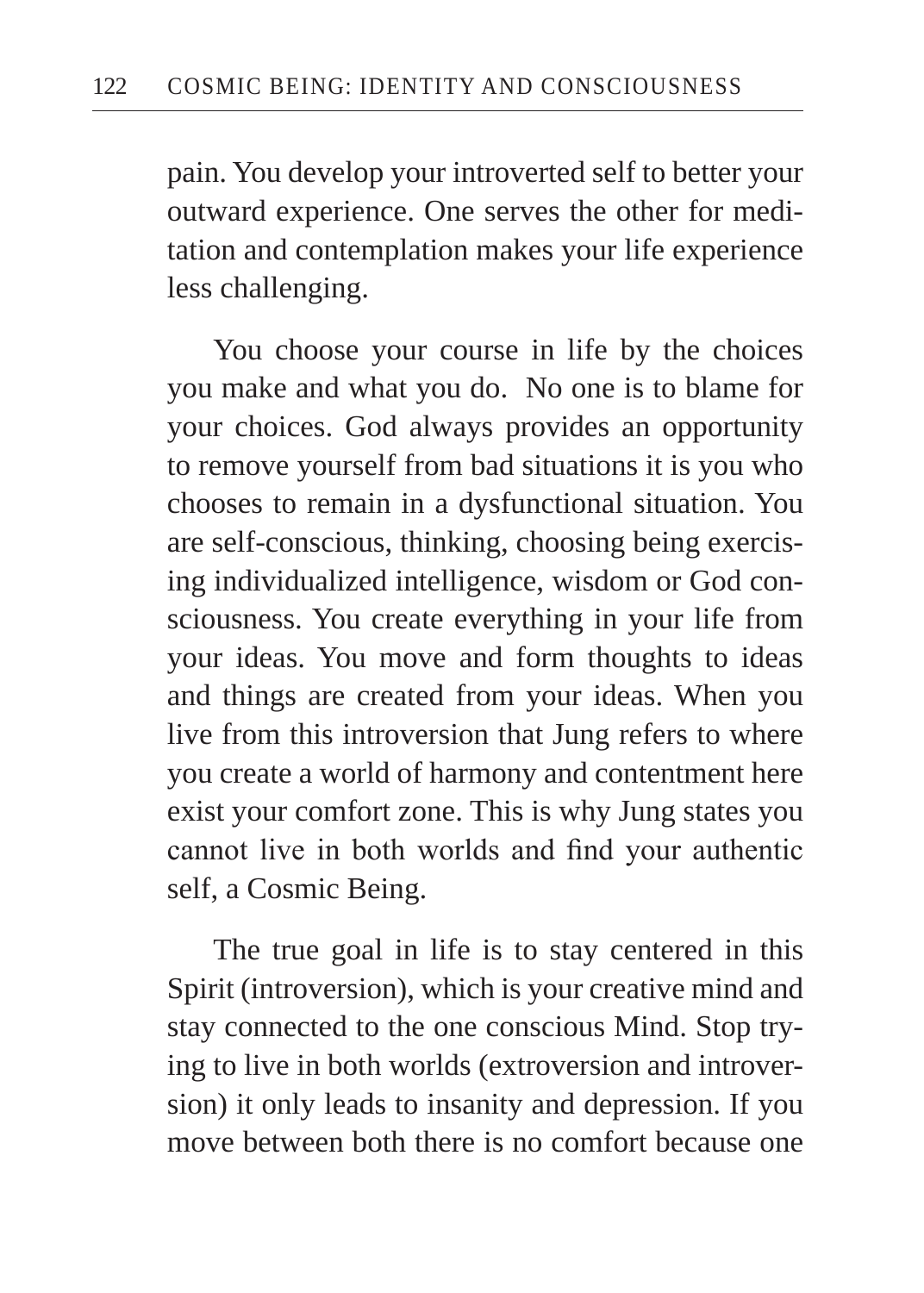does not sustain the other and your attitude about life and people is affected.

Never resist your transformation into empowerment, your Divine authority to stay connected and centered in Absolute Divine Authority. This is the "self" archetype that Jung defines, "the ultimate aim of every human on the planet is to achieve a state of self-actualization. At the top of the human needs list is the desire for a design, a feeling of ultimate almost godliness, the one where we understand everything and everything's purpose. This is the self archetype" (Moonchild, 93). Self-actualization is the ultimate goal in life for it is self-completeness and this is your Cosmic Being. You can only understand all of nature and its purpose by understanding who you are and the world can only introduce a little of this.

"Jung stated it could actually be psychologically detrimental to our well-being when our environment does not support us in use of our "dominant function" this is called falsification of type. When we are forced to live our daily lives presenting a mask or different persona, and we are comfortable with this and it becomes our abnormal norm. The falsity forced to live with and endure everyday becomes a sort of trap, when we are made to go against our natural selves, we begin to question who we are and often times find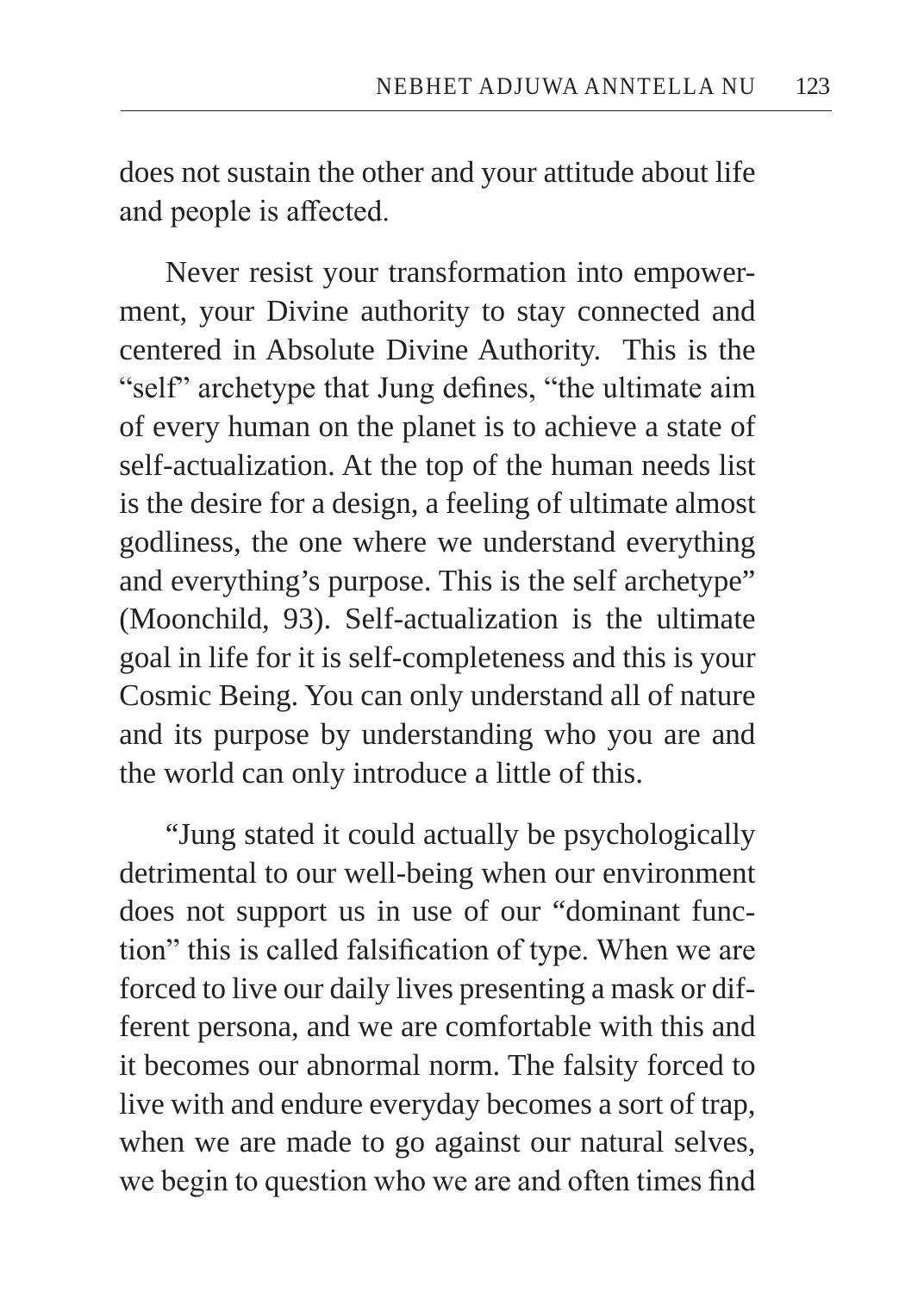ourselves in the middle of an identity crisis" (Moonchild, 157).

There is one author who stands out when it comes to identity and the outcomes of behavior, Tom Johnson in his book, "You Are Your Own Experience" explains, "It is identity that chooses" (loc 1791).

How you identify yourself creates your experiences. It has become apparent to me that when you stop resisting yourself and allow your thoughts, and ideas to be centered on what you know to be true and everlasting your Supreme Being, Cosmic Being are established. For whenever you allow yourself to be centered upon the beliefs and opinions of others you have missed the mark, sinned. Aim again and start focusing on your beliefs and what you know to be true for yourself. It does not matter if you feel you are right or wrong and do not allow yourself to be judged or feel guilty. Everything that irritates us about others can lead us into an understanding of ourselves.

Others should never affect you in a negative way. If you find yourself irritated by anyone this is your opportunity to discover why this person has taken away your self-control and freedom. Why have you given into their pitfalls? As long as you cen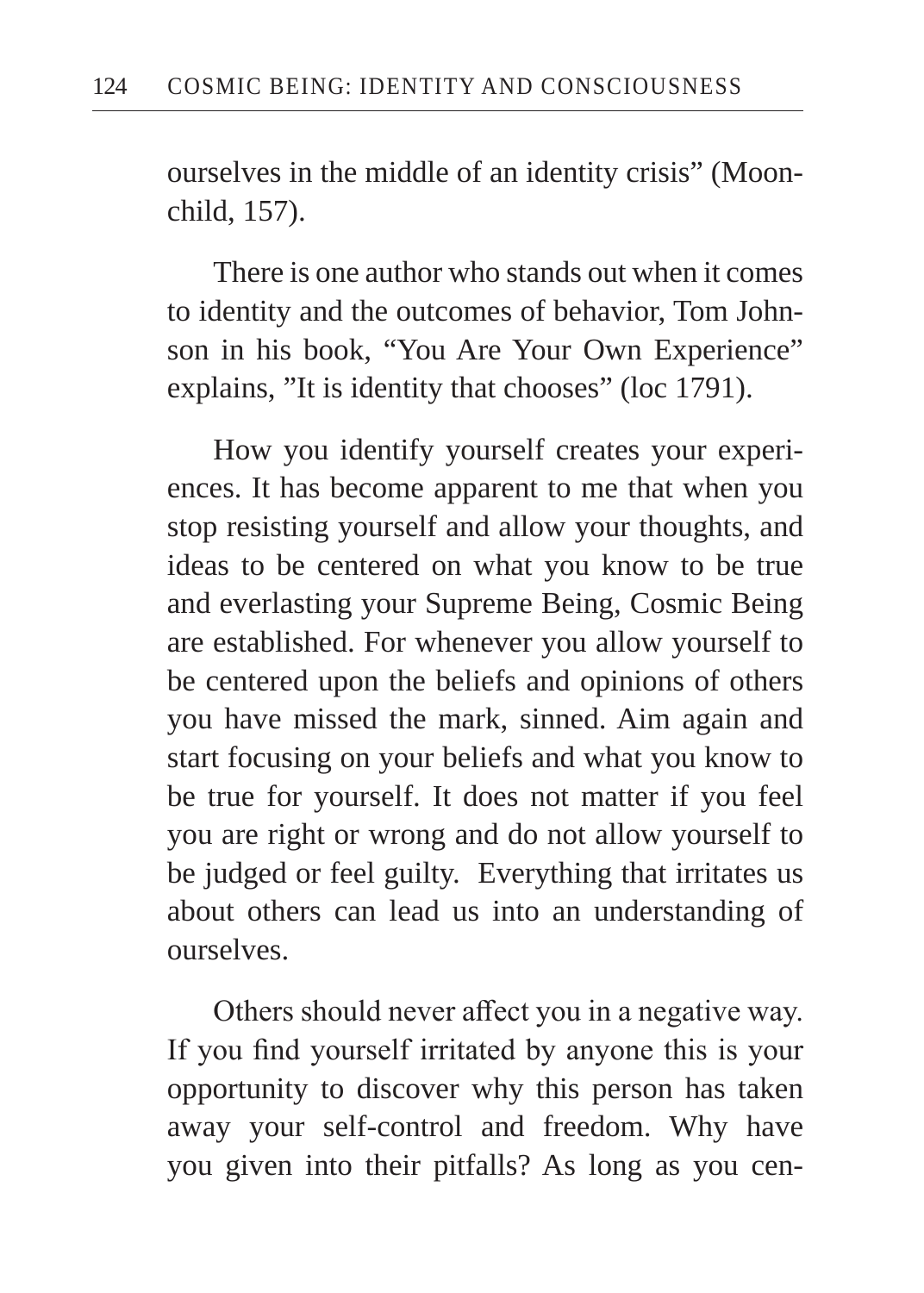ter yourself on your Cosmic Being and believe that God is directing you then all is well. No one else has to agree with you since no one can live your life for you. Never conform but "be transformed by the renewing of your mind" and accept the Divine will, for this is your purpose, which is revealed to you daily (Romans 12:2, NIV). Do not try to please anyone or expect someone to please you. Find pleasure in your own completeness and fulfillment. Choose YOU each and everyday. Be YOU and refuse to wear a mask.

Paul Lawrence Dunbar in his poem, *We Wear The Mask*, presents, *"We wear the mask that grins and lies it hides our cheeks and shades our eyes. This debt we pay to human guile with torn and bleeding hearts we smile. And mouth with myriad subtleties."* This poem reveals a profound truth about identity that when you appear to be someone else it hides your true feelings and causes severe pain because you cannot speak or reveal your truth or who you are. This is not about making a mistake it is about your individualized self-expression. Find your God self and reveal it to the world for it is your salvation to save the world through your Divine Purpose for being here.

You have a Divine role to play in life and all arrogance and ego is eliminated in the part you will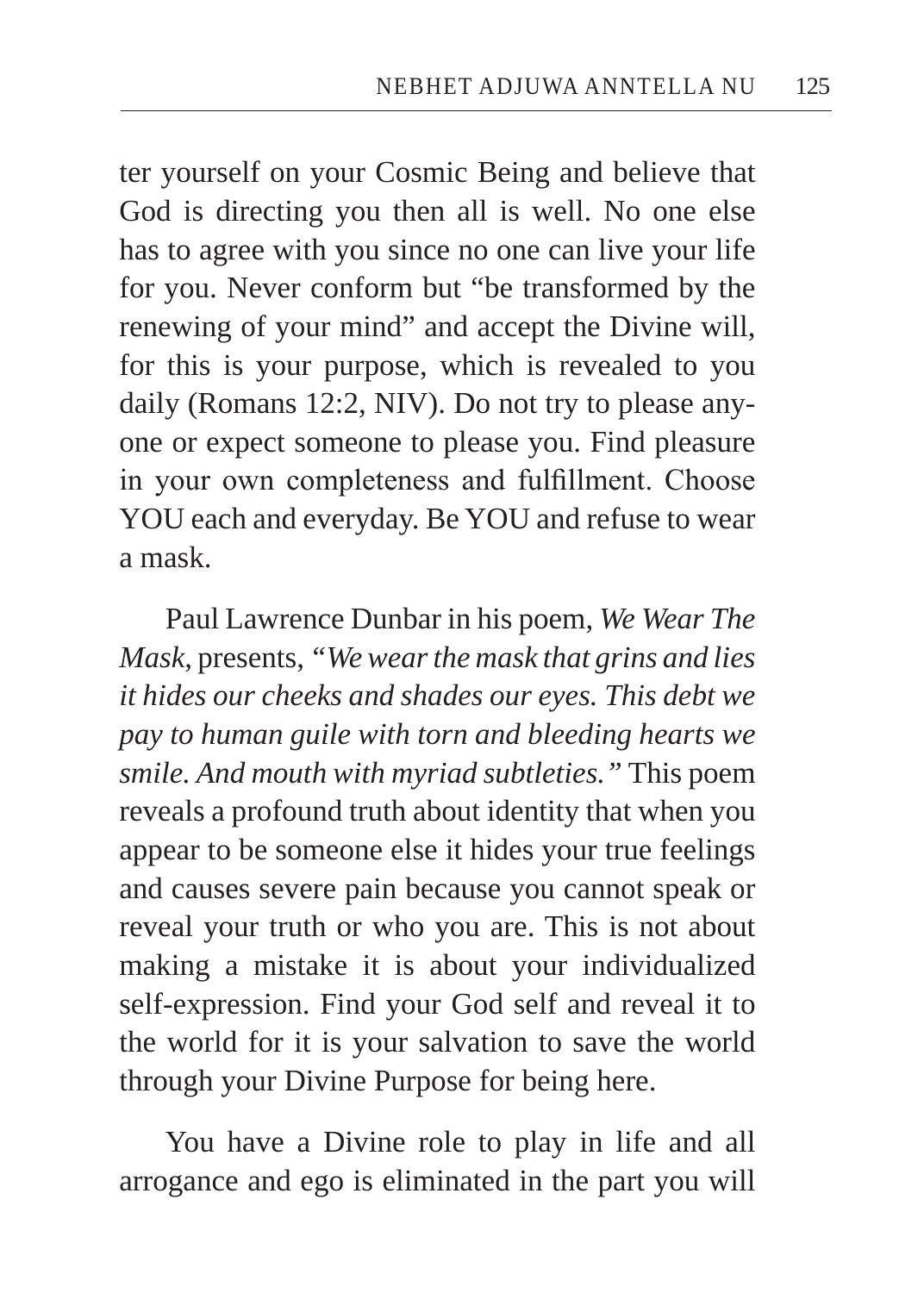play by understanding God has already anointed you and has prepared you to carry out His will for you." Then you will be able to test and approve what God's will is—the Divine's good. Pleasing and perfect will (Romans 12:2, NIV). It does not matter the role because you have already received the reward since only you can act this role out to its entirety. No one can judge this role and neither can you. If you do not accept it no matter what it is you have been called to do arrogance and your ego has now interfered with your blessing. If you think there will not be enough financial success from performing this role or notoriety and fame then you will never see the face of God or "Touch the hem of his garment". God has already given you the kingdom of Divine Glory and you want more. If you feel you do not have enough or not good enough, God will prepare you because God wants you to be successful. You are enough just as you are.

Actor Jim Carey says something very profound about getting all you want, "I think everybody should get rich and famous and do everything they ever dreamed of so they can see that it's not the answer." So, when I state you can have the kingdom and all you desire, this is of God's choosing for you. The desire is blessed as long as you understand God's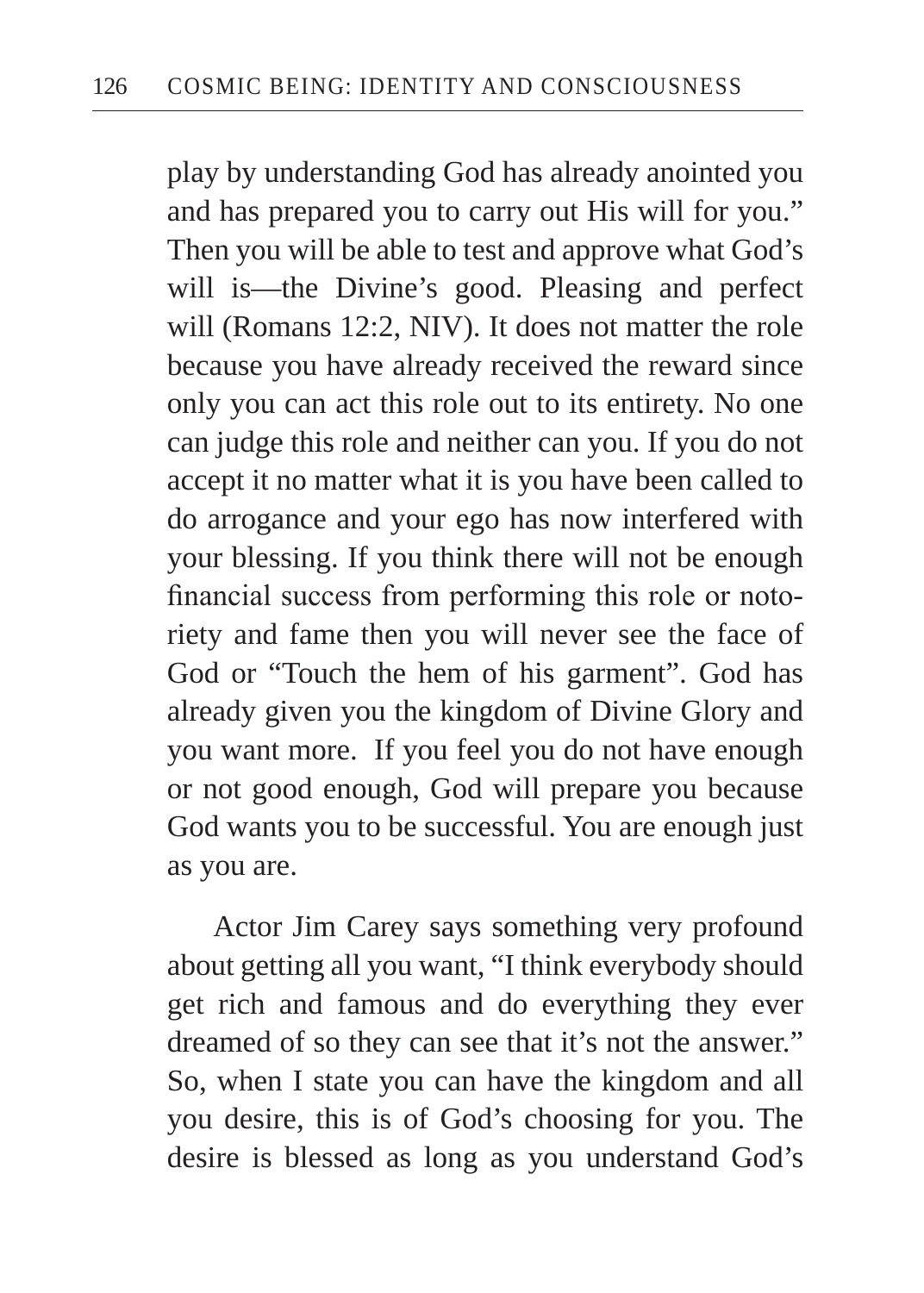reason for all you receive. It is about humility and allowing self to be guided and flow through life. If you are out on a search or mission in life to get these things then your arrogance will create your downfall because once you have received it then what is next. Your only goal in life should be to see God more clearly through the lens of love. God's blessings are eternal and they never leave you wanting more; you are fulfilled because you are living as a Cosmic Being.

You are the direct cause of everything you will ever experience, and what you see happening in your world is the effect. "Your surroundings to be sure, reflect your consciousness, but they will change the moment you are aware of Who and What you REALLY are, when you contemplate your Self as Cause rather than as effect" (Johnson, loc 1920).

At this time of the writing of this book, Donald Trump is the president elect and many are disturbed and wondering how a man of his character could become president of the United States? The truth is he is not God but a reflection of all God is just like you. No one can change his character; however, you can change your feelings about how your country will be affected by any presidency. You are the salvation to your world and what you think of yourself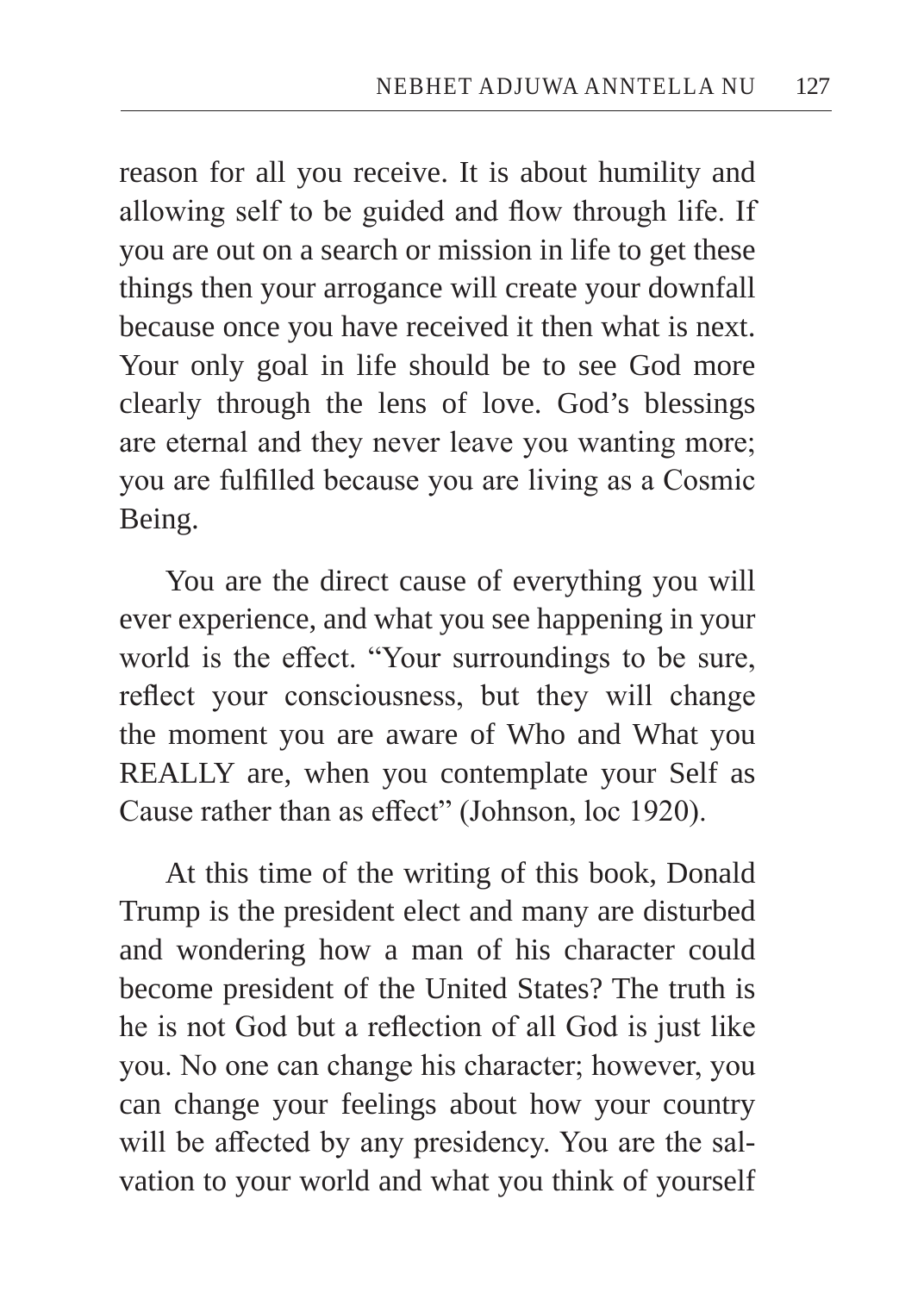and what you can do to make things better is what matters.

"What am I to do when somebody—the President of the United States—behaves in a certain way? After all, this is affecting the life of the country. Again, no matter what the experience is, I have to be Self-Aware. If I am to help (serve) the country; if I am to help (serve) myself; if I am to help (serve) you, I have to be Self-Aware first of all. In that SELF-AWARENESS, I am saying, THERE IS ONLY GOD." (Johnson, loc 1918).

Your only duty or business in life is to mind your own affairs and consider your thoughts and actions. "All that they (others) are is what They are, and is none of your business and this goes for your mate, your children, your mother and your father, your boss, your friends and whoever is in your life" (Johnson, loc 1966).

Any thoughts you form about someone else are your opinion. Someone else may have a totally different opinion about the same person you find many faults. You cannot ask someone to change their behavior for your benefit. "If you do ask it, you are requesting the impossible. They may try to give to you because they are trying to be loving, but you are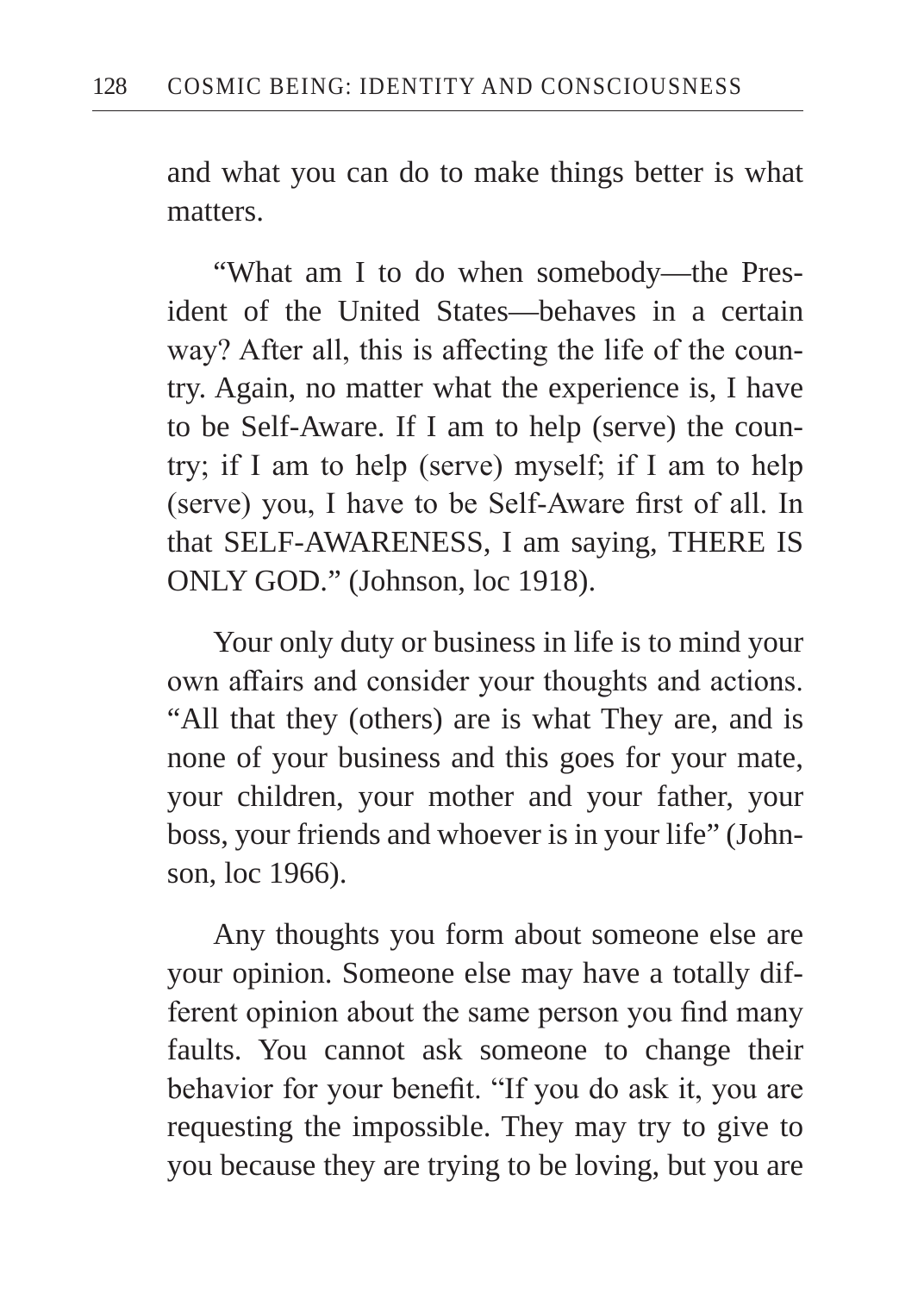denying them the only thing that they have, which is their true identity, their uniqueness" (Johnson, loc 1972).

The most important reason you must deflate the ego to its nothingness and take on a new identity is "we are central to the universe" (Abrams and Primack, 269). The universe is something greater than you are, so it is your cosmic duty to connect with this universal power and presence that is essential to your Cosmic Being. God has given you the cosmos something more than just your earthly presence. The totality of your Being is great and you have been given a divine inheritance. There is nothing you cannot achieve and a permanent sense of unity with all creation is yours. You do not have to suffer, it is a choice to live in pain or connect with the Comforter.

You are the universal power and presence that transcends all that has everything to do with creation. God created all wonders of the universe and placed you in the middle of it all. There is no room for anything unlike God and creation. You are unique in your divinity and no one can do what God has placed you here to do. "Cosmic perspective is the greatest gift modern cosmology gives us. It reveals that the Big Bang powers us all, galaxies and humans alike, in different ways on our respective size scales" (Abrams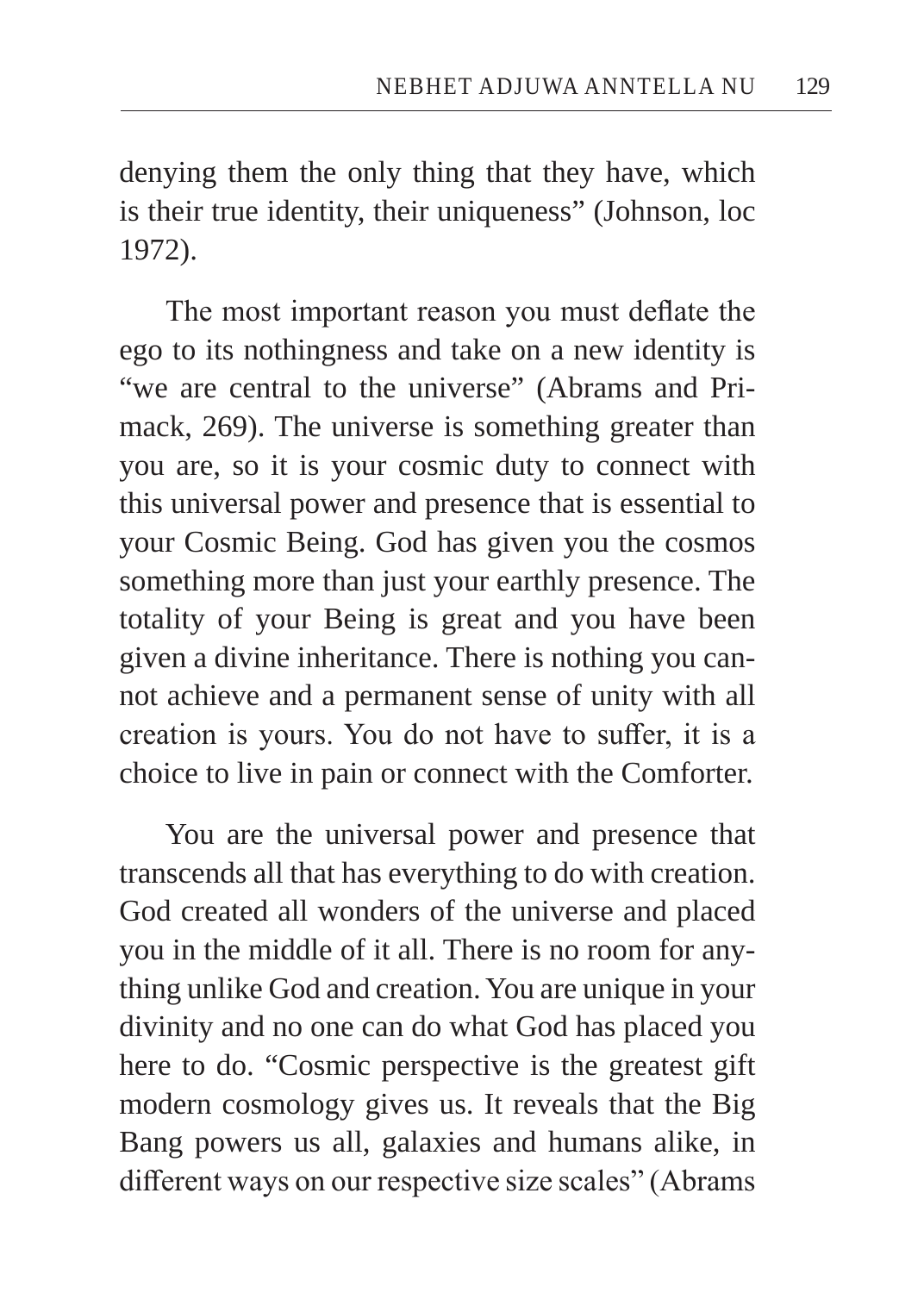and Primack, 269). You are constantly expanding and growing and if you do not feel any sense of growth it is probably your ego stating to you, "You have nothing to achieve. You are just a lonely, isolated human being with no potential for happiness." The ego is a liar since it brings about a false identity. Depression is all ego because you become involved with your false self of limitation and you fail to see all of the beauty that surrounds you. There is always something for you to do to make someone else smile. Here the ego has no power because you have connected with the world of love and reaching out to the universe. Meditate, pray and trust God's Will for you to live out your best life.

You may be so disillusioned that all you see is the devil taking control of your life but there is no devil only you have created this image which is totally unlike God. Pain, sorrow and struggle have no connection to a God of love. If suffering is of God then God is not love. Call it like it is, ego- what you have chosen to entertain in your own thinking and identification with something lower than your Cosmic Being. The only evil or sin is what you have created in your own consciousness. If you choose the universe, the "I am" consciousness then evil, bad, sin would not be apart of your identity and there would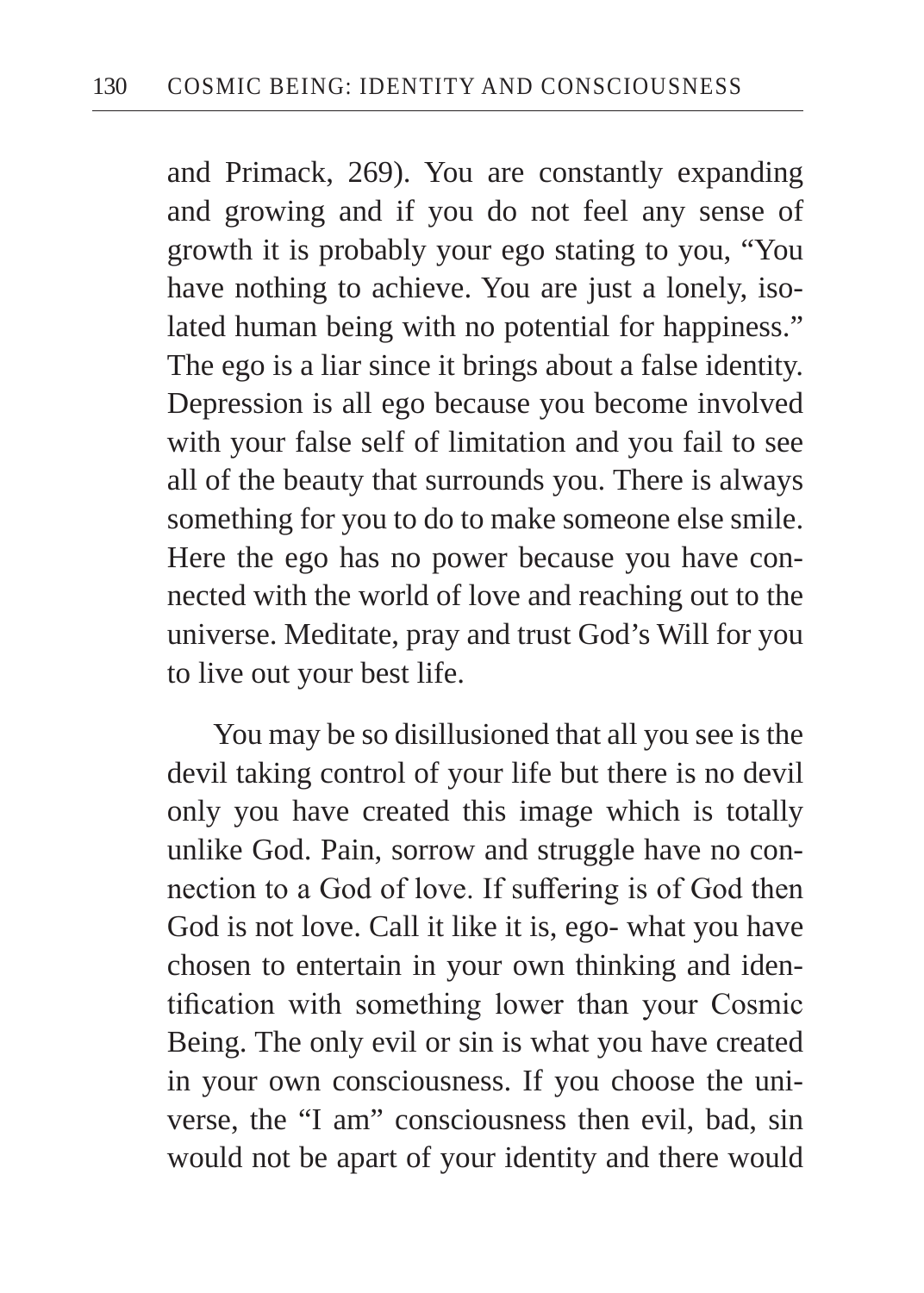be no harm. "Everyone of us is entitled to say, I am what the expanding universe is doing here and now" (Abrams and Primack, 269). Right now your prosperity and blessings are present and there is no waiting for this consciousness to be your divine identity. Just because there are moments of discord does not mean God is absent. It is time to let your light shine and brighten your world.

Expand in this universal consciousness and be your ultimate blessing. Stop trying to please someone else or be like someone else. Envying someone's life is an illusion because you have no real sense of what the person you are trying to emulate is really like. You cannot live in someone else's mind. You have your own God given intelligence and it can expand like the universe. You are a co-creator with God and it is the Divine that has created you to be the remarkable image and likeness of the Creator. Be like God and create harmony, peace and everlasting joy. Do not let the ego cause you to think you are not good enough just as you are and if you are not quite ready to take on a certain course of action, God will prepare you for your mission. It is all God and not just you.

If you feel superior to others then you have sinned and must consider starting all over again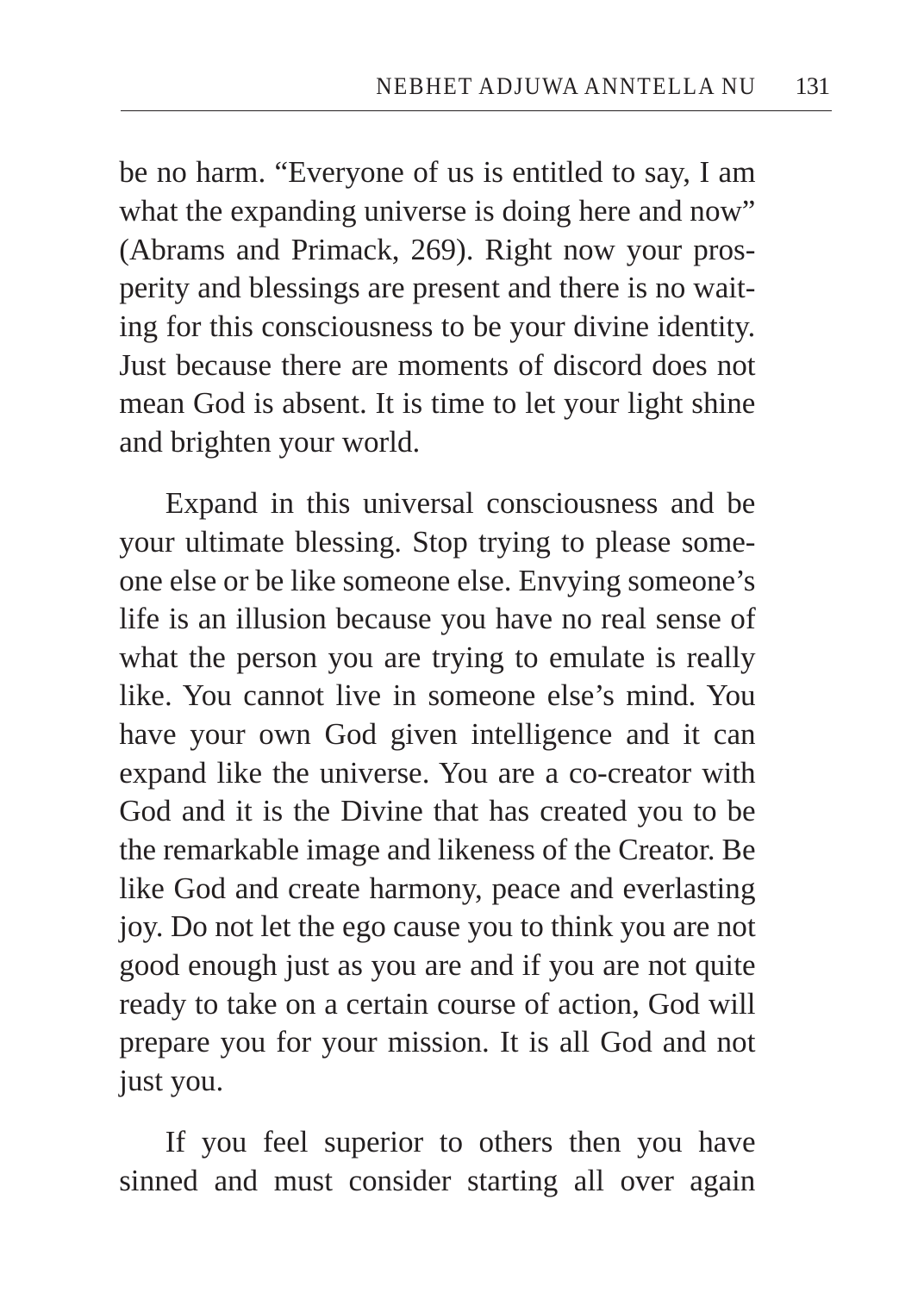because the ego will reveal your erroneous ways and make you suffer for wrong doing. This is why you need not fear an authoritative figure for this person is led by fear that someone or something will dominate him or her. This form of aggression is oppressive and always ends in pain because no one or nothing is greater than God. If any attempt is made to make yourself superior to God and the divine creation, this will certainly lead to your own demise because you are working outside of reality, which can not be done.

There is so much progress to experience here and now. Opportunities are limitless today to expand this universal consciousness and you must work with others to create a harmonious experience for everyone to enjoy. Wherever you see need there is an opportunity to change this picture of lack in your consciousness and use your God given imagination and expect a miracle to appear. You are the miracle since you have been given a divine plan to bring into reality. See and believe it can be done with the service you and others can provide. "If we intend to navigate Earth's transition from inflation to stability successfully, with sanity and justice, we will need to inspire huge creativity, intense commitment, and immense stores of enthusiasm and raw hope" (Abrams and Primack, 269). This is no small task but not impossible since you have all you need.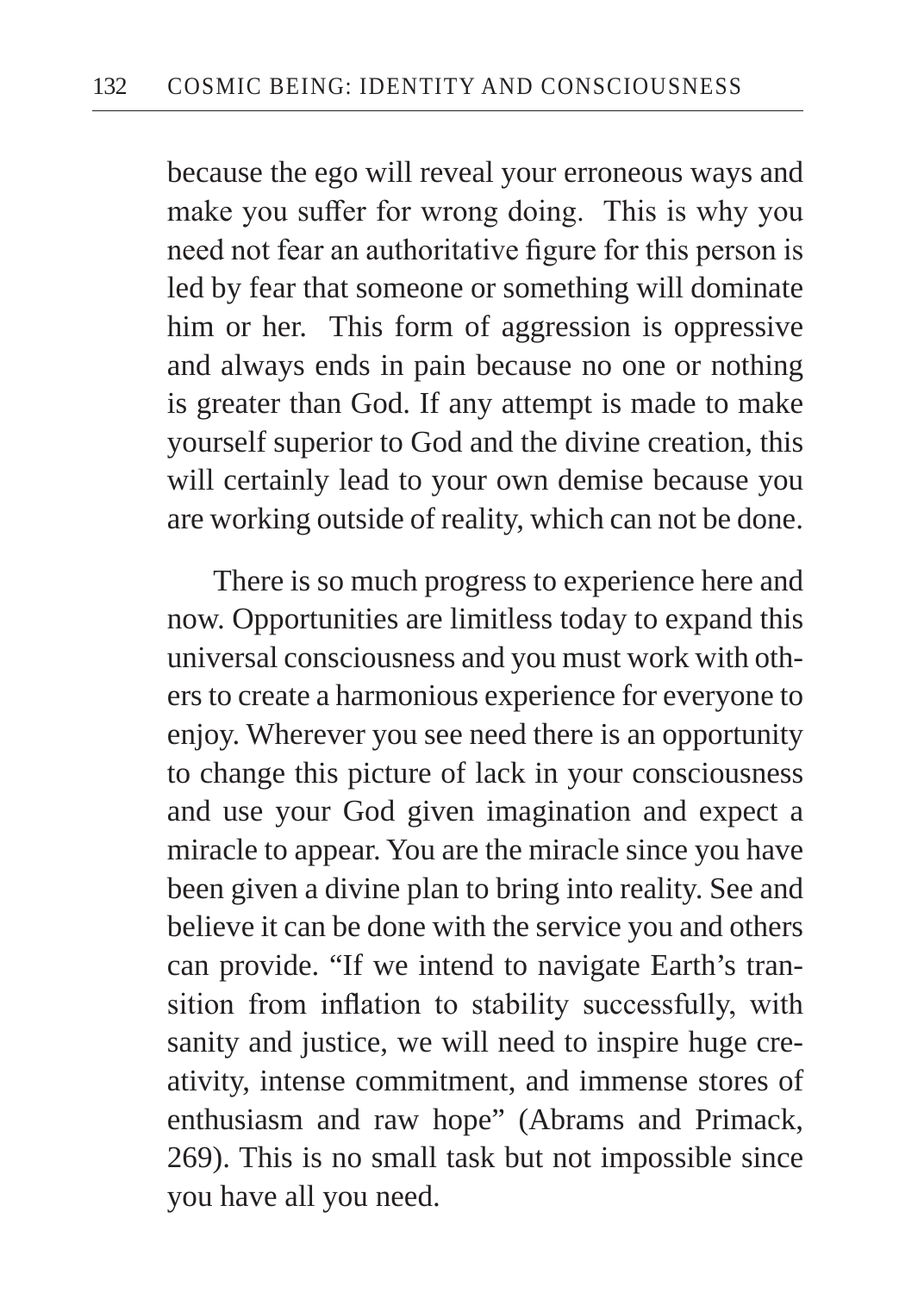Man has made the issues you face in today's world. You now have an understanding that you are awesome and you have the power to create something never seen before. The universe is forever changing and everything is always operating for your highest good. Nothing ends it continues to evolve. Your ideas continue to evolve and nothing is outside of your reach. Go inside and use your creative abilities to change the outside picture. Think greater than yourself since God is all and you can work with your God given talents and present your Masterpiece to the world. "To guide and use this human energy will require every powerful tool that people have ever come up with, including religious truths, ancient mythology, science, and art, plus a detailed picture of reality. Motivated by big and inspiring ideas, people without power tools built the pyramids" (Abrams and Primack, 269).

There is a light in you that can transform your world. Do not allow your ego to blind you from all you can realize. It has never been your position to set back and let others shine for you. This light is a reflection of your mind and the clearer you are in thought the greater your light will shine. If you want to feel the presence of God in your life dwell in the light of the divine, the awe, inspiring peace and hope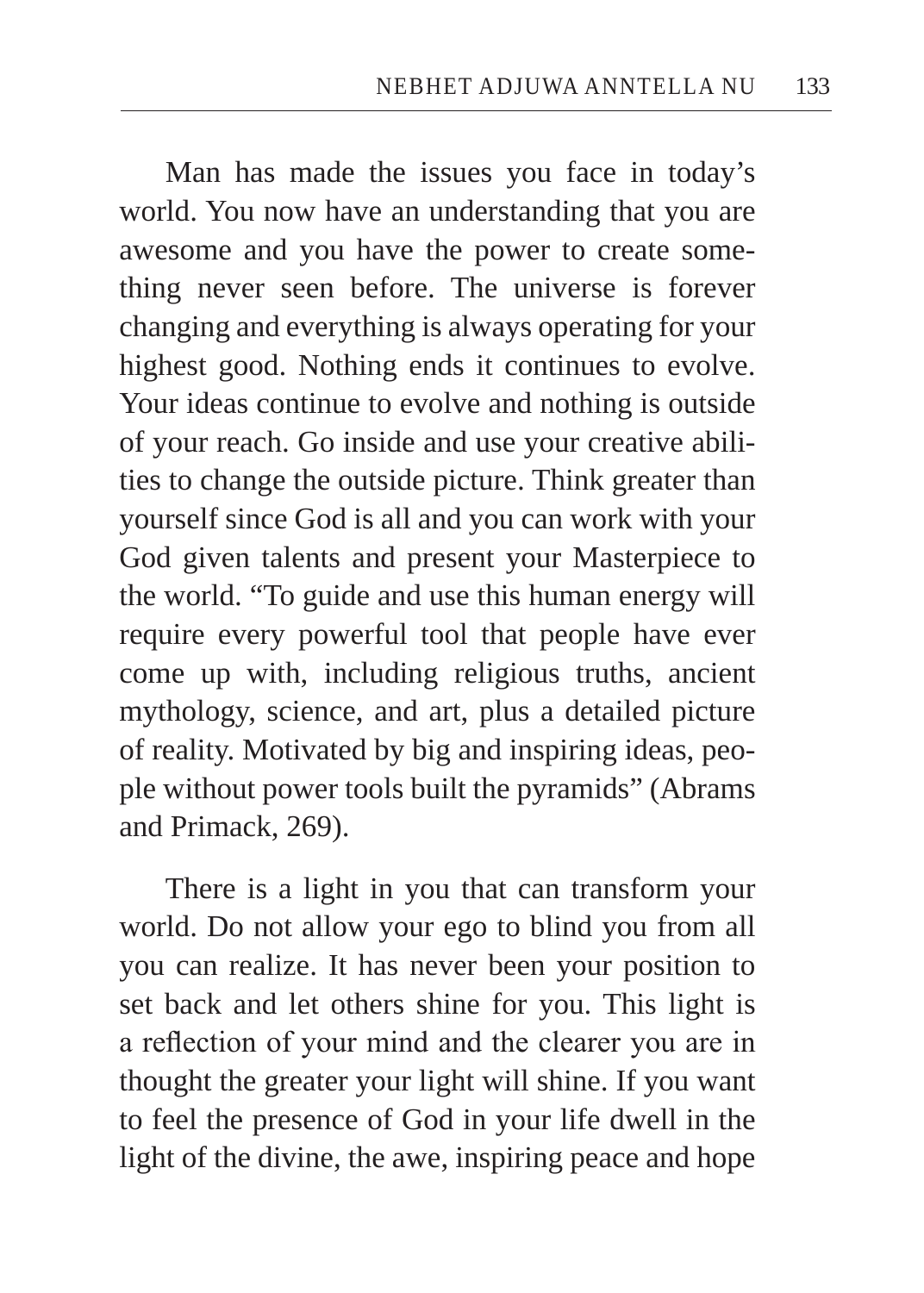are your divine inheritance. You are a star in form and beauty so create from this beauty. Let your ideas evolve from this universe God has created, and picture yourself amongst the stars in the heavens, which is your home larger than Earth. This limitation you have set for yourself here on the earthly plane of existence is where ego abides. The ego is limited because you cannot create from this form of identity.

Everything outside of you is where the ego resides, it is from within the ego cannot penetrate because this is the place of imagination where astro-travelers defy space and time. Take yourself on a journey to the unknown where the light guides you to that sacred heavenly place and find the peace you need to let your imagination run free. Liberate your consciousness and take deep breaths and replace the darkness with light.

There is a dungeon you have entered into that has a long entrance full of darkness, cold and foul to the senses. In this place there is no light and the only living things you encounter here are rats of sickness and the pain you feel eating away your flesh. You are physically dying every day. There are spiders crawling on the walls, which represent the crafty ways you weave webs of destruction through your ego and selfishness. Snakes haunt you, the serpents of dis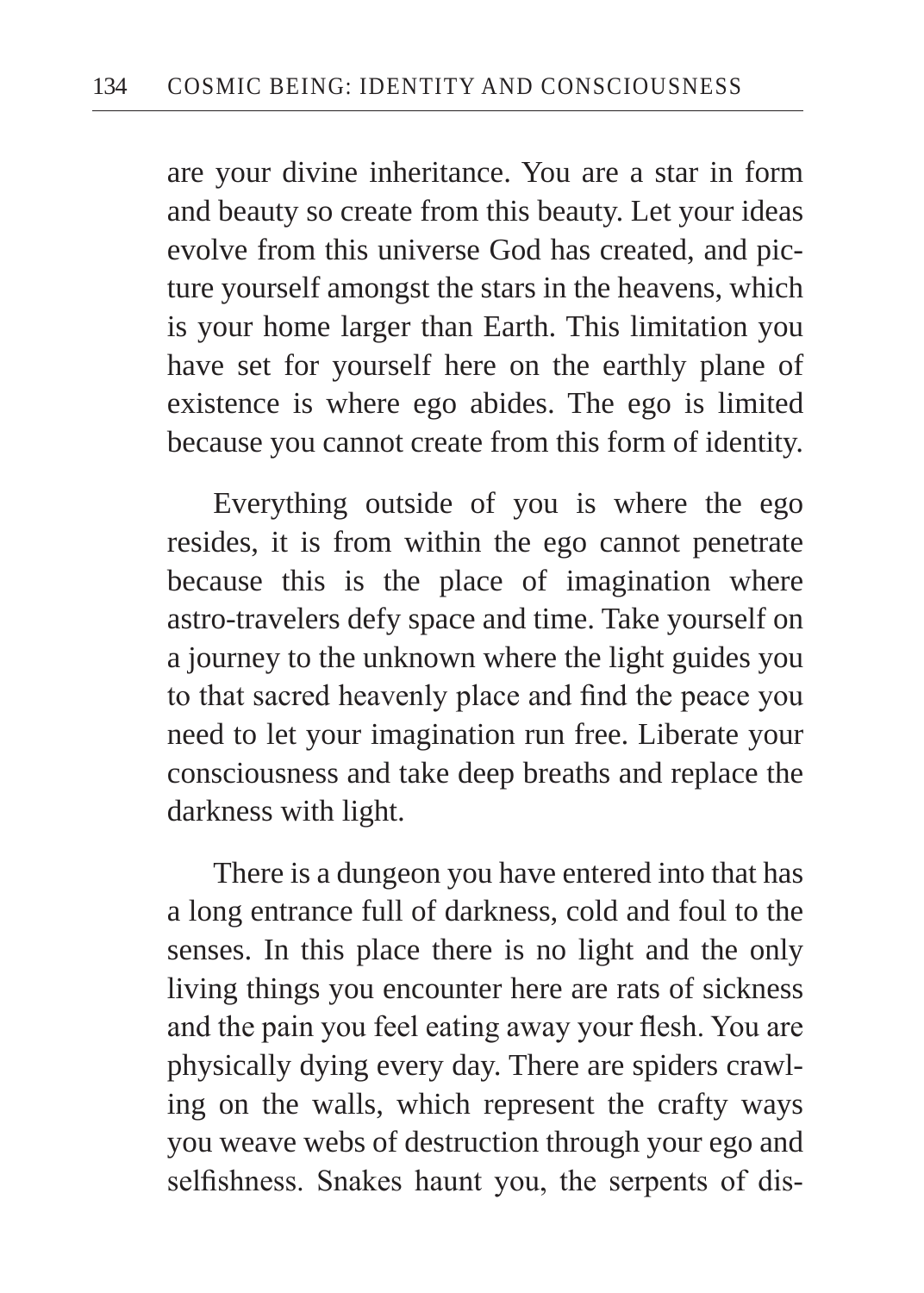ease you feel that take away your peace. Many times this feels like a continuous plague, a place you cannot seem to escape. Let there be light and freedom for this is all ego and depression. Forgive yourself for feeling this way. Give right now for you have a divine inheritance from God and you should not be in this place of despair. It is you and God and no one else and nothing else. This is where you begin to see the light within you. Move quickly out of this place and abide in the secret place of joy and contentment. "The sole of existence is to kindle a light in darkness of mere being." (Carl Jung)

There is a universe of grand opportunities to experience once you leave behind this place where the ego lives with all of its creatures that create misery. You be the creator and choose the Creator to work with you and start by saying, "What is it God that you want me to do today?" "What can I create that honors my perfect image of you?"

The flow of ideas will take you where you have always desired to be. You are all that you have been waiting for right now. Miracles are God's revelations to all mankind. It is the world of Love only God can reveal to you. What will you entertain? Will it be angels?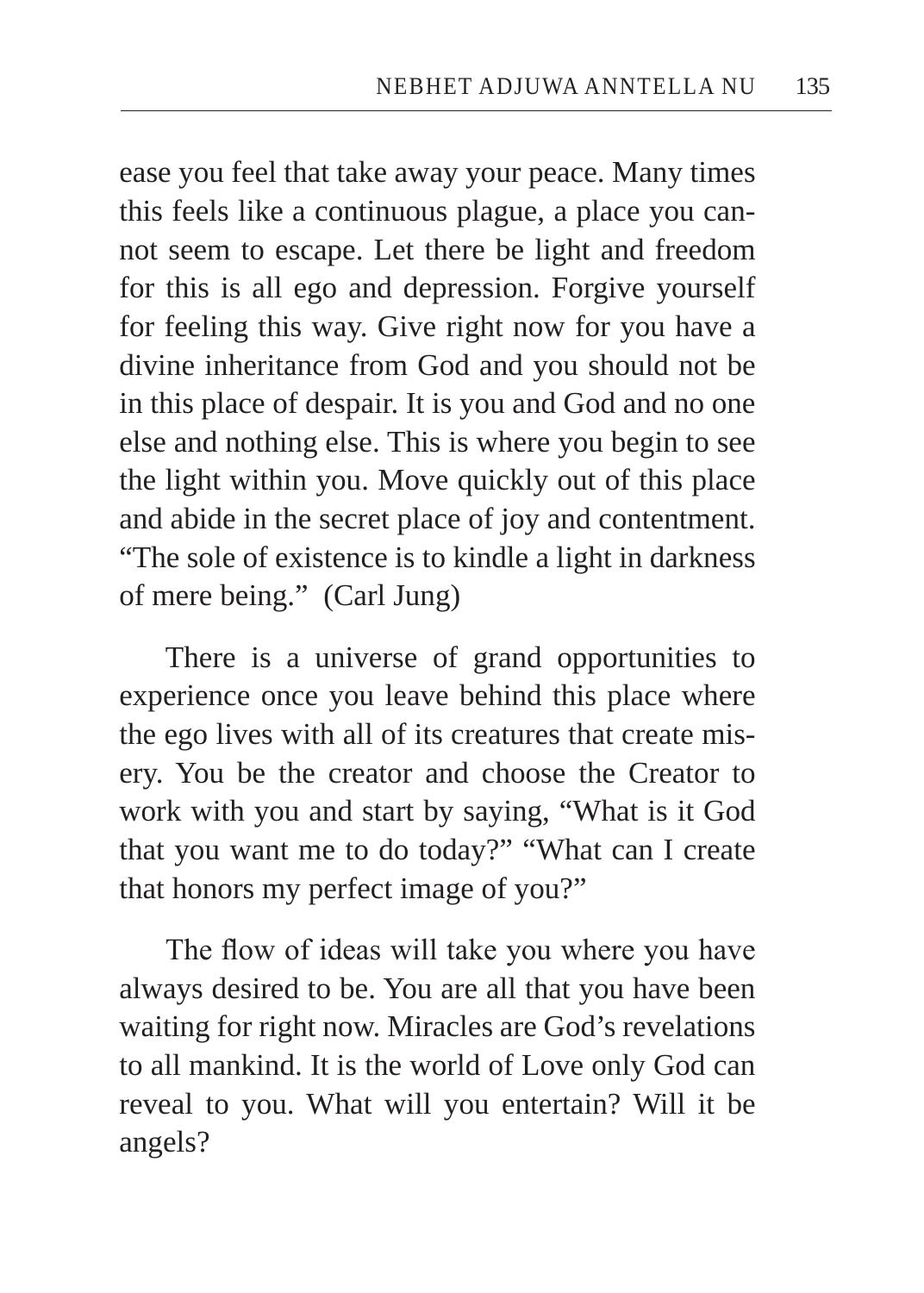The choice is yours and this fact will never change. There are no excuses just opportunities. "To perform what looks like miracles, humans need big and inspiring ideas" (Abrams and Primack, 269). Your ideas are only the beginning, then faith and belief in what you do will allow God to make all things possible. You do not have to know the way, it will all come to you if you remove the ego, God will do the work and you will carry forth the action to bring all into existence.

*Once, in a little pond, in the muddy water under the lily pads, there lived a little water beetle in a community of water beetles. They lived a simple and comfortable life in the pond with few disturbances and interruptions.*

*Once in a while, sadness would come to the community when one of their fellow beetles would climb the stem of a lily pad and would never be seen again. They knew when this happened; their friend was dead, gone forever.*

*Then, one day, one little water beetle felt an irresistible urge to climb up that stem. However, he was determined that he would not leave forever. He would come back and tell his friends what he had found at the top.*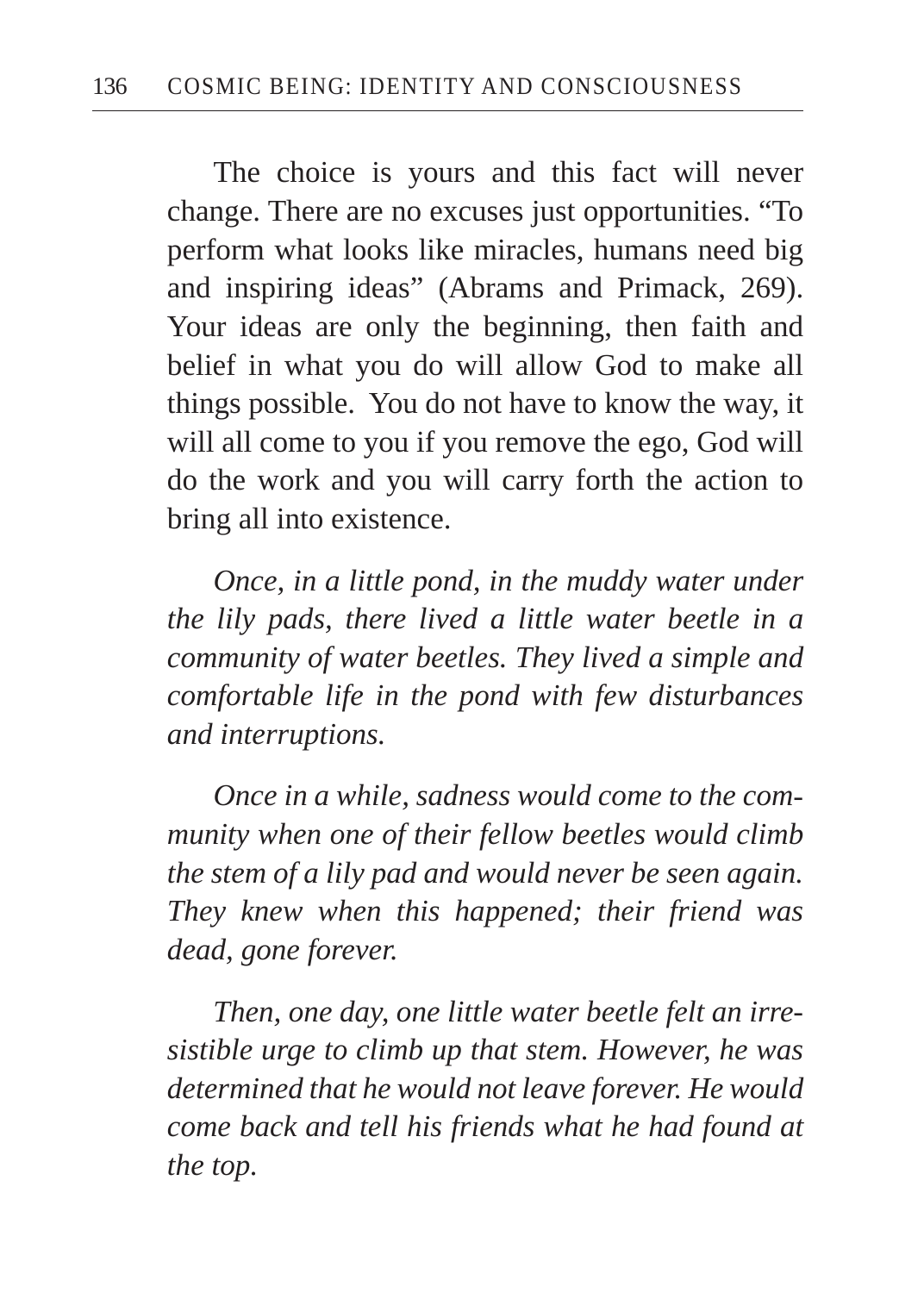*When he reached the top and climbed out of the water onto the surface of the lily pad, he was so tired, and the sun felt so warm, that he decided he must take a nap. As he slept, his body changed and when he woke up, he had turned into a beautiful bluetailed dragonfly with broad wings and a slender body designed for flying.*

*So, fly he did! And, as he soared he saw the beauty of a whole new world and a far superior way of life to what he had never known existed.*

*Then he remembered his beetle friends and how they were thinking by now since he was dead. He wanted to go back to tell them, and explain to them that he was now more alive than he had ever been before. His life had been fulfilled rather than ended.*

*But, his new body would not go down into the water. He could not get back to tell his friends the good news. Then he understood that their time would come, when they, too, would know what he now knew.*

*So, he raised his wings and flew off into his joyous new life!*

Your ego keeps you from climbing higher and reaching your divinity, Cosmic Being. When you rest and allow God to change you then the realiza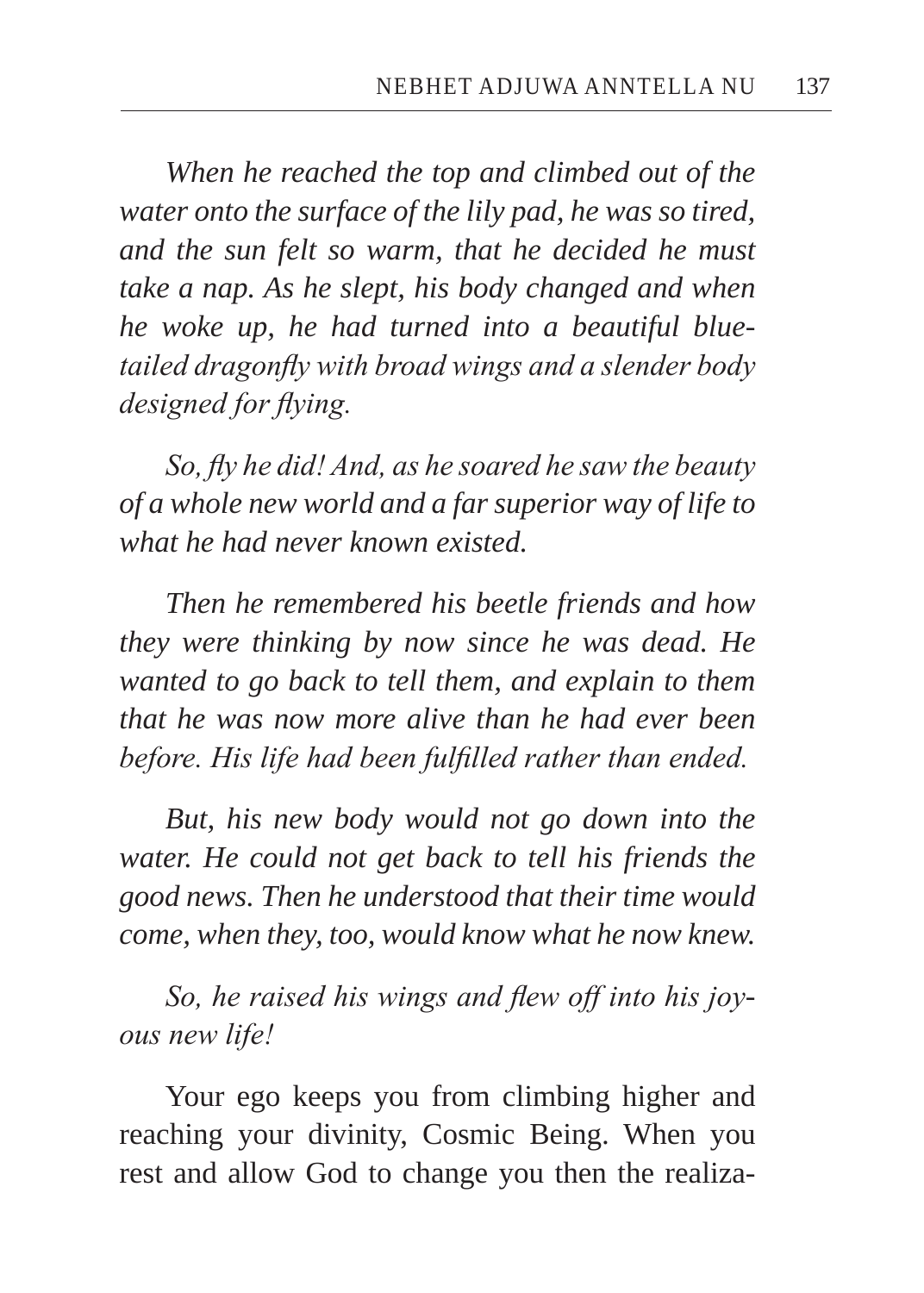tion comes you are better than you have ever conceived yourself to be. You do not have to run out and tell your friends, they will know when they to climb higher to see the face of God.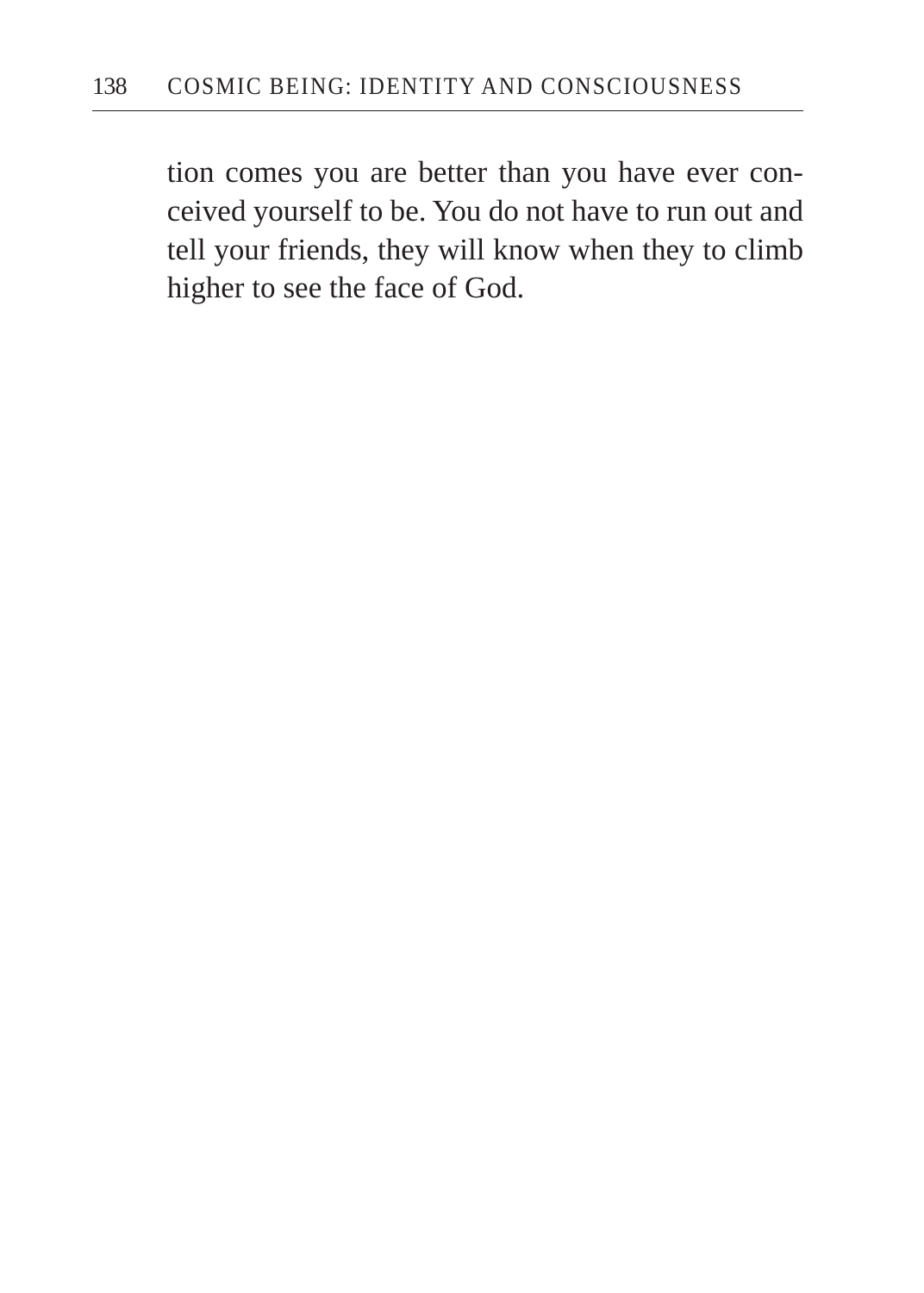## **Chapter 7**

## **Establishing the Cosmic Being**

**Each person everywhere has within his Being a Total and Perfect Self. Within that Self is the intelligence of the Universe that keeps him going, that heals and fills his experience with all that God is, when there are no denials of this Presence of affirmations of an opposing power. Tom Johnson, "You Are Your Own Experience"**

## **The cosmic religious experience is the strongest and noblest driving force behind scientific research. Albert Einstein**

It is the acknowledgement of yourself, trusting your decisions, discovering the power of you that matters. It is your religious experience to develop your Cosmic Being. You will better understand God and the universe, earth and humanity when you know yourself. The greatest benefit to others, the world and universe is you; learning to love yourself and valuing who you are allows this Cosmic Being to appear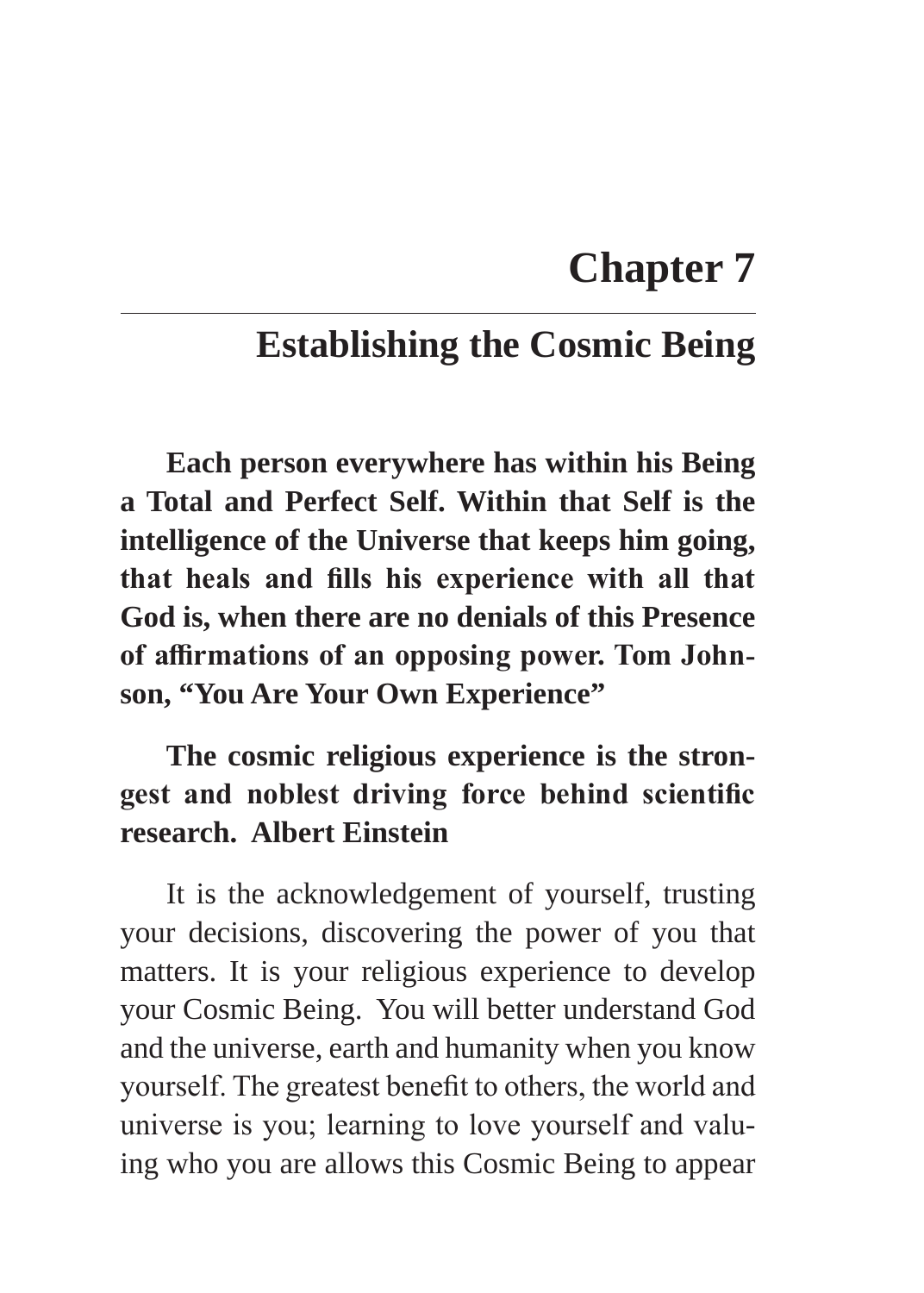daily. You will no longer be a detriment to yourself or anyone else. You will find yourself doing things that make you feel good rather than trying to please someone else. Once you have reached this state of Cosmic Being, you will be of far greater service to someone else.

There must be a balance between the introversion and the extroversion. The introversion is your gift, which you develop daily through mediation, prayer and giving the best to yourself by consistently forgiving yourself. Forgive seventy times seven (Matthew 18:22, NIV) is a form of forgiveness that must come from the heart. When you forgive any thought or act that is not God-like it empowers you daily.

You are healed by this daily task of saying to yourself, "I forgive myself for thinking this way because it is not in accordance with my spiritual well being or Cosmic Being."

The reason why it can be difficult to forgive others is because you have not forgiven yourself of the guilt you have created. You have held the other person guilty of an offense but if there were no sense of an offense then you would have nothing to forgive The parable of the man who owed his king a debt teaches that in order for the king to forgive the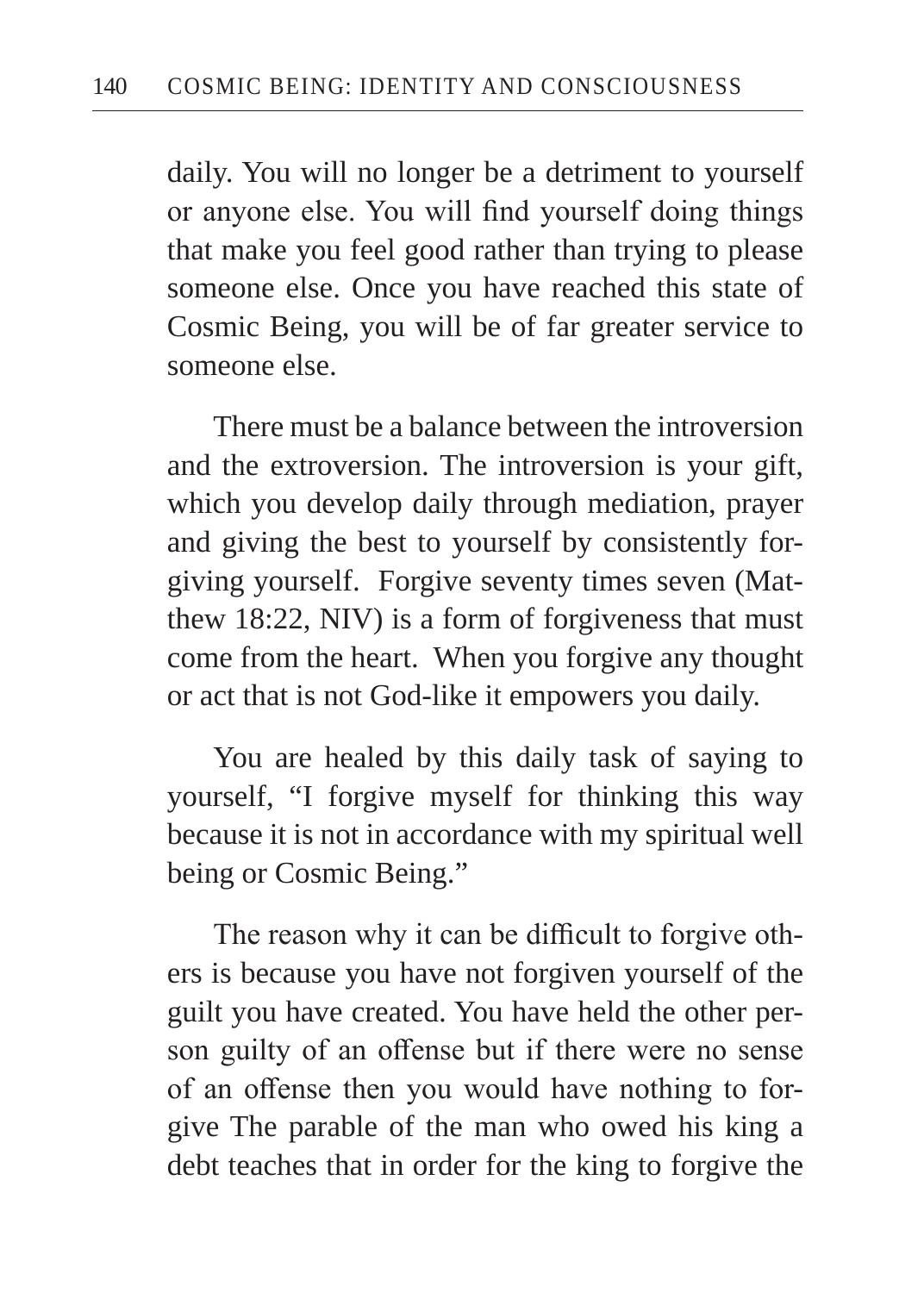man of the debt he had to erase the debt and have compassion. Exercise compassion for this is an act of love that you practice for yourself daily. Anytime feel anything less than God and the Divine glory of honoring you there is room for forgiveness.

Never are you to forgive someone else because if this person has created any sense of harm or discomfort there is something within you that has brought this feeling. The parable ends with the man who owed the debt to the king not being able to forgive someone who owed him a debt; therefore, the vicious cycle of self-conceitedness continued. Many times you do not learn from your experiences and you continue to pass on your problems to others and make them suffer. Forgiveness is love a gift you give to yourself that allows you to grow. You are not getting away with anything you are learning how to be a better person.

Love is God who knows no sin. You make mistakes, so forgive yourself for feeling any sense of wrong doing because in the Divine Universe there is no harm or discomfort and no one has power over you. So do not give them this power. Many times in relationships you give the other person too much power and do nothing to empower you. It is the ego of self-conceitedness that allows you to think some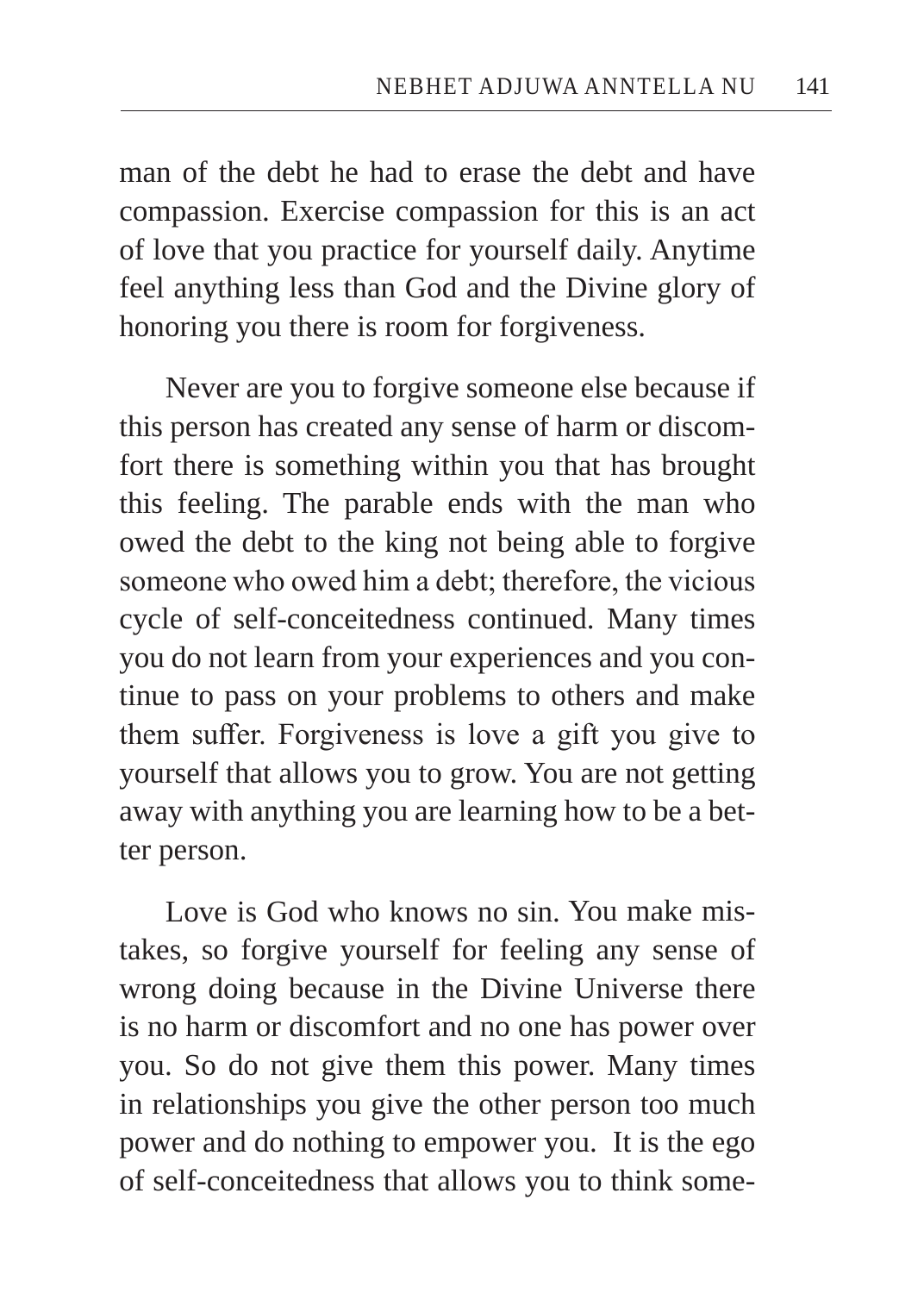one has done something to you. Do something for yourself and stop allowing others to do things to you. "The privilege of a lifetime is to become who you are." (Carl Jung)

Jung coincides with the idea that this life is a learning experience for your benefit. It has been said that you come to this life to learn what you already know. So you have been given this remarkable opportunity to learn more about yourself. Every moment is a challenge of putting your attention on that which you really are so that each moment can be seen rightly and experienced creatively. Letting the light of heaven shine upon all that you do even your so-called mistakes are a blessing. You cannot conceive of what tomorrow will bring unless you focus on the value of today. Each day you spend utilizing your talents and allowing your imagination to create your dreams then you gain a closer look at a bright future. You are eternally at one with your creator.

You are the Master of your own consciousness. No one can take you to this place of mastership except you. You can be given guidance and ideas to work with on your journey; however, no one can be your Master. You are always searching outside yourself for someone to help you. "That any being either in human or spirit form, that presents himself to your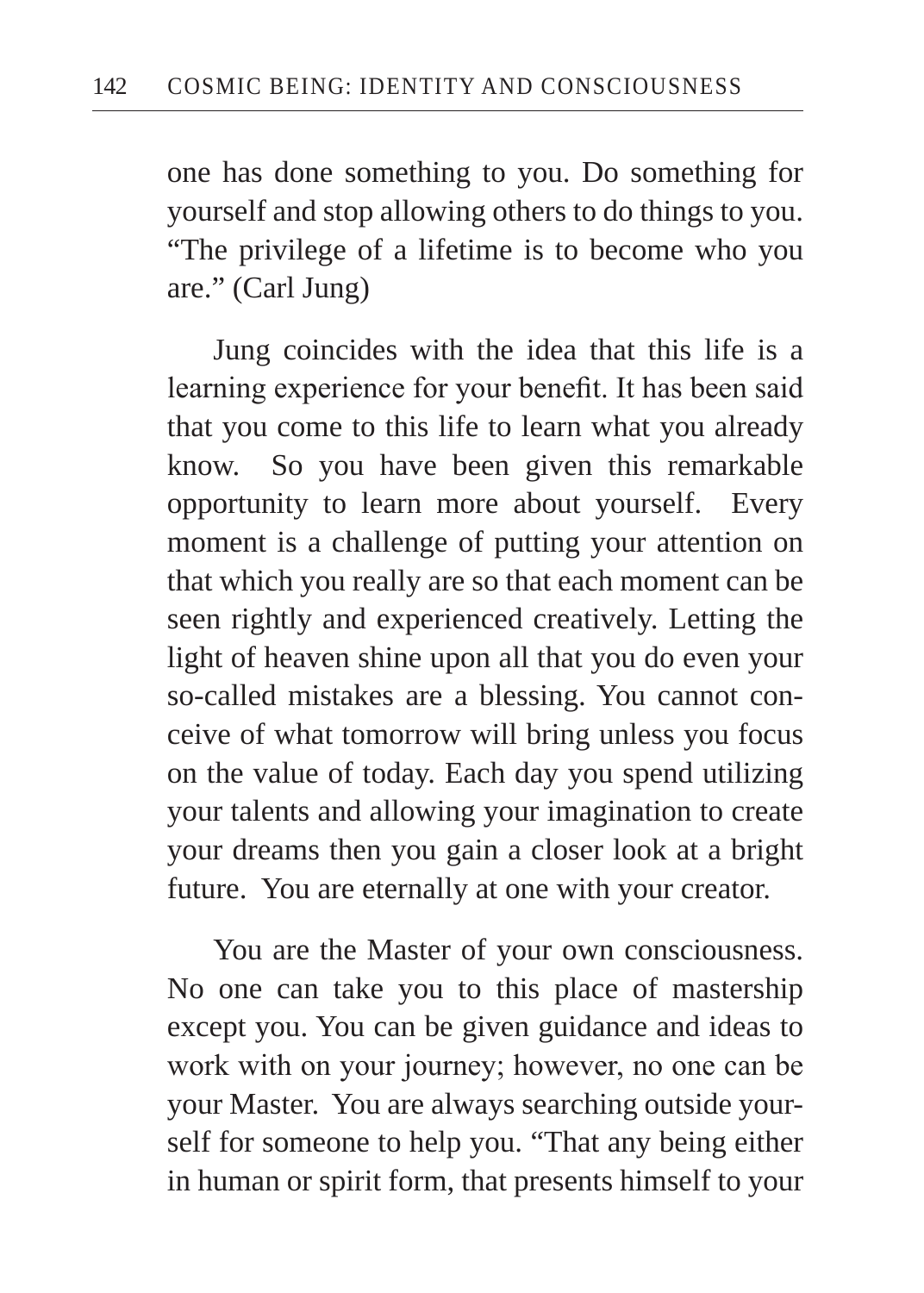consciousness and claims to be a Master, or who permits you to call him Master, is nothing more than a personality, the same as yours and therefore is not Divine, as your human mind understands that term, despite the many wonderful truths he may utter, and the marvelous things he may do (The Impersonal Life, 193).

This is true because you should never see anyone greater than God. This is the first commandment not to place anyone or anything higher than God who can help you to become your own Master. You make masters of others without being conscious of it. Many times you seek advice from others to help you. If you think someone is helping you it will not be long before this person will no longer be able to extend this helping hand because he or she will expect you to grow. These people cannot help you they can only provide a service for a limited period of time. Spiritual growth is your Divine work. This is not hard work it is gentle acceptance for where you are right now and where you desire to be. Ask God for help, start forming this relationship and you will cultivate the spirit of the Great I Am.

This is a permanent relationship, which requires patience and discipline. Each day you must allow yourself time to be quiet and listen for that inner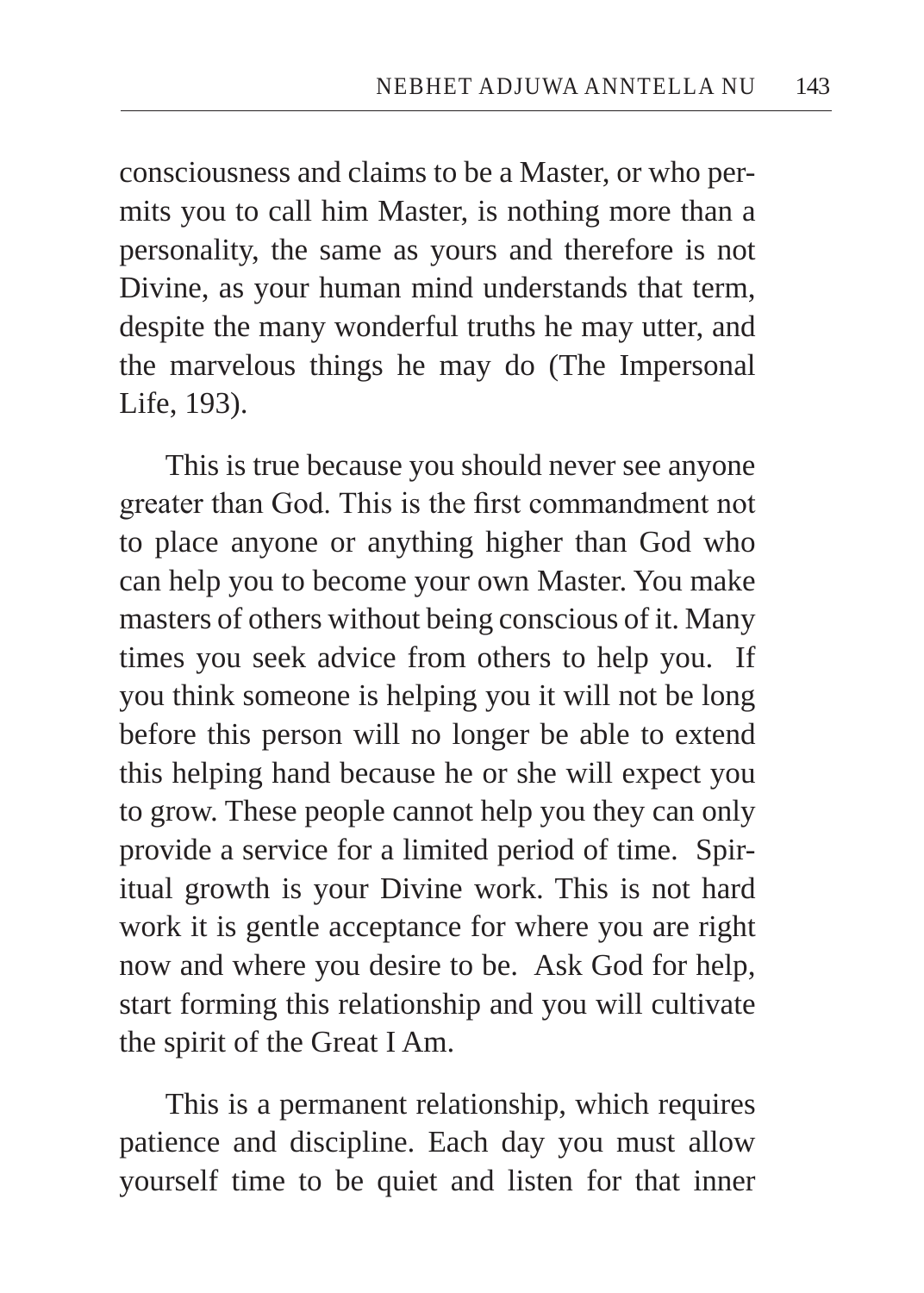guidance through prayer or meditation. The benefit of this is soon it will be instantaneous and you will desire to be forever in this perfect state of peace and assurance that all is well. You will not have to keep searching and reading the same books on the same topics unless you desire. You will be able to write your own books about your experience. You will be giving testimonies of daily blessings you have received. Each day and night you will be able to say to yourself how good you feel and the prosperity you will consistently acknowledge. "To me, the only reason for being inspired by others is to know that even greater works I myself can do when I am directing the Law of Mind with the Livingness of those qualities that are now being individualized by means of me" (Johnson, loc 1991). With this thought of individualized expression, you will plant your feet on solid ground and not be swayed by what others are doing on their road to bliss. Let this growth be tailored for your benefit and not to be compared to someone else's experience.

Too much attention is paid to someone else's marriage, relationships, advancements and lifestyles. What looks good is only an illusion because you never truly know. You can only know yourself and be pleased with that. It is enough to raise you to this level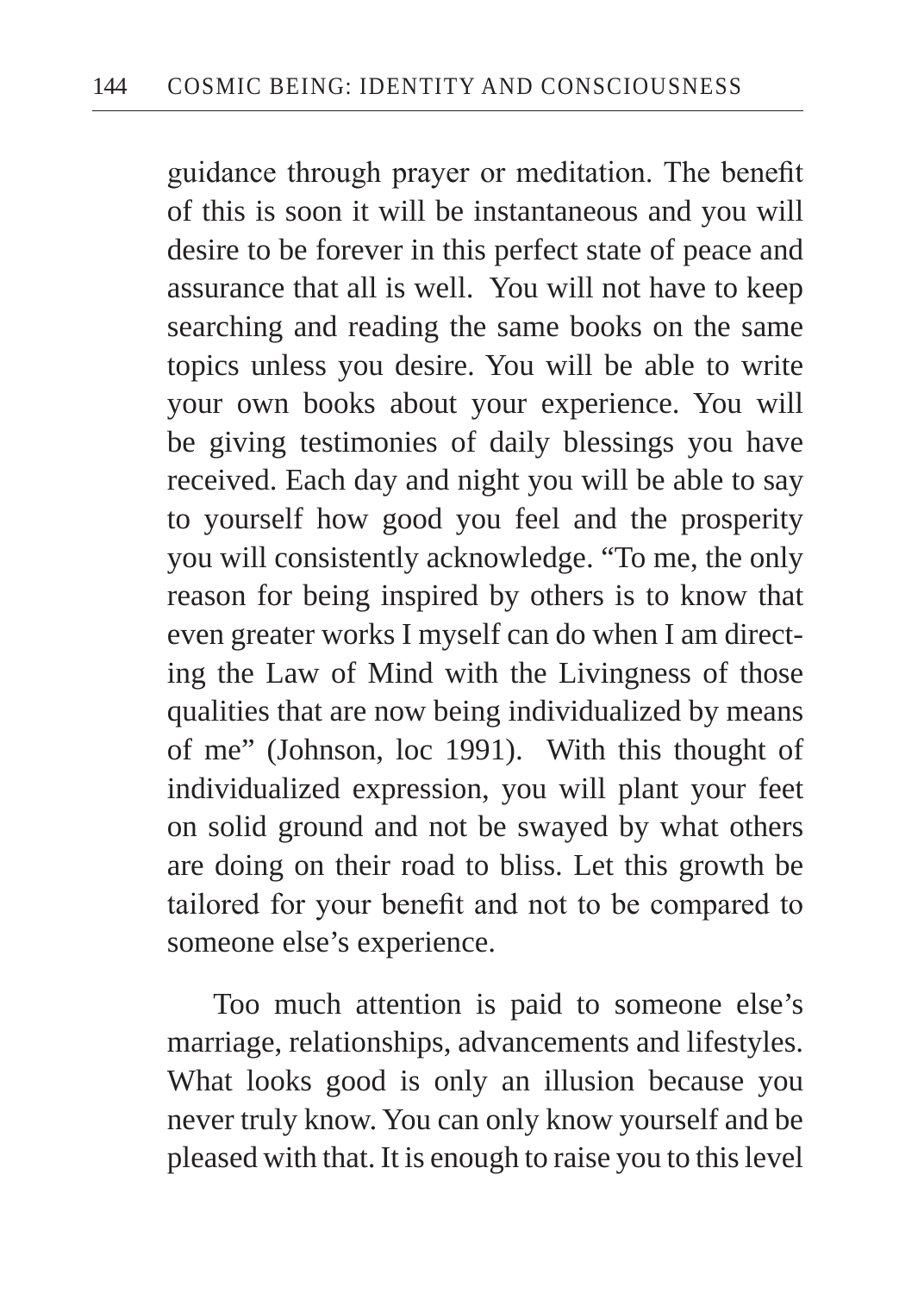of truth in living. It is a daily exercise on your path to righteousness. " As I AM in You, even as I AM in any you seek, and as all the Wisdom, all the Power and all the Love they possess come only from Me (God), why not now come to Me (God), and let Me (God) prepare you also so I can express My All through You (The Impersonal Life, 199). This self-communion with God may seem like a lonely place because it does not include anyone else. You must remember this is everlasting life and not a fleeting moment like an experience you entertain with another. You will forever be sustained once you allow yourself to be consistently in your Cosmic Being. You are a spirit and this is only a temporary human experience. This is what made our Kemetic (Egyptian) ancestors so remarkable is because they knew life was continuous and moves beyond this earth. "You are a human personality, yet You are Divine and therefore Perfect (The Impersonal Life, 199).

Your work is what you are doing right now. Whatever it is that gives you peace that is your work. Your actions determine who you are and it is what you think that determines your actions. If you find yourself sitting around and not doing much then you are probably not too happy. It is only by doing and finding some work you enjoy that brings about a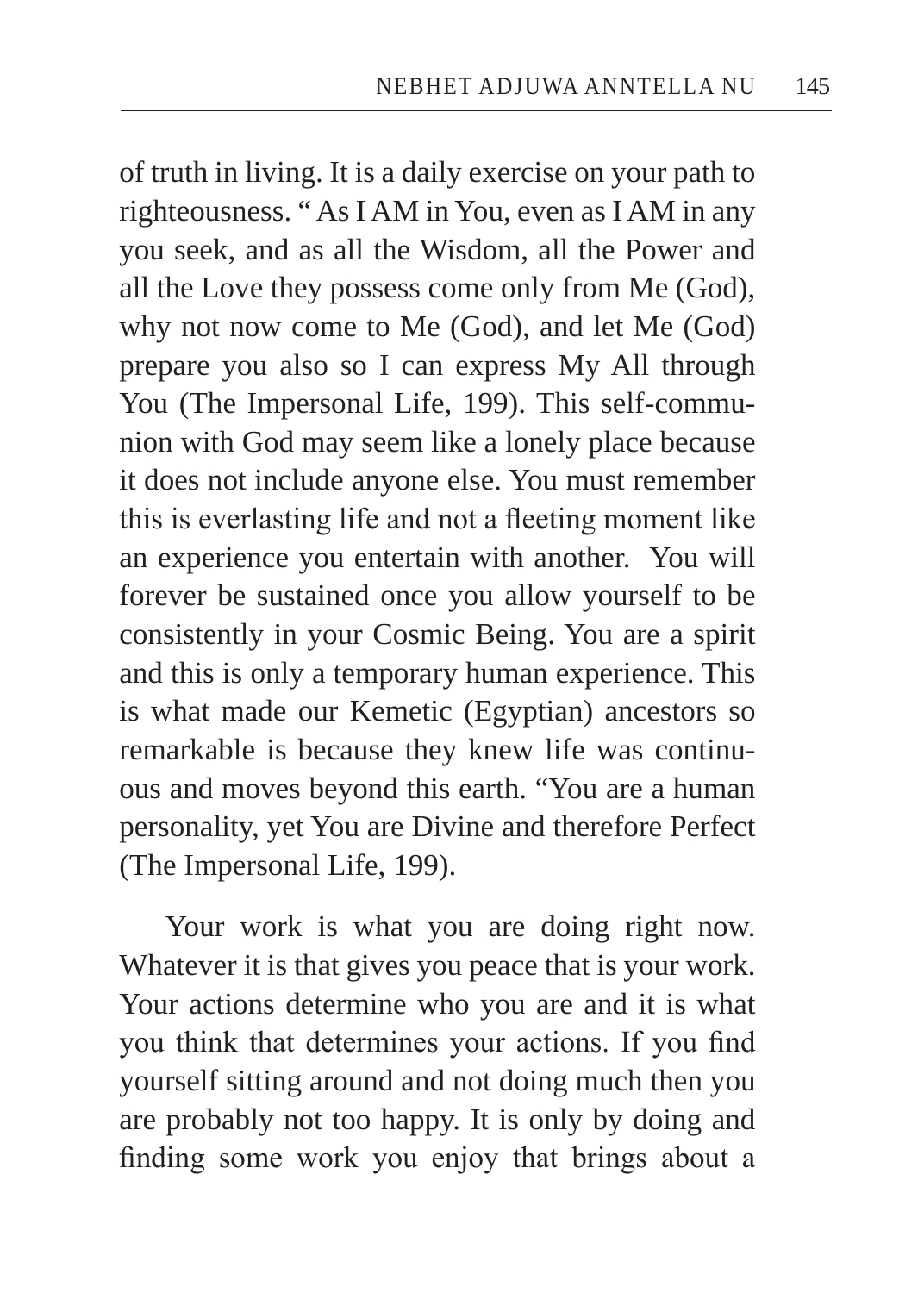sense of completeness. Over eating, abusing alcohol and drugs are all forms of escape. You might see it as harmless, however; it takes you further away from self-awareness and empowerment. There is always something to do and a service only you can provide. If you establish a greater self-awareness then you will be able to see what you need to do and start doing it right now and this will enrich your life. The benefit of work is no one can judge what you do as long as you are fulfilled and others see their value through your work.

This act of doing is a law that what you do will bring you blessings. Here again, your Cosmic Being is irrefutable, a self-governance is established, and you command yourself through your actions. God is revealed to you and seen through you by what you are doing and how you act. You can say much; however, you form your identity and build a closer relationship with the Creator and others when you do something for yourself. "The Law of your Self is always being fulfilled through what you are believing and living, doing, and revealing. You and I cannot escape this Law. God is only right and good when It is the center of our Being, when It is the eternal action of our Self. There is a need for God, for this standard of Being" (Johnson, loc 2015).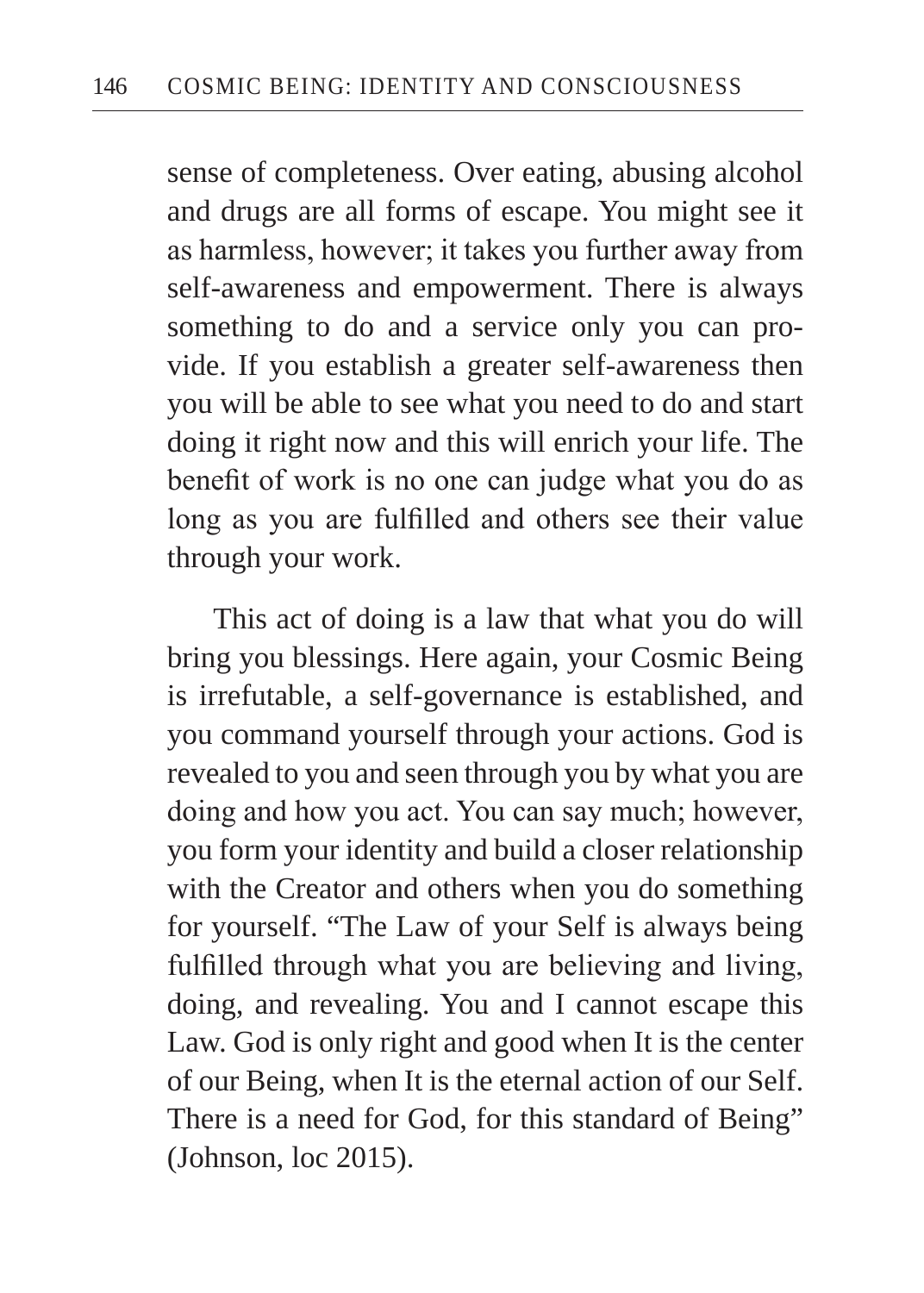You have been given Divine Intelligence, which is apart of your cosmic makeup. The universe operates from divine intelligence, which is spontaneous and does not need to be directed. "Whatever questions remain open, observations show us that the universe arose out of a state of that it may never return to, and that each era in its evolution since then has been unique. The evolution of the universe has demonstrated change that does not duplicate itself" (Smolin, loc. 2687).

This correlates with your mind and how you use it to establish your own identity. Your uniqueness is established through your self-identity and how you use thoughts, ideas and actions, which reveal your creative instincts and how you feel about yourself and Divine purpose for living. Your unique state is self-directed, and it is not depended upon any other force or substance other than you and Divine Intelligence, Mind. This is your Soul Purpose to establish your unique creative abilities and it can only come about through your self-centered consciousness in which you allow yourself to evolve and always go within to find that place of peace and vision to image all the possibilities where you move beyond what has passed and come to your present gifts of doing what you can now to heal and express who you are.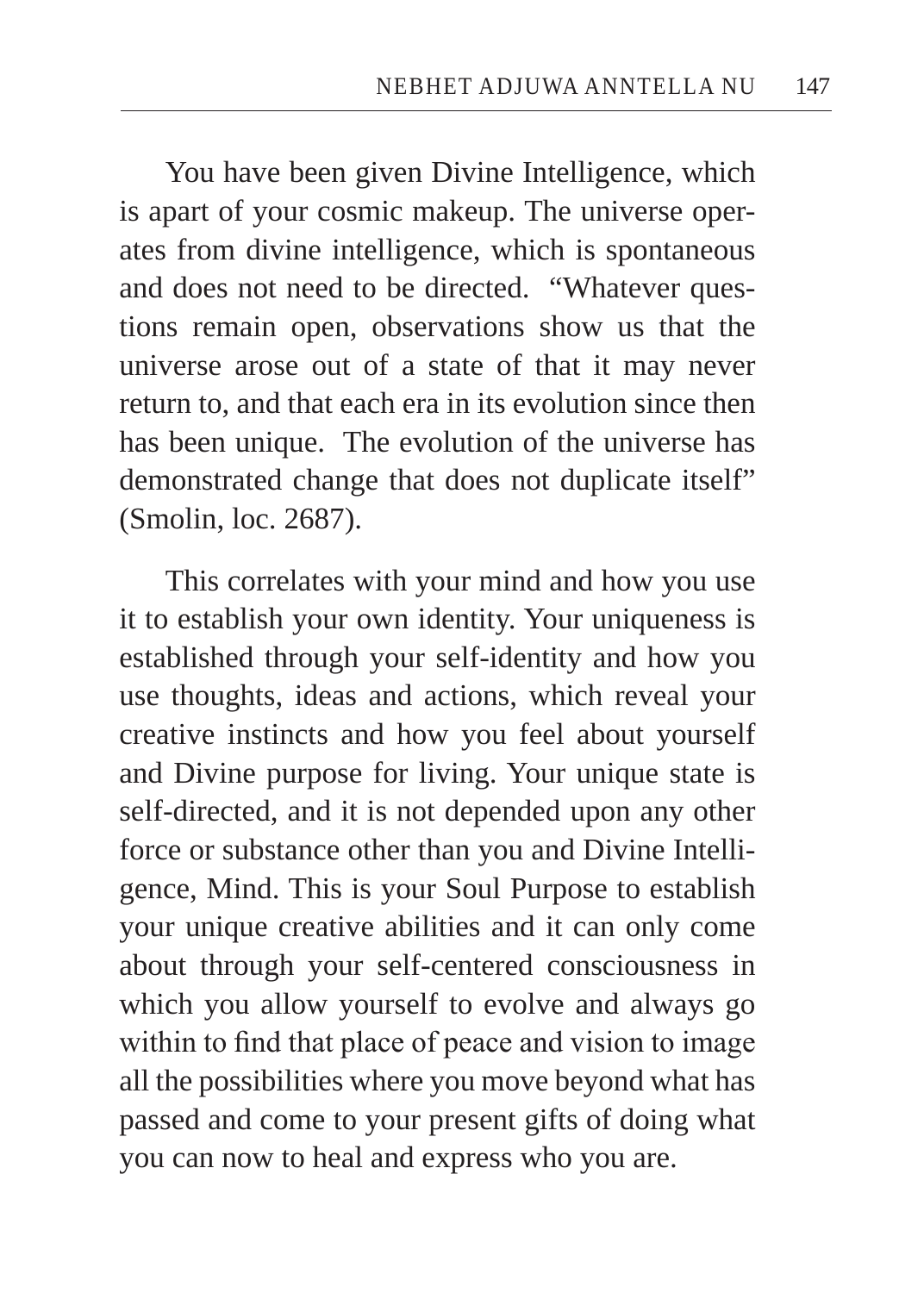I want to reiterate one key component of self-mastery and connecting with your Divine self, and Cosmic Being. The Cosmic Being does expand beyond you and this is the point I am determined to establish.

First, you must mind your business. You cannot find yourself in someone else and you must stay out of the affairs of others. "Self-awareness is a science of minding our own business. Every problem you have ever had is a result of not minding your own business (Johnson, loc 2910). This is true because everything you will ever experience is you. Your health, wealth and mate are all reflections of you. No one can give you these things and if you do gain them from someone else then you will be responsible for the maintenance. The law of attraction is nothing more than an exemplification of your own thoughts. You draw everything to you, which is stated in many ways in this book. Nothing stated is to be taken negatively these are just laws. Never be discouraged by what you draw to you because the universe is always changing and so are you.

Love and embrace all of the good you see in yourself daily. Not the physical you, the qualities you possess. There is good in everyone even the criminal who recognizes his or her own faults. Recognizing our problems is the beginning of healing especially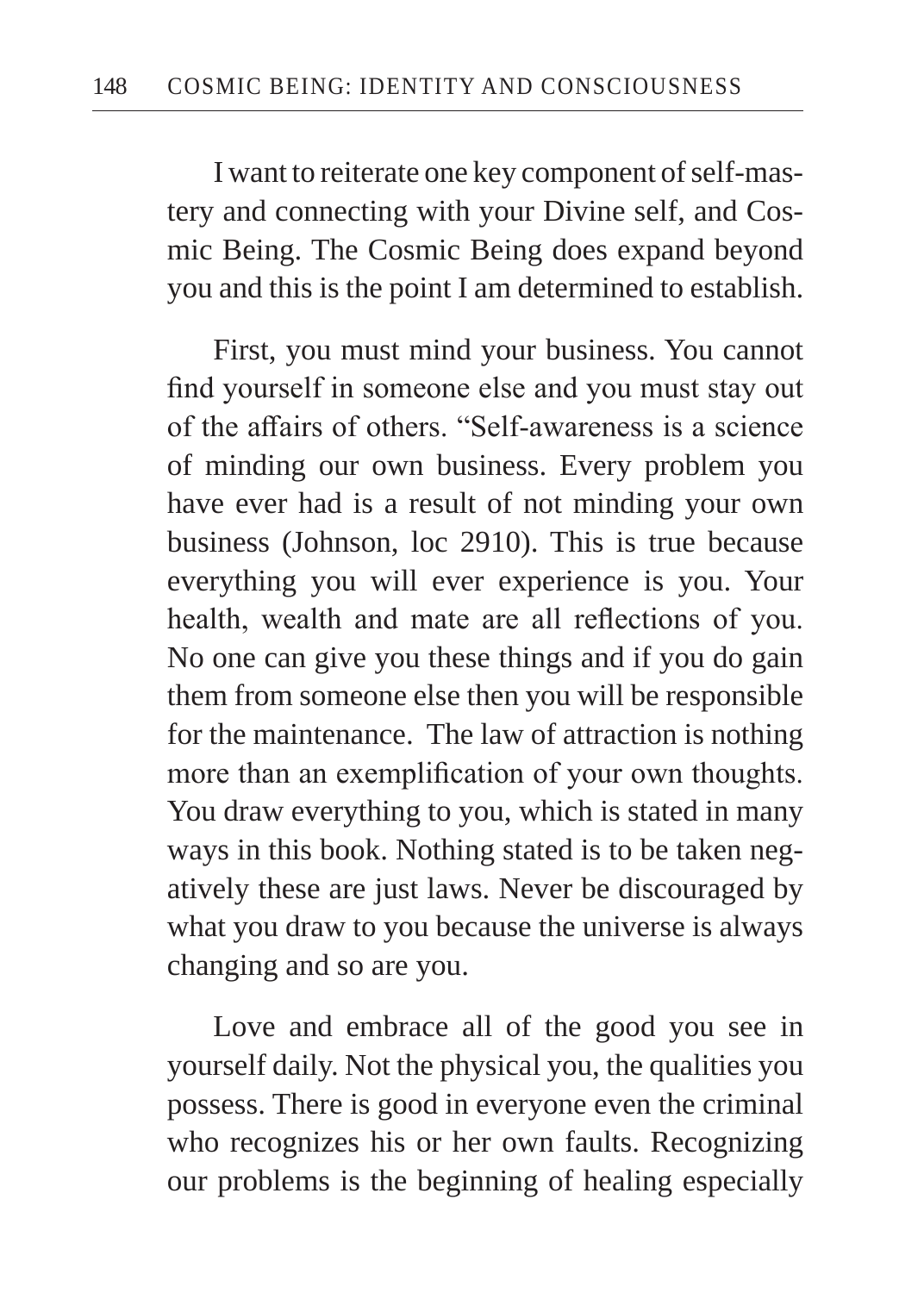since God has already forgiven you. Start loving you by doing and taking action, it can be an affirmation, taking a spiritual walk or simply singing a spiritually uplifting song. You do not have to join anything or go any place special to achieve this self-harmonious experience. God is everywhere and can be seen in everything. You do not need a life coach, practitioner, minister or intuitive unless you feel you need one. The only reason you sometimes feel you need someone else is fear and ego. It is fine to have these people in your life to give you advice but if they do not exist then you are not alone. As a Cosmic Being the entire universe is working with you to bring about your good. As already stated, one person can only take you so far and their only work is to assist you in getting connected with your God given identity. Love is doing your own work, reaching within your own consciousness of completeness to come up with those ideas that are right for you. "Love is the sharing of that sense of fullness." (Johnson, loc 2147). It is this love of self-sufficiency that makes a difference for it is finding love for yourself, which will be your eternal grace. This is God's Love, all encompassing and all there is.

If you desire eternal peace you will only find it in connecting with God's Love. There are not different kinds of love that you express to some partic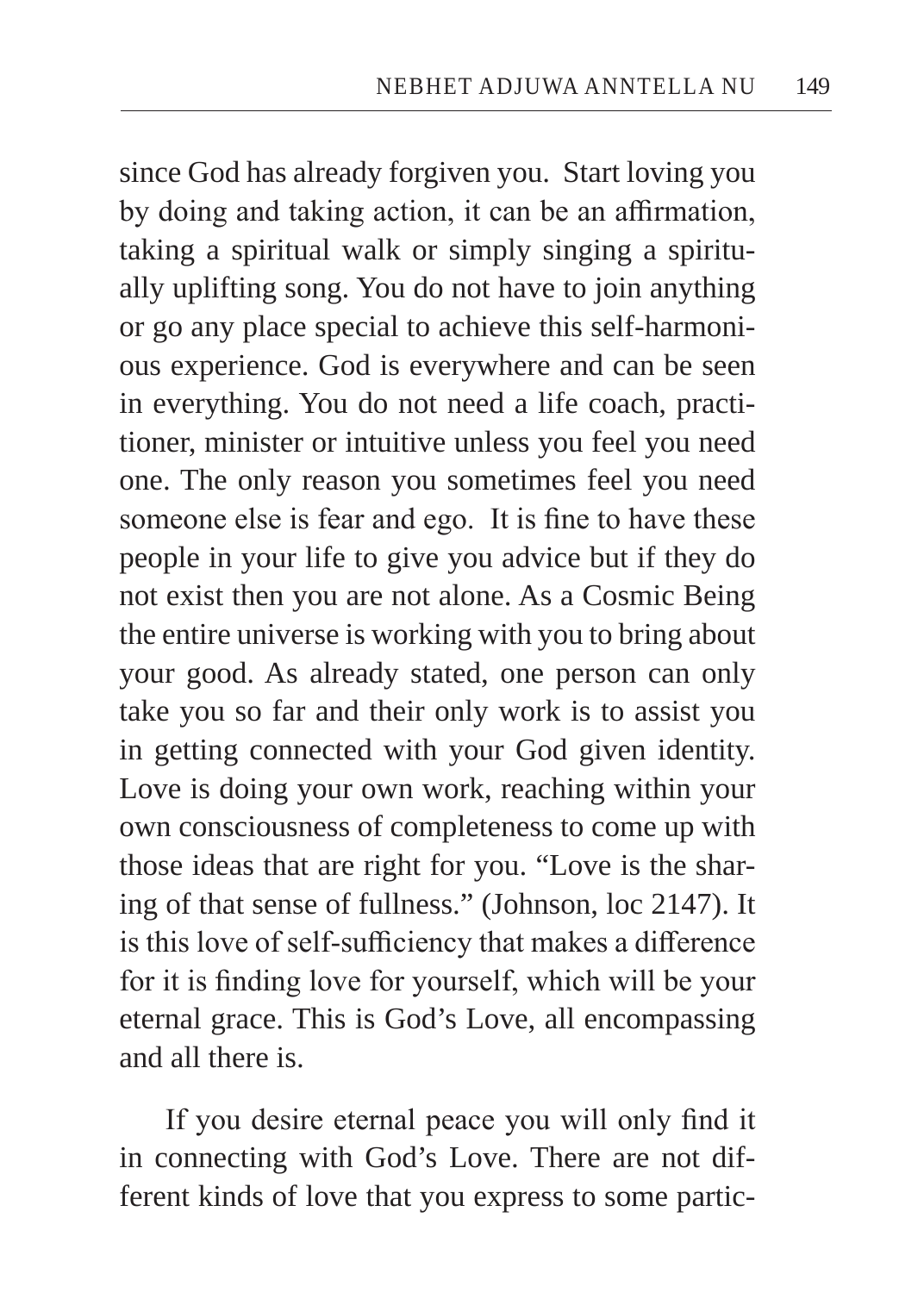ular individual; there is only the love that connects to God's unconditional acceptance and love. This is a child-like love that has no boundaries, it is open and free and not attached to one particular individual. God's Love gives you structure in your daily affairs. Everything you do becomes acts of love and you do not find yourself scrambling around trying to find love or trying to figure out your purpose in life. Right where you are is beauty and love. When you open yourself up to all the good that surrounds you there you will find love. The universe is formed from this same structure of beauty. "Indeed in our universe we not only find structure on a variety of scales, we find structure on every scale we have so far explored" (Smolin, loc 3098).

 Once you have allowed this structure of love to flow throughout your life you will then experience the magnitude of love, which extends beyond your world and intercepts into greater atmospheres where you find yourself connecting with others who share your same ideas and allow you to expand. Here is where you find uniformity not duplication. It is a non-resistance which uniforms ideas and allows people to come together to achieve something greater than themselves. This uniform structure of love that each individual shares, which is your individuality allows you to vibrate and find harmony with others.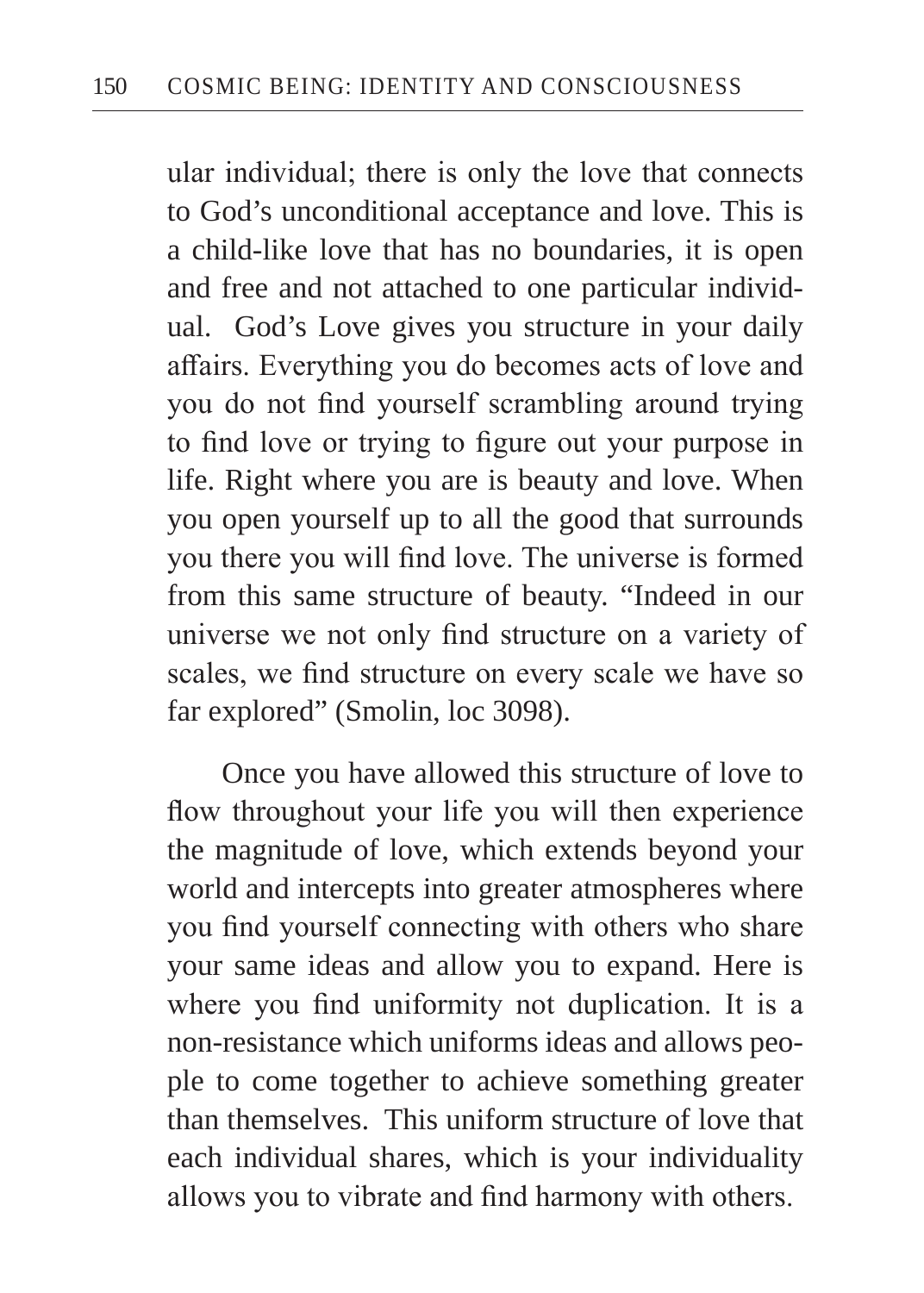It is the same ripple effect that Smolin describes with the structure of the universe. Everything in the universe acts together as a whole, dynamic order. This order can only be formed when you have found your identity and established a self-love, which will allow you to love others in a selfless manner. "Most cosmologists have believed that while the universe may have structure such as trees, stars and galaxies, there is some scale above which the distribution of galaxies becomes uniform. From this traditional point of view, any structure that we observe in the universe must be considered a secondary effect, a kind of perturbation or ripple on what is essentially a perfectly homogeneous and uniform universe (loc 3156).

You have a dynamic responsibility to aspire to when you realize your connectedness with the whole of mankind. As you allow your consciousness to expand beyond the earth plane you will witness a universal existence that connects all people through God's Love. It is this spirit of living and existing as a Cosmic Being that gives way to the truth of your being. You are more that just a body, it is your spiritual essence which allows you to dream and see outstanding possibilities that can only be reached through your Divine Spirit which never gives up or dies. It is your eternal beacon beyond hope to actu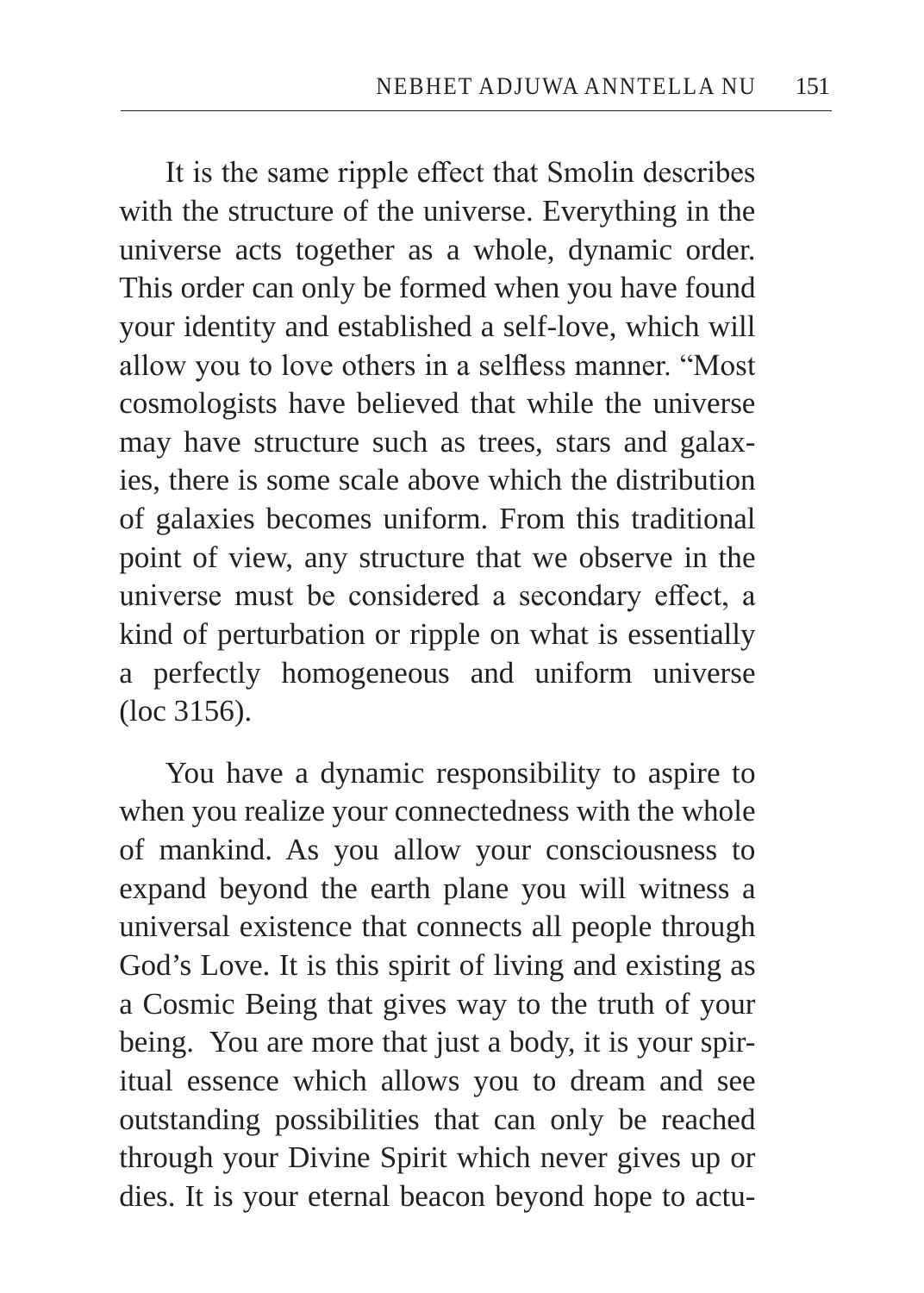ality. You can see it and know it is real. "Above the sense-life, there is a universe of Spirit governed by Love, peopled with children of God living in the household or temple of Truth" (Goldsmith, 179).

Make the necessary changes in your life to feel this empowerment. It is not easy but worth much for it is the debt you pay to yourself to bring about your completeness. Time has nothing to do with accomplishments since this is your life experience to realize all you are and can become. "Contrary to our impression of the changeless heavens, the universe was and continues to be a place of great change" (Pagels, 313).

I will end this chapter with the same thought raised at the beginning of this book. You have a choice to stay in this current world state or rise above it in a conscious reality of Cosmic awareness.

The greater is the absolute truth of your being that love is greater than fear. To limit yourself to what is going on around you and not see the universal reality the I in you, connecting with the I in me. You and I have to see beyond this world to the Cosmic universe. All of the destruction the world faces is connected to an ego-centered reality that you and I are simply humans and lack a spiritual connection and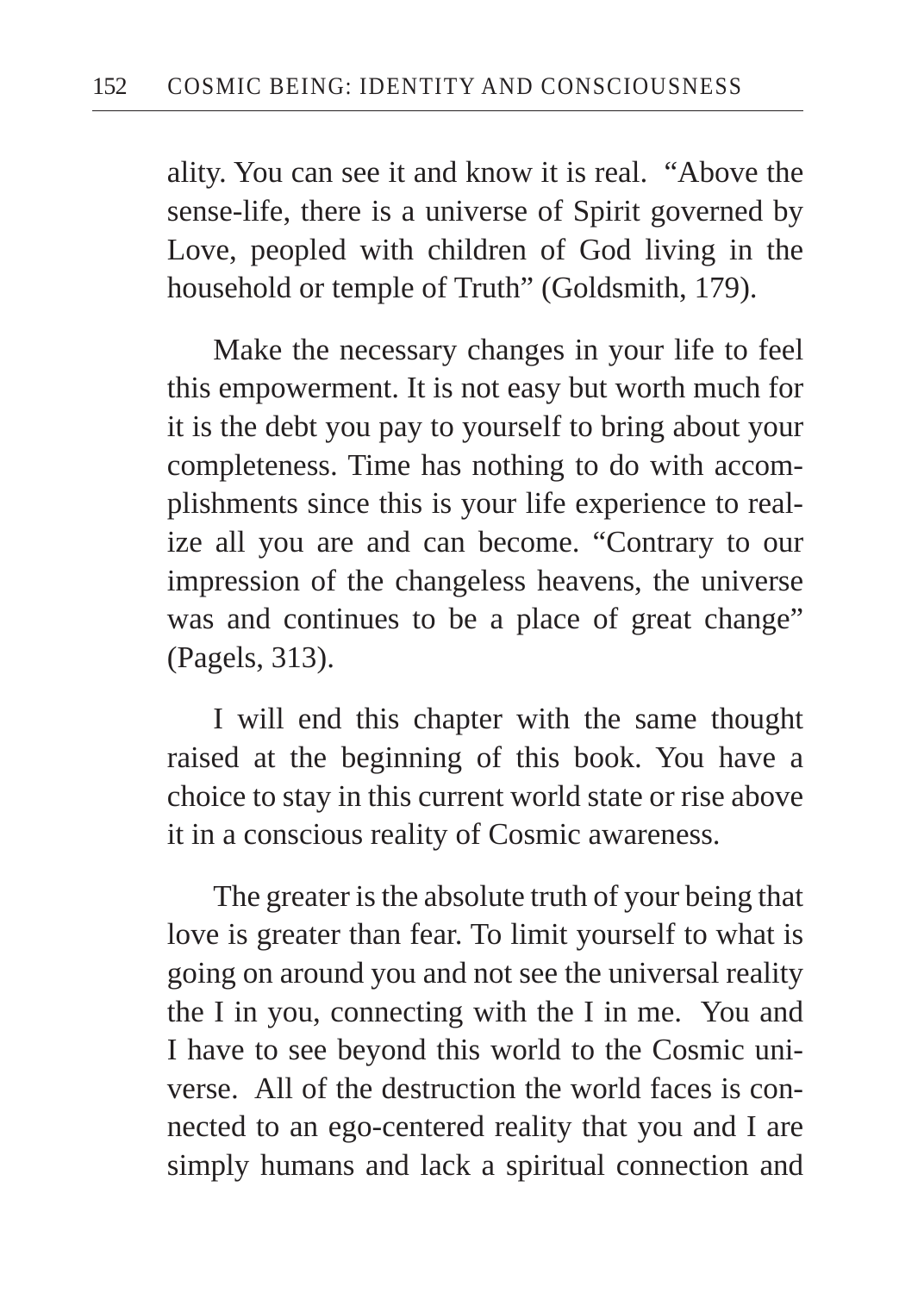responsibility, which only serves my self- interest. A Cosmic awareness, which moves beyond this world to a harmonious reality gives you and I power to transform this current state of world problems. "The major threats to human survival today-world environmental degradation, extinction of species, climate destabilization, nuclear war, terrorist with weapons of mass destruction-result from unrestrained use of such technologies without a cosmology that makes sense of the nature and scale of power (Abrams and Primack, 240).

The limitations presented to you are a result of your narrow views of how you identify reality. "The sense which presents pictures of discord and disharmony, disease and death are the universal mesmerism which produces the entire dream of human existence. It must be understood that there is no more reality to harmonious human existence than to discordant world conditions" (Goldsmith, 179). No harmonious outcome can extend from this world belief that good can be established from this level. Harmony can only be found in your Divine consciousness, which makes you a Cosmic Being. You are capable of receiving a universal perspective of living, which is entirely spiritual. This human experience does not totally define you because it is temporal. It is the spiritual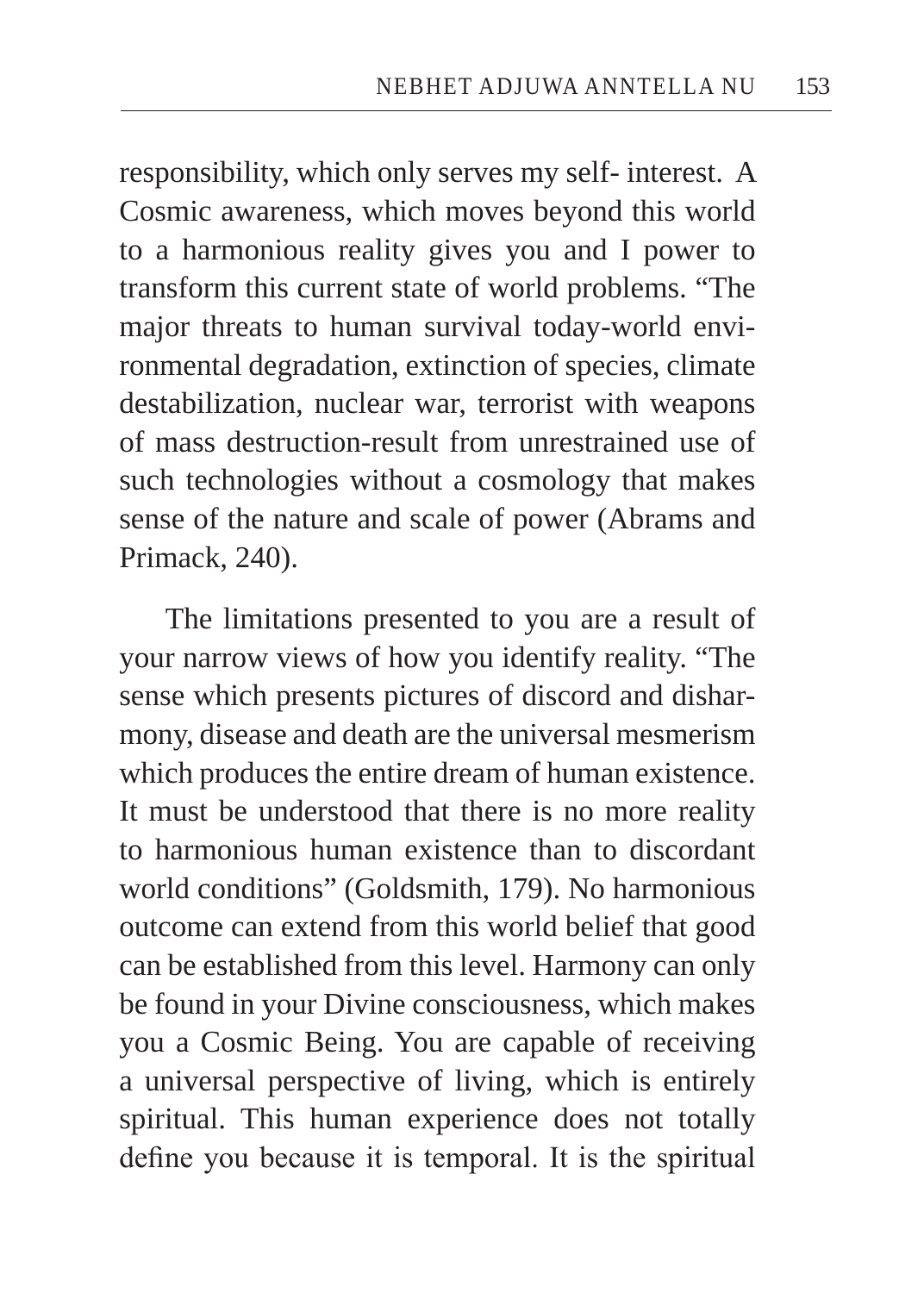connection established between you and all. The Creator is the only reality. "Our limits are self-imposed-ignorance, inertia, greed, fear, fanaticism and fatalism-and thus essentially in our minds" (Abrams and Primack, 245).

There must be a balance in your thinking of love and prosperity to counterbalance any negative beliefs about your world. "Above the sense-life, there is a universe of Spirit governed by Love, peopled with children of God in the household or temple of Truth" (Goldsmith, 179). This universe of Spirit is thinking beyond limited worldly affairs to a universal, cosmological relationship that is far more expansive. The way in which the universe functions and your relationship to it brings about a spiritual, harmonious state where everything and everyone connects as children of the universe and we all matter. In the universe, the inexorable force of gravity always gets counterbalanced-except black holes. If we think cosmically, this suggest that the natural tendency of wealth to concentrate must be counterbalanced if we want to achieve an economic stability comparable to the extremely long-term gravitational stability of our solar system and our Galaxy (Abrams and Primack, 246).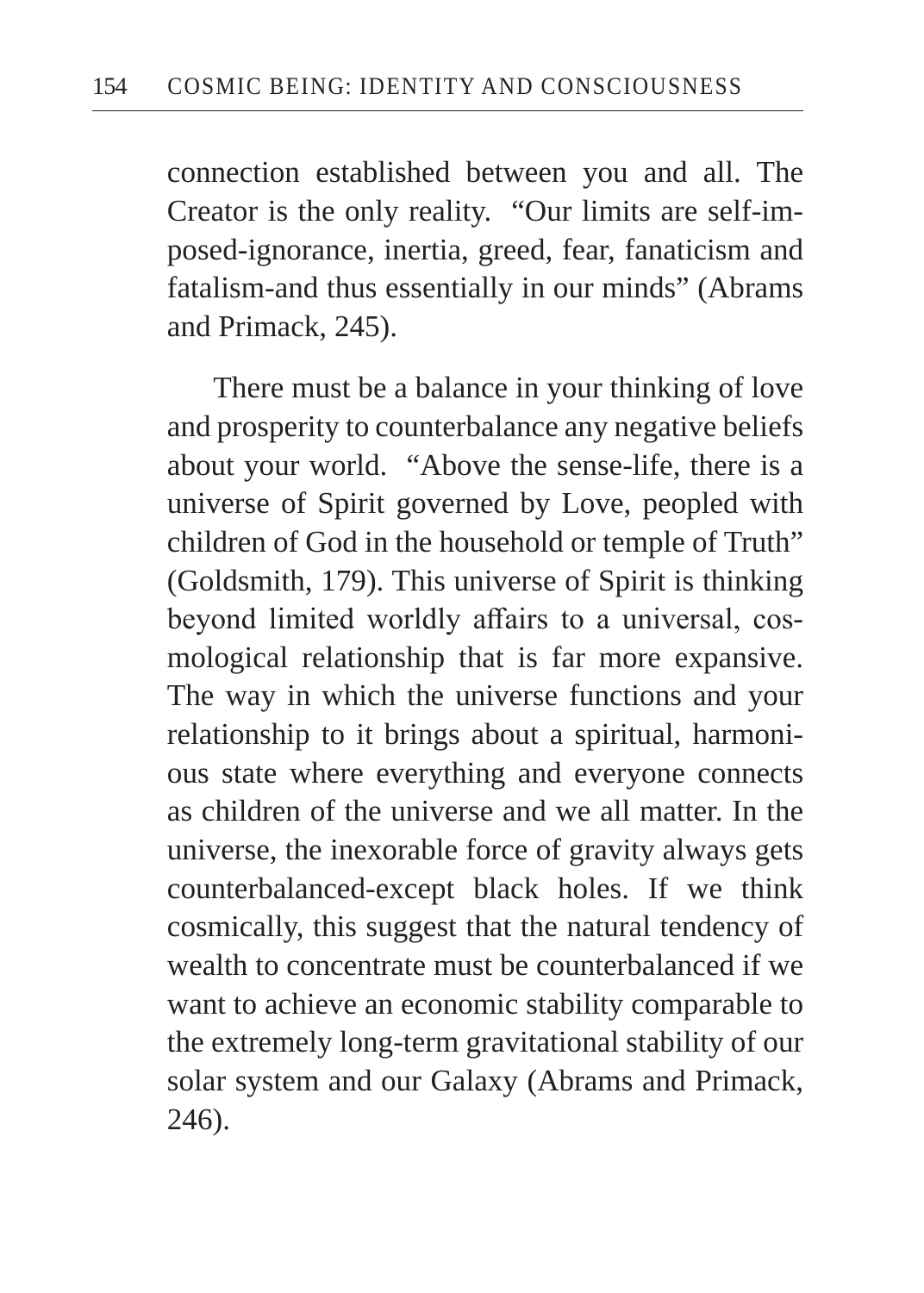It makes sense that if you are to move into a more stable economic situation you must think like a Cosmic Being who is aware that everything has to be counterbalanced in considering the long-term results. It cannot be limited to your personal financial position. It is about extending yourself to all of God's creation and realizing there is only One Source of universal prosperity that extends to all even to our solar system. Wealth is not limited when you consider the creative imagination that extends beyond this world. "A universal illusion binds us to this earth-to temporal conditions" (Goldsmith, 181).

At the end of cosmic inflation, the universe settled into a slow and steady expansion. Only then did it enter its most creative and long-lived phase during which it produced galaxies, stars, planets and life. The fundamental character of the universe has been to grow in complexity (Abrams and Primack, 256). The focus should not be on the crisis this world faces, it should be on growth and creative achievements must never cease.

You must connect with your Creator and understand you are still as your Creator made you to be. It is using your creative abilities to imagine something beautiful and spontaneous as the wonders of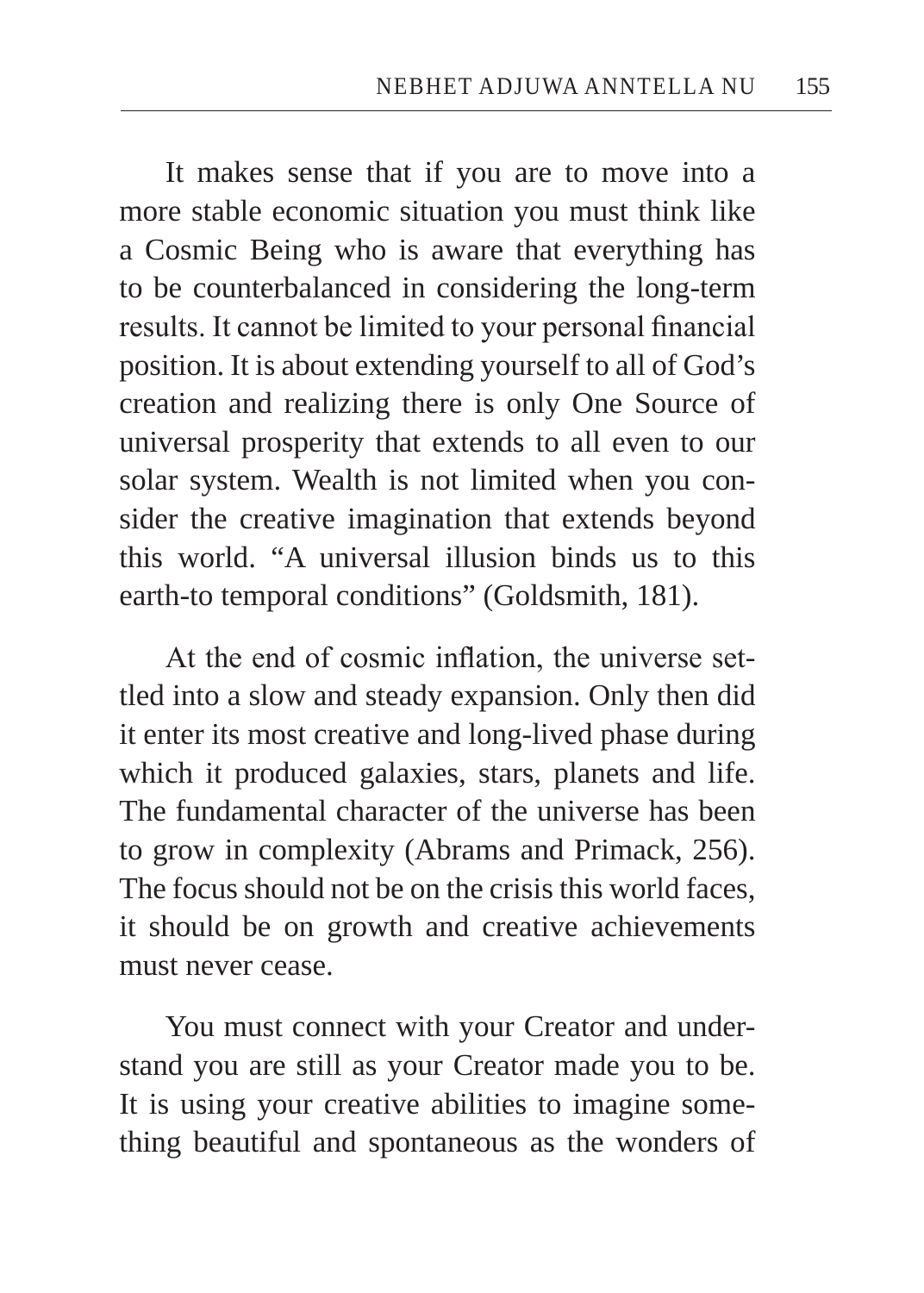the universe and allow yourself to be perfect. You have fallen prey to seeing yourself as a victim to everything negative in this world of drugs, obesity, possessions and too much material gain has darkened your path to spiritual awakening. "There is a sense of touch me not; for I am not yet ascended. I am still between the two worlds; do not touch me or make me speak of it because it may drag me back. Let me be free to rise; then, when I am completely free of the mesmerism and its picture, I will tell you of many things which eyes have not seen or ears heard" (Goldsmith, 181).

There may still be the thought of a human sense of empowerment, which makes you feel connected to all humanity. This is real and understood for you are experiencing a human existence. The human world is cruel and full of hate and revenge. It is laden with fear and limitation because of the human fate and karma. Not much can be achieved at this level of existence. Becoming more that this is what is necessary to change your perspective of growth and prosperity for you and I. This is the dawning of a new and deliberate awakening to your spiritual empowerment as a Cosmic Being to be what you were created to be. "We have to stop fearing the coming changes as merely material sacrifices and start seeing them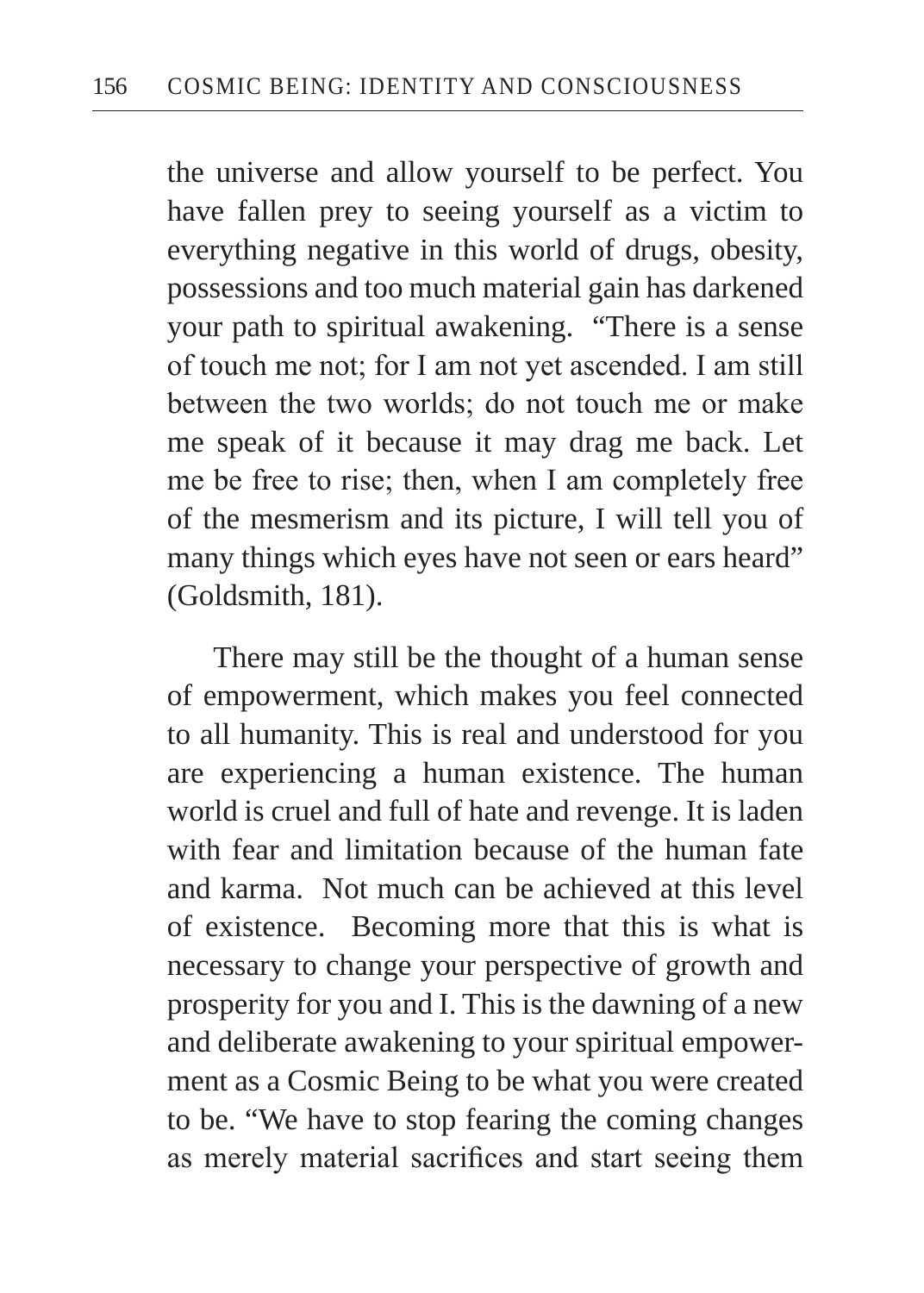as cosmic opportunities not to acquire more but to become more. As a Zen saying goes, "Enough is a feast" (Abrams and Primack, 257).

It is necessary to shed this greed, getting more and showing off material gains. Nothing you have acquired here will save you from fear and pain. Love is more and God's Love is greater. Yes, you can enjoy the things of this earth, it is here for you to enjoy; however, this is not your solution for everlasting peace, these things are pleasures to take advantage of on this journey of life; it is not Life itself. This is a critical time when many see chaos and confusion and a sense of hope is lost and the need to fight and war against the powers that be is necessary.

Many young people are addicted to drugs and overdosing because they see a limited world that was created from human greed and egocentric values. It is a protracted struggle that never ceases. Humans have been warring and struggling against evil for a very long time and one war always leads to another. Somehow protesting, revolting and civil disobedience is the response to authoritarian rule and injustice. This needless repetition and facing the same countless problems of blood shed and hatred is what keeps all in a state of peril. It is time to ascend out of this and realize an everlasting peace, which cannot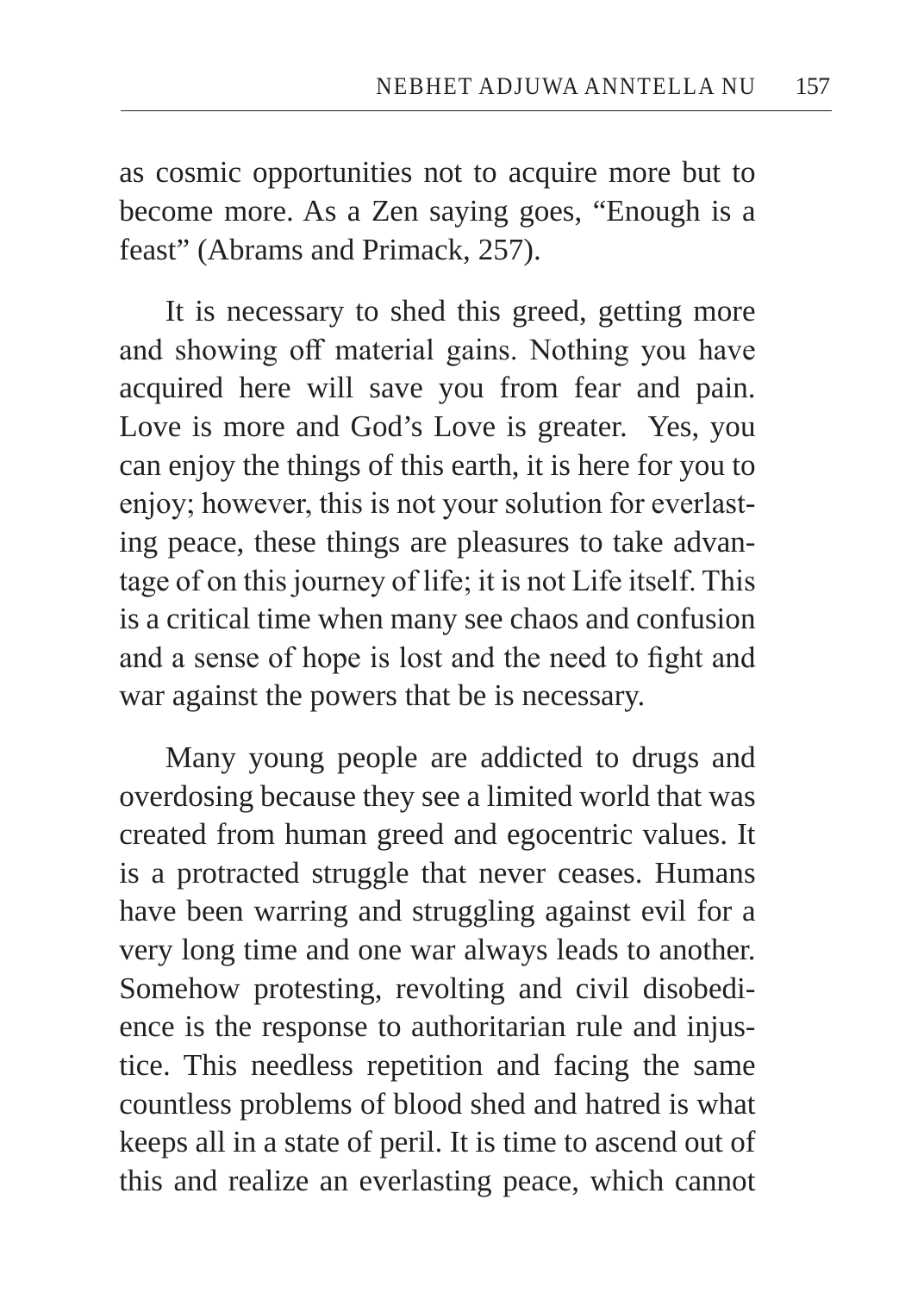be found on this earth. Choosing Divine Love is not setting around praying and meditating, it s doing.

There is much work to be done so start now and figure out what you should be doing. If you and I start working towards peace and sharing love this is the Cosmic Prosperity. You will ascend into a bliss and peace that passes all understanding and dwell amongst the stars. You are that star, a light that is eternal in the heavens. "The first glimpse into the heaven of here and now is the beginning of the ascension for us. This ascension is understood now as a rising above the conditions and experiences of this world, and we behold the many mansions prepared for us in spiritual Consciousness-in the awareness of Reality" (Goldsmith, 182).

Cosmic Being is a broadening of your consciousness like never before. Where peace on earth and goodwill is a reality that is evident in all you see with God's children wearing the full garment of love and not fashion apparel.

"We need to broaden our perspective and think cosmically. We are part of something bigger than most of us realize. And yet we can easily become overwhelmed or discouraged by this enormity" (Abrams and Primack, 257).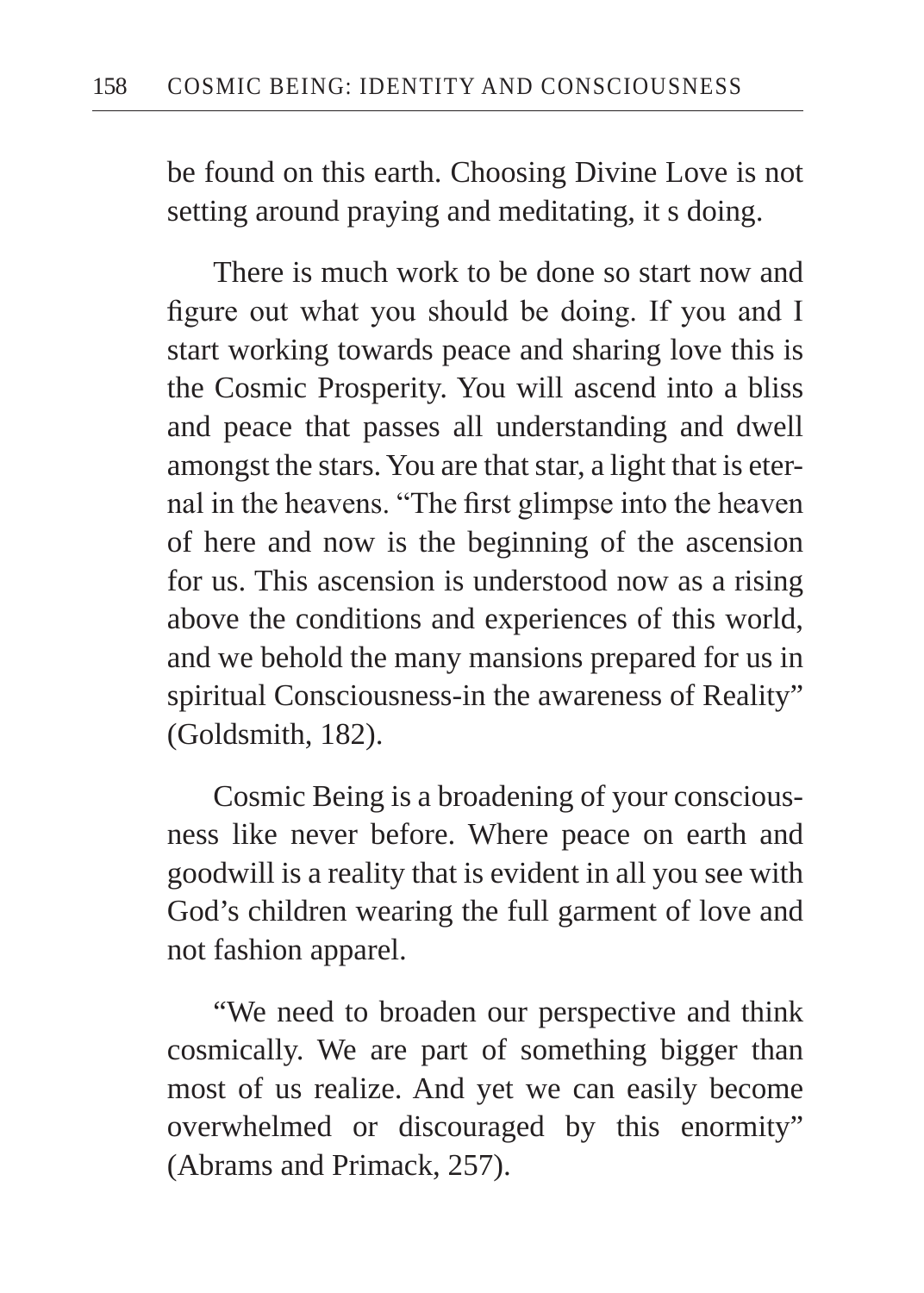It is your current state of value that matters, something no one can take from you and there is always something to consider even if it is just a smile or a hug. You never know what soul might just need your smile or a warm greeting. I met a lifelong friend because she smiled and greeted me with a heartfelt gesture of love. That was all I needed that day and I knew she was someone special that I wanted to get to know as a friend. There is a universe peopled with wonderful angels and ideas that are waiting for you to acknowledge them. God is waiting for you and so is your neighbor. Reach out and look up, there you will find all you need. "Everyone of us is entitled to say, I am what the expanding universe is doing here and now" (Abrams and Primack, 269). You get to choose and it was your choices that placed you where you are today. It was not your mistake but an opportunity to learn something about yourself. Pain can be a temporary state if you look for remedies.

God has already given you all that you need to be content. If there is something more then ask and know it has come and you are blessed. It is necessary to not concentrate on the negative because this will not give you satisfaction. It only creates more discord because you have placed yourself in discomfort. All you have to do is stay focused on one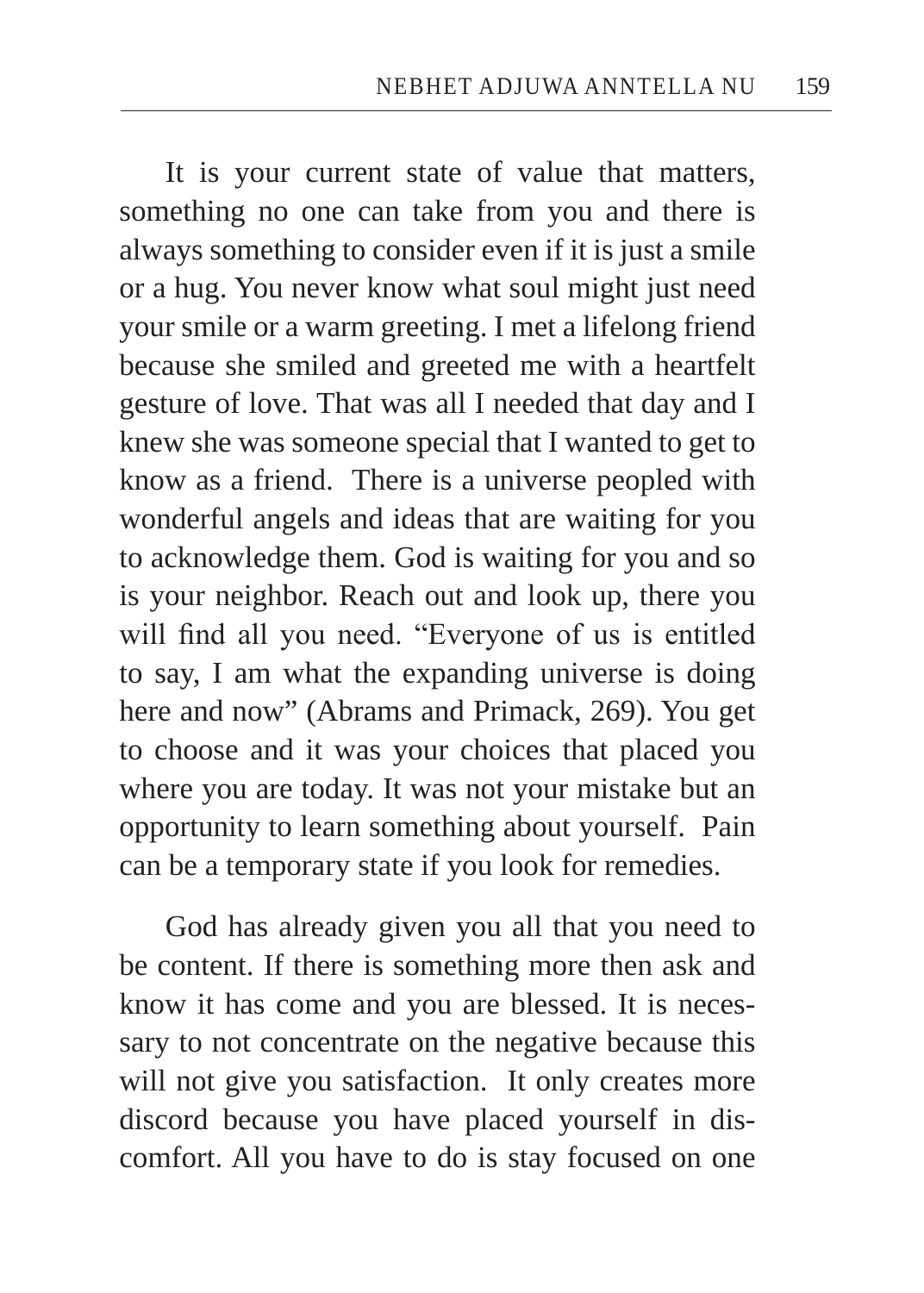good thought and this can move mountains. If it is no more than repeating to yourself continuously God is and I am, this alone is your ticket to everlasting peace as a Cosmic Being. It does not matter if you believe because it does not eliminate what is so why not attune yourself to what is permanent and harmonious. Everybody at sometime feels separated from the love of God even though at that moment this Divine Presence is waiting for you to call out and give thanks. "No good thing is withheld from us as we look above the physical evidence to the great Invisible. Look up, look up! The kingdom of heaven is at hand!" (Goldsmith, 183).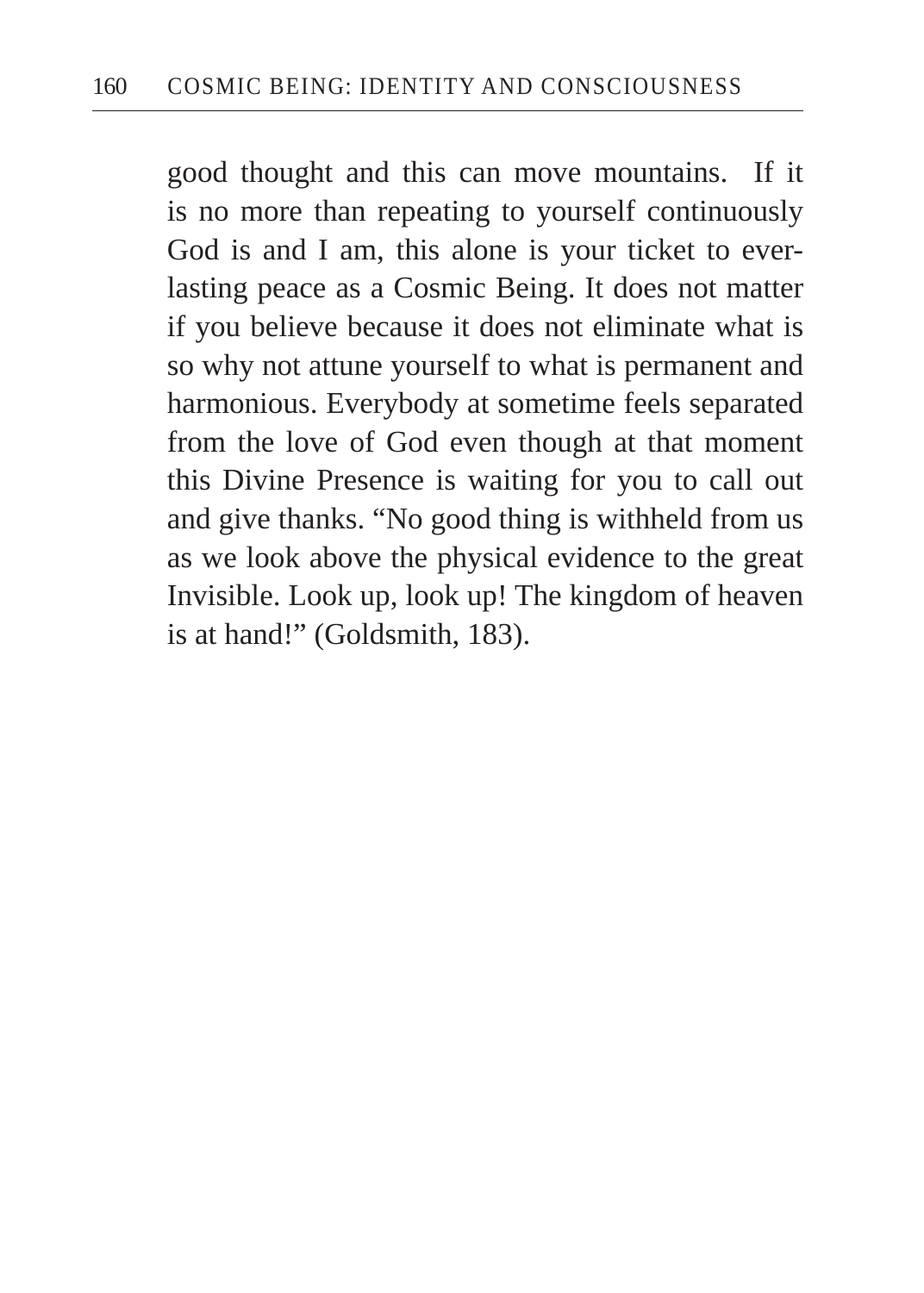## **Bibliography**

Bevington, David. (2008) The Necessary Shakespeare, University of Chicago: Chicago, Illinois, Print.

Braxton, Joann. (1994) The Collected Poetry of Paul Lawrence Dunbar, "We Wear The Mask," University Press of Virginia: Charlottesville, Print.

Goldsmith, Joel S. (1956) The Infinite Way, DeVors: Camarillo, California, Print.

Greene, Brian, (2014) The Fabric of the Cosmos, Space, Time and the Texture of Reality, Alfred A. Knopf: New York, Print.

Johnson, Tom. (1982) You Are Your Own Experience, Wiillie Clayton, Kindle.

Jonsson, David. (2013) Holographic Universe: Law of Attraction & Money, David Jonsson, Print.

Lipton, Bruce H. (2005) The Biology of Belief, Unleashing the Power of Consciousness, Matter & Miracles. Hay House: Carlsbad, California, Print.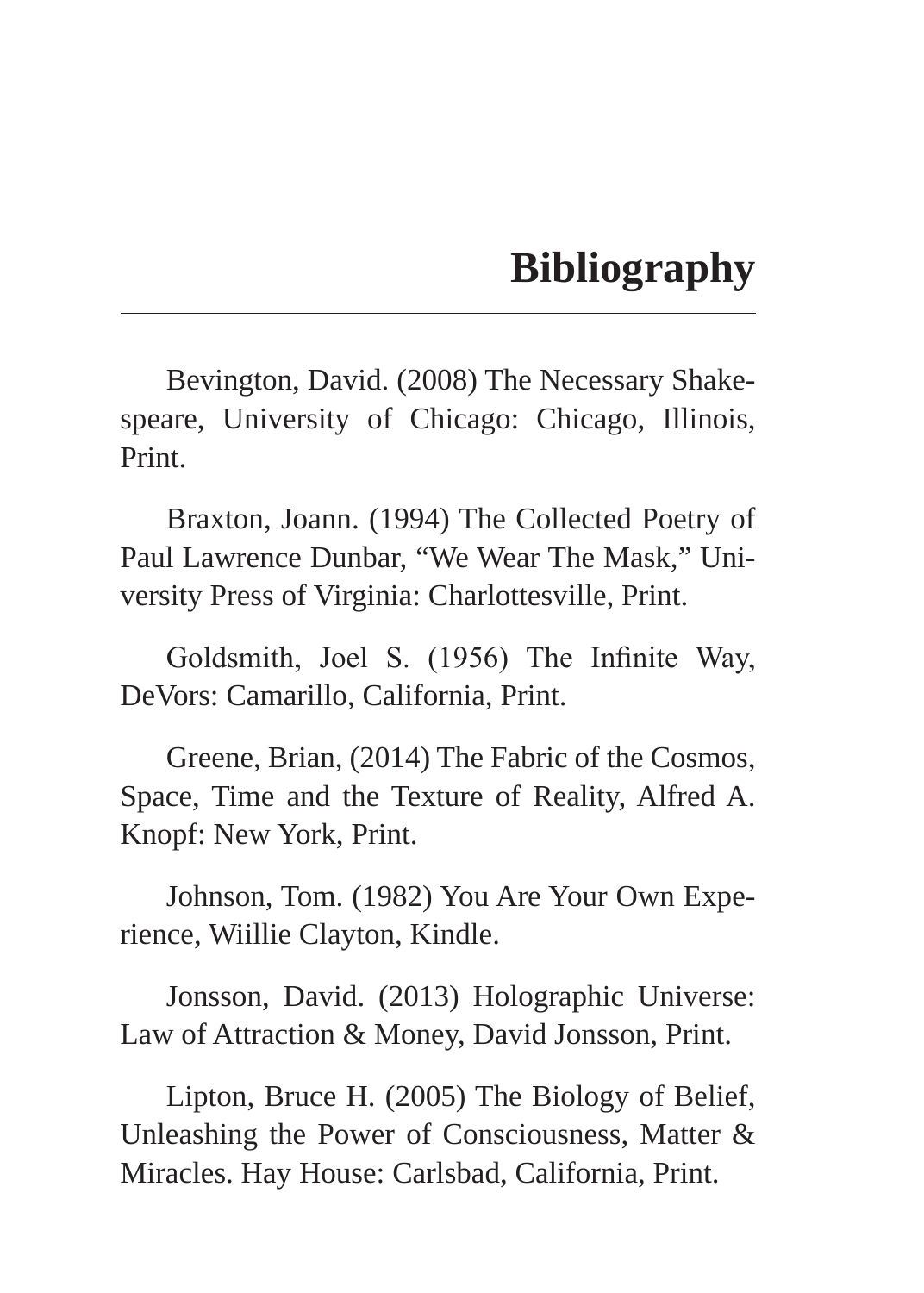Moonchild, Meredith (2016) Jung, An Introduction Into the World of Carl Jung, The Shadow, the Archetypes, and the Symbols. Meredith Moonchild, Print.

Murphy, Joseph (2007) The Power of Your Subconscious Mind, Wilder Publications: Radford, Virginia. Print

Pagel, Heinx R. (1982) The Cosmic Code, Quantum Physics As the Language of Nature, Simon & Schuster: New York, Print.

Primack, Joel R. and Abrams, Nancy Ellen (2006) Discovering Our Extraordinary Place in the Cosmos, the View From the Center of the Universe, Riverhead Books, Penguin Group: New York, Print.

New International Version, Biblehub.com, Web.

Thrice-Greatest, Hermes, vol. I (gnosis) www. gnois.org/library/grs-Mead/TGH-v1/index.html, Web.

Shinn, Florence Scovel (1925) The Game of Life and How To Play It, Florence Scovel Shinn: New York, Print.

Smolin, Lee (1997) The Life of the Cosmos, Oxford Press: New York, Print.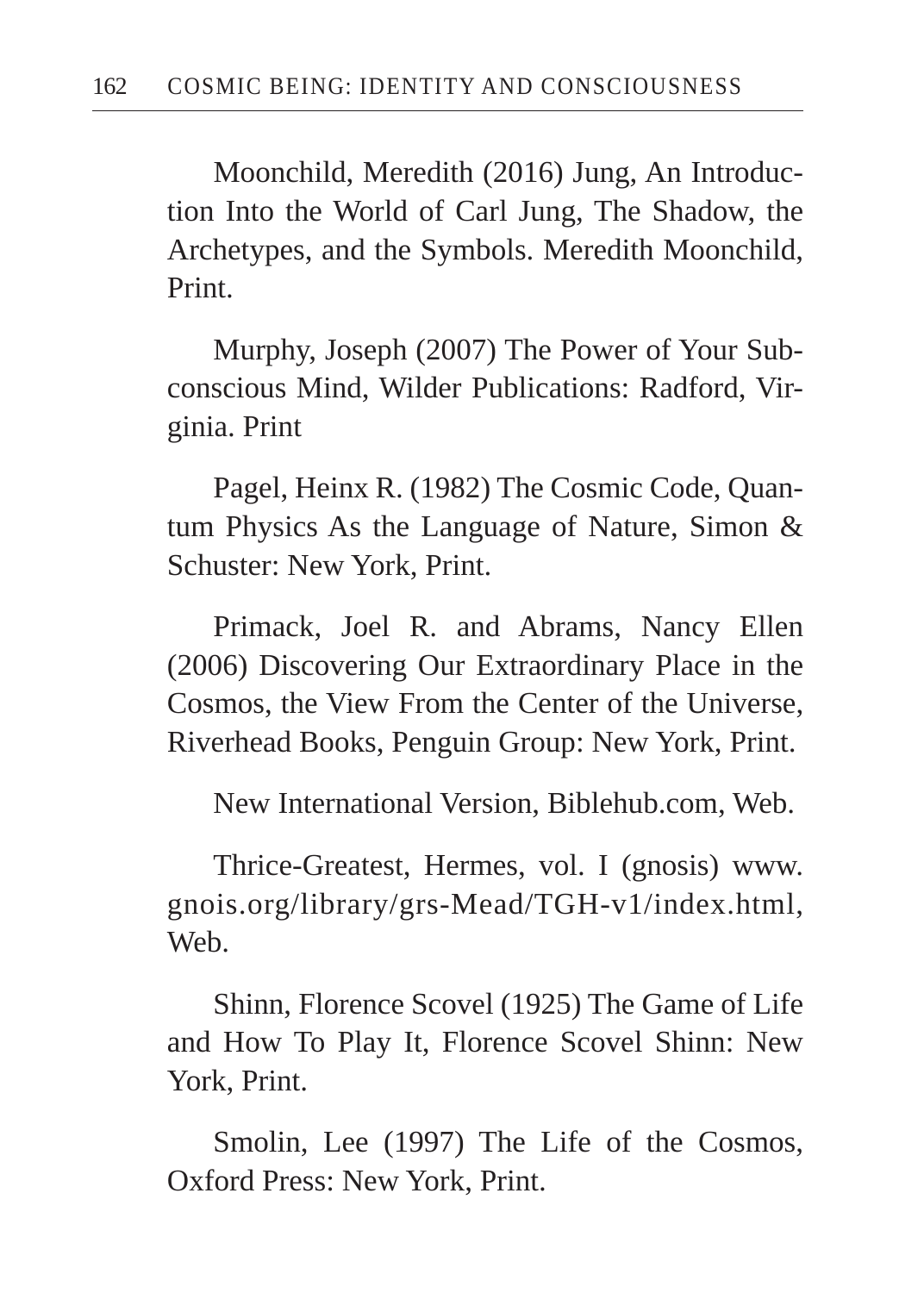Talbot, Michael (1991) The Holographic Universe, Harper Perennial: New York, Print

Troward, Thomas T. (1909) The Edinberg Lectures RES ON Mental Science, Willing, California

Willing, C.A. (1978) The Impersonal Life, C.A. Willing Publishing: San Gabriel, California, Print.

Wolfe, Robert (2012) Science of the Sages Scientist Encountering Nonduality From Quantum Physics to Cosmology, Karina Library: Ojai, California, Print.